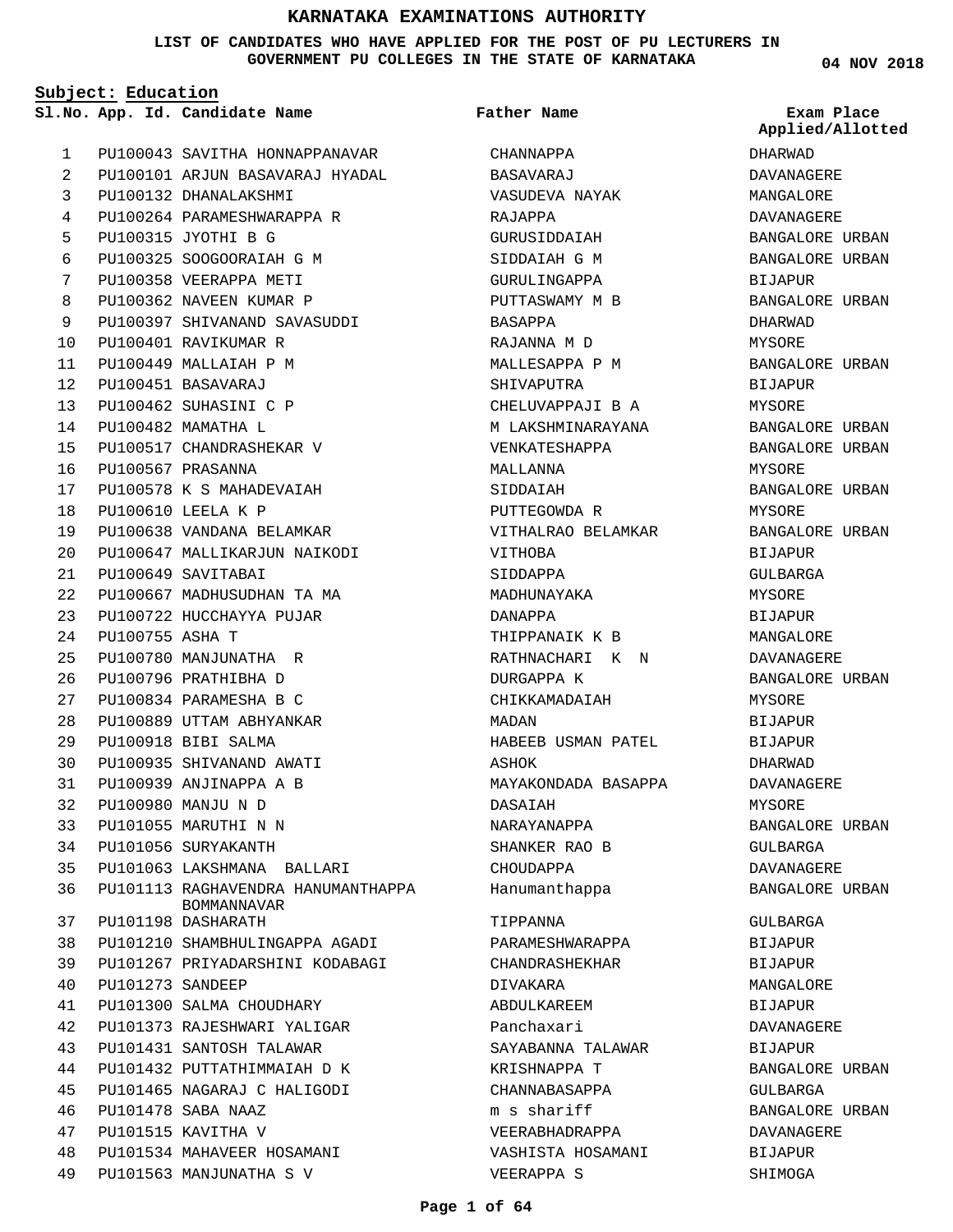#### **LIST OF CANDIDATES WHO HAVE APPLIED FOR THE POST OF PU LECTURERS IN GOVERNMENT PU COLLEGES IN THE STATE OF KARNATAKA**

**04 NOV 2018**

|    | Subject: Education |                                         |                                  |                             |  |
|----|--------------------|-----------------------------------------|----------------------------------|-----------------------------|--|
|    |                    | Sl.No. App. Id. Candidate Name          | Father Name                      | Exam Place<br>Applied/Allot |  |
| 50 |                    | PU101577 BASAVARAJAPPA A G              | GUDDAPPA                         | DAVANAGERE                  |  |
| 51 |                    | PU101581 DATTAPPA ATNOORE               | NAGAPPA                          | GULBARGA                    |  |
| 52 |                    | PU101604 KAVITHA V                      | VEERABHADRAPPA                   | <b>DAVANAGERE</b>           |  |
| 53 |                    | PU101622 SUVARNA P                      | POLAIAH C                        | DAVANAGERE                  |  |
| 54 | PU101634 ANUPAMA   |                                         | VEERANNA                         | <b>GULBARGA</b>             |  |
| 55 |                    | PU101653 SHARANABASAPPA SHIDRAMASHETTAR | SANGAPPA                         | DHARWAD                     |  |
| 56 |                    | PU101660 MAHADEVAIAH P                  | PUTTAMADIAH                      | MYSORE                      |  |
| 57 |                    | PU101662 LATA HIREMATH                  | PARAMESHWARAPPA H                | DAVANAGERE                  |  |
| 58 |                    | PU101669 SUNIL PATIL                    | SHIVANAYAK                       | <b>BIJAPUR</b>              |  |
| 59 | PU101673 TAYAPPA   |                                         | RAGHUPATHI                       | GULBARGA                    |  |
| 60 |                    | PU101683 VASANTHA KUMARA P              | POLAIAH C                        | DAVANAGERE                  |  |
| 61 |                    | PU101697 RAMALINGAPPA                   | HANAMAPPA                        | GULBARGA                    |  |
| 62 |                    | PU101709 ANJANA K B                     | BOMMAIAH HEGADE                  | <b>BANGALORE URBA</b>       |  |
| 63 |                    | PU101726 LALITA KALE                    | MANIKARAO                        | <b>BIJAPUR</b>              |  |
| 64 |                    | PU101747 MANJAYYA DHARWAD               | SHIVAYYA                         | DHARWAD                     |  |
| 65 |                    | PU101771 GANESH JAGAD                   | SHANTAPPA                        | DAVANAGERE                  |  |
| 66 |                    | PU101780 MAHESHA L                      | LINGAPPA                         | <b>BANGALORE URBA</b>       |  |
| 67 |                    | PU101795 JYOTHISH M                     | MARIGOWDA K L                    | MYSORE                      |  |
| 68 |                    | PU101826 KUMARASWAMY R                  | Ramjinaik                        | MYSORE                      |  |
| 69 |                    | PU101829 PARAMESHA B C                  | CHIKKAMADAIAH                    | MYSORE                      |  |
| 70 |                    | PU102017 NAGARAJA H V                   | HANCHINAMANE VEERAPPA            | DAVANAGERE                  |  |
| 71 |                    | PU102023 PRAKASH MUNDINAMANI            | MUTTAPPA                         | MYSORE                      |  |
| 72 |                    | PU102033 MAMATHA KUMARI                 | JANARDHANA A                     | MANGALORE                   |  |
| 73 |                    | PU102049 MAHAMMADALI HADIMANI           | SHOUKHATALI HADIMANI             | DHARWAD                     |  |
| 74 |                    | PU102144 ANANDA KUMAR GB                | BASAVARAJU                       | <b>BANGALORE URBA</b>       |  |
| 75 |                    | PU102272 SOWMYA P S                     | SWAMYGOWDA                       | MYSORE                      |  |
| 76 |                    | PU102298 BASANAGOUDA MULIMANI           | VEERANAGOUD                      | DHARWAD                     |  |
| 77 |                    | PU102391 MEENAKSHI T                    | THANGARAJ                        | MYSORE                      |  |
| 78 |                    | PU102404 HANUMANTHAPPA K B              | BASAVARAJAPPA                    | <b>DAVANAGERE</b>           |  |
| 79 |                    | PU102455 DEEPTI NAYAK                   | RAMACHANDRA NAYAK                | MANGALORE                   |  |
| 80 |                    | PU102545 SRINIVASA                      | KRISHNEGOWDA                     | <b>BANGALORE URBA</b>       |  |
| 81 | PU102570 VINOD     |                                         | TUKARAM                          | GULBARGA                    |  |
| 82 |                    | PU102599 RENUKA MAGADIYAVAR             | MALLAPPA                         | DHARWAD                     |  |
| 83 |                    | PU102621 MANJUNATHA MAGADIYAVAR         | MALLAPPA                         | DHARWAD                     |  |
| 84 |                    | PU102623 RAJENDRA G V                   | VENKATESH GOWDA                  | <b>BANGALORE URBA</b>       |  |
| 85 |                    | PU102627 VIJAYALAXMI HALAKATTIMATH      | MALLIKARJUNAYYA<br>HALAKATTIMATH | DHARWAD                     |  |
| 86 |                    | PU102639 CHIDANAND CHILAMI              | IRAPPA                           | DHARWAD                     |  |
| 87 | PU102667 MALATHI   |                                         | SHEENA SHETTIGAR                 | MANGALORE                   |  |
| 88 |                    | PU102754 TIPUSULTAN NADAF               | FAKEERSAB                        | <b>DHARWAD</b>              |  |
| 89 |                    | PU102774 GURUMURTHY B                   | CHANDRAMMA                       | MANGALORE                   |  |
| 90 |                    | PU102800 SHAYID KANCHAGAR               | GUDUSAB                          | DHARWAD                     |  |
| 91 |                    | PU102811 PRIYANKA                       | NAMADEV                          | GULBARGA                    |  |
| 92 |                    | PU102862 RAVIKUMAR C                    | LATE CHIKKACHELUVAIAH            | MYSORE                      |  |
| 93 |                    | PU102872 KRANTI PATIL                   | Krishna Keru Patil               | DHARWAD                     |  |
| 94 |                    | PU102884 NANDA GURUSIDDAPPA GOURI       | GURUSIDDAPPA                     | DHARWAD                     |  |
| 95 |                    | PU102885 SHUBHA M BHAT                  | Mahabaleshwar G Bhat             | DHARWAD                     |  |
| 96 |                    | PU102928 HALAPPA M                      | LATE MARIYAPPA                   | DAVANAGERE                  |  |
| 97 |                    | PU102937 GEETA DAYANNAVAR               | SURESH                           | DHARWAD                     |  |
| 98 |                    | PU102957 SHIDDAMMA PATIL                | HANAMAGOUD                       | GULBARGA                    |  |

# DAVANAGERE **Applied/Allotted**

GULBARGA DAVANAGERE DAVANAGERE GULBARGA DHARWAD MYSORE DAVANAGERE BIJAPUR GULBARGA DAVANAGERE GULBARGA BANGALORE URBAN BIJAPUR DHARWAD DAVANAGERE BANGALORE URBAN MYSORE MYSORE MYSORE DAVANAGERE MYSORE MANGALORE DHARWAD BANGALORE URBAN MYSORE DHARWAD MYSORE DAVANAGERE MANGALORE BANGALORE URBAN GULBARGA DHARWAD DHARWAD BANGALORE URBAN DHARWAD DHARWAD MANGALORE DHARWAD MANGALORE DHARWAD GULBARGA MYSORE DHARWAD DHARWAD DHARWAD DAVANAGERE DHARWAD GULBARGA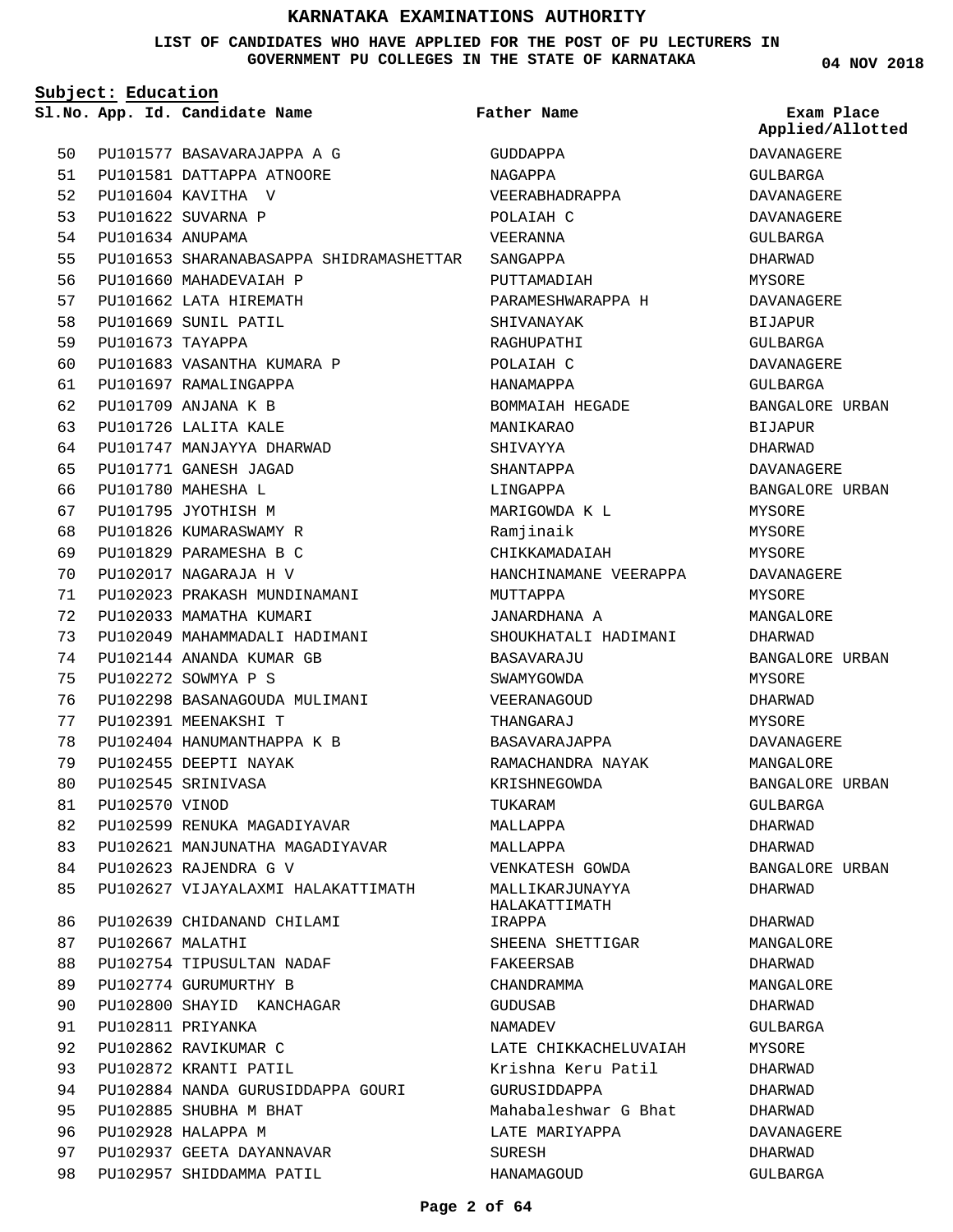#### **LIST OF CANDIDATES WHO HAVE APPLIED FOR THE POST OF PU LECTURERS IN GOVERNMENT PU COLLEGES IN THE STATE OF KARNATAKA**

**Subject: Education**

100 PU102995 GEETA

PU103106 RAJU 103

107 PU103175 GEETA

PU103203 SIDDAIAH 110 PU103248 HARISH K B 111 PU103267 MANJULA BHOVI 112 113 PU103287 PUSHPA MUSHTAGI

PU103329 GAYATRI ANTEEN 115

117 PU103352 JEEVITHA UDYAWAR

PU103453 MAHADEVI LAGALI 120

124 PU103570 VEDHAVATHI S P

PU103633 ROHINI CHANAVEER 126 127 PU103716 SUDARSHANREDDY 128 PU103810 PADMAVATHI D PU103819 SREEDHAR M C 129 PU103830 VANI B NAIK 130 PU103892 NANDINI KAMBLE 131 PU104006 RAHAMATUNNISA S 132

119 PU103411 CHETHANA M

PU103536 SUJATHA H M 122

PU103562 YOGITA 123

PU104008 NEELESH 133 PU104036 PRATIKA 134 PU104043 PREETISH 135 PU104044 YESU RAJU 136 137 PU104089 NUSRAT JAHAN PU104107 SAMPAIAH S 138 PU104152 ASHOKA H R 139 PU104165 DANAMMA 140

141 PU104189 NRUPATUNGA C K

143 PU104214 SUDHA NYAMATI 144 PU104281 CHETHANA N 145 PU104315 SUNEEL KAMBALE PU104331 RANGASWAMY I J 146

148 PU104348 KRISHNAPPA

**App. Id. Candidate Name Sl.No. Exam Place**

**Father Name**

99 PU102968 GANGUBAYI DIWATAR PU103063 VIJAYALAXMI PATIL 101 PU103071 PAWADAPPA BAGEWADI 102 PU103113 CHANDRAMOULESH G K 104 PU103117 SIDDANNA DODAMANI 105 106 PU103127 HANAMANTGOUDA SANGAOUDRA PU103196 BHEEMARAY SAVANT 108 PU103200 RAMANAGOUDA BIRADAR 109 PU103321 SHRINATH MADARAKHANDI 114 116 PU103330 VIJAYALAKSHMI S K 118 PU103405 SAYYADA YASMIN SULTANA PU103484 VIJAYALAXMI TIMMAPUR 121 PU103612 VISHALA KARIKATTI 125 PU104201 SHRISHAIL TADASAL 142 PU104337 MANGALA GOWRI H M 147 RENUKAPPA SHIVAKANT SHANKARAGOUDA BASAPPA BAGEWADI GANGAPPA KARENARASAPPA IRANNA TAMMANAGOUDA BOMMAN VITTHAL GOLANAGOUDA CHIKKAPUTTAIAH BASAPPA K KOLLAPPA AR<sub>J</sub>IIN SHIVAPPA MADARAKHANDI RAMACHANDRA KUSAPPA GOWDA HARISH SYED LIYAQAT ALI MADDURAIAH K S BASANNA YALLAPPA TIMMAPUR MALLIKARJUNAPPA H B AMRUTARAO PANDURANGAIAH S RACHAPPA KARIKATTI ANNASAHEB RAJENDRAREDDY DHARMARAJ P CHAYAPATHI M R BASAVANTHAPPA K KIIMAR SAJJAD PASHA CHANDRAPPA MALAKAJAPPA TALAWAR ISHWAR GURUPUTRA BASHEER AHAMED BEERANNA RAJANNA C PARASHURAM C KARIBASAPPA MADIWALAPPA SHANKARAMURTHY NARASEEYAPPA K T DASHARATH INDUSHEKHARA H SIDDALINGA SWAMI KARYAPPA

DHARWAD GULBARGA DHARWAD MANGALORE DHARWAD BANGALORE URBAN BIJAPUR BIJAPUR GULBARGA BIJAPUR **BIJAPUR** BANGALORE URBAN DAVANAGERE DHARWAD DHARWAD BIJAPUR BIJAPUR **SHIMOGA** MANGALORE GULBARGA BANGALORE URBAN GULBARGA DHARWAD SHIMOGA GULBARGA DAVANAGERE DHARWAD DHARWAD GULBARGA MYSORE BANGALORE URBAN SHIMOGA DHARWAD BANGALORE URBAN GULBARGA BIJAPUR GULBARGA GULBARGA BIJAPUR BANGALORE URBAN BANGALORE URBAN GULBARGA DHARWAD **BIJAPUR** DAVANAGERE BANGALORE URBAN DHARWAD SHIMOGA DAVANAGERE **Applied/Allotted**

GULBARGA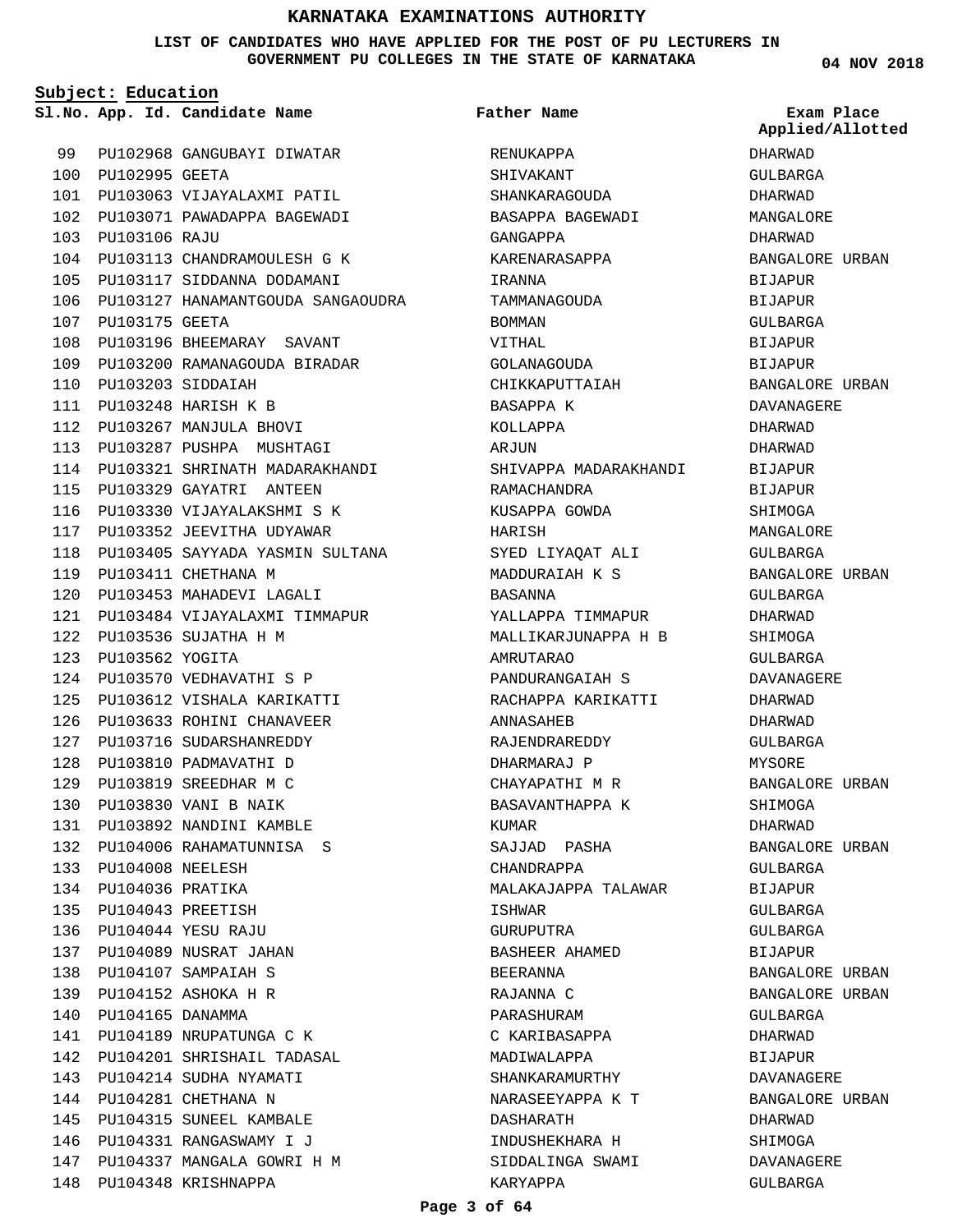**LIST OF CANDIDATES WHO HAVE APPLIED FOR THE POST OF PU LECTURERS IN GOVERNMENT PU COLLEGES IN THE STATE OF KARNATAKA**

**Subject: Education**

**App. Id. Candidate Name Sl.No. Exam Place**

149 PU104389 JYOTI PATTANSHETTI PU104450 DODDABASAVARAJ 150 PU104683 GEETA 151 PU104684 SUNIL GLADSON V 152 PU104724 CHANDRAKANT GARAG 153 PU104748 RAJU S 154 PU104772 JAVEDIQBAL SHEIKH 155 PU104774 SABARADA SARASWATHI 156 PU104796 ASMUTH UNNISA 157 PU104807 MOHAN V 158 PU104808 HARSHAVARDHANA C 159 PU104900 BASAVARAJ KORIMATH 160 PU104910 SIDDAPPA MOOLIKERI 161 162 PU104955 KUMAR DASAR PU104973 MAHESHA G 163 164 PU104991 SHREEKANTHACHARI J G 165 PU105025 ERASWAMY V 166 PU105109 SHAKUNTHALA U PU105142 RAGHAVENDRA JOSHI 167 168 PU105237 KHALEEFTUR REHAMAN 169 PU105251 SAMEENA BEGUM PU105321 SANGEETA 170 171 PU105352 GOPAL PATTAR PU105362 SANTHOSH KUMAR 172 PU105401 JYOTHI N 173 174 PU105411 SUNIL NAVALE 175 PU105437 SAVITA PATIL 176 PU105447 NIJALINGAYYA 177 PU105471 RENUKA PU105487 SUVARNA BASAPPA TORANAGATTI 178 PU105496 RASHMI S N 179 180 PU105497 MAHIPALRADDY PU105507 AMBUJA M 181 182 PU105554 MANJUNATHA VIRUPAKSHAGOWDA 183 PU105560 LALITHAMBA L PU105576 KASHIRAM JEERAGALI 184 PU105591 RANGANATH ALADAKATTI 185 186 PU105626 AHAMMAD KILLEDAR 187 PU105640 MOHMED ISMAIL KHANAPUR 188 PU105654 VIJAYALAXMI T PU105681 HIREMATHADA NAGAIAH 189 PU105683 ASHWINI T G 190 PU105684 PANDURANGA GOUDA 191 192 PU105715 HEMALATHA H 193 PU105717 MANJUNATH BADIGER PU105763 LOKESHA BS 194 PU105764 MARENNAVAR SANTOSH BASAPPA 195 196 PU105862 GAYATRI 197 PU105882 JAGANNATHAN GOLIHALLI PU105916 SUMANGALA AYATTI 198

SHIVARUDRAPPA BASANAGOUDA RAMACHANDRA NAYAK VARADARAJ G ASHOK SHIVANANDAPPA H ALLABAX DEVENDRAPPA S HYDER SHARIFF VENKATESHAPPA CHALUVAPPA T MALLAYYA GANAPPA BHIMAPPA HANUMANTHA RAO G K JAKANACHARI GUBBI VEERABHADRAPPA UMBLA NAIK BAPURAO MARADI HUSSAINSAB HAFEEZ BEIG BALASAHEB RAMACHANDRA VISWANATH NAIK NAGARAJA N MAHADEV NAVALE RIJDRAGOUDA RACHAYYA NAGAPPA BASAPPA SHIVANNA M KHANDERAYA late Muniraju V R SOMANAKATTI LAKSHMAIAH JAKKAPPA MALLESHAPPA NASHIRKHAN KILLEDAR RAJESAB THIPPESWAMY D KOTRAIAH H M Ganapati HUNNIVE GOUDA E HALA NAIK MALASIDDAPPA SHIVANNA BASAPPA Chandrashekhar RUDRAPPA FAKIRGOUDA **Father Name**

**04 NOV 2018**

BIJAPUR DHARWAD DHARWAD MYSORE DHARWAD DAVANAGERE DHARWAD DAVANAGERE MYSORE BANGALORE URBAN MYSORE DHARWAD DHARWAD DHARWAD DAVANAGERE DAVANAGERE DAVANAGERE DAVANAGERE DHARWAD GULBARGA DAVANAGERE GULBARGA DHARWAD GULBARGA DAVANAGERE DHARWAD DHARWAD GULBARGA GULBARGA DHARWAD DAVANAGERE DHARWAD BANGALORE URBAN SHIMOGA BANGALORE URBAN BIJAPUR DAVANAGERE DHARWAD DHARWAD DAVANAGERE DAVANAGERE DHARWAD SHIMOGA BANGALORE URBAN BIJAPUR BANGALORE URBAN DHARWAD GULBARGA DHARWAD BANGALORE URBAN **Applied/Allotted**

#### **Page 4 of 64**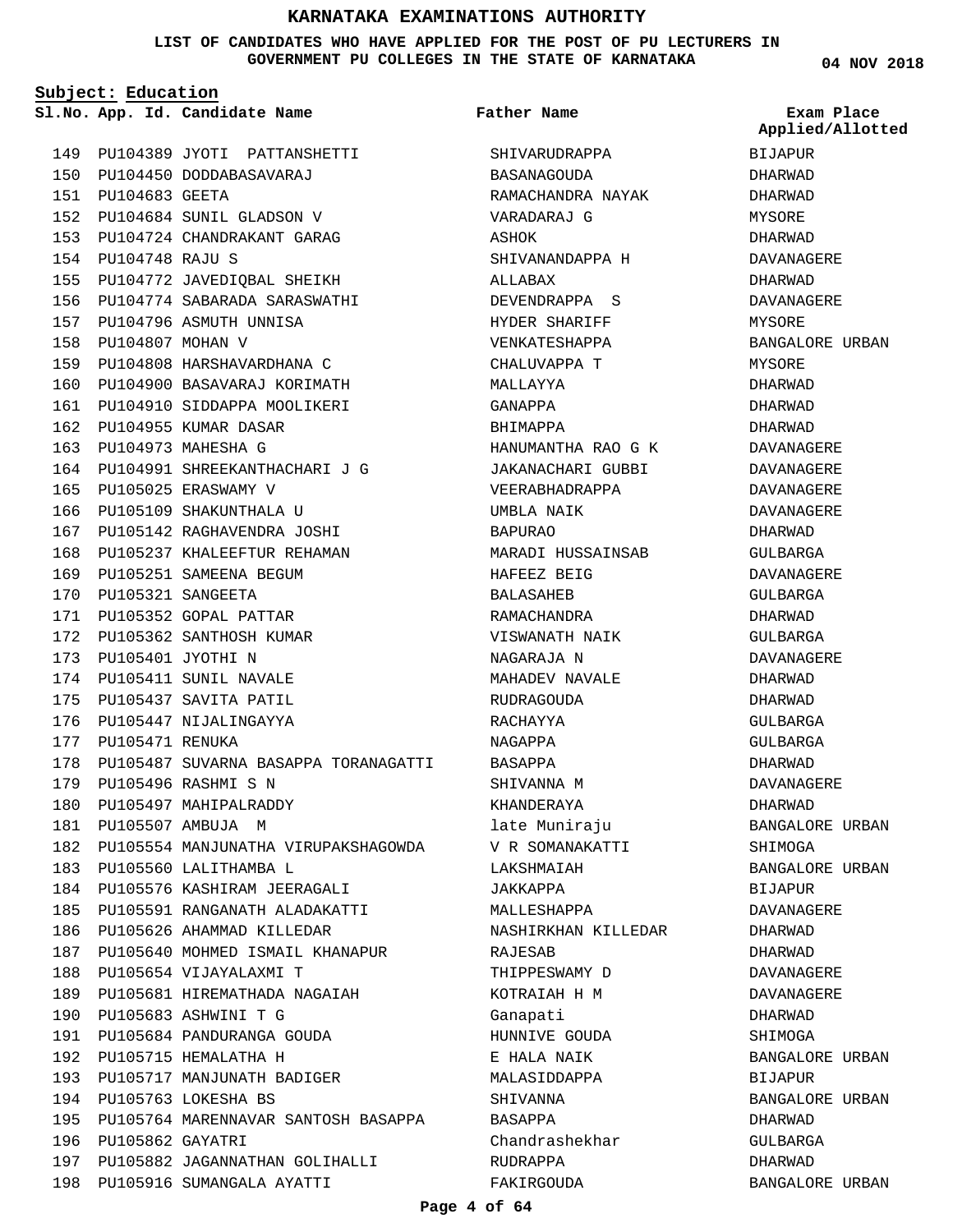**LIST OF CANDIDATES WHO HAVE APPLIED FOR THE POST OF PU LECTURERS IN GOVERNMENT PU COLLEGES IN THE STATE OF KARNATAKA**

**Subject: Education**

199 PU105927 VASANT

PU105969 AYESHA AFROZ 200 PU105983 PUSHPAVATHI R 201 PU106025 SHYAMALA RAHUT 202 **Father Name**

VIJAYANAND

RANGASWAMY H BASAVANNEPPA HANUMANTHAPPA MAHADEVAPPA ZAFRULLAKHAN H

late mohammed shah peer

**App. Id. Candidate Name Sl.No. Exam Place** BIJAPUR **MYSORE** BANGALORE URBAN DHARWAD GULBARGA DHARWAD DAVANAGERE DAVANAGERE BANGALORE URBAN DAVANAGERE SHIMOGA DAVANAGERE DHARWAD DHARWAD SHIMOGA DHARWAD DHARWAD DAVANAGERE BANGALORE URBAN DHARWAD BANGALORE URBAN BIJAPUR BIJAPUR MYSORE BIJAPUR BIJAPUR BIJAPUR BIJAPUR BIJAPUR DAVANAGERE BIJAPUR BANGALORE URBAN SHIMOGA DHARWAD BANGALORE URBAN GULBARGA BANGALORE URBAN BANGALORE URBAN GULBARGA BANGALORE URBAN BIJAPUR MYSORE GULBARGA **BIJAPUR** BIJAPUR DHARWAD BANGALORE URBAN DHARWAD **Applied/Allotted**

DAVANAGERE

PU106040 BASAVARAJA K 203 PU106067 WAREPPANAVAR SURESH 204 PU106132 NASREEN KHANUM H Z 205 PU106216 MANJULA S 206 PU106255 HEMALATHA G 207 PU106283 MAHABALESHWARASWAMY H M 208 PU106318 SUDHA N H 209 PU106326 MAHANTHESHA T 210 PU106348 SHOBHA HUDDAR 211 PU106392 JOTIBA KUGAJI 212 PU106485 JAGADEESHA B 213 PU106512 GIRISH K 214 PU106517 MAHANTESH HIREMATH 215 216 PU106527 MALLIKARJUNA MATNARA PU106543 RAMYA SHREE 217 PU106559 YALLAPPA KOPPAD 218 PU106659 MUNEGOWDA R N 219 PU106729 AFSHANA BEGAM BALIKAYI 220 PU106747 SIDDAPPA HATTALLI 221 PU106765 SAVITHA B J 222 PU106786 RUBI NABEGAM BALIKAI 223 PU106800 SANGEETA PATIL 224 PU106801 PARASURAM BAGALI 225 PU106861 ARAVIND JADHAV 226 227 PU106870 ZARINABEGUM PU106875 CHANDRASHEKARAPPA V 228 PU106900 VIJAYALATA MABRUMAKAR 229 PU106926 RUHI M D 230 PU106940 ANUPAMA C M 231 PU106941 VITOBHA BOREKAR 232 PU106945 SWAMY B L 233 PU106950 SRINIVAS POOJARI 234 PU106983 KOMALA G K 235 PU106997 KANTHARAJU H C 236 237 PU107026 NAGENDRAPPA PU107092 MAMATHA B G 238 PU107122 BABAGOUDA PATIL 239 PU107125 KRISHNAMURTHY T S 240 PU107172 NAZNEEN SULTANA 241 242 PU107176 MAHADEV MUNJI 243 PU107191 MAHADEV MUNJI PU107218 SAVITA BELERI 244 PU107274 SWAMY N R V 245 PU107323 SOUBHAGYA JADHAV 246 PU107336 NARMADA 247 248 PU107354 SAMADEVVANAVARA CHARESHA

SIDDAPPA H GURUVAIAH HEMAPPAIAH H M NINGAPPA H THIPPESWAMY BASAPPA PUNDALIK BETTAPPA MALLAPPA K SIDDAYYA HIREMATH DILLEPPA MATNARA YADIYURAPPA BHIMAPPA NARAYANASWAMY ABDULRAJAK BALAPPA Late Jaga B R ABDULRAJAK SHIVAGOUDA LAXMAN **RAMIT** GAIBUSAB VEERANNA K IRAPPA MOHAMMAD AKHEEL C M MATHAD SHANTARAM LOKAIAH B N RAMESH POOJARI KRISHNAPPA G CHIKKALINGAPPA GUNDAPPA Ganganna RAMAGOUDA SRINIVASAIAH K ABDUL KAREEM AR<sub>J</sub>IIN ARJUN SIDDAPPA RAMAPPA N G KRISHNAJI CHANNAMALLAYYA MALLYADMATH GULBARGA S CHOWDAPPA

#### **Page 5 of 64**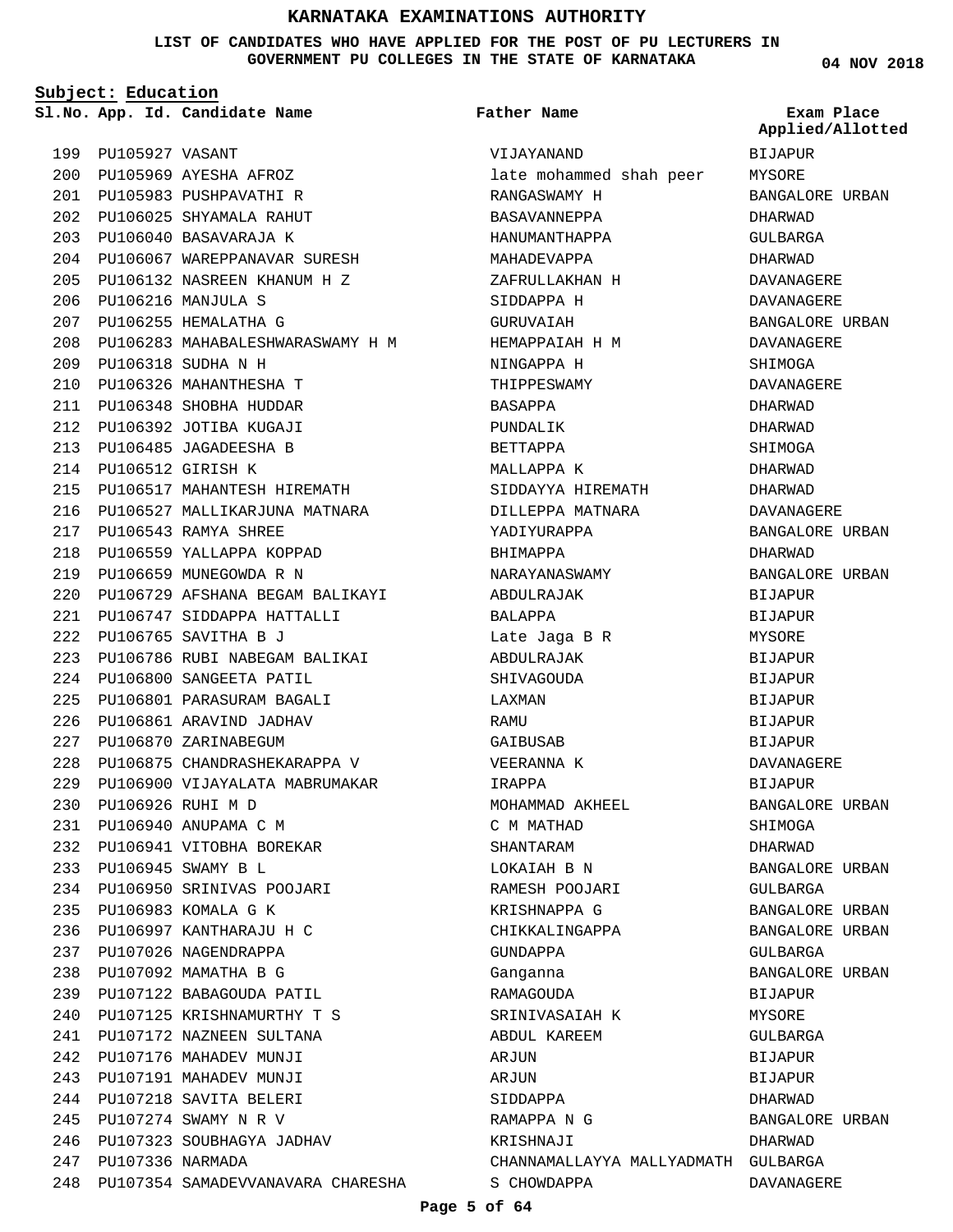**LIST OF CANDIDATES WHO HAVE APPLIED FOR THE POST OF PU LECTURERS IN GOVERNMENT PU COLLEGES IN THE STATE OF KARNATAKA**

**Subject: Education**

PU108745 RAVIRAJA MOLEYAR 294 PU108753 SHARANABASAPPA 295 PU108772 MAMATHA H G 296 PU108805 KUMARA B S 297

**04 NOV 2018**

|     | <u> Subject: Education</u> |                                    |                                 |                                |
|-----|----------------------------|------------------------------------|---------------------------------|--------------------------------|
|     |                            | Sl.No. App. Id. Candidate Name     | <b>Father Name</b>              | Exam Place<br>Applied/Allotted |
| 249 |                            | PU107438 KRISHNAMURTHY D           | DASAPPA P                       | BANGALORE URBAN                |
| 250 |                            | PU107484 NANDINI C K               | KAPANEGOWDA C M                 | BANGALORE URBAN                |
| 251 |                            | PU107494 SHABANA ULFATH            | MOHAMMED JAVEED HUSSAIN         | BANGALORE URBAN                |
| 252 |                            | PU107495 BHARATI BIRADAR           | MALLIKARJUNA GOUDA              | BIJAPUR                        |
| 253 |                            | PU107511 GANESH CHANGOLI           | MALLESHI                        | DHARWAD                        |
| 254 |                            | PU107519 RENUKA JAVOOR             | SHIVAPPA                        | DHARWAD                        |
| 255 |                            | PU107527 NAGESH T S                | Siddarajappa T S                | BANGALORE URBAN                |
| 256 |                            | PU107546 MALLIKARJUNA M B          | BASAVALINGAPPA M                | SHIMOGA                        |
| 257 |                            | PU107580 JAYALAXMI NAIK            | HAMMU NAIK                      | DHARWAD                        |
| 258 |                            | PU107598 VENKANNA PUJERI           | BHEEMAPPA PUJERI                | DHARWAD                        |
| 259 |                            | PU107635 KALPANA DHAMANEKAR        | BABU DHAMANEKAR                 | DHARWAD                        |
| 260 |                            | PU107656 SHILPA V                  | VEERABHADRAPPA                  | SHIMOGA                        |
| 261 |                            | PU107708 HAMEED KHAN K             | KHADAR PASHA                    | BANGALORE URBAN                |
| 262 |                            | PU107732 MAKTUMSAB MULLA           | SIKANDAR                        | <b>BIJAPUR</b>                 |
| 263 |                            | PU107765 BENNURU PUJARA MANJUNATHA | BENNURU PUJARA<br>CHANNABASAPPA | DAVANAGERE                     |
| 264 |                            | PU107773 BHARATHAMMA G V           | VENKATAREDDY                    | BANGALORE URBAN                |
| 265 |                            | PU107804 HANAMANT MADAR            | GOURAVVA MADAR                  | DHARWAD                        |
| 266 |                            | PU107845 SANTHOSH V                | VEERABHADRAPPA M                | SHIMOGA                        |
| 267 |                            | PU107858 NAGAPPA MATOLLI           | IRAPPA                          | DHARWAD                        |
| 268 |                            | PU107900 SHARANAGOUDA              | SHIVALINGAPPAPOLICEPATIL        | GULBARGA                       |
| 269 |                            | PU107937 SRIKANT H M               | MOHAN H G                       | MYSORE                         |
| 270 |                            | PU107970 KESHAVAMURTHY B C         | LATE CHIKKASWAMY                | MYSORE                         |
| 271 |                            | PU107993 MANJULA UPPIN             | BASAVARAJ UPPIN                 | DHARWAD                        |
| 272 |                            | PU108004 MANJUNATHA B K            | KRISHNAMURTHY                   | BANGALORE URBAN                |
| 273 |                            | PU108008 VIJAYALAXMI               | SATYANARAYANA HOSALLI           | DHARWAD                        |
| 274 | PU108033 MANGALA           |                                    | GUNDAPPA                        | GULBARGA                       |
| 275 |                            | PU108034 CHANNABASAYYA             | SANGAYYA                        | GULBARGA                       |
| 276 |                            | PU108076 NAGAYYA CHOUKIMATH        | GURUSIDDAYYA                    | DHARWAD                        |
| 277 |                            | PU108078 MALLIKARJUN GABBUR        | VEERANNA                        | DHARWAD                        |
| 278 |                            | PU108185 SUSHMA N JOGAN            | NAGAPPA                         | GULBARGA                       |
| 279 | PU108232 MOUNESH           |                                    | SIDDALINGAPPA                   | GULBARGA                       |
| 280 |                            | PU108271 BASAVARAJU J              | JAVARAIAH                       | MYSORE                         |
| 281 |                            | PU108293 SUREKHA R                 | RAGHAVENDRA                     | BIJAPUR                        |
| 282 |                            | PU108311 DARSHAN K R               | RENUKANANDA K M                 | MYSORE                         |
| 283 |                            | PU108334 GURUPRASAD K S            | SURESH K M                      | MYSORE                         |
|     | 284 PU108338 NAGESH        |                                    | TUKARAM                         | GULBARGA                       |
| 285 |                            | PU108356 HEMAKALA K G              | GANGADHAR K C                   | BANGALORE URBAN                |
| 286 | PU108443 GEETA             |                                    | KUPPANNA                        | GULBARGA                       |
| 287 |                            | PU108526 NARESHA N                 | NAGARAJAPPA N                   | BANGALORE URBAN                |
| 288 |                            | PU108560 SHRIDEVI PATIL            | GADAGEPPAGOUDA PATIL            | BANGALORE URBAN                |
| 289 | PU108565 MANJULA           |                                    | SIDRAMAPPA                      | GULBARGA                       |
| 290 |                            | PU108580 ARCHANA D                 | DODDAIAH                        | BANGALORE URBAN                |
| 291 |                            | PU108583 NEELAPPA HOOYILAGOL       | MAILARAPPA                      | DHARWAD                        |
| 292 | PU108644 BHAVYA V          |                                    | VISHWANATHA SHETTY              | MANGALORE                      |
| 293 |                            | PU108662 RAMESHA H M               | MAYANNA                         | BANGALORE URBAN                |
|     |                            | 294 PU108745 RAVIRAJA MOLEYAR      | RAMA BHAT M                     | MANGALORE                      |
| 295 |                            | PU108753 SHARANABASAPPA            | GANAPATI                        | GULBARGA                       |
|     |                            | 296 PU108772 MAMATHA H G           | GOPAL H B                       | MANGALORE                      |

SIDDAPPA BENNI

DAVANAGERE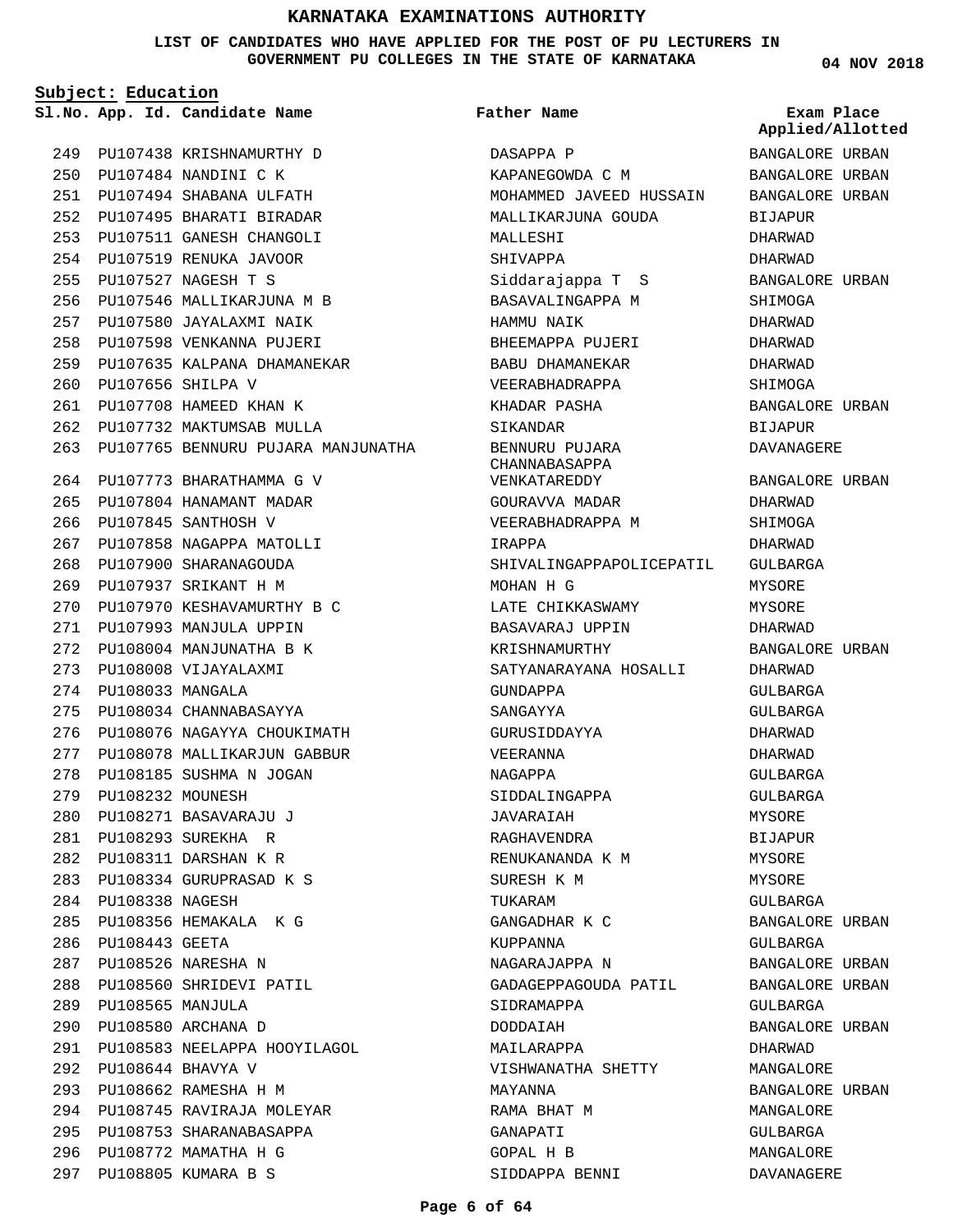#### **LIST OF CANDIDATES WHO HAVE APPLIED FOR THE POST OF PU LECTURERS IN GOVERNMENT PU COLLEGES IN THE STATE OF KARNATAKA**

**Subject: Education**

**App. Id. Candidate Name Sl.No. Exam Place**

298 PU108895 MURAGAYYA MATHAPATI 299 PU109003 VIJAYAKUMARI M PU109043 GURUNATH 300 PU109065 YOGESHA K A 301 PU109080 SHWETHA SUVARNA S G 302 PU109222 VEERESH 303 PU109224 ARUN MANE 304 PU109231 TANOJ KUMAR 305 306 PU109252 MAHADEVASWAMY B 307 PU109261 VINOD PATGAR PU109314 MAMATHA R 308 PU109445 SUMANGALA RAYANAGOUDAR 309 310 PU109497 MANJAPPA K H PU109508 SHARANAPPA 311 PU109531 PUSHPA M N 312 PU109555 MADHU G 313 PU109567 AJEED MAYAR 314 315 PU109569 LAXMI PU109591 MANJU C S 316 PU109593 AMRUTHA A 317 PU109657 SHILPASHREE R 318 PU109671 ROOPA B 319 PU109737 SUMITRA HOMBALAGHATTI 320 PU109752 GANGADHARAPPA C R 321 PU109764 PRATIBHA KOGANOLE 322 PU109815 VIJAYAKUMAR H L 323 PU109830 ANANDA KUMARA 324 PU109880 NAGALAKSHMI C 325 PU109885 SIDDAPPA 326 PU109932 KAVITHA M 327 PU109960 LINGARAJU D H 328 PU110021 ARUNA KUMARA ANGADI 329 PU110032 ANURADHA 330 PU110045 KASTUREVVA HANDIYAVAR 331 PU110082 GIRIJA BEVINAHALLI 332 PU110086 VANISHRI 333 PU110110 VITTAL DODAMANI 334 PU110133 VEENA C K 335 PU110145 MANJULA ALIAS GIRIJA ELAKOLLI 336 PU110190 RICHARD DCOSTA 337 PU110223 NANDINI BAGEWADI 338 339 PU110235 JYOTI PU110248 AVVAPPA PUJARI 340 PU110258 ROSY FERNANDES 341 PU110262 MALLIKARJUN BHUSARADDI 342 PU110279 SHARANABASAVA 343 PU110290 CHANDRAKANTHA REDDY V G 344 PU110297 BASAPPA PUJARI 345 PU110313 SHWETHA S B 346

PU110334 BHAVYA N 347

APPAYYA M SUDARSHANAM KULAPPA APPAJI GIRIYAPPA CHANNAPPA TUKARAM CHIDANANDAIAH K M BASAVAIAH GANAPATI RUDRAPPA NAGANAGOUDA HANUMANTHAPPA K BHIMANNA NANJUNDAPPA GANGADHARAPPA K C IBRAHIM ANJINEYA SWAMY ANANTHEGOWDA B RANGASWAMY M BORAIAH SHIVANANDAPPA H RAMANJINAPPA VIRUPAKSHA Lakshmanagowda H N DODDA WATCHAPPA CHANDRAPPA A NEELAKANTAPPA MALLAIAH HOMBALAIAH VEERAPPA A KAMALAKAR PARASHURAMAPPA HANDIYAVAR HALAPPA NAGAPPA HUDUGE SANGAPPA K G KRISHNE GOWDA LAKSHMAN THOMAS DCOSTA MANOHAR MALLANNA BHIMAPPA SALVADOR FERNANDES HEMARADDI RAMANNA GOVINDAPPA V H BHIMASHAPPA BALACHANDRA S NINGANNA D A **Father Name**

**04 NOV 2018**

BIJAPUR DHARWAD BIJAPUR MYSORE BANGALORE URBAN GULBARGA BIJAPUR DAVANAGERE MYSORE DHARWAD DAVANAGERE DHARWAD DAVANAGERE GULBARGA BANGALORE URBAN SHIMOGA BIJAPUR GULBARGA MYSORE SHIMOGA MYSORE. DAVANAGERE DAVANAGERE BANGALORE URBAN BIJAPUR MANGALORE DHARWAD DAVANAGERE GULBARGA BANGALORE URBAN BANGALORE URBAN DHARWAD GULBARGA DHARWAD DAVANAGERE GULBARGA **BIJAPUR** BANGALORE URBAN DHARWAD SHIMOGA **BIJAPUR** GULBARGA BIJAPUR BANGALORE URBAN BIJAPUR GULBARGA DAVANAGERE BIJAPUR SHIMOGA MYSORE **Applied/Allotted**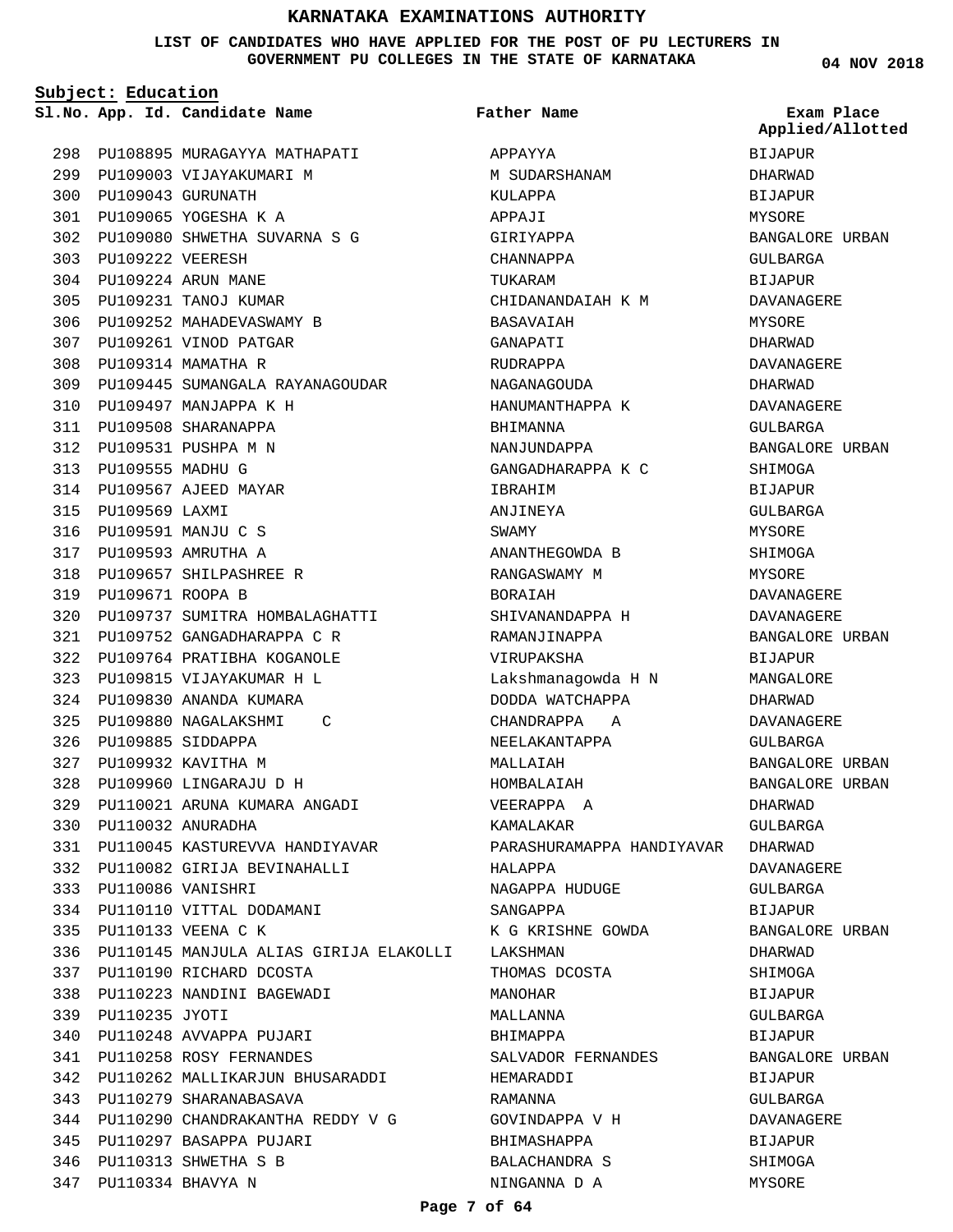**LIST OF CANDIDATES WHO HAVE APPLIED FOR THE POST OF PU LECTURERS IN GOVERNMENT PU COLLEGES IN THE STATE OF KARNATAKA**

**Subject: Education**

**App. Id. Candidate Name Sl.No. Exam Place**

PU110469 LINGANAIK PUJAR 349 PU110504 SHIVANAND RAJAPUT 350 PU110518 MAHENDRAKUMAR 351 PU110621 CHANDRAKALA G 352

PU110694 RAZIA FIRDOSE 354 PU110702 VIJAYKUMAR A B 355 PU110704 NATARAJA G C 356 PU110712 SHRIDHAR CHAVAN 357 PU110724 CHANDRA PRABHA Y R 358 PU110757 LEELAVATI KOTTUR 359 PU110844 SANNA OBANNA H O 360 PU110865 VISHWANATH L MANE 361 PU110883 CHOWDAPPA C B 362 PU110942 RAJAKUMAR VIJAPUR 363 PU111058 VISHWANATH BELLAD 364

PU111066 LATHA P N 365

368 PU111177 KANCHAN

PU111448 SHOBHA R 375 376 PU111473 SMITHA B

366 PU111119 VINOD BHASKAR AKANOJI

PU111433 BHUVANESHWARI HIROLLI 374

377 PU111502 VEENA BYATEPPANAVAR 378 PU111505 HANUMESH PANCHAL PU111530 SAVITA RATHOD 379

PU111537 MAHESH TIRAKANNAVAR 380

PU111548 BHAGYALAKSHMI 381 PU111569 MANJUNATH DASAR 382

PU111583 SHIDDAPPA 383 PU111584 KAVITA RATHOD 384 PU111629 GEETHA KUMARI S 385 386 PU111666 SHASHIKALA KAMMAR

PU111680 SOMANNA B 387 388 PU111696 MALLIKARJUN 389 PU111697 MALLIKARJUN

PU111763 SUDHARANI 391

397 PU111827 GOPAL

PU111716 KAPPENAVAR GEETA 390

PU111767 MURIGEPPA BISNAL 392

394 PU111771 TIPPANNA JAMBAGI 395 PU111813 MALLIKARJUNA PU111820 SIDDESHI K 396

393 PU111770 MARIAASSUMPTION D SOUZA

PU111127 PUSHPALATHA A S 367

PU111208 JANGALI GONEPPA 369 370 PU111244 THIPPAMMA K PU111357 VENKATESH M N 371 372 PU111376 PARAMESHWAR PU111426 SHANKARA T K 373

PU110648 SUNILKUMAR CHANGALI 353

PU110447 SMITHA G 348

**Father Name**

GOVINDA SWAMY NANDENAIK PUJAR BABU RAJAPUT BAKKAPPA GOVINDA BHOVI GANGADHAR MOHAMMED ISMAIL BHEEMAPPA CHANDRAPPA PREMASING RANGANATHA Y NAGAPPA OBALAPPA N LAXMAN BANAPPA C T SHIVASHANKAR TIPPANNA BELLAD NANJAIAH K BHASKAR AKANOJI SURESHAPPA A H ARAVIND JANGALI HANUMANTHAPPA HANUMAIAH M NAGARAJA S N CHANNABASAPPA KARAGAIAH DASHARATH RAMAIAH K BASAVARAJAPPA H S RAMANNA BYATEPPANAVAR DHARMARAJ KHEERU RATHOD **BABU** HANUMAIAH H PANDAPPA HAMEENAPPA KHEERU RATHOD VITTAL BHAT S MARTHANDAPPA BHYRAPPA HAMPANNA KRISHNAKAR RAJSHEKHAR SHANTAPPA ADIVEPPA BASAPPA INTRU D SOUZA RAMACHANDRAPPA HANUMANTHARAYA KALLAPPA K MASTANAPPA

**04 NOV 2018**

BANGALORE URBAN DHARWAD BIJAPUR GULBARGA BANGALORE URBAN DHARWAD GULBARGA DHARWAD DAVANAGERE BIJAPUR DAVANAGERE DAVANAGERE BANGALORE URBAN DHARWAD BANGALORE URBAN BIJAPUR GULBARGA MYSORE DHARWAD DAVANAGERE BIJAPUR BANGALORE URBAN DAVANAGERE MYSORE GULBARGA BANGALORE URBAN **BIJAPUR** MYSORE DAVANAGERE DAVANAGERE DHARWAD BIJAPUR DHARWAD SHIMOGA DHARWAD DAVANAGERE BIJAPUR MYSORE DHARWAD BANGALORE URBAN GULBARGA GULBARGA BIJAPUR GULBARGA DHARWAD SHIMOGA BIJAPUR GULBARGA DAVANAGERE BANGALORE URBAN **Applied/Allotted**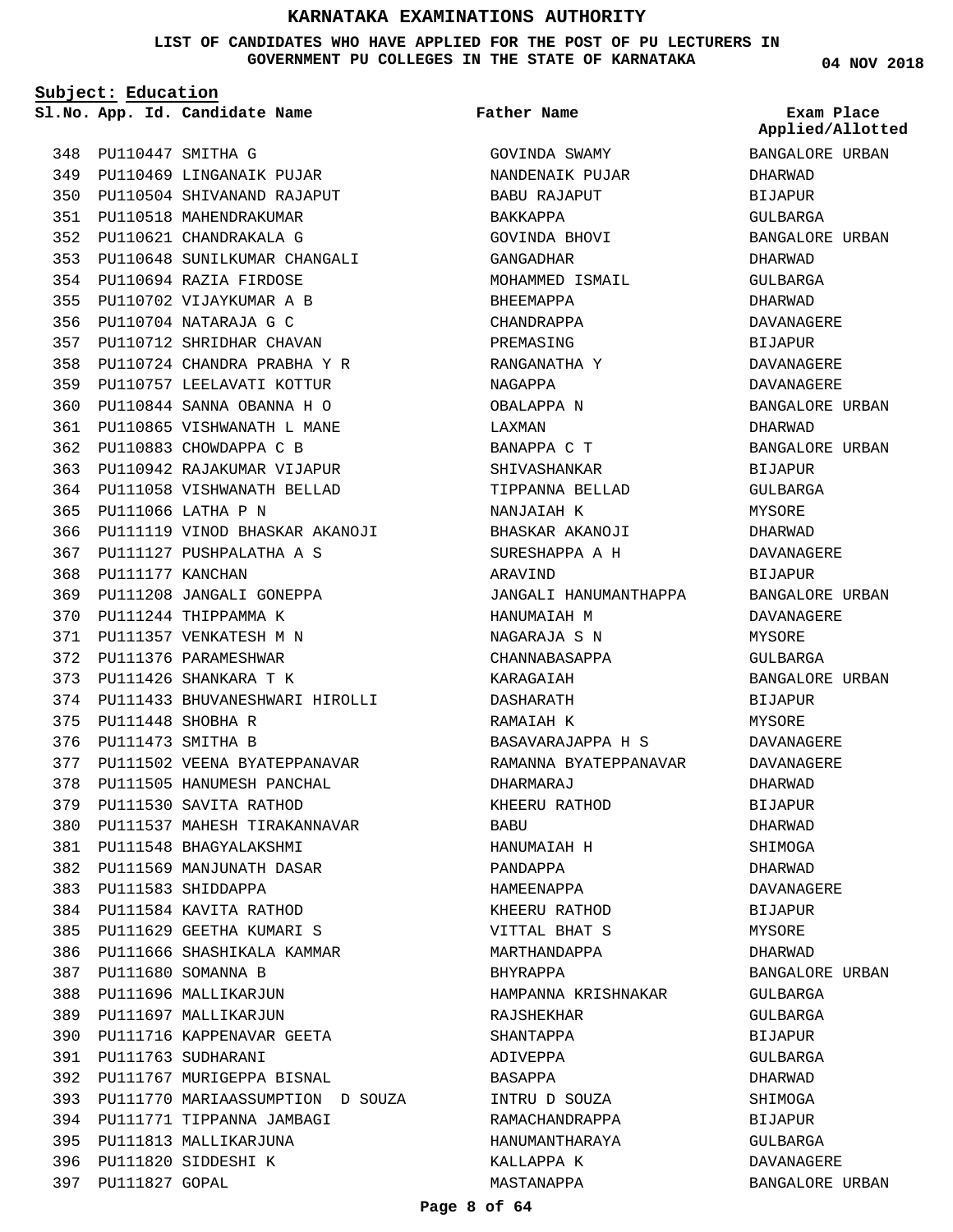#### **LIST OF CANDIDATES WHO HAVE APPLIED FOR THE POST OF PU LECTURERS IN GOVERNMENT PU COLLEGES IN THE STATE OF KARNATAKA**

**Subject: Education**

**App. Id. Candidate Name Sl.No. Exam Place**

PU111849 SUDHAKAR ALLAWAGOL 398

**Father Name**

**Applied/Allotted**

**04 NOV 2018**

| 399 | PU111994        | RAJESHWARI AWATI                       |
|-----|-----------------|----------------------------------------|
| 400 |                 | PU112033 RAMESH HANCHALAPPA RAJUR      |
| 401 | PU112066        | RAJAGURU S H M                         |
| 402 | PU112070        | BASAVARAJ HALLUR                       |
| 403 | PU112150        | PANCHALINGEGOWDA                       |
| 404 |                 | PU112163 GIRISHA A O                   |
| 405 |                 | PU112201 VIDYASAGAR P                  |
| 406 |                 | PU112239 VENKATESHAPPA H               |
| 407 | PU112265        | SANTOSH KUMARA M J                     |
| 408 |                 | PU112295 RANGANNA                      |
| 409 |                 | PU112306 AMEET HIREMATH                |
| 410 |                 | PU112307 ARATI BADULE                  |
| 411 | PU112342        | SUCHITRA                               |
| 412 | PU112387        | NAGARAJA N                             |
| 413 | PU112394        | YASHODA DEVARAMANI                     |
| 414 | PU112409        | SHILPA HOMBALI                         |
| 415 | PU112456        | BHIMARAYA                              |
| 416 | PU112468        | CHANDRASHEKAR HL                       |
| 417 | PU112501        | PRASHANTH JOSHI                        |
| 418 | PU112597        | MAHESH AJJANNAVAR                      |
| 419 | PU112607        | BHARAMAPPA PUJAR                       |
| 420 | PU112692 KAVITA |                                        |
| 421 | PU112695        | SUMA G NAYAK                           |
| 422 | PU112718        | REKHA                                  |
| 423 | PU112780        | VISHWANATH P                           |
| 424 | PU112788        | NANDEESHA K                            |
| 425 | PU112791        | SURESH                                 |
| 426 | PU112811        | SANTOSHAKUMAR NAYAKODI                 |
| 427 |                 | PU112832 RAJESHWARI U                  |
| 428 | PU112835        | SHIVALINGAPPA SHEGUNSI                 |
| 429 | PU112867        | BASAPPA HADAGALI                       |
| 430 | PU112912        | GIRISHA T                              |
| 431 |                 | PU112940 SHIVASAYI MAMADAPUR           |
| 432 |                 | PU112941 ANANDA C R                    |
| 433 | PU112953        | PAWADEPPA ULLAGADDI                    |
| 434 | PU112989        | THAHINIYATH JAHA                       |
| 435 | PU112994        | SATISH SATAPUTE                        |
| 436 | PU113000        | <b>ROOPA</b>                           |
| 437 | PU113110        | GUDDAPPA BENNUR                        |
| 438 | PU113119        | NARASHIMHAMURTHY N                     |
| 439 | PU113133        | VENKATESWARA C G                       |
| 440 | PU113235        | YUNUS S                                |
| 441 | PU113251        | PAPAIAH B                              |
| 442 | PU113297        | ANURADHA VAGEESHWARAYYA<br>ARADHYAMATH |
| 443 | PU113320        | HONNAPPABASAPPABASAPUR                 |
| 444 | PU113327        | HONNAPPABASAPPABASAPUR                 |
| 445 | PU113334        | MAITRA KOODAGI                         |
| 446 |                 | PU113336 PARIMALA H                    |

| BASAWARAJ ALLAWAGOL                 | <b>BIJAPUR</b>    |
|-------------------------------------|-------------------|
| BASAPPA                             | BIJAPUR           |
| HANCHALAPPA                         | DHARWAD           |
| AJJAYYA S H M                       | DHARWAD           |
| SHIDDAPPA HALLUR                    | BANGALORE URBAN   |
| MARILINGEGOWDA                      | BANGALORE URBAN   |
| ONKARAPPA M                         | BANGALORE URBAN   |
| PUSHPARAJ G M                       | MYSORE            |
| HANUMANTHAPPA                       | DAVANAGERE        |
| JAGADEESWARAIAH M                   | SHIMOGA           |
| HEMANTAPPA DASAR                    | GULBARGA          |
| CHANDRASHEKHARAYYA HIREMATH DHARWAD |                   |
| ANAND                               | DHARWAD           |
| NAGESHA NAYAK                       | MANGALORE         |
| NAGA                                | BANGALORE URBAN   |
| MAHALINGAIAH                        | SHIMOGA           |
| NINGAPPA                            | BANGALORE URBAN   |
| KALLAPPA UKAMANAL                   | BIJAPUR           |
| LAKHMINARAYANA V                    | BANGALORE URBAN   |
| GOPAL KRISHNA JOSHI                 | MYSORE            |
| KARIYAPPA                           | DHARWAD           |
| <b>BASAPPA</b>                      | <b>DHARWAD</b>    |
| HANUMANTAGOUD                       | DHARWAD           |
| SRI P G NAYAK                       | MANGALORE         |
| SHARNAPPA                           | GULBARGA          |
| PARAMANAND KAMBLE                   | MYSORE            |
| LATE KOTTURAPPA K R                 | SHIMOGA           |
| LOKAPPA                             | GULBARGA          |
| MADIVALAPPA                         | <b>BIJAPUR</b>    |
| SHIVAYOGI                           | GULBARGA          |
| PRADHANI                            | <b>BIJAPUR</b>    |
| yallappa                            | DHARWAD           |
| THIMMAPPA T                         | SHIMOGA           |
| KAMALA                              | <b>BIJAPUR</b>    |
| C G Raghavendra Rao                 | BANGALORE URBAN   |
| CHANNAPPA                           | <b>BIJAPUR</b>    |
| KHADARSAB B                         | BANGALORE URBAN   |
| NAGENDRAPPA                         | DHARWAD           |
| NINGAPPA A K                        | DHARWAD           |
| SHIVALINGAPPA B                     | <b>DAVANAGERE</b> |
| NARASIMAIAH                         | BANGALORE URBAN   |
| GOVINDAPPA                          | BANGALORE URBAN   |
| SIRAJUDDIN A SAVANUR                | BIJAPUR           |
| BASAPPA                             | DAVANAGERE        |
| VAGEESHWARAYYA                      | DHARWAD           |
| BASAPPA                             | DHARWAD           |
| BASAPPA                             | DHARWAD           |
| VITHAL                              | DHARWAD           |
| BASAVARAJAPPA H                     | DAVANAGERE        |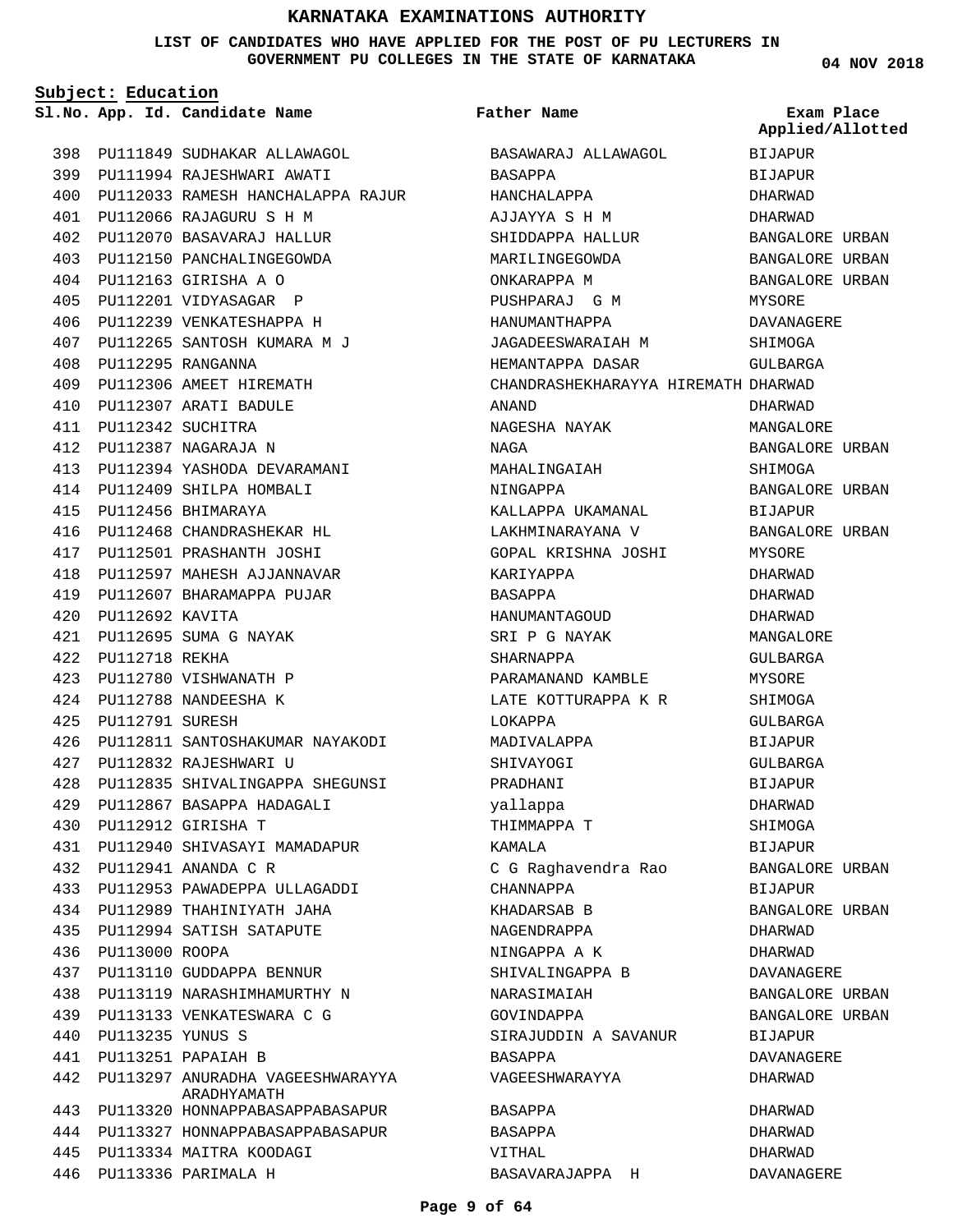#### **LIST OF CANDIDATES WHO HAVE APPLIED FOR THE POST OF PU LECTURERS IN GOVERNMENT PU COLLEGES IN THE STATE OF KARNATAKA**

**Subject: Education**

PU113349 SAROJANI SAMAJE 447 448 PU113355 PRAVEENAKUMAR SANKADAL PU113378 ANASUYA SAVALAGI 449 PU113381 SUMANGALA S 450 PU113409 MALGI MANJAPPA 451 PU113493 MAHADEVI HATTI 452 PU113501 RAJASHEKHAR Y 453 PU113588 JYOTHI M 454 PU113634 SWAMY K C Y 455 PU113702 SHAMEENAZ BANU 456 PU113713 SYEDA ASNA QAMAR 457 PU113730 LAXUMAN 458 PU113738 RAJESHWARI K S 459 PU113763 VIJAYAKUMARI N G 460 PU113822 SHAMANNA 461 PU113863 KARIYAPPA R 462 PU113888 NAGESH K J 463 PU113890 BABURAY BIRADAR 464 PU113898 DATTATRAY CHAVAN 465 PU113907 PRABHU S B 466 467 PU113915 VIJAYLAXMI H PU113922 MANJUNATH S 468 PU113923 DEVARAJ KUMBAR 469 PU113925 RAJAKUMAR TALAVAR 470 PU113926 MALLESHA E 471 PU114017 SRIKANTHA K N 472 473 PU114020 SHIDDAPPA BHOOMANNAVAR 474 PU114024 MAHANTESH NARASANNAVAR PU114032 MAHADEVAMMA H M 475 476 PU114037 SHIVANANDAPPA T G PU114045 RAJU S T 477 PU114126 TULASAPPA U 478 PU114175 VIJAYALAXMI NAYAK 479 PU114227 VENKATESHA 480 PU114269 MANJANNA S S 481 PU114288 GAYATRI KUMBAR 482 483 PU114290 VIRESH GOTHE PU114293 RUKSANA ANJUM M A 484 PU114300 ANUPAMA SINGODE 485 PU114315 SANDEEPA M 486 PU114344 PRAKASH MALI 487 488 PU114372 SRINIVASA D PU114411 SYEDA ASIMA ANJUM 489 PU114422 JYOTI V MUDUKAMATH 490 PU114426 KAVITHA T S 491 PU114450 RAGHAVENDRA SHIRUR 492 493 PU114451 ASHOK TADHAL PU114456 RAJAKUMAR NAIK K B 494 PU114475 ASHA KUMARI B 495 PU114479 SHYALINI K S 496

**App. Id. Candidate Name Sl.No. Exam Place** SURENDRA RACHANAGOUDA NINGAPPA S BHAGAVAN AITHAL HANUMAPPA MALAKAPPA VISHWANATH Y MURALIDHAR T L CHANDRANNA K SYED AFROZ SYED MAHMOOD YALLAPPA SHIVAPPA K GANGANNA D SABANNA RAMALINGAPPA R JAYAPPA K S YASHAVANT MAHADEO BASAPPA S LINGAPPA SIDDEGOWDA VIRUPAKSHAPPA BASAVARAJAPPA ESHAPPA NARAYANA K N SHIVAPPA BHOOMANNAVAR BASAPPA NARASANNAVAR MADAIAH H S KOTRAPPA T G THIPPSWAMY HANUMAPPA U SHANTA NAYAK HANUMANTA SHESHANNA MALLIKARJIIN SHIVAPPA GOTHE MUNEER AHAMED A PUNDLIKRAO SINGODE MALLESHAPPA BHIMAPPA CHANDRAPPA SYED SHAHABUDDIN VISHWANATH MUDAKAMATH SIDDAIAH T S LAXMAN SHARANAPPA BHAJANYA NAIK K Basavaraj K SHIVARAMAIAH **Father Name**

**04 NOV 2018**

DHARWAD **BIJAPUR** DHARWAD MANGALORE DAVANAGERE BIJAPUR DAVANAGERE GULBARGA DAVANAGERE **SHIMOGA** GULBARGA GULBARGA SHIMOGA DAVANAGERE GULBARGA DAVANAGERE DAVANAGERE **BIJAPUR** DHARWAD DAVANAGERE GULBARGA BANGALORE URBAN DHARWAD DAVANAGERE DAVANAGERE MYSORE BIJAPUR DHARWAD BANGALORE URBAN DAVANAGERE MANGALORE DHARWAD DHARWAD GULBARGA DAVANAGERE BIJAPUR BIJAPUR DAVANAGERE GULBARGA SHIMOGA BIJAPUR SHIMOGA BANGALORE URBAN DAVANAGERE BANGALORE URBAN DHARWAD DHARWAD DHARWAD MYSORE BANGALORE URBAN **Applied/Allotted**

#### **Page 10 of 64**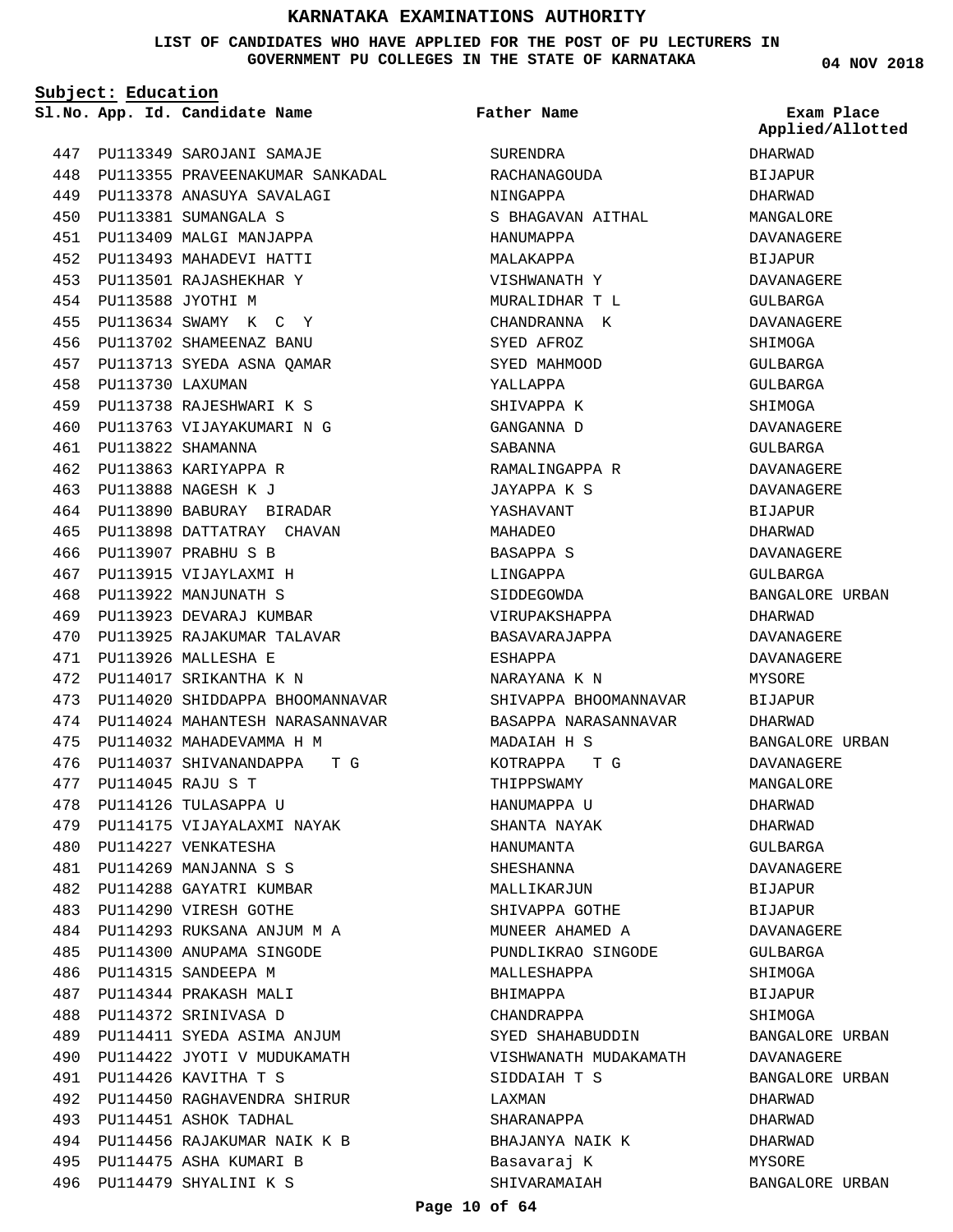**LIST OF CANDIDATES WHO HAVE APPLIED FOR THE POST OF PU LECTURERS IN GOVERNMENT PU COLLEGES IN THE STATE OF KARNATAKA**

**Subject: Education**

**App. Id. Candidate Name Sl.No. Exam Place**

**Father Name**

PU114483 SUMATHI GLORIA F 497 PU114522 MANJUNATHA H R 498 PU114525 RAGHAVENDRA M N 499 PU114556 SARASWATI 500 PU114571 SHASHIKUMAR BS 501 502 PU114572 KANAKARAJU KN 503 PU114640 GURASIDDAPPA KANABARAGI 504 PU114646 NAVEEN KUMAR M R 505 PU114664 VIRUPAKSHI UPPIN 506 PU114708 SHARAKKA MAILAMMANAVAR 507 PU114718 VARALAXMI S PU114808 SHASHIKALA BENAGI 508 PU114833 SANTOSH 509 510 PU114873 VEENA GANGAIKOPPA PU114874 NEELAPPA 511 512 PU114905 SHIVANANDAYYA 513 PU114913 GYANAPPA WALIKAR 514 PU114915 DHALABANJAN NITYANANDASA 515 PU114923 MUTTAGI SWETA 516 PU114949 SAHADEV NARAYANAKAR 517 PU114987 DEVARAJA M P 518 PU114992 RUKMINI BAI P K 519 PU114999 ARUN KUMAR 520 PU115002 PRASHANT RUDRAGOUDAR 521 PU115097 SHARADAMANI 522 PU115114 HANUMANTHARAYAPPA P V PU115128 SHARATH BABU B T 523 524 PU115177 LAXUMAN PU115195 RAVI NAIK 525 526 PU115209 SANTOSHKUMAR PU115218 PADMAJA D S 527 PU115229 BALAYYA TAVAGAMATH 528 PU115230 YOGESH H 529 530 PU115249 SURESH MUDDAR PU115284 VIJAYA KUMARA R 531 PU115286 NEELESHKUMARA J 532 PU115288 PREMILA 533 534 PU115305 FAKEERAPPA MORABAD PU115307 SURESHA S 535 536 PU115337 RADHA C 537 PU115373 HENRI MADHUKAR MK PU115377 LOKESHA S 538 PU115409 PARASHURAM MALAKARI 539 540 PU115417 MAHADEV BHAT PU115426 VENKATRAO 541 542 PU115458 HEMAVATI NOUBADY 543 PU115471 PRASHANT HALLI 544 PU115492 TIMALAMMA 545 PU115529 RAJU SANGAPPA KEMBHAVI 546 PU115535 PARAMESH

FRANKLIN V C RAMACHARI NAGENDRAPPA S Ramarao SIDDALINGAPPA NARAYANASWAMY M KEMPANNA RAMALINGAPPA M G BASAPPA BASAVANTAPPA NARAYANA MAHADEV RAJAPAL MANJAPPA SANJEEVAPPA HARIJANA RACHAYYA MATH LAXMAPPA FAKIRASA MAHAVEER NAMADEV PARAMESWARAIAH M KASTURAPPA P G SHIVAJI CHAVAN Ashok SHANKAR M HUNASHAL VENKATAPPA THIMMEGOWDA B S Yellappa SEVYANAIK KASHIRAM D N Srikantaiah MAHABALAYYA LAKSHMANAPPA H RUDRAPPA RUDRAPPA JAYAPPA GHALEPPA BASAPPA SHANKARAPPA CHIKKAMAYAGAIAH L K Mruthyunjayappa SHIVANNA D MALLAPPA RAMACHANDRA BHASKARRAO KALAYNARAO NOUBADY BHEEMARAO HUSENAPPA JAGLI sangappa VEERANNA

**04 NOV 2018**

DAVANAGERE SHIMOGA DAVANAGERE GULBARGA BANGALORE URBAN BANGALORE URBAN DHARWAD DHARWAD DHARWAD DAVANAGERE BANGALORE URBAN BIJAPUR GULBARGA DHARWAD BIJAPUR GULBARGA BIJAPUR DHARWAD DHARWAD DHARWAD DAVANAGERE DAVANAGERE GULBARGA DAVANAGERE BIJAPUR BANGALORE URBAN SHIMOGA GULBARGA DAVANAGERE GULBARGA BANGALORE URBAN DHARWAD DHARWAD DHARWAD DAVANAGERE **SHIMOGA** GULBARGA BIJAPUR DAVANAGERE MYSORE DAVANAGERE MYSORE DHARWAD DHARWAD GULBARGA DHARWAD DHARWAD GULBARGA DHARWAD GULBARGA **Applied/Allotted**

#### **Page 11 of 64**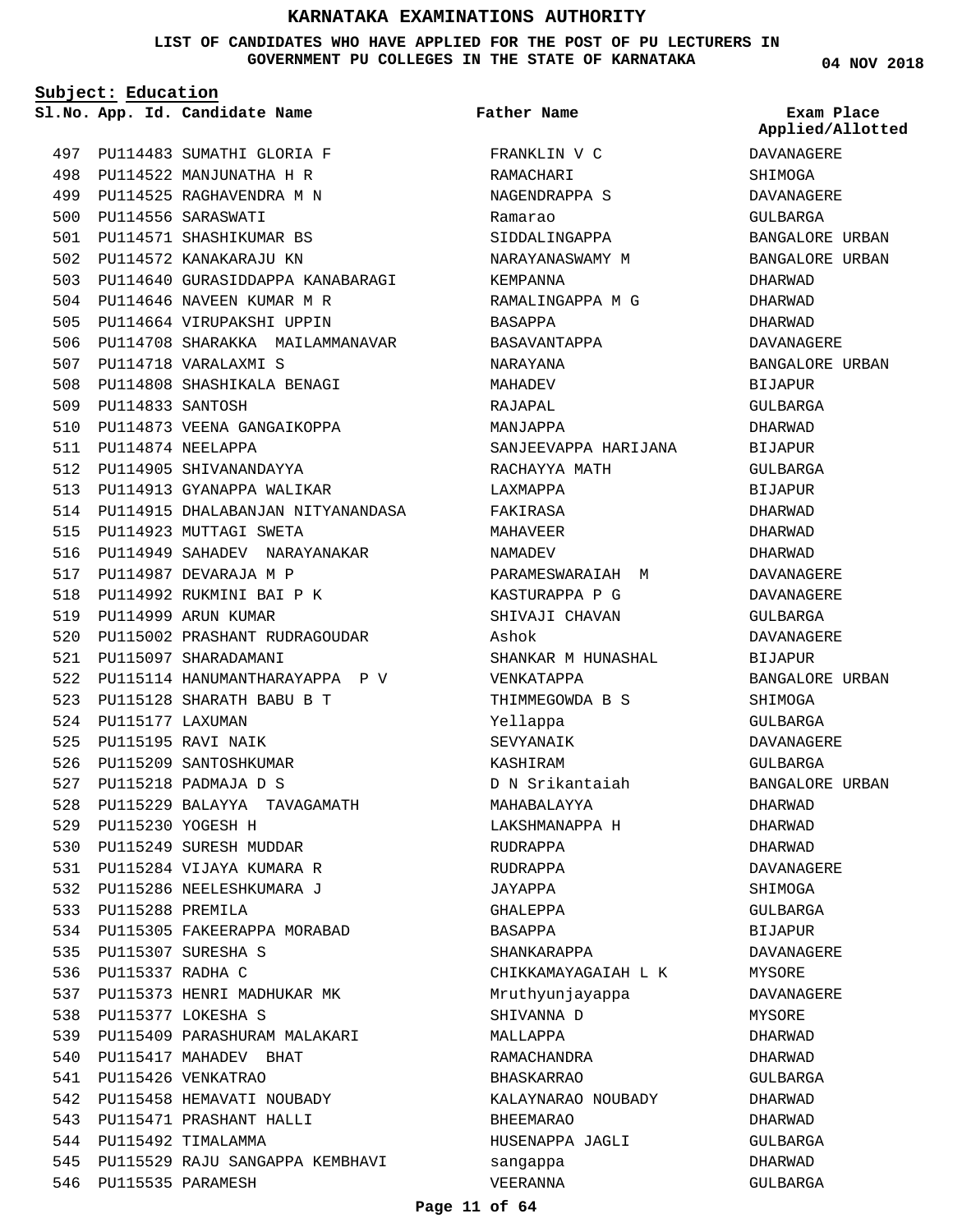**LIST OF CANDIDATES WHO HAVE APPLIED FOR THE POST OF PU LECTURERS IN GOVERNMENT PU COLLEGES IN THE STATE OF KARNATAKA**

**Subject: Education**

**App. Id. Candidate Name Sl.No. Exam Place**

PU115537 RAJINI C U 547 548 PU115548 LINGARAJ PUJAR 549 PU115568 SANTHOSH H M 550 PU115595 PRABHAVATHI S CHINIWAR 551 PU115619 SUDHA 552 PU115635 TABASSUM KASAR PU115669 RECHANNA S 553 554 PU115674 MAHANTAYYA NANDIKOLAMATH 555 PU115685 NAGARATNA PU115687 PRABHAKARA S B 556 557 PU115696 KALPANA PU115755 GEETHA B V 558 559 PU115775 SOMANATHA PU115787 SAVITHA S KEMBOGI 560 PU115819 MANOJ KUMAR M G 561 562 PU115889 RAJESHWARI PU115922 BASAVARAJ NANDYAL 563 564 PU115933 SIDDAPPA 565 PU115934 RANI KHAVI 566 PU115977 SIDDALINGA SWAMY S M 567 PU116028 PARAVVA HARIJAN 568 PU116071 SUDARSHAN K 569 PU116150 GEETHAMMA H 570 PU116161 CHANDRAPRABHA PU116173 ARUNA S H 571 572 PU116178 CHINNADEVI R MUDUGAL 573 PU116179 ASHA T 574 PU116323 RENUKA SHANTAPPA PATIL 575 PU116435 SHILPA BHAT 576 PU116465 VIJAYAKUMAR HALAKURKI 577 PU116469 POORNIMA 578 PU116470 RAMESH KURI 579 PU116478 MAHADEVAMMA S PU116492 SHAILA SUTAGUNDI 580 PU116526 MANJUNATH MALLESHAPPA KUMBAR 581 582 PU116534 SHIVAMURTHY D 583 PU116614 ASHRAFUDDIN M R 584 PU116673 SHRIKRISHNA PUROHIT 585 PU116689 MAHAMALLAPPA KATAGI 586 PU116711 THREEVANI PU116727 M RAMAKRISHNA REDDY PU116748 ASHA M A 588 PU116782 SHANTAKKA JAKKERAL 589 590 PU116841 SHANKARALING KARNAL PU116877 PUSHPA C B 591 PU116898 VIJAYALAKSHMI S N 592 593 PU116920 KUMARA SK 594 PU116922 RAJESHWARI M PU116925 SHAKUNTHALA ND 595 PU116942 DR SUNITHA T C 596 587

**Father Name**

UMAPATHI S GADIGEPPA PUJAR MARULASIDDYYA M sangappa chiniwar GUNDAPPA MOINUDDIN SIDDAPPA M Neelakanthayya SHIVASHARANAPPA BASAVARAJ S VEERABHADRAPPA VASUDEVA GOWDA N DARAGAPPA S M KEMBOGI GURURAJA RAO M T UMALAPPA NAIK BALAPPA SANNA BHIMASHAPPA AR.TITN GURUPADAIAH S M BASAPPA HANUMANTHAIAH K HANUMANTHAPPA CHANNABASAPPA HANUMANTHAIAH S V M RAMAPPA SETTY THIMMAPPA V SHANTAPPA PATIL PARAMESHWAR SHEKHARAPPA GANESH HEGDE YAMANAPPA SHIVABASAPPA BALAJI MALLESHAPPA DASAPPA RAFIUDDIN M K BHIMASENACHARYA BASAPPA KATAGI VENKATRAMANA K R M VENKATASUBBA REDDY ANKAIAH H M AMOGEPPA SOMALING KARNAL BASAVANAGOWDA C NAGARAJU G KARIYAIAH MARISWAMY N DASAPPA NT CHIKKAHULUGADRAIAH **04 NOV 2018**

**Applied/Allotted**

DAVANAGERE DHARWAD DAVANAGERE BIJAPUR GULBARGA BIJAPUR MYSORE BANGALORE URBAN GULBARGA BANGALORE URBAN GULBARGA MANGALORE DHARWAD BIJAPUR BANGALORE URBAN BIJAPUR BIJAPUR  $CITIRARGA$ **BIJAPUR** BANGALORE URBAN DHARWAD DHARWAD DAVANAGERE BIJAPUR BANGALORE URBAN DHARWAD DAVANAGERE GULBARGA DHARWAD BIJAPUR BANGALORE URBAN MYSORE MYSORE BANGALORE URBAN DHARWAD **SHIMOGA** DAVANAGERE BIJAPUR SHIMOGA MANGALORE BANGALORE URBAN MYSORE BIJAPUR GULBARGA DAVANAGERE BANGALORE URBAN MYSORE MYSORE MYSORE

MYSORE

**Page 12 of 64**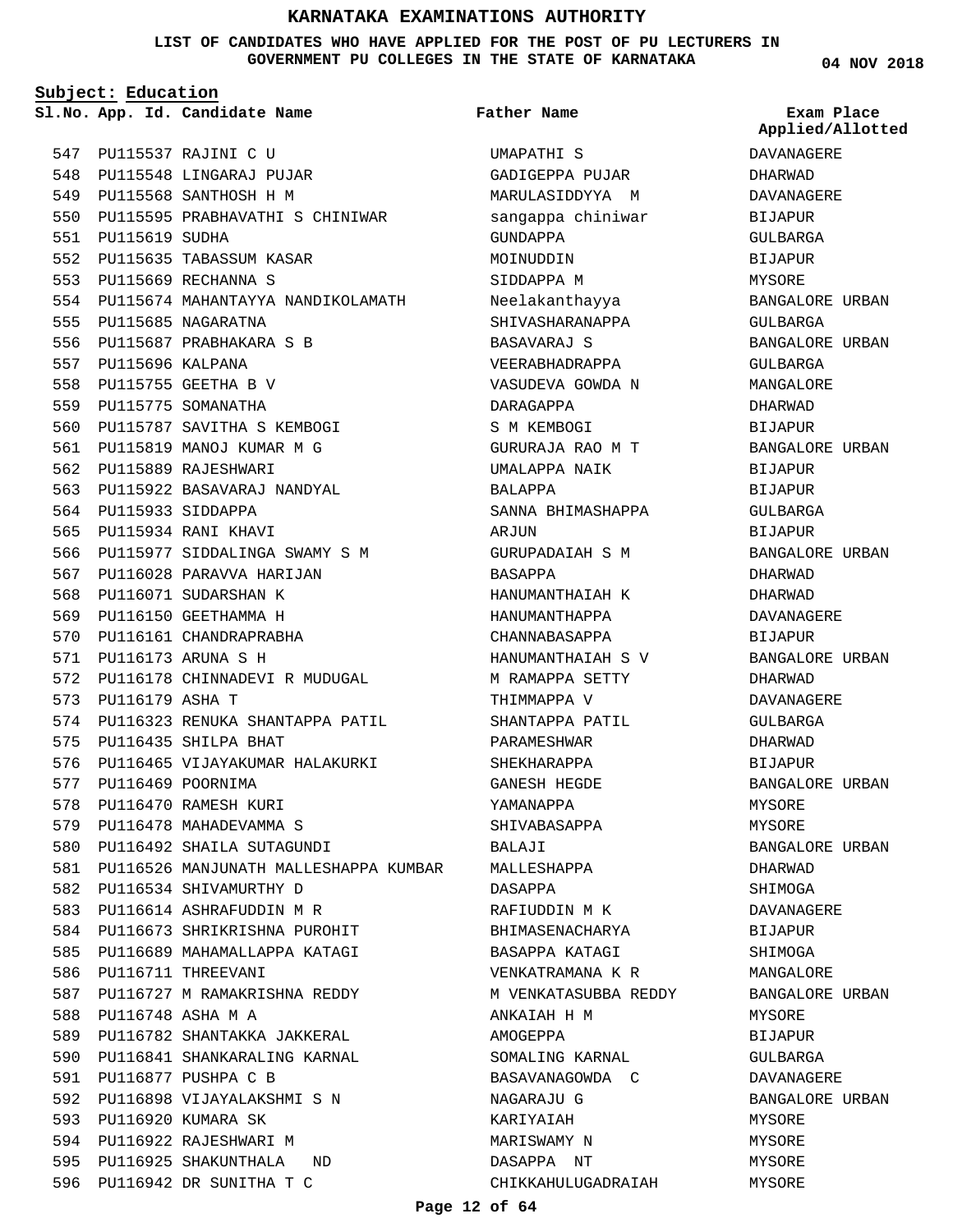**LIST OF CANDIDATES WHO HAVE APPLIED FOR THE POST OF PU LECTURERS IN GOVERNMENT PU COLLEGES IN THE STATE OF KARNATAKA**

**Subject: Education**

**App. Id. Candidate Name Sl.No. Exam Place**

597 PU116987 NAGARATHNAMMA V 598 PU117003 ASHOK KADAPPA MAHURKAR 599 PU117004 GEETA PU117038 SHAMANNA 600 PU117065 K SANKARA REDDY 601 PU117133 JYOTI HANSANUR 602 603 PU117199 MAKSUDAHAMMAD KHAVAS PU117201 CHIPPALAKATTI REVAPPA SHIVAPPA SHIVAPPA 604 605 PU117220 HURMATH KHANUM 606 PU117229 SANJEEVAKUMAR SHIVABAL PU117233 PALAXI GOPAKKALLI 607 PU117258 SHIVASHARAN TILLOLLI 608 PU117261 CHANDRASHEKARA B 609 PU117262 NAGARAJA H G 610 PU117264 NAGABHUSHAN KASHAPPA NOOLVI 611 PU117284 SHARIFA 612 613 PU117289 PRIYA 614 PU117300 MOHAMMED MANZOOR PU117310 DODDAMANI RAJESHWARI 615 616 PU117317 BHARGAVA A V 617 PU117318 NIKHAT JAHAN 618 PU117365 MD ANWAR SAYEED PU117370 RAGHU K 619 PU117393 JAGADEVI 620 PU117431 AMBARISH N 621 PU117457 SURESHA P B 622 623 PU117485 SANJOTA ANNAGOUDA PATIL PU117518 MOHAN KUMARA T M 624 PU117526 SEEMA MARIA DSOUZA 625 PU117535 RAGHAVENDRA S K 626 PU117542 ASHWINI SHAHAPURKAR 627 628 PU117559 SAMPATH KUMAR M 629 PU117585 SYEDGOUSPASHA 630 PU117604 PUSHPALATHA B N PU117636 BASAVARAJA G R 631 PU117649 ANITHA C 632 PU117661 AKHILA T MUSALE 633 634 PU117670 SIDDARAM 635 PU117671 SHAMBULING PU117672 SHARADA 636 637 PU117675 MALLAMMA PU117688 ROOPA S N 638 PU117744 VIJAY S E 639 PU117746 NIRANJAN T S 640 PU117749 RAJKUMAR 641 642 PU117822 IBRAHIMSAB TAHASHILDAR 643 PU117891 VINODAKUMAR 644 PU117902 MANJULA BHAJANTRI PU117941 GIRIRAJ 645

646 PU117945 SARFARAZ KHAN

CURRENT THAYAPPA KADAPPA SHIVARADDI MADINUR NAGAPPA K VENKATA REDDY SHANKRAPPA ABDULGAFAR KHAVAS ABDUL JABBAR PATHAN GURUPADAPPA HOLABASAPPA BHEEMARAY BASAVAIAH LATE GANGADHARAMURTHY KASHAPPA MAHADIN BASHA H VIJAYAKUMAR MOHAMMED ISMAIL SOMALINGAPPA VENKATA RAJU MADAR BAIG MD AFZAL KANUMAIAH SHIVARAJ NAGARAJA RAO BASAVEGOWDA ANNAGOUDA PATIL MURIGAPPA G T John DSouza KESHAVARAO S ANANT SHAHAPURKAR MUNIVENKATAPPA SYEDHASHAMSAB SIPAYI NAGARAJAIAH B RUDRAPPA O CHANNABASAPPA Thukaram R K CHANDRAKANTH BETALE SHIVARAY DUDHANAL MALLIKARJUN SHANTAPPA NARAYANASWAMY GOWDA ESWARAPPA S B SUDHAKARAPPA T LAXMAN MABUSAB BHADRAPPA HANAMAPPA Srikanth USMAN KHAN **Father Name**

**04 NOV 2018**

**Applied/Allotted**

GULBARGA DHARWAD BANGALORE URBAN GULBARGA DAVANAGERE BIJAPUR DHARWAD DHARWAD **BIJAPUR GULBARGA** DAVANAGERE BIJAPUR MYSORE DHARWAD DHARWAD DAVANAGERE GULBARGA GULBARGA BANGALORE URBAN BANGALORE URBAN GULBARGA GULBARGA DAVANAGERE GULBARGA SHIMOGA MYSORE DHARWAD DAVANAGERE MANGALORE BANGALORE URBAN DHARWAD BANGALORE URBAN DHARWAD BANGALORE URBAN BANGALORE URBAN MYSORE BANGALORE URBAN GULBARGA GULBARGA GULBARGA GULBARGA MYSORE BANGALORE URBAN BANGALORE URBAN GULBARGA DHARWAD GULBARGA BIJAPUR GULBARGA DHARWAD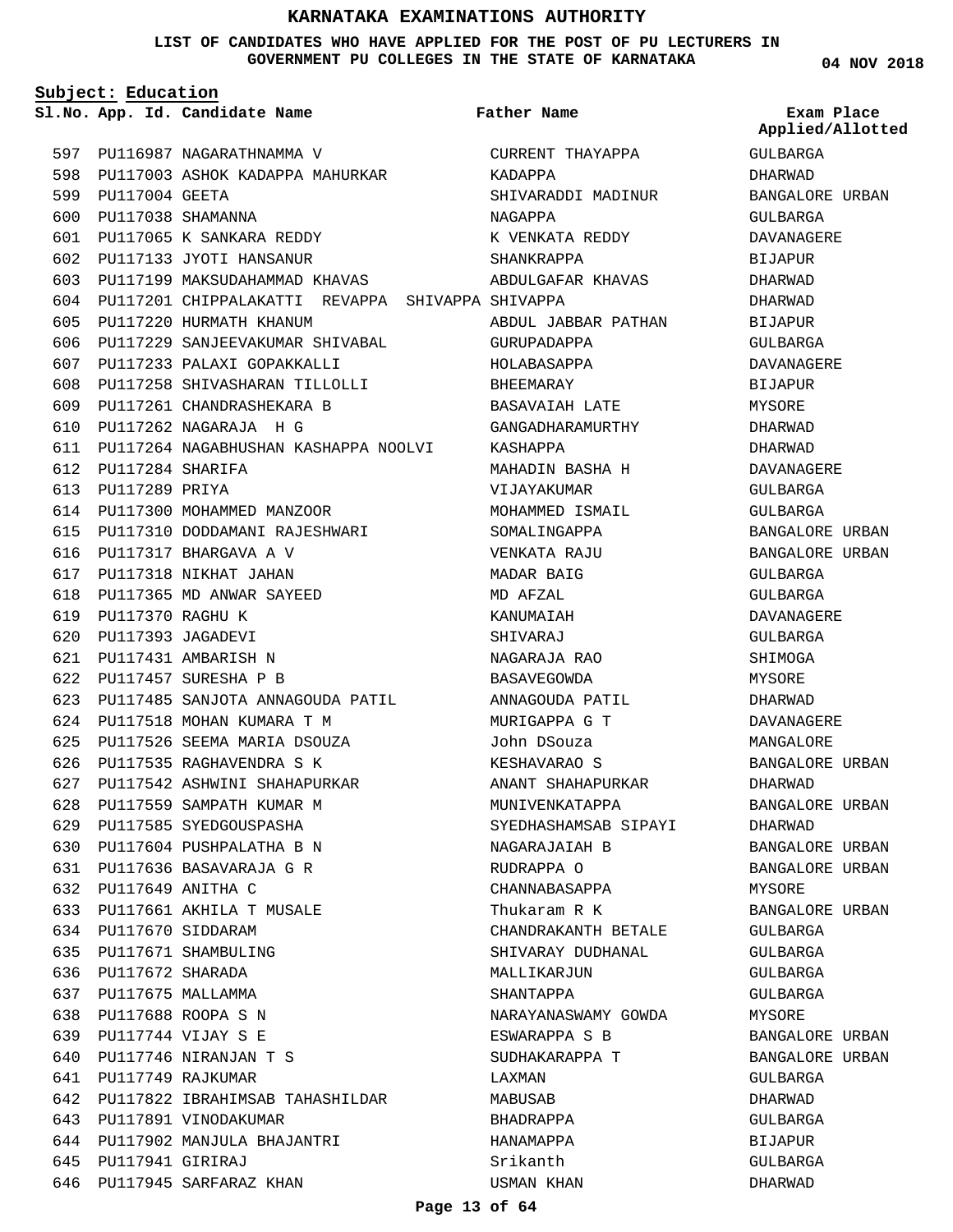**LIST OF CANDIDATES WHO HAVE APPLIED FOR THE POST OF PU LECTURERS IN GOVERNMENT PU COLLEGES IN THE STATE OF KARNATAKA**

**Subject: Education**

647 PU117953 NAGABHUSHANA L 648 PU117990 SHIVARATHNA N PU117993 NAGARAJA C 649 650 PU118116 GIRIYAPPA PU118229 VENKATESHA H S 651 PU118312 BRAMARAMBA S 652 653 PU118382 BHEEMASHANKER PU118403 PRAHLAD 654 655 PU118460 THEJASWINI L PU118494 BHIMAPPA HAMPIHOLI 656 PU118544 KATTIMANINIRMALA 657 658 PU118550 GEETA SANNAKKI 659 PU118602 PARASURAMAPPA P PU118606 SHASHIKANT BENNALLI 660 661 PU118615 REVANSIDDAPPA 662 PU118636 VENKATESH B 663 PU118659 PRADEEP K J PU118664 MALLAPPA 664 PU118677 SHABANA JALALI 665 666 PU118683 HADAPADA KRISHNAPPA 667 PU118714 BHAVYA N PU118716 KUSUMA T S 668 PU118766 SHOBHA K O 669 670 PU118771 ANIL ULANGE PU118807 PARASAPPA GODI 671 PU118809 DAKSHAYINI K S 672 PU118810 JAGANNATH 673 674 PU118822 ADIVEPPA TALAWAR 675 PU118835 RADHIKA M 676 PU118920 ZABIULLA 677 PU118945 KUMARA D 678 PU118946 SHAZIYA SULTHANA G N 679 PU118950 SADASHIV KOTI 680 PU118998 RAMANJANA M PU119055 GOVINDA NAIKA C B 681 PU119060 SHANKAR MOKASHI 682 PU119078 DIVYA H P 683 684 PU119121 PRIYA DEEKSHA 685 PU119158 JATHAPPA G G 686 PU119176 SUMANGALA BHAIRSMETTI PU119217 DOULATBADASHAH KURI 688 PU119222 ASHOK WADDAR PU119258 LOKESH T 689 690 PU119271 KRISHNAPPA K PU119283 LAKSHAMAN BALAPPA KUKADOLLI 691 PU119284 MANJUNATHA S 692 693 PU119325 YAMANAPPA HONNAPPA PU119371 JAGADEESH GULAGANJI 694 PU119381 SAROJ SAJJANAR 695 696 PU119388 MAMATA 687

**App. Id. Candidate Name Sl.No. Exam Place** LAKSHMANAMURTHY NAGAIAH CHANDRAPPA P S MUDARA SRINIVASAIAH MALLAPPA S BASAWARAJ H NARSING RAO LOKAPPA V RAMAPPA BHARAMAPPA MAHADEV PAVADI MALLAPPA SHREEKANT APPANNA BHAVANNA JAVARAYI DEVAPPA MADAR JALALI KHASIM SAB ESWARAPPA A NINGANNA D A S Shivakumar ONKARAPPA K M ARAVIND ULANGE FAKEERAPPA SIDDANAYAKA TIPPANNA CHANNABASAPPA MARAPPA BASHIR SAHEB RANEBENNUR BASAVARAJA NOOR AHMED A G GANGARAM MALLAPPA BORANAIKA LAXMAN PANCHEGOWDA FRANKLIN S W PRABHU KARIYAPPA G SIDRAMAPPA MULAKSA SHIVAPPA LATE THIMMAIAH B T NARASIMAIAH BALAPPA KUKADOLLI SIDDAPPA S HONNAPPA TAMMANNA GULAGANJI SHIDDAPPA SAJJANAR VENKAPPA CHARYA ASHRIT **Father Name**

**04 NOV 2018**

**Applied/Allotted**

BANGALORE URBAN MYSORE SHIMOGA MANGALORE MYSORE DHARWAD GULBARGA GULBARGA SHIMOGA BIJAPUR **BIJAPUR** DHARWAD DAVANAGERE DHARWAD GULBARGA BANGALORE URBAN MYSORE DHARWAD DAVANAGERE DHARWAD MYSORE BANGALORE URBAN DAVANAGERE DHARWAD BIJAPUR MYSORE  $CITIRARCA$ BIJAPUR BANGALORE URBAN BANGALORE URBAN SHIMOGA BANGALORE URBAN DHARWAD DAVANAGERE MYSORE DHARWAD MYSORE MYSORE DAVANAGERE BIJAPUR BIJAPUR BIJAPUR DAVANAGERE BANGALORE URBAN DHARWAD DAVANAGERE BIJAPUR BIJAPUR BIJAPUR GULBARGA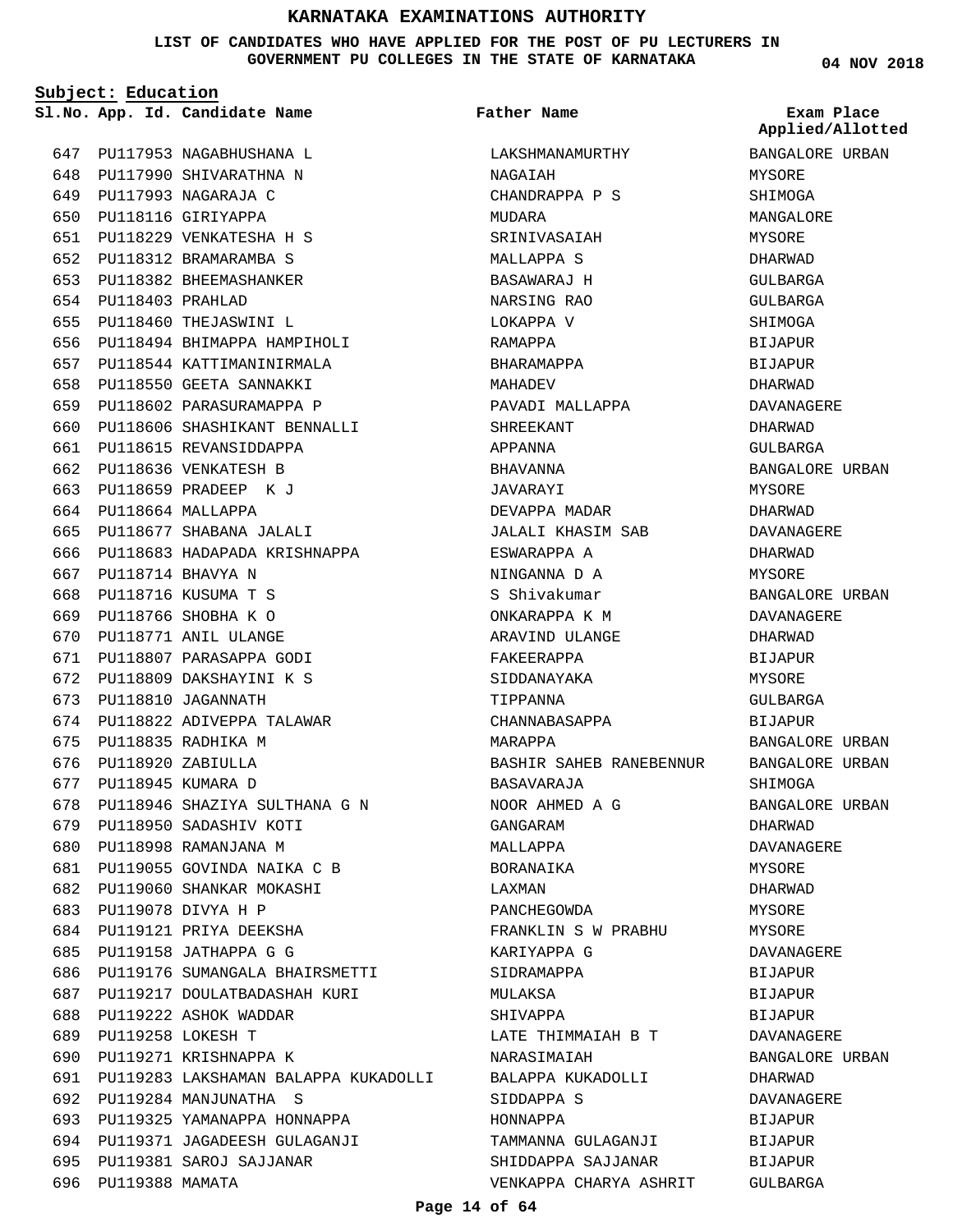#### **LIST OF CANDIDATES WHO HAVE APPLIED FOR THE POST OF PU LECTURERS IN GOVERNMENT PU COLLEGES IN THE STATE OF KARNATAKA**

**Subject: Education**

**Father Name**

**04 NOV 2018**

|     |                       | Sl.No. App. Id. Candidate Name       | Father Name            | Exam Place<br>Applied/Allotted |
|-----|-----------------------|--------------------------------------|------------------------|--------------------------------|
|     |                       | 697 PU119397 MUTTAPPA HEBBAL         | BHIMAPPA               | <b>BIJAPUR</b>                 |
| 698 |                       | PU119426 BHEEMAPPA MADAR             | HANAMAPPA              | DAVANAGERE                     |
| 699 |                       | PU119434 RAVIKUMAR                   | VISHNU ARKASALI        | <b>BIJAPUR</b>                 |
| 700 |                       | PU119441 DIVAKARA NAIK K S           | DEVENDRA NAIK K        | DAVANAGERE                     |
| 701 |                       | PU119492 GIRIYAPPA BHAGAVATI         | HANUMAPPA              | DHARWAD                        |
| 702 |                       | PU119506 SRIDHARA B L                | LINGARAJU B            | MYSORE                         |
| 703 |                       | PU119507 VANAJAXI ARALELIMATH        | KOTRAYYA               | DHARWAD                        |
| 704 |                       | PU119515 BHAGYAJYOTI CHANDAKAVATE    | ANNARAY                | <b>BIJAPUR</b>                 |
| 705 |                       | PU119560 CHANDRIKA                   | RAGHAVENDRA ALUR       | DHARWAD                        |
| 706 |                       | PU119600 SOWMYA C E                  | ESHWARAPPA C L         | MYSORE                         |
| 707 |                       | PU119607 BASAVARAJ                   | BUDDIVANTAPPA SUGGAMAD | <b>BIJAPUR</b>                 |
| 708 |                       | PU119619 RAMAKRISHNA MEESI           | HANAMANT               | DHARWAD                        |
| 709 |                       | PU119621 KRUPA YADAV K               | KRISHNAMURTHY K S      | BANGALORE URBAN                |
| 710 |                       | PU119675 REVANSIDDESHWAR SANKANNAVAR | VENKAPPA               | DHARWAD                        |
| 711 |                       | PU119677 SRINIVASAMURTHY H D         | DASAPPA                | BANGALORE URBAN                |
| 712 |                       | PU119729 BASAVARAJ HUGAR             | BALAPPA                | BIJAPUR                        |
| 713 |                       | PU119733 JAGADEESH D                 | DODDANARASANNA         | DHARWAD                        |
|     |                       | 714 PU119743 MANJUNATH RATHOD        | CHANDU                 | <b>BIJAPUR</b>                 |
| 715 |                       | PU119748 SHILPA NAGALAPUR            | SHIVANAND              | DHARWAD                        |
| 716 |                       | PU119749 VIKRAM BASANAGOUDAR         | IRANAGOUDA             | BIJAPUR                        |
| 717 |                       | PU119771 SUKANYA APPOJI              | RUDRAPPA               | DHARWAD                        |
| 718 |                       | PU119773 ASHOK KOUJAGERI             | SHIVAPPA KOUJAGERI     | DHARWAD                        |
| 719 |                       | PU119793 YUVARAJ PADAGANNAWAR        | HAJAPPA                | <b>BIJAPUR</b>                 |
| 720 |                       | PU119807 SANTOSHKUMAR SWAMI          | PANCHAYYA SWAMI        | GULBARGA                       |
| 721 |                       | PU119811 HASANDONGARI BADEGHAR       | MOULASAB               | <b>BIJAPUR</b>                 |
| 722 |                       | PU119824 JAYASHREE K C               | CHANDRASHEKARAPPA K    | BANGALORE URBAN                |
| 723 |                       | PU119842 KUMARASWAMY P M             | GADIGAIAH B M          | DAVANAGERE                     |
|     |                       | 724 PU119871 BHEEMA REDDY AM         | MADHAVA REDDY AB       | DAVANAGERE                     |
| 725 |                       | PU119880 MAMATA JAYAKAR              | BASAPPA JAYAKAR        | DAVANAGERE                     |
| 726 |                       |                                      |                        | <b>BIJAPUR</b>                 |
| 727 |                       | PU119935 SHIVARATHNA K P             | PUTTASWAMY S           | MYSORE                         |
|     |                       | 728 PU119952 REKHA Y C               | CHANNABASAPPA Y K      | DAVANAGERE                     |
|     |                       | 729 PU119954 L YATHISHKUMAR          | K M LAKKAIAH           | BANGALORE URBAN                |
|     |                       | 730 PU119996 KAVITA SARANGI          | SHIVAPPA               | BIJAPUR                        |
| 731 |                       | PU120066 NAGAPPAGOUDA PATIL          | BASANAGOUDA            | MYSORE                         |
| 732 |                       | PU120114 DEVAMMA BIRADAR             | MELAPPAGOUDA           | BIJAPUR                        |
| 733 |                       | PU120116 HANUMANTHAPPA M             | MUDLIGIRIYAPPA         | SHIMOGA                        |
|     | 734 PU120139 UMESH M  |                                      | MAREPPA M              | BANGALORE URBAN                |
|     |                       | 735 PU120144 VINAYAKA                | GANAPATI HEGDE         | DHARWAD                        |
|     | 736 PU120229 BASWARAJ |                                      | SHIVAPPA               | GULBARGA                       |
|     |                       | 737 PU120238 REYAZAHAMED BELGAUM     | ALLABAX                | DHARWAD                        |
|     |                       | 738 PU120259 SARASWATI TALWAI        | NEELAPPA               | DHARWAD                        |
| 739 |                       | PU120269 SURESH GHATTI               | YALLAPPA               | DHARWAD                        |
| 740 | PU120272 ASHA         |                                      | RAJU                   | MYSORE                         |
| 741 |                       | PU120274 SANKAPPA PATTANAD           | BANNAPPA               | BIJAPUR                        |
|     |                       | 742 PU120277 SAMEENA YASMEEN         | MD KHASIM              | GULBARGA                       |
| 743 |                       | PU120290 GANESH MANGALORE            | TUKARAM                | BIJAPUR                        |
|     |                       | 744 PU120318 YASHAVANTHA KUMAR C N   | NARAYANA SWAMY NAYAK   | MYSORE                         |
| 745 |                       | PU120344 VENKATESHA                  | SANGAPPA               | DHARWAD                        |
|     |                       | 746 PU120361 FASIHA SHAKIR K A       | ANWARUDDIN M K         | DAVANAGERE                     |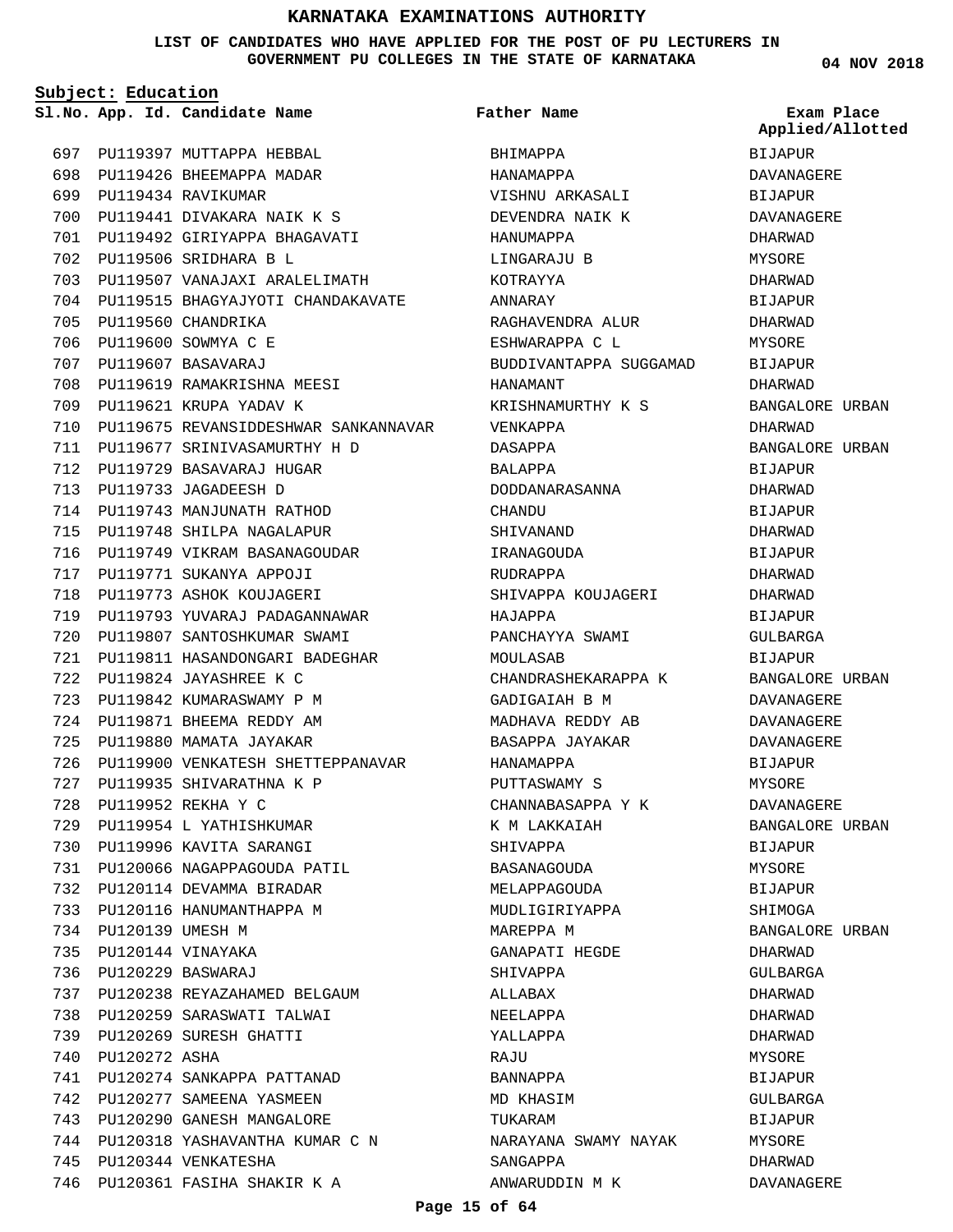**LIST OF CANDIDATES WHO HAVE APPLIED FOR THE POST OF PU LECTURERS IN GOVERNMENT PU COLLEGES IN THE STATE OF KARNATAKA**

**04 NOV 2018**

|     | Subject: Education   |                                                                 |                               |                                |
|-----|----------------------|-----------------------------------------------------------------|-------------------------------|--------------------------------|
|     |                      | Sl.No. App. Id. Candidate Name                                  | Father Name                   | Exam Place<br>Applied/Allotted |
|     |                      | 747 PU120390 BHAGYA K S                                         | SHIVALINGAPPA K               | DAVANAGERE                     |
|     |                      | 748 PU120416 SHIVAKUMARA S K                                    | KALAIAH                       | MYSORE                         |
|     |                      | 749 PU120421 NAGALOTI MALLIKARJUN                               | SANGAPPA                      | DHARWAD                        |
| 750 |                      | PU120462 ANIL KUMAR A S                                         | SUBBANNA                      | MYSORE                         |
| 751 |                      | PU120530 KALPANA HEGDE                                          | LAXMINARAYANA                 | DHARWAD                        |
| 752 |                      | PU120580 NAVEENA K                                              | KARIGOWDA                     | SHIMOGA                        |
| 753 |                      | PU120680 ANIL KUMAR H K                                         | M P S KUMAR                   | <b>DAVANAGERE</b>              |
| 754 |                      | PU120681 SHRIKANT M MANTAGERI                                   | MARUTI                        | <b>BIJAPUR</b>                 |
|     |                      | 755 PU120687 CHANDRAKANT SHANKARAGOUDA PATILSHANKARAGOUDA PATIL |                               | DHARWAD                        |
|     |                      | 756 PU120689 VIRAJ MODI                                         | VISHWAS MODI                  | DHARWAD                        |
|     |                      | 757 PU120693 NETHRAVATHI K G                                    | GANGANARASAIAH                | BANGALORE URBAN                |
| 758 |                      | PU120732 SHIVAKUMAR P P                                         | PADMANABHA GOWDA              | MANGALORE                      |
| 759 |                      | PU120770 GANIGER BHARATI                                        | BASAPPA                       | BANGALORE URBAN                |
| 760 |                      | PU120795 GURALINGAPPA                                           | DUNDAPPA MARASANAHALLI        | BIJAPUR                        |
| 761 |                      | PU120796 PARIMALA KAMBALE                                       | MAHADEV                       | <b>BIJAPUR</b>                 |
| 762 |                      | PU120808 JEROME D SOUZA                                         | ROMAN D SOUZA                 | MANGALORE                      |
| 763 |                      | PU120817 SHASHIKALA H                                           | HONNE GOWDA                   | MYSORE                         |
|     |                      | 764 PU120833 GIRISHA B P                                        | PALAKSHA                      | MYSORE                         |
|     |                      | 765 PU120892 CHANDRAPPA HALOLLI                                 | DUNDAPPA                      | DHARWAD                        |
| 766 |                      | PU120910 RAJENDRA PRASADA R                                     | RACHAIAH M                    | MYSORE                         |
| 767 |                      | PU120912 SURESH KUMAR D D                                       | DUNDAMADAIAH                  | MYSORE                         |
| 768 |                      | PU120915 SUJATA CHANDAGADE                                      | MAHAVEER                      | DHARWAD                        |
| 769 |                      | PU120917 YALLAPPA KOTRI                                         | BASAPPA                       | BANGALORE URBAN                |
| 770 |                      | PU120927 RAVI GOUDAR                                            | BASANAGOUDA                   | <b>BIJAPUR</b>                 |
| 771 |                      | PU120942 GANESH S                                               | SHIVAMURTHI                   | DAVANAGERE                     |
|     |                      | 772 PU120947 SHOBHA H P                                         |                               |                                |
| 773 |                      | PU120969 KUNTEPPA GADDI                                         | PUTTASWAMY<br>HANAMAPPA GADDI | MYSORE                         |
| 774 |                      | PU121012 PRAVEENKUMAR                                           |                               | DHARWAD<br>GULBARGA            |
|     |                      | PU121014 SHIVAKUMAR KONNUR                                      | VAIJANATH                     |                                |
| 775 |                      |                                                                 | HANAMANTH                     | DHARWAD                        |
| 776 |                      | PU121081 SHAILAJA CHOUDARY                                      | BASAPPA CHOUDARY              | GULBARGA                       |
|     | 777 PU121091 AMARJA  |                                                                 | EARANNA                       | <b>GULBARGA</b>                |
| 778 |                      | PU121161 SHIVALEELA                                             | AMRUTARAO                     | GULBARGA                       |
|     | 779 PU121182 DEVAPPA |                                                                 | BALAPPA                       | DHARWAD                        |
|     |                      | 780 PU121205 VIJAYALATA VAIDYA                                  | KALYAN RAO                    | GULBARGA                       |
|     |                      | 781 PU121213 SARASWATI HUTAGI                                   | KRISHNAJI                     | DHARWAD                        |
|     | 782 PU121224 SALMA S |                                                                 | Rahamathulla S                | MANGALORE                      |
|     | 783 PU121230 NAGAPPA |                                                                 | MADEVAPPA                     | GULBARGA                       |
|     |                      | 784 PU121233 DEVAPPA GOJANUR                                    | SHIVANAND                     | DHARWAD                        |
|     | 785 PU121244 KHAJABI |                                                                 | SHEKHASAB KALIMIRCHI          | DHARWAD                        |
| 786 |                      | PU121285 RAGHAVENDRA HOLAGI                                     | PARASHURAMAPPA                | DHARWAD                        |
| 787 |                      | PU121290 CHAITHRA K G                                           | GANAPATI                      | DHARWAD                        |
| 788 |                      | PU121296 MALLIKARJUN                                            | SHARANAPPA BHAVIKATTI         | BIJAPUR                        |
|     |                      | 789 PU121311 RANGAPPA GURAPPA AMBIGER                           | GURAPPA AMBIGER               | GULBARGA                       |
|     |                      | 790 PU121317 SANJEEVKUMAR BHOOSHETTI                            | GUDDAPPA                      | DHARWAD                        |
|     |                      | 791 PU121361 RAJU BHOOSHETTI                                    | GUDDAPPA                      | DHARWAD                        |
|     |                      | 792 PU121393 VIJAYAKUMAR HIREMATH                               | MAHANTESH HIREMATH            | BIJAPUR                        |
|     |                      | 793 PU121401 NAMRATA HOSAMANI                                   | GURUBASAPPA                   | BANGALORE URBAN                |
|     |                      | 794 PU121405 BHAGYA JYOTHI S N                                  | NAGENDRAPPA S                 | BANGALORE URBAN                |
| 795 |                      | PU121435 CHIDAMBARA D                                           | DASEGOWDA                     | MYSORE                         |
|     |                      | 796 PU121443 DEEPA HIREMATH                                     | VIRUPAKSHAYYA                 | BIJAPUR                        |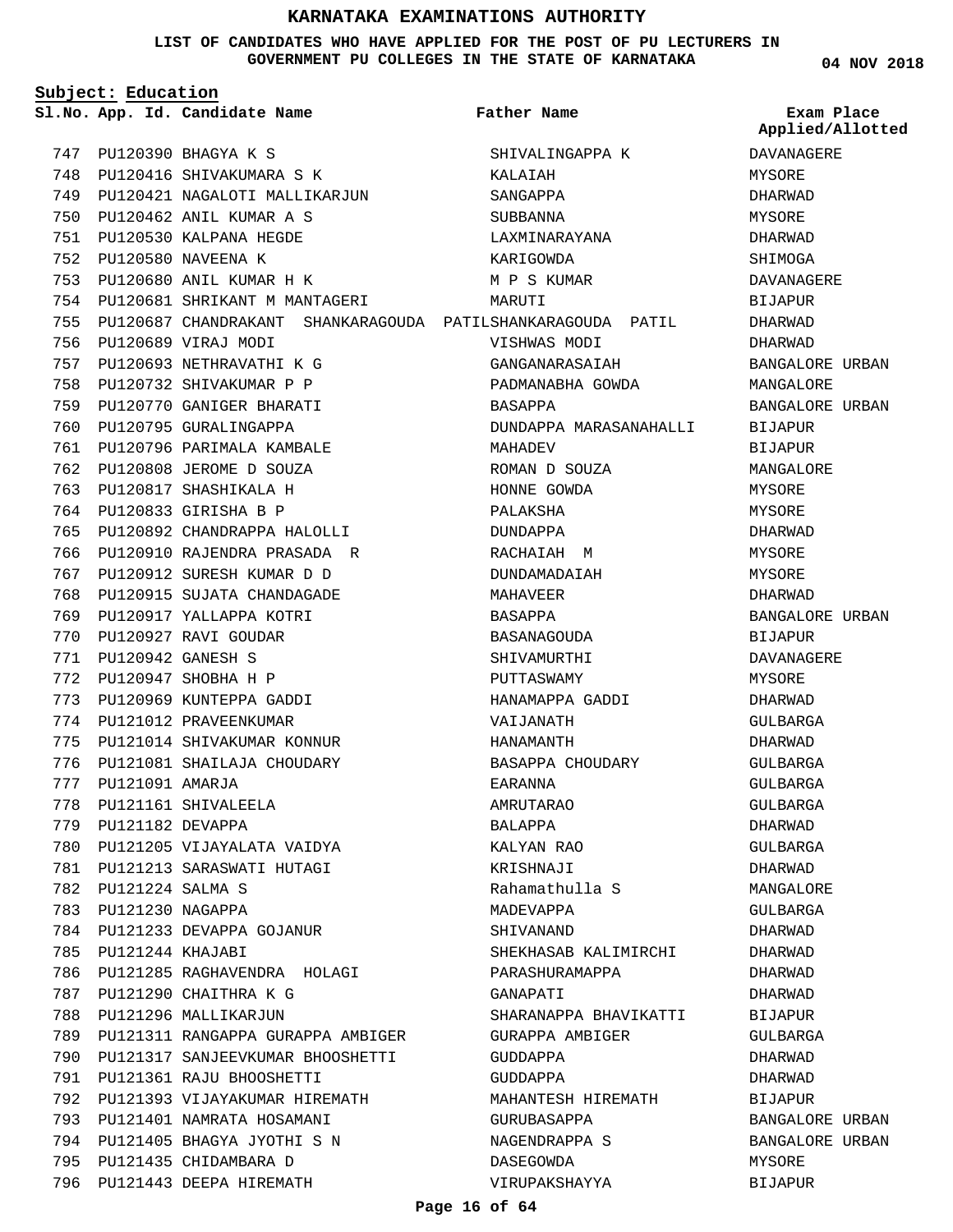**LIST OF CANDIDATES WHO HAVE APPLIED FOR THE POST OF PU LECTURERS IN GOVERNMENT PU COLLEGES IN THE STATE OF KARNATAKA**

**Subject: Education**

PU121454 SIDDANNA 797 798 PU121573 RASHMI P PU121582 KARIYAMMA G S 799 800 PU121594 PARASHURAMAPPA H G 801 PU121609 RAVIKUMARA M PU121646 ASHA S B 802 PU121660 RAVINDRA HAVALDAR 803 PU121673 HARISHA S K 804 805 PU121747 VIJAYLAXMI NUCHCHI 806 PU121813 ANKOLA CHETANA PU121819 RAJESH BUNT 807 PU121833 JAYASHREE 808 PU121849 BALASUBRAMANYA N 809 PU121889 JAGDISH 810 811 PU121931 PUSHPAVATHI B S 812 PU121969 SAIYADAJABI NANDAGAV PU122024 CHANNAKESHAVA B 813 814 PU122053 VIRUPAXAPPA SOMAGONDA PU122092 RATHNAKARA M J 815 816 PU122100 SUBHASH WAGGANKAR 817 PU122116 LOKESHMURTHY R PU122137 UMESH D M 818 PU122138 TRISHELA 819 PU122163 ALLABAX A SHAHAPUR 820 PU122170 PRASANNA S 821 822 PU122193 SUCHITRA PATIL PU122233 BASAVARAJ CHAVAN 823 824 PU122328 BHARATI HIREMATH PU122334 RAJU P 825 PU122337 RAYEES AMINA ANJUM 826 827 PU122484 GAYATHRI V R PU122504 SRIRANJINI R 828 PU122611 HARISHA K 829 830 PU122621 SANDEEPKUMAR PU122639 PUSHPARAJ 831 PU122669 VASANT YARAGATTI 832 PU122693 PRAMOD KUMAR K S 833 834 PU122789 ANGADI SHAMBULING PU122824 SAROJAMMA V M 835 836 PU122847 PURUSHOTHAMA P R PU122854 JYOTI P 837 838 PU122855 BALACHANDRA BHAT PU122870 BASAVARAJU B C 839 PU122871 NAKSHTRA D 840 PU122894 NANJUNDASWAMY B R 841 PU122900 ASHA SIDDARAJU S 842 843 PU122919 RAJESAB BAGAWAN 844 PU122925 SOWJANYA M 845 PU122927 SHAZIA JABEEN 846 PU122932 PALLAVI P

**App. Id. Candidate Name Sl.No. Exam Place** MALLANNA PRAKASH B S SIDDAPPA G GUDDAPPA H MAHADEVAPPA BASAPPA CHANDRAPPA B KUMARA SWAMY B T SANGAMESH PANDIT Ganapati BABURAO POLICE PATIL NEELAIAH RAMANNA SIDDANNA BASHEERSAB BORAPPA B YALLAPPA JAVARAIAH M E APPARAYA RAMANNA MADAIAH M SHRIMANT GAIKWAD ABDUL RASHID SANNAMALLAPPA BASAVANT NEMU CHAVAN BASAVARAJ Putte gowda TABARAK ALI RANGAPPA R RAGHURAMAN C DHARMEGOWDA Namadev ANNARAO **SHIDDANNA** SINGE GOWDA K B CHANAVEERAPPA VEERAPPA RANGASWAMY H R RAMANNA P LATE GOPALA KRISHNA BHAT MYSORE CHANNABASAPPA B HANUMANTHAPPA A D RAMAPPA B SIDDARAJU IMAMSAB BAGAWAN MANJUNATHA P JAHGIRDAR S M HAFEEZULLAH GULBARGA c prasad **Father Name** GULBARGA BANGALORE URBAN DAVANAGERE SHIMOGA BANGALORE URBAN SHIMOGA MYSORE SHIMOGA DHARWAD DHARWAD DHARWAD GULBARGA MYSORE GULBARGA BANGALORE URBAN DAVANAGERE DAVANAGERE DHARWAD MYSORE GULBARGA MYSORE MYSORE GULBARGA BIJAPUR BANGALORE URBAN BIJAPUR DHARWAD DHARWAD BANGALORE URBAN GULBARGA DAVANAGERE BANGALORE URBAN **MYSORE** GULBARGA GULBARGA DHARWAD SHIMOGA DHARWAD SHIMOGA MYSORE DHARWAD DAVANAGERE BANGALORE URBAN **SHIMOGA** DAVANAGERE BIJAPUR DAVANAGERE BANGALORE URBAN **Applied/Allotted**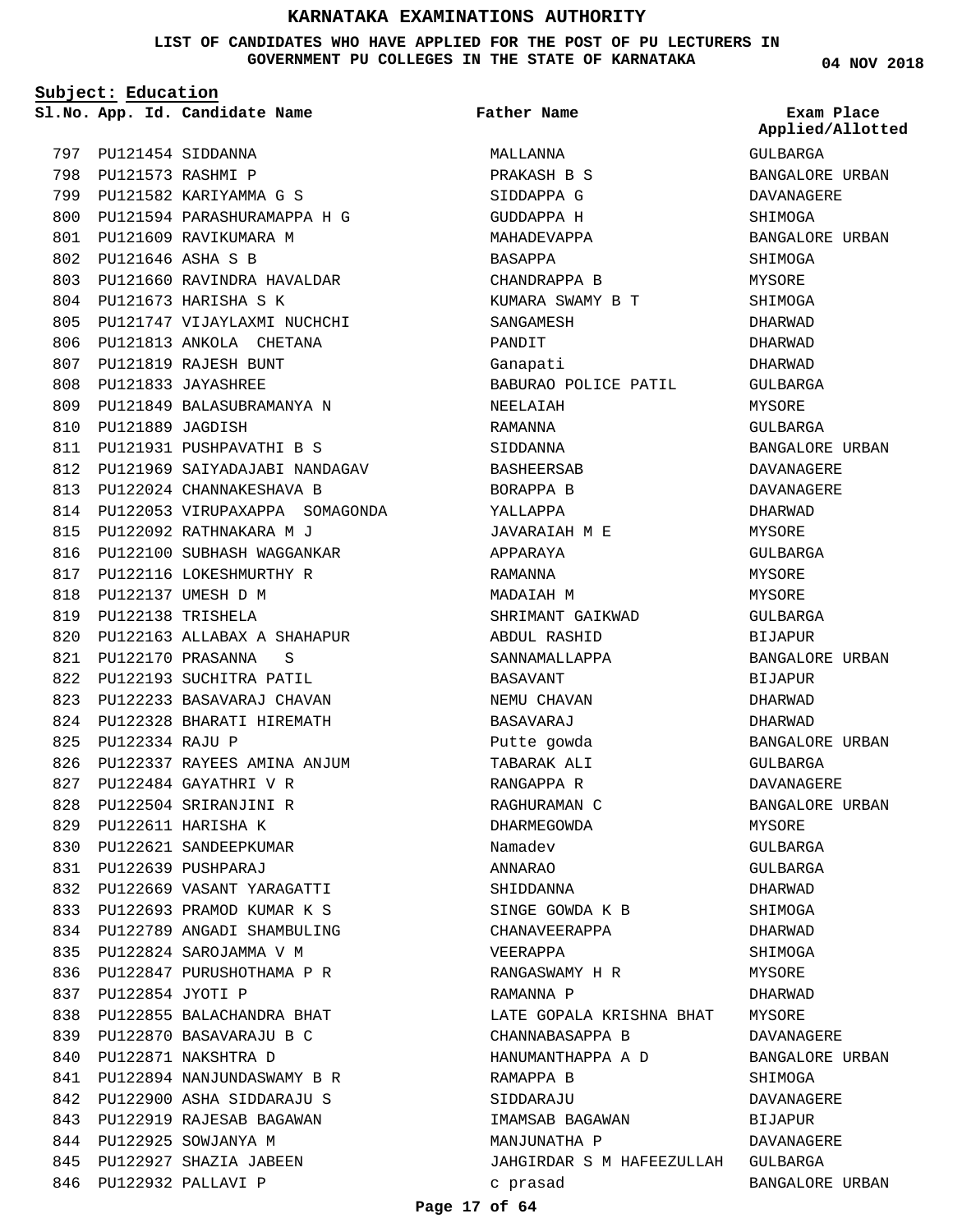**LIST OF CANDIDATES WHO HAVE APPLIED FOR THE POST OF PU LECTURERS IN GOVERNMENT PU COLLEGES IN THE STATE OF KARNATAKA**

**Father Name**

**Subject: Education**

847 PU122935 PADMANABHA C H PU122972 ANUSUYA M 848 849 PU123019 SATISHKUMAR PUJAR 850 PU123021 MALLIKA PU123098 RAMESH MULAKUR 851 PU123106 SUMA B L 852 PU123125 JAYAPRAKASH KAMPLI 853 PU123144 BASAVARAJA S H 854 855 PU123147 CHIKKEERAIAH 856 PU123176 SHREENIVASA G PU123214 SWAMY K A 857 PU123220 SHILABAI 858 PU123231 MUSTAK ALI BIDARI 859 860 PU123236 PARASURAMA D 861 PU123250 MALLINATHA B PU123280 KHUTEJA SHIREEN 862 863 PU123306 PRAKASH 864 PU123310 BANASHANKARAMMA PU123370 PANKAJA G 865 866 PU123373 UMESHA 867 PU123412 KSHEMALING 868 PU123430 VISHWANATH GANIGER 869 PU123441 CHANNAVEER 870 PU123449 ANIL CHITRAGAR 871 PU123458 SANJIVUKUMAR 872 PU123479 ANAND NARASAPPANAVAR 873 PU123544 ISHWAR SUTAR PU123627 YOGEESH A 874 875 PU123630 KANTHARAJU K 876 PU123689 PRAMOD KATTI 877 PU123769 THIMMANNA A 878 PU123778 MARUTI 879 PU123789 KUMAR MANI AGER 880 PU123799 SAYEEDA AFROZ 881 PU123848 SEEMA PU123853 NAGARAJA C 882 883 PU123876 BHEEMAPPA GADAD 884 PU123882 KRUPA K PU123940 MOHAN KUMAR J 885 886 PU124000 SRINIVASAIAH B 887 PU124002 CHANDRASHEKHAR DEVANGAD 888 PU124017 MAHAMMADIMARAN FANIBAND PU124025 JALAJA K C 889 PU124058 NAKULA T 890 PU124077 UMAR PAKALE 891 PU124078 BHARATESH HANJE 892 PU124080 Y VANISREE 893 PU124132 NAGARAJA C S 894 895 PU124149 ISHRAT KHANAM PATHAN **App. Id. Candidate Name Sl.No. Exam Place**

896 PU124176 RAGHU KS

RAMAKRISHNA BHAT C H MADAIAH SHIVAJI K T GATTY YALLAPPA LINGEGOWDA B S CHANNABASAPPA KAMPLI HALASIDDAPPA S THOTAIAH GUJJARAPPA ARASAIAH REVANSIDDAPPA RAHIMANSAB LAKSHMANA RAO D VEERESHAPPA B MOHD SHAREEF AHMED RAMCHANDRA BANDAYYA GOVINDARAYA G RAMEGOWDA MADHUROY BASAPPA SHIVASHARANAPPA ARJUNAPPA AMRUTRAO GUDAVEER **BABU** ALAPPA KARIYAPPA SHEKHARAPPA KATTI AJJAPPA BASAPPA MANI AGER RAJAHMED MULLA ANANDA NAIK A CHANGALARAYAPPA GURUPADAPPA KAMAPPA N JALALI B H JATAGAPPA HANUMANTAPPA ABDULKARIM CHANNABASAVAIAH K R THIPPAIAH MOHAMMAD ANNAPPA Y RAMULU SHEKARANAYAK HASANKHAN SIDDALINGAIAH G

**04 NOV 2018** MANGALORE MYSORE DHARWAD MANGALORE DHARWAD MYSORE DAVANAGERE DAVANAGERE MYSORE DAVANAGERE MANGALORE GULBARGA BIJAPUR MYSORE DAVANAGERE GULBARGA GULBARGA BANGALORE URBAN MYSORE BANGALORE URBAN GULBARGA DHARWAD GULBARGA DHARWAD GULBARGA DHARWAD DHARWAD BANGALORE URBAN BANGALORE URBAN GULBARGA DAVANAGERE DHARWAD DHARWAD BIJAPUR MANGALORE MYSORE DHARWAD DAVANAGERE DHARWAD **Applied/Allotted**

BANGALORE URBAN DAVANAGERE DHARWAD

BANGALORE URBAN BANGALORE URBAN

BANGALORE URBAN

DHARWAD DHARWAD GULBARGA MANGALORE DHARWAD

#### **Page 18 of 64**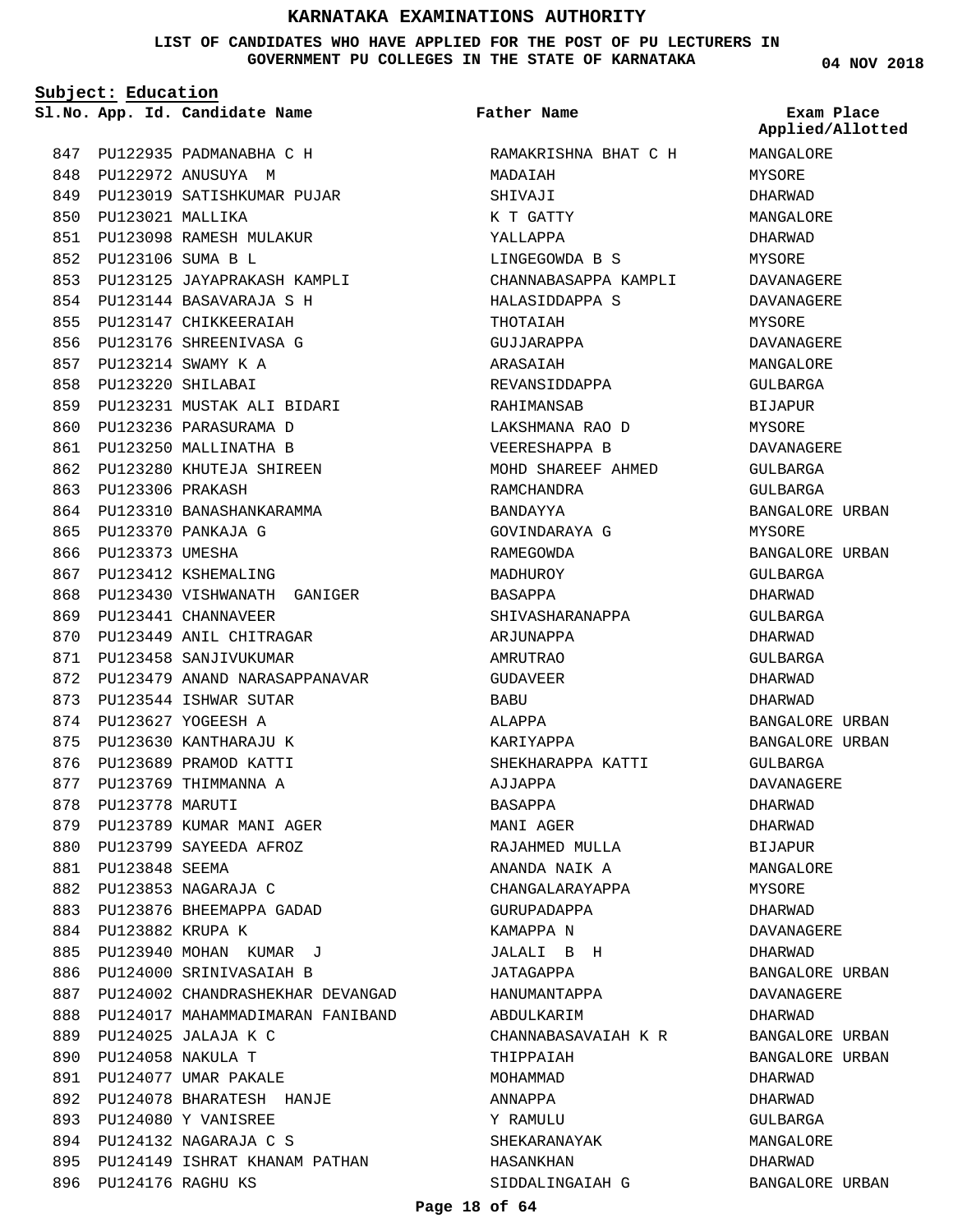**LIST OF CANDIDATES WHO HAVE APPLIED FOR THE POST OF PU LECTURERS IN GOVERNMENT PU COLLEGES IN THE STATE OF KARNATAKA**

**Subject: Education**

**App. Id. Candidate Name Sl.No. Exam Place**

897 PU124193 RAJU SAHADEVAPPA HALAGERI SAHADEVAPPA HALAGERI 898 PU124230 SRIDHARA M PU124242 SAMPATH KUMAR N 899 PU124272 BEENA T P 900 901 PU124294 RAVINDRA MORE 902 PU124326 YAMUNA NAIK PU124329 MAMATHA K H 903 PU124365 NAGARAJ 904 905 PU124376 HEMA DHAWALESHWAR 906 PU124406 HEMALATHA M PU124426 SUNANDA 907 908 PU124497 RASHMI M 909 PU124507 SAVITA PATIL PU124514 NAGESHA B 910 911 PU124529 VISHWANATHA K PU124545 VIPLAVI 912 913 PU124566 MANJUNATHA T S PU124644 SUNITHA K 914 915 PU124667 MAHANTA GOUDA 916 PU124679 RANAJITH KUMAR N 917 PU124723 JAYASHREE K BADIGER PU124725 PRAKASH GOWDA K G 918 919 PU124747 MALLIKARJUN HIREPATTA 920 PU124753 RAYEES FATIMA SABA 921 PU124798 KUBERAPPA M 922 PU124806 ANJINAPPA H 923 PU124824 BASAPPA KURI 924 PU124850 VEENA BEVANUR PU124936 HALLEPPA 925 926 PU124937 HONAGUDI SHILPA 927 PU125008 RAGHAVENDRACHARI S 928 PU125011 SHIVAKUMAR 929 PU125026 ASPARI SHIVARAJA 930 PU125070 MAMATHA M PU125158 RAGHAVENDRA N R 931 932 PU125186 AMRUTHESHA H 933 PU125229 GANGAMMA YALIGAR 934 PU125251 MALAMMA PU125252 SURESHA S 935 936 PU125276 NARENDRA MG PU125335 BHAGYALAXSHMI V 937 PU125376 LOKESHA C 938 939 PU125413 NAHIDAANJUM BAGALI PU125430 HARISHA R J 940 941 PU125507 HANUMANTHAPPA BADANNANAVAR PU125543 GEETHA C 942 PU125546 MD AZEEM 943 944 PU125548 BANDIHAL ANDAPPA 945 PU125651 RAGHAVENDRA HANAMAR 946 PU125662 RAGINI M B

#### **Father Name**

MARIYAPPA N NARASHIMHANNA PUTTABASAVANNA T G SADASHIV MAHADEVA NAIK HANUMAPPA V KALAKAPPA TALAWAR BHIMASHAPPA MAHALINGAIAH A K TIMMAPPA MANE MAHADEVASWAMY SANGOND PATIL BABANNA K KRISHNAIAH H SHIVAPUTRAPPA SHIVAPPA KATAPPA B RAMANA GOUDA KRISHNAMOHANA REDDY KALAPPA SIDDAPPA K G MALLAMMA TABARAK ALI MANJAPPA HANUMAPPA H SIDDAPPA MALLIKARJUN SIDDAPPA BASAVARAJ SHANMUKHACHARI AMRUT A LOKA REDDY Mohan Achari Revanappa N G HANUMANTHA B LATE SOMESHWARA HANUMANTHA SURAIAH GANGAIAH ODDAGALAIAH V CHANNAGANGAIAH NABISAB JAYAMALLEGOWDA R V NAGAPPA NADANNANAVAR CHOUDA NAYAKA ABDUL KHADAR NINGAPPA YALLAPPA BEEREGOWDA H

**04 NOV 2018**

**Applied/Allotted**

DAVANAGERE BANGALORE URBAN DAVANAGERE BANGALORE URBAN DHARWAD DHARWAD BANGALORE URBAN DHARWAD DHARWAD BANGALORE URBAN DHARWAD MYSORE BIJAPUR BANGALORE URBAN BANGALORE URBAN DHARWAD BANGALORE URBAN DAVANAGERE BANGALORE URBAN DAVANAGERE DHARWAD DAVANAGERE BIJAPUR GULBARGA DAVANAGERE DAVANAGERE DHARWAD BIJAPUR GULBARGA DHARWAD SHIMOGA GULBARGA GULBARGA SHIMOGA SHIMOGA BANGALORE URBAN DHARWAD GULBARGA DAVANAGERE BANGALORE URBAN MYSORE BANGALORE URBAN BIJAPUR **MYSORE DAVANAGERE** MYSORE GULBARGA DHARWAD DHARWAD

MYSORE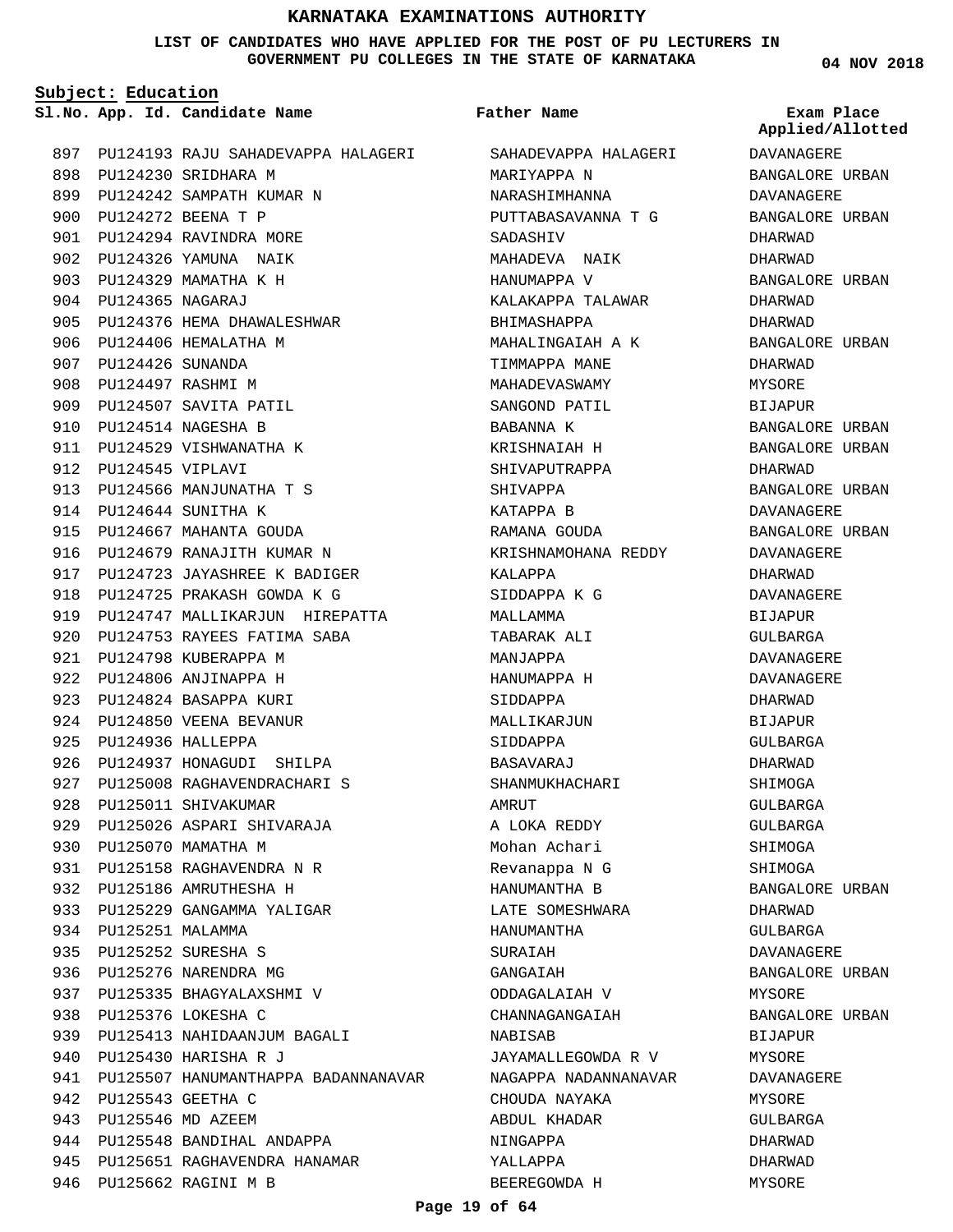**LIST OF CANDIDATES WHO HAVE APPLIED FOR THE POST OF PU LECTURERS IN GOVERNMENT PU COLLEGES IN THE STATE OF KARNATAKA**

**Subject: Education**

993 PU127233 SAVITA

PU127341 RAVISH S 995

994 PU127308 RAMALINGAMMA B

996 PU127412 SHIVARAJU K N

**App. Id. Candidate Name Sl.No. Exam Place**

947 PU125737 LOKESHA SHIDAGANAL 948 PU125763 PAVITHRA B 949 PU125830 DEVAPPA HANAMANTAPPA PU125860 PUSHPA R 950 951 PU125942 CHANNA BASAPPA 952 PU125950 CHIDANANDA METI 953 PU125952 LAXMI SANGAPUR 954 PU125954 ABDUL WAHAB KHANAPUR 955 PU125961 SUCHETANA PAWAR G 956 PU125975 LATHA HANDI 957 PU126018 SHILPA MULASAWALAGI 958 PU126020 SHAMBHULING HULAKANNAVAR PU126064 SANTHOSH 959 960 PU126085 PRAKASH HADAPAD 961 PU126087 RUDRAPPA 962 PU126100 GURUPRASAD BILLUR PU126106 SANGANNA 963 964 PU126124 MURAGESH PALLED 965 PU126201 BASAWANTGOWDA 966 PU126215 SIDDHAROODH PAGAD 967 PU126242 AMARAYYA 968 PU126336 LINGARAJA R 969 PU126352 NAGAPPA WAGHAMADI PU126362 ANANDA S 970 971 PU126460 MAHARUDRAPPA G K 972 PU126525 SEEMA BIRADAR 973 PU126530 M VINODKUMAR 974 PU126595 RATNAMMA 975 PU126596 ADIVESH 976 PU126635 NARAYANA TATTI 977 PU126688 JAGADEVI NANDIKOL 978 PU126695 RENUKA 979 PU126723 SARASWATI BIRADAR 980 PU126724 GANGAPPA GADYAL 981 PU126787 KHOT PRABHAKAR 982 PU126825 RAJASHEKHAR PATIL PU126866 SHAILA 983 984 PU126941 NETRAVATI DURGAD 985 PU126943 SAVITHA RAMESH 986 PU126975 KRISHNAMOORTI HEGDE 987 PU127019 KAMBALE ARATI SHAMKUMAR 988 PU127066 NIRMALA 989 PU127082 GURUPADAPPA KAKHANDKI 990 PU127140 RAMESH M 991 PU127148 NAGARATHNAMMA N PU127216 ANIL RATHOD 992

PANCHAPPA SHIDAGANAL BASAVARAJU B HANAMANTAPPA BIRADAR RAMAPPA MALLAPPA METI KANAKAPPA SHANKARAPPA SAIFUDDIN KHANAPUR GANESHA RAO PAWAR R KALMESH DANAPPA MULASAWALAGI GULAPPA GUNDAPPA TIPPANNA K HADAPAD BHEEMAPPA SADASHIV LINGANNA MAT.T.ADD SRI VEERANNA FAKEERAPPA ERAYYA RAMAPPA SHIVAPPA WAGHAMADI SIDDAPPA KATAPPA G BAPUGOUD BIRADAR BAJIRAO PATIL SUGNANAPPA BAGODEPPA KESHAPPA CHANABASAYYA RAJANNA BHAGAVANT YALLAPPA RAMA RUDRAGOUDA SHIVABASAYYA KALAMATH BASAVARAJAPPA RAMESH H R GANAPATI HEGDE SHAMKUMAR SANGANNA RAMANNA Muniyappa NAGAIAH G LAXMAN SEETARAM KRISHNA B SRINIVASAMURTHY K NAGESHA K B **Father Name**

**04 NOV 2018**

**Applied/Allotted**

# DAVANAGERE MYSORE GULBARGA DAVANAGERE GULBARGA DHARWAD BIJAPUR DHARWAD MYSORE DHARWAD GULBARGA DHARWAD GULBARGA DHARWAD DHARWAD BIJAPUR MYSORE **BIJAPUR** GULBARGA DHARWAD BIJAPUR BANGALORE URBAN DHARWAD BANGALORE URBAN DAVANAGERE MYSORE CIILRARCA GULBARGA DHARWAD DHARWAD BIJAPUR GULBARGA **BIJAPUR** BIJAPUR DHARWAD DHARWAD DHARWAD DAVANAGERE DAVANAGERE SHIMOGA GULBARGA GULBARGA BIJAPUR BANGALORE URBAN BANGALORE URBAN BIJAPUR GULBARGA GULBARGA BANGALORE URBAN

SHIMOGA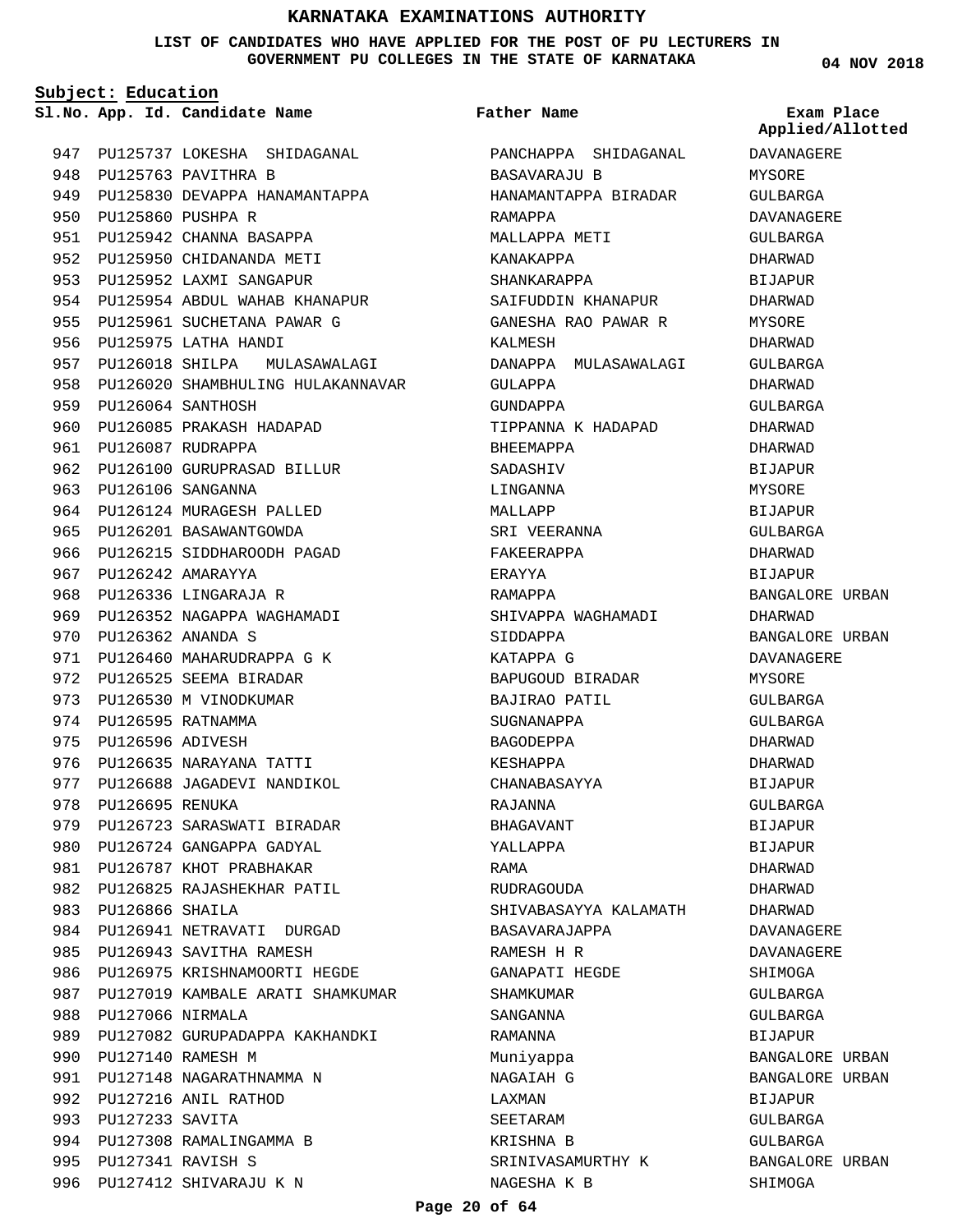**LIST OF CANDIDATES WHO HAVE APPLIED FOR THE POST OF PU LECTURERS IN GOVERNMENT PU COLLEGES IN THE STATE OF KARNATAKA**

**Subject: Education**

997 PU127463 SHOUKATH K 998 PU127506 BHARAMAPPA 999 PU127538 KASHINATH 1000 PU127553 NARSAMMA 1001 PU127561 MEGHA BELADHADI PU127584 RAMAREDDI BANTANUR 1002 PU127693 RAMACHANDRAPPA S 1003 1004 PU127694 SHRINIVAS KATTI 1005 PU127778 SONY FERNANDIS 1006 PU127783 HANUMANTHA REDDY G 1007 PU127890 SHRIDHAR 1008 PU127903 SATEESH MUDER 1009 PU127914 AYYALAPPA 1010 PU127925 KASTURI ANGADI PU127928 SHARANAYYA 1011 PU127958 ARCHANA K S 1012 1013 PU127982 NAGARAJU N 1014 PU128019 NIRMALA I K 1015 PU128050 NEELAMBIKA INGALAGI 1016 PU128051 NAGAPPA TALWAR PU128094 SANGAPPA KOTABAGI 1017 1018 PU128135 SIDDANNA WALISHETTI 1019 PU128160 KRISHNAGOUDA GOUDAR PU128181 BOMMANNA E 1020 PU128229 VENKATESHAPPA T N 1021 PU128291 SWAMY K N 1022 1023 PU128305 LACHAMAPPA PU128325 BASAVARAJA C 1024 1025 PU128353 RAVISHANKER M G 1026 PU128357 SHOBHA M PU128438 SRINATH G 1027 PU128450 DAYANAND PATTANASHETTI 1028 1029 PU128528 KARIBASAIAH G M 1030 PU128531 ANUSUYA PU128545 DEEPA G SINDAGI 1031 1032 PU128552 AFROZ R PU128561 SHILPA B N 1033 1034 PU128564 BUDDIMA NADAF PU128613 RASHMI K J 1035 PU128651 MANJULA H S 1036 1037 PU128690 MAHESHA B PU128726 SRINIVASA 1038 1039 PU128774 MANJULA PATIL 1040 PU128779 SANGAPPA DODAMANI PU128794 ROHINI M R 1041 PU128802 SHASHIDHAR KATAGERI 1042 1043 PU128848 RAMESH DAMMALLI PU128854 RAGHAVENDRA SALAVE 1044 1045 PU128861 PRAVEENA P

1046 PU128865 KOTRESWARASWAMY SURAPURAMATT

**App. Id. Candidate Name Sl.No. Exam Place** KALLEELSAB NINGAPPA SANGAYYA HOSAMATH BABURAO LOHIT MAHADEVAPPA SREERAMAPPA TUKKAPPA SALVADOR FERNANDES VASUDEVA REDDY G BORANNA VEERABASAPPA MAREPPA GURUSHIDDAPPA SHANKRAYYA Srinivasa K S NAGAPPA KARIYAPPA N SHETTEPPA SHIVAPPA MALLAPPA VAIJAPPA FAKEERGOUDA ERAIAH NARAYANAPPA NINDE GOWDA NARASAPPA CHITTAIAH SHREE GOWDAYYA MALLIKARJUNAIAH T GURUMURTHY N HARABASAPPA PATTANASHETTI DHARWAD VISWANATHAIAH G M LAGESH GURUBASAPPA SYED RASOOL R NAGARAJAPPA B AMEENSAB NADAF KANNI JAMBAIAH SHIVEGOWDA SHIVASANKARAPPA B NARASIMHANAYAKA SIDDANAGOUDA SIDDAPPA RENUKARADHYA S M BASAPPA BASAVARAJAPPA PEERAJI THIMMANNA BHAT P AJJAIAH **Father Name** GULBARGA DHARWAD BIJAPUR BANGALORE URBAN BIJAPUR MANGALORE DAVANAGERE DAVANAGERE GULBARGA GULBARGA BANGALORE URBAN MYSORE **SHIMOGA** DHARWAD BANGALORE URBAN DHARWAD DHARWAD GULBARGA DHARWAD BANGALORE URBAN MYSORE GULBARGA BANGALORE URBAN MANGALORE BANGALORE URBAN BANGALORE URBAN DHARWAD GULBARGA DAVANAGERE DAVANAGERE SHIMOGA **BIJAPUR** SHIMOGA MYSORE DAVANAGERE MYSORE GULBARGA **BIJAPUR** DAVANAGERE GULBARGA DAVANAGERE BIJAPUR MANGALORE BANGALORE URBAN

**04 NOV 2018**

BANGALORE URBAN DHARWAD GULBARGA **Applied/Allotted**

GULBARGA

BIJAPUR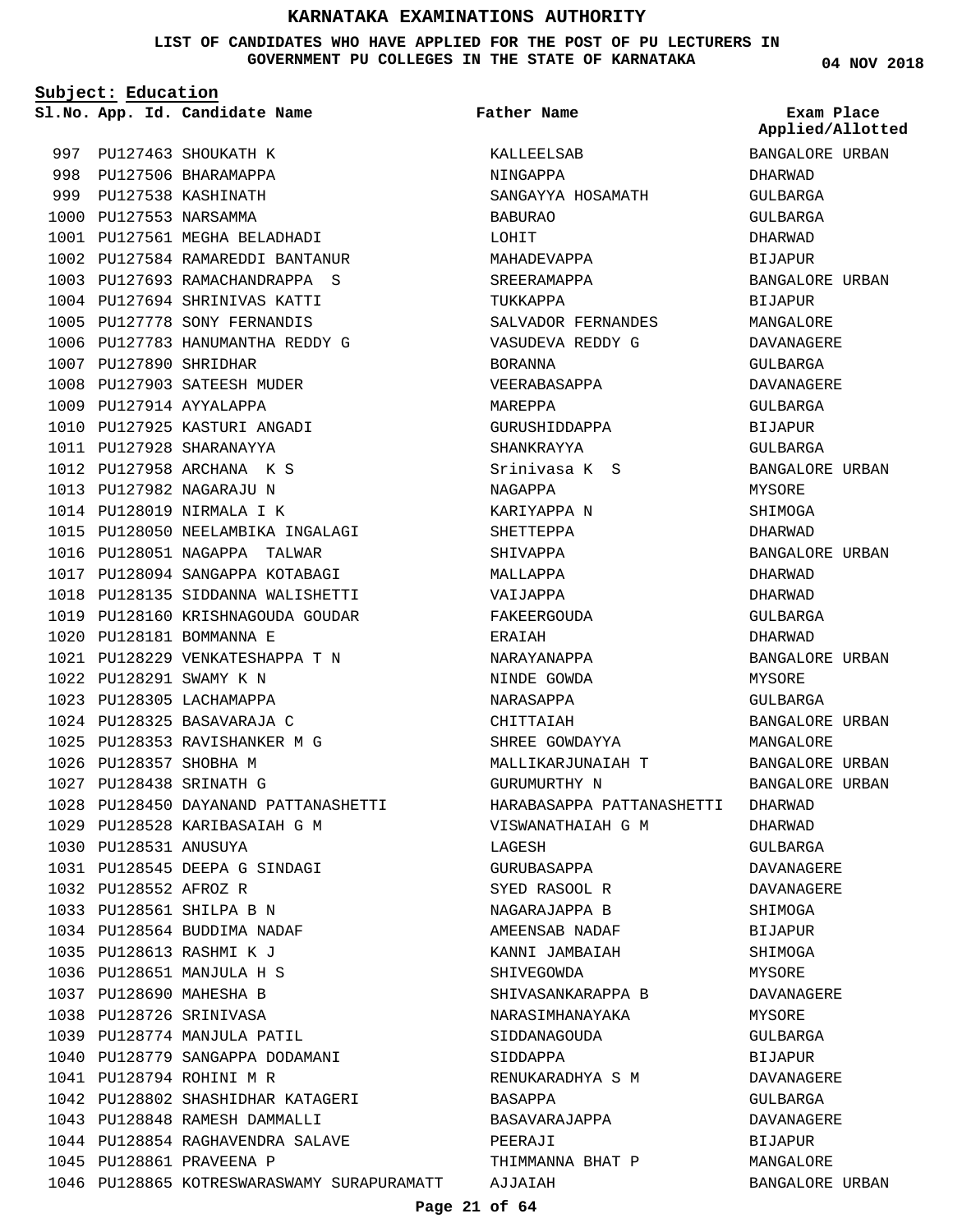#### **LIST OF CANDIDATES WHO HAVE APPLIED FOR THE POST OF PU LECTURERS IN GOVERNMENT PU COLLEGES IN THE STATE OF KARNATAKA**

**Subject: Education**

1047 PU128872 SHASHIKALA J

1048 PU128890 RADHA K

**App. Id. Candidate Name Sl.No. Exam Place** Jayashankara KARIPUUTTE GOWDA SANGAPPA BOJAPPA B C SHYAM BHAT S HANAMANTAPPA NAGARAJU SHANKRA NAIK MADIVALAPPA BIRADAR MOHAMMED HANEEF AKABARALI DODDA KOLLAPPA GURALINGAYYA SANNAOBAIAH NAGARAJU T S DEVAPPA UMAPATHAIAH G M LINGAPPA K SHAMRAO RANGESHAPPA LAXMAN IRAPPA CHANDRASHEKHAR GURUNATHRAO NAGAPPA N HANAMAPPA SHANKAR BHOLA MANIKRAO **Father Name**

> BAKKAPPA RAMANAPPA GOPALA C SIDDAIAH SESU NAIK M KENGUDADAPPA RAVINDRA A T

BIJAPUR MANGALORE BIJAPUR BANGALORE URBAN DAVANAGERE BIJAPUR SHIMOGA DHARWAD DAVANAGERE BIJAPUR DAVANAGERE GULBARGA DAVANAGERE MANGALORE **BIJAPUR** SHIMOGA DHARWAD DHARWAD DHARWAD GULBARGA BANGALORE URBAN DHARWAD GULBARGA **Applied/Allotted**

| 1049 |                        | PU128895 AMBIKA GANGANAGOUDAR         |
|------|------------------------|---------------------------------------|
|      |                        | 1050 PU128905 VANITHA B B             |
|      | 1051 PU128906 SUMANA S |                                       |
|      |                        | 1052 PU128917 NINGAPPA KANTHI         |
|      | 1053 PU128922 SHASHI N |                                       |
|      |                        | 1054 PU128937 HARISHA S               |
|      |                        | 1055 PU128940 SHARANAPPA              |
|      | 1056 PU128980          | ROSHEN ZAMEER                         |
|      |                        | 1057 PU128994 WAJEDA TABASSUM HULLUR  |
|      |                        | 1058 PU129063 VENKATESH S             |
|      |                        | 1059 PU129067 VIJAYAKUMAR BEKINAL     |
|      |                        | 1060 PU129138 MANJUNATHA O            |
|      |                        | 1061 PU129176 SOMASHEKAR T N          |
|      |                        | 1062 PU129202 PRABHAKAR               |
|      | 1063 PU129223          | NAGARAJ G U                           |
|      | 1064 PU129253          | SHARMILA K                            |
|      |                        | 1065 PU129259 VIJAY DODDAMANI         |
| 1066 | PU129343               | NAGARAJA R                            |
|      |                        | 1067 PU129350 SUDARSHAN               |
|      | 1068 PU129382          | SANGAMESH TOTAGI                      |
|      |                        | 1069 PU129389 PRAKASH BALIKAI         |
|      |                        | 1070 PU129403 SULOCHANABAI            |
|      | 1071 PU129432          | LOKESH T N                            |
|      | 1072 PU129433          | TIMMANNA                              |
| 1073 | PU129478               | SRIDEVI                               |
|      | 1074 PU129526 GAYATRI  |                                       |
|      | 1075 PU129547 SAVITA   |                                       |
|      | 1076 PU129595 GOVINDA  |                                       |
|      |                        | 1077 PU129603 SOWMYALATHA RAO         |
|      |                        | 1078 PU129607 SIDDARAJU<br>S          |
|      |                        | 1079 PU129642 REVATHY M               |
|      |                        | 1080 PU129647 SHASHIKALA K            |
|      | 1081 PU129650 SWAPNA R |                                       |
|      |                        | 1082 PU129666 GOPI NAYAK              |
|      |                        | 1083 PU129686 NINGANAGOUDA            |
|      |                        | 1084 PU129717 RAVIKUMARA K            |
|      |                        | 1085 PU129846 ABDULVAHID HOTTEGALI    |
|      | 1086 PU129862          | NAVEEN KUMAR K                        |
|      |                        | 1087 PU129919 TARANNUM M SHAIKH       |
|      | 1088 PU129923 VEERESH  |                                       |
|      |                        | 1089 PU129986 ASHUTOSH TIWARI         |
|      |                        | 1090 PU130023 PADMAVATI               |
|      | 1091 PU130042          | KARABASAPPA AIRANI                    |
|      | 1092 PU130072          | PATAGE RAGHAVENDRA                    |
| 1093 | PU130103               | KOTRESH NAIK D R                      |
|      | 1094 PU130138          | DANESH TUMMINAKATTI                   |
|      |                        | 1095 PU130163 MAMATHA K               |
|      |                        | 1096 PU130189 SANNANINGAPPA EDARAMANI |

## **Page 22 of 64**

RATANASINGH BHIMANAGOUDA PATIL KATAPPA MOHMED YUSUF M HOTTEGALI KONDAPAREDDY A S MEHBOOB A SHAIKH SHIVAPPA SUKH DEV TIWARI BABURAO GADIGEPPA SHANKARAPPA RAMA NAIK D CHANDRAPPA kumar k NINGAPPA

**04 NOV 2018**

MYSORE MYSORE

MYSORE

MYSORE

# GULBARGA GULBARGA GULBARGA MANGALORE BANGALORE URBAN MANGALORE DAVANAGERE SHIMOGA BIJAPUR BIJAPUR DAVANAGERE DHARWAD BANGALORE URBAN BANGALORE URBAN GULBARGA GULBARGA GULBARGA BANGALORE URBAN DHARWAD DAVANAGERE SHIMOGA BANGALORE URBAN DAVANAGERE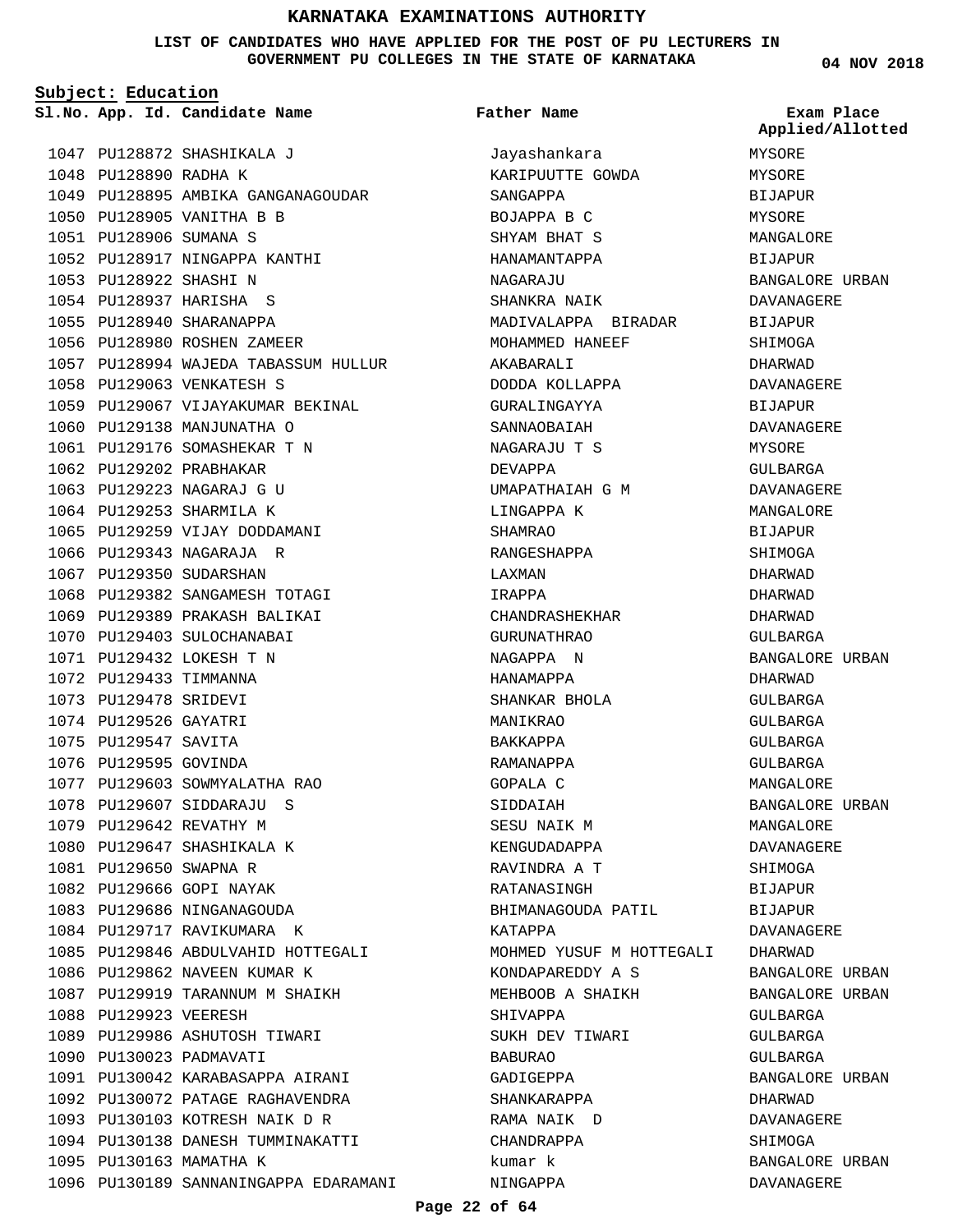**LIST OF CANDIDATES WHO HAVE APPLIED FOR THE POST OF PU LECTURERS IN GOVERNMENT PU COLLEGES IN THE STATE OF KARNATAKA**

**Subject: Education**

PU130197 BASOBI NADAF 1097 1098 PU130230 SHRIDEVI NAIK 1099 PU130237 SUBRAMANI S C 1100 PU130255 SHIVAKUMAR 1101 PU130256 MANJANAGOUD BETTALLI 1102 PU130280 NAGARATHNA K PU130283 CHANNAIAH 1103 PU130290 RAKHESH HUNDEKAR 1104 1105 PU130352 HAMPAMMA S 1106 PU130356 ANNAPOORNA K 1107 PU130370 YESHODA M 1108 PU130413 VIJAYKUMAR BANTANUR PU130425 MAHESH BANDIVADDAR 1109 1110 PU130482 CHAVAN RENUKA KUBENDRA 1111 PU130539 SUVARANNA 1112 PU130553 REKHA KAMBLE 1113 PU130590 VENKATESHA B K 1114 PU130621 VANITHA B C 1115 PU130680 MAHIBOOBSAB 1116 PU130681 KUMARI K PU130697 BHAGYA N S 1117 PU130712 ADARSHINI 1118 1119 PU130752 RAVIKUMAR M R PU130762 ROOPA M R 1120 PU130767 DILEEPKUMAR 1121 PU130780 DEEPA BHAJANTRI 1122 PU130793 SHIVKUMAR 1123 1124 PU130871 SUREKHA 1125 PU130924 BHARATHRAJ D S 1126 PU130948 THIPPESWAMY D A PU130953 SOWMYASRI S G 1127 1128 PU131053 NETRAVATHI M PU131077 VEENA M N 1129 1130 PU131111 SHIVALINGAMMA K 1131 PU131114 SUNILKUMAR M L PU131267 NAGAVENI T N 1132 1133 PU131268 UMESHA A V 1134 PU131370 MAHADEVASWAMY 1135 PU131388 RUKMINAMMA P S 1136 PU131420 GEETA BHAGWAT 1137 PU131453 VIDYA NAREWADI PU131479 BASAVARAJ 1138 PU131483 RAJU G M 1139 1140 PU131508 NARASIMHARAJU C 1141 PU131519 MUDAKAPPA PU131522 PREETAM NIDASOSI 1142 1143 PU131543 RUHINA PARVEEN 1144 PU131550 SHARANAGOUDA TIRAKANAVAR 1145 PU131641 MALLAPPA SATTI 1146 PU131649 VIJAYAKUMAR NADUGERI **App. Id. Candidate Name Sl.No. Exam Place**

REHAMANSAB **BABU** CHIKKAHANUMAIAH SAIBANNA SHIVANAGOUD DODDAKERAGAIAH CHANDREVAIAH SOMASHEKHARAPPA RUDRA GOUD S KERAGAIAH CHIKKAHAMUNAIAH MALLANNA BELURAPPA KUBENDRA BHIMREDDY DURGAPPA KEMPAIAH CHANDRAIAH NABISAB KALAPPA NANJAPPA G S KRISHNAMURTHY RAJAPPA M E RAJAKUMRASWAMY TIPPANNA JAYADEV BASAVANTRAYA SHARANAPPA RADDER SHIVALINGANNA L ANJANEYA D GANGADHARAPPA S B MOHAN MARKALLIYAVAR NANJUNDA NAYAKA SATYANARAYANA K LAKSHMANA S R NAGARAJAPPA A T VEERABHADRAPPA LINGAIAH SIDDALINGA NAYAKA R K BALACHANDRA BHAGWAT SHIVAJI DEVINDRAPPA MAHADEVANAYAKA CHANNAPPA LAXMAPPA ARER PANDIT ABDUL QADEER SIDDALINGAPPA PARAPPA KASHAPPA **Father Name**

**04 NOV 2018**

DHARWAD BIJAPUR BANGALORE URBAN GULBARGA DAVANAGERE MYSORE MYSORE DHARWAD GULBARGA MYSORE BANGALORE URBAN BIJAPUR DHARWAD DHARWAD GULBARGA DHARWAD BANGALORE URBAN DAVANAGERE GULBARGA BANGALORE URBAN DAVANAGERE BIJAPUR DAVANAGERE SHIMOGA GULBARGA BIJAPUR GULBARGA BIJAPUR DAVANAGERE DHARWAD SHIMOGA BANGALORE URBAN BANGALORE URBAN GULBARGA MYSORE DAVANAGERE SHIMOGA MYSORE DAVANAGERE DHARWAD DHARWAD GULBARGA MYSORE BANGALORE URBAN DHARWAD DHARWAD GULBARGA GULBARGA BIJAPUR DHARWAD **Applied/Allotted**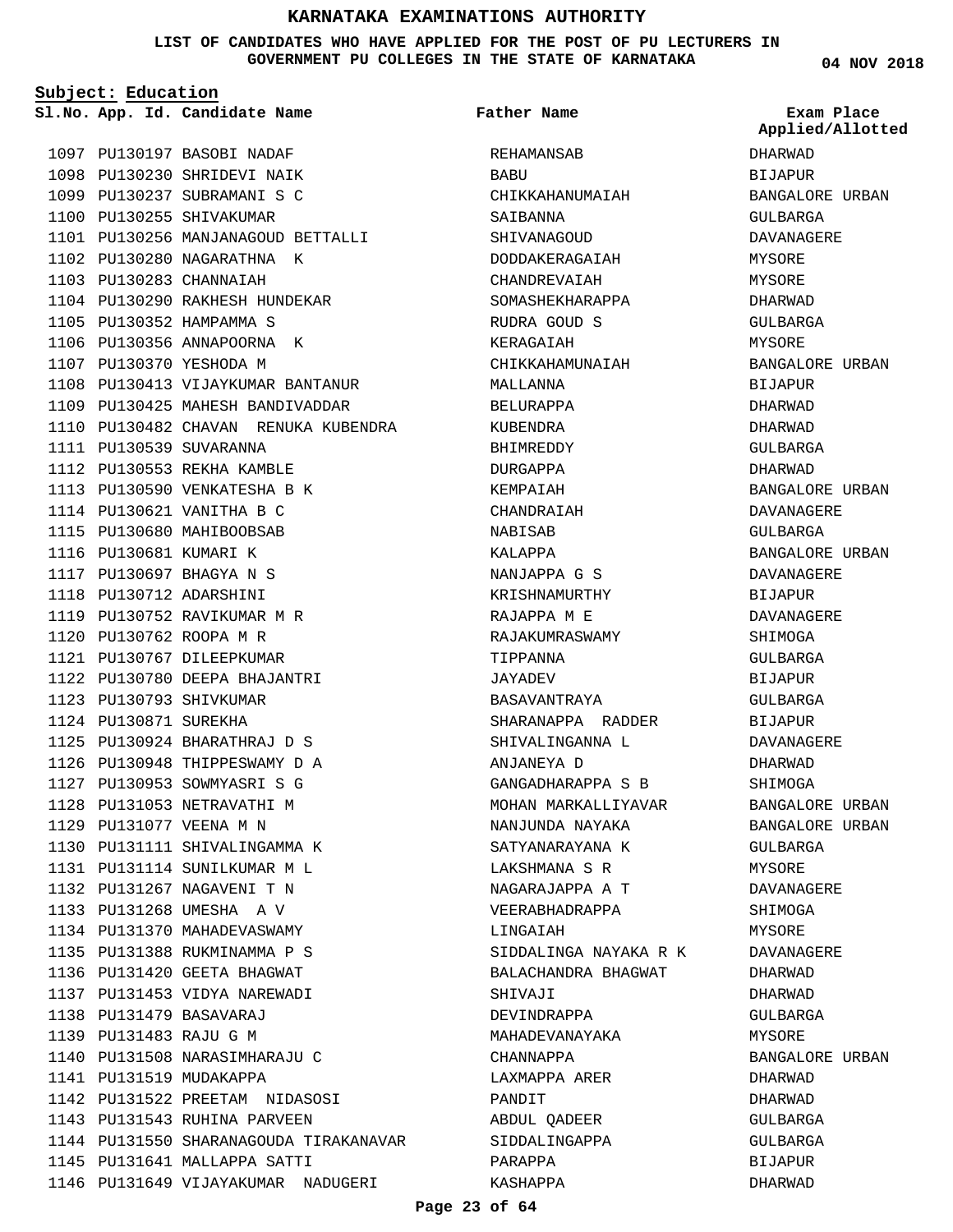**LIST OF CANDIDATES WHO HAVE APPLIED FOR THE POST OF PU LECTURERS IN GOVERNMENT PU COLLEGES IN THE STATE OF KARNATAKA**

> LAXMAPPA SHANTAMMA

**Father Name**

IRAPPA

AJJANAGOWDA S ABDUL BASHEER K

S PUTTARANGAPPA

HIREMATHADA CHARANTAYYA

**Subject: Education**

**App. Id. Candidate Name Sl.No. Exam Place**

PU131652 KAMALAVVA BHAJANTRI 1147 PU131688 BALANAGOUD 1148 PU131703 PRABHURUDRA GOWDA S 1149 PU131740 BI BI SUMAYA 1150 PU131753 NETRAVATI SANADI 1151 PU131824 PRAKASH MANJUNATHA 1152 1153 PU131825 HIREMATHADA GANGADHAR PU131844 NEELISIDDA 1154 1155 PU131901 MANJUNATHA B K 1156 PU131912 RAMESH ANGADI 1157 PU131931 REKHA M 1158 PU131955 CHIDANANDA BOOCHER K S 1159 PU131977 SHIVANANDA 1160 PU131993 SHOBHA K S PU132000 SHOBHA S 1161 1162 PU132010 BHEEMARAY DHAVALESHWAR 1163 PU132038 SHRINIVASA KUPPANAKERI 1164 PU132063 RAMESH PATIL PU132072 IRFAN ULLA 1165 1166 PU132077 MADHUKESWARA J M 1167 PU132079 NAGESHA H P 1168 PU132121 CHETHANA S N 1169 PU132131 SUBRAMANI V 1170 PU132163 MUNAWARHUSEN MARATOOR 1171 PU132179 RESHMA 1172 PU132241 SHEKAPPA CHIKKANNAVAR 1173 PU132286 SAYED MUJIBUR RAHEMAN 1174 PU132292 RAMAKRUSHNA 1175 PU132293 MULIMANI VANAJA 1176 PU132327 PURUSHOTHAM M 1177 PU132390 INDIRA R 1178 PU132421 PRATHIMA H P 1179 PU132471 UMESH TALAWAR 1180 PU132592 KALAKAMALLESH 1181 PU132631 SHANKARALINGAIAH C L 1182 PU132644 YOGESH 1183 PU132666 KAMATAD VINAYAK 1184 PU132670 NAGARATHNAMMA PU132724 RAJESH B S 1185 1186 PU132726 VITTAL WAGERI PU132740 LOKANNA BHAJANTRI 1187 1188 PU132767 RUDRANAIKA Y S 1189 PU132779 VIJAYKUMAR UTTUR 1190 PU132794 REKHA G M PU132862 KRISHNAMURTHY T 1191 1192 PU132889 REKHA 1193 PU132902 MAYADEVI 1194 PU132933 VIKRAM KUMAR BALIKATTI 1195 PU132935 SHANTAKUMAR PUJAR 1196 PU132950 VIDYADHAR

NEELISIDDAIAH KALKERAPPA VITHAL ANGADI MURUKANNAIAH SUDHARSHAN K S THIPPANNA shankar k SHIVASHANKARPPA P N IRAGONDAPPA KOTRESHI K **BHAIRUT** VALIBHASHA A JAYANANDA SWAMY J M PUTTEGOWDA K NANJUNDASWAMY S M VENKATARAMAPPA V HASANSAHEB HASAN PATEL NAGAPPA SYED KHAJA HUSEN SUNKAPPA LAXMAN Mahadevaiah R REVANA NAIK PUTTACHAR P SHANKARAPPA Channabasappa LINGANNA MANJIJINATH RAMAPPA GURUSIDDAIAH SHIVASWAMY SHANKAR WAGERI ARJUN SURYANAIKA IRAPPA UTTUR MALLA REDDY T THIMMARAJU TG CHANDRASHEKAR KESHAWARAO BAKARE SEENAPPA B Madivalayya Pujar MARUTI

**04 NOV 2018**

DHARWAD **BIJAPUR** DAVANAGERE BANGALORE URBAN DHARWAD DAVANAGERE DAVANAGERE MYSORE BANGALORE URBAN BIJAPUR BANGALORE URBAN GULBARGA BANGALORE URBAN BANGALORE URBAN GULBARGA BIJAPUR DAVANAGERE DHARWAD DAVANAGERE DAVANAGERE BANGALORE URBAN DAVANAGERE BANGALORE URBAN BIJAPUR GULBARGA DHARWAD GULBARGA GULBARGA DHARWAD MYSORE. DAVANAGERE BANGALORE URBAN DHARWAD DHARWAD BANGALORE URBAN MANGALORE DHARWAD MYSORE SHIMOGA DHARWAD DHARWAD SHIMOGA DHARWAD SHIMOGA BANGALORE URBAN MANGALORE DHARWAD DAVANAGERE BANGALORE URBAN GULBARGA **Applied/Allotted**

#### **Page 24 of 64**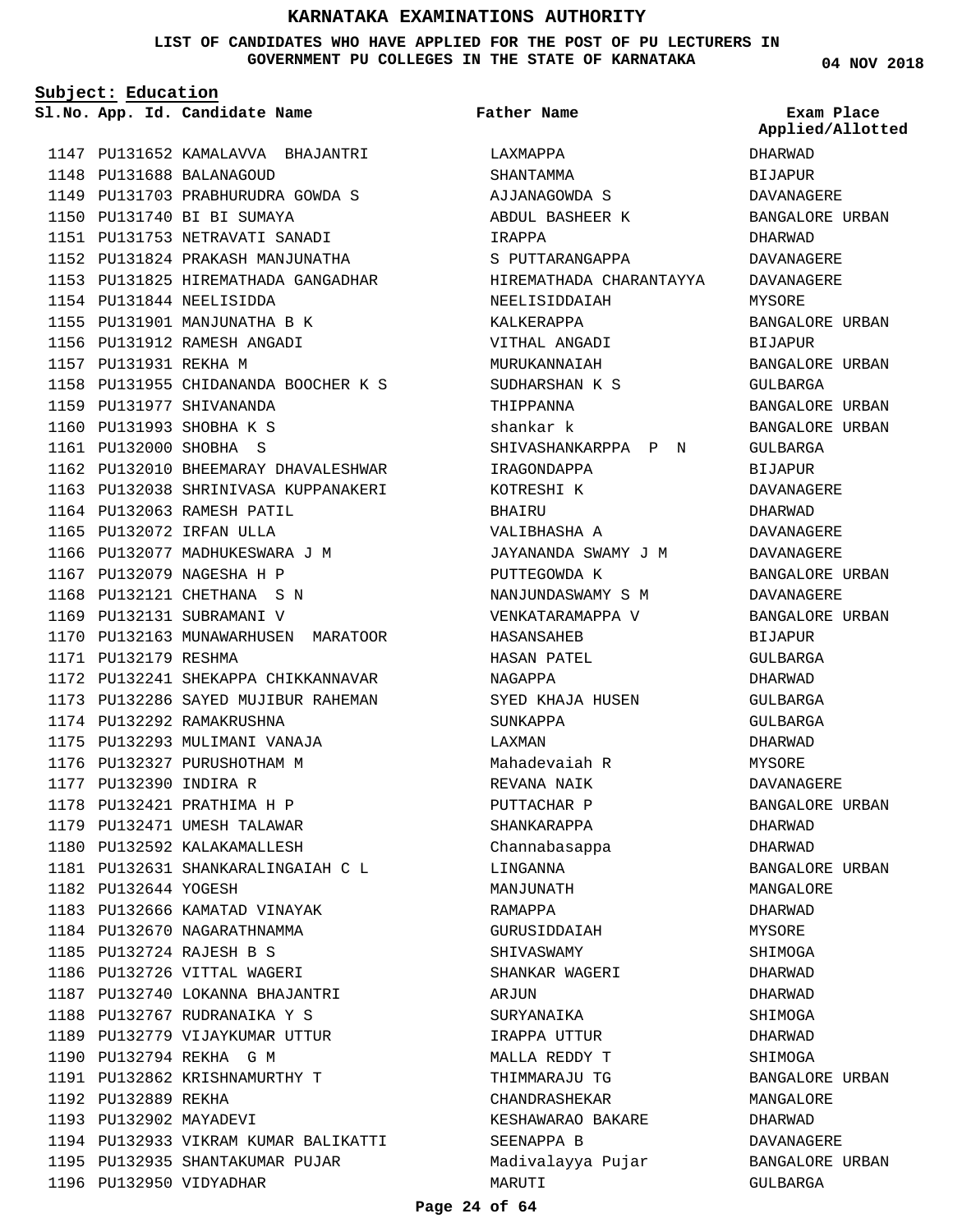#### **LIST OF CANDIDATES WHO HAVE APPLIED FOR THE POST OF PU LECTURERS IN GOVERNMENT PU COLLEGES IN THE STATE OF KARNATAKA**

**Subject: Education**

**App. Id. Candidate Name Sl.No. Exam Place**

1197 PU132972 BASAVARAJA K

1199 PU133003 SHRANA NAYAKA 1200 PU133055 SOWMYAHSREE A G

1201 PU133060 KRISHNAPPA 1202 PU133077 VIDYARANI BHAT

1207 PU133245 SUKANYA N 1208 PU133248 JAYAKUMAR K V 1209 PU133252 AJJAPPA MOTA

1212 PU133381 KASHINATHA

PU133462 BASAWARAJ 1215

1216 PU133484 TAYYABA NAVEED

1218 PU133522 SHIVARAYAGOUD 1219 PU133535 NARASIMHARAJU H 1220 PU133555 MANGALA KOMANNAVAR

PU133595 RANGANATHA G 1221 1222 PU133615 NALINAKSHI M 1223 PU133640 MALLIKARJUN

PU133726 SANGEETA 1226

1229 PU133776 VEERESH 1230 PU133779 EARAMMA PU133820 ANIL KUMARA 1231 1232 PU133825 SEEMA Y

1238 PU133915 VEENA

1245 PU134056 WAHEDABANU

1198 PU132976 VEERABHADRAYYA MADAPUR

1203 PU133081 KAVITA SIDDAPPA GOUDAR 1204 PU133094 RESHMA CHIRALADINNI 1205 PU133110 SHAILA JALARADDI 1206 PU133138 NAGARATNA KUSUGAL

PU133256 SADASHIVA HARANATTI 1210 1211 PU133318 HANUMANTHAPPA G

1213 PU133382 SHARADA SAVIRAMATH 1214 PU133437 GORAPLA MANJUNATHA

1217 PU133504 SHREEDEVI GAYAKAWAD

1224 PU133678 SALEEM NOORUDDIN MAKANDAR

1227 PU133742 SHIVANANDA MARABASHETTI PU133744 JOLAD DURDUNDEPPA ALIAS RAJU 1228

PU133683 GANGADHAR CHINIWAL 1225

1233 PU133827 PRASANNA KUMAR B

PU133928 NAYAZ AHAMAD BAIG 1239 1240 PU133976 MAILARAPPA BILLAKAR 1241 PU133985 SHANTHA KUMARA B 1242 PU133988 MADHUMALATHI MN 1243 PU133991 MADHUMALATHI M N 1244 PU134047 HANAMAPPA A PATIL

1246 PU134088 BASAVANTAPPA HOSAHALLI

PU133844 BABU NIRGUDI 1234 PU133858 MAHESHA A R 1235 PU133880 PRAKASH ONTE 1236 1237 PU133895 PRABHU BIRADAR **Father Name**

KARIYANNA CHANAVEERAYYA THIMMAIAH Anandshetty AMRUTHAPPA RAGHAVENDRA SIDDAPPA MALLAPPA GOUDAR AMEENSAB GOVINDAGOUDA AJJAPPA NANJAIAH VENKATESHAPPA D THIRUPATEPPA MAHADEVAPPA GOPYANAIKA HANAMANTRAYA BASAYYA S SAVIRAMATH GORAPLA NINGAPPA MALLESHAPPA MALI BIRADAR MD AKTHER AHMED KALLESHWAR PARAMANANDAGOUD HULIYAPPA YALLAPPA KOMANNAVAR GUDUDAPPA G L late Mahadeuv C SHIVALINGAPPA AMEENUDDIN BABURAY SANGAPPA MALLIKARJUNA SURESH NINGAPPA SOTNAR VEERANNA VENKATESWARALU yogendra kumar c k BASAVARAJAIAH HYDARBASHA NIRGUDI RAMACHANDRA MURTHY A S BHIMANNA BASAVARAJ REVAYYA GAFFAR BAIG HANAMAPPA BORE GOWDA NAGENDRAPPA M NANJAIAH R ARJUNAPPA RAJESAHEB M GULEDGUDDA KALAKAPPA HOSAHALLI

**04 NOV 2018**

**Applied/Allotted**

DAVANAGERE DHARWAD GULBARGA

GULBARGA MANGALORE

BANGALORE URBAN

# DHARWAD BIJAPUR DHARWAD DHARWAD MYSORE BANGALORE URBAN DAVANAGERE DHARWAD SHIMOGA GULBARGA DHARWAD DAVANAGERE GULBARGA GULBARGA BIJAPUR DHARWAD BANGALORE URBAN BIJAPUR DAVANAGERE MYSORE GULBARGA DHARWAD BIJAPUR GULBARGA DHARWAD DHARWAD BIJAPUR GULBARGA BANGALORE URBAN MYSORE BANGALORE URBAN GULBARGA BANGALORE URBAN BANGALORE URBAN BIJAPUR GULBARGA BANGALORE URBAN BIJAPUR BANGALORE URBAN SHIMOGA BANGALORE URBAN BIJAPUR MANGALORE DHARWAD

#### **Page 25 of 64**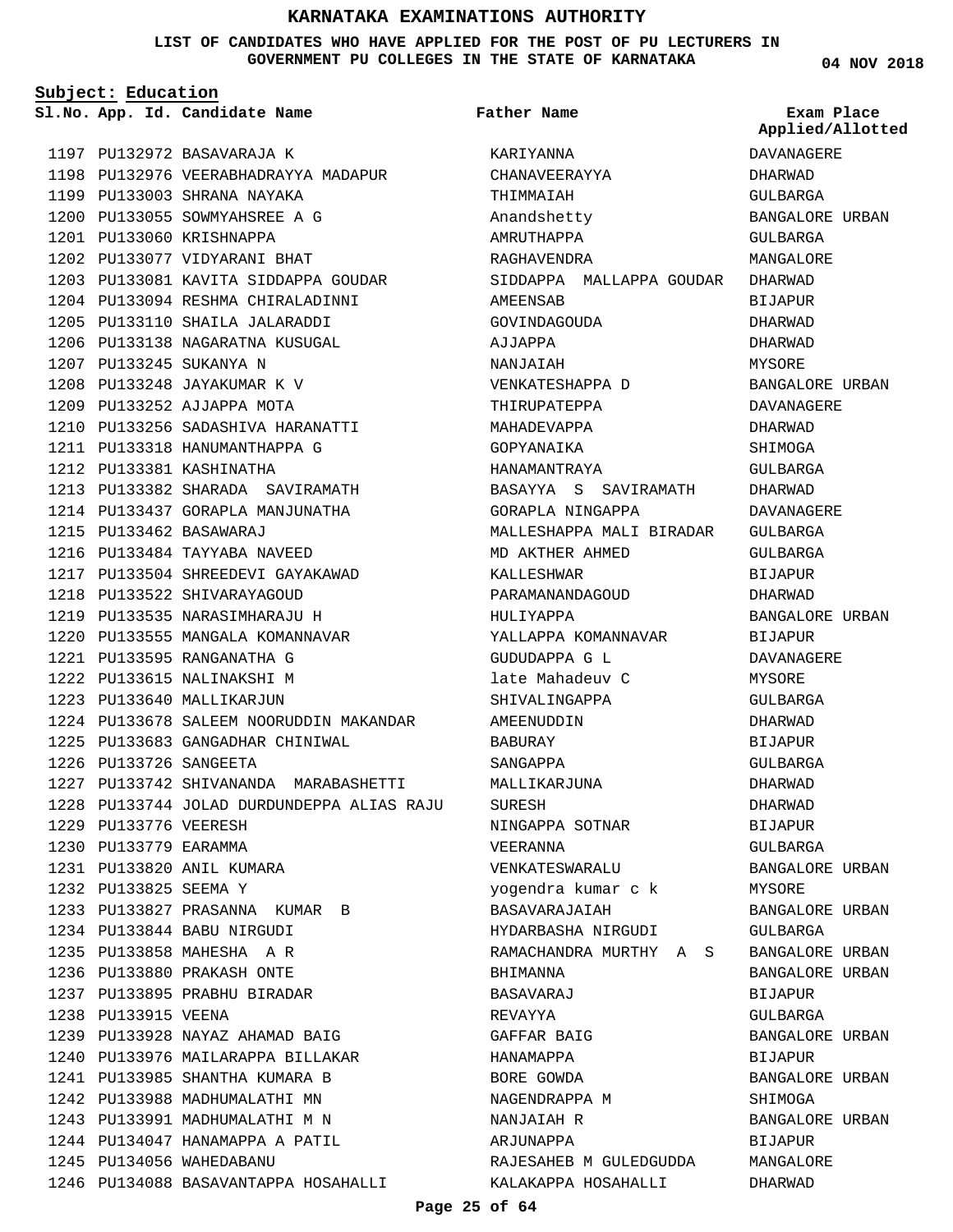#### **LIST OF CANDIDATES WHO HAVE APPLIED FOR THE POST OF PU LECTURERS IN GOVERNMENT PU COLLEGES IN THE STATE OF KARNATAKA**

**Subject: Education**

**Father Name**

1247 PU134093 ANANDA BELLAD 1248 PU134135 CHANDRAM HUGAR PU134137 GIRIJA KJ 1249 PU134164 CHIDANAND BADKAMBI 1250 PU134175 ABDUL KHADER 1251 PU134196 SANGEETA 1252 1253 PU134203 NARENDRA WALVEKAR 1254 PU134219 AMITKUMAR SURYAVANSHI 1255 PU134301 RAGHAVENDRA G 1256 PU134394 NARASAMMA 1257 PU134421 RANGANATHA C PU134433 CHANDRASHEKHARA N T 1258 1259 PU134441 GOURAMMA TALAWAR 1260 PU134456 ANITHA V PU134499 ASHA B M 1261 1262 PU134542 RAMESH 1263 PU134564 VISHWANATH 1264 PU134575 JOYLIN K JOSEPH 1265 PU134600 KASHEENATH BALI 1266 PU134620 DHARMA NAIK S 1267 PU134637 SAMPATH KUMAR P 1268 PU134643 PUSHPALATHA R 1269 PU134693 BASAPPA 1270 PU134698 POOJA C PU134729 DIVYA G K 1271 1272 PU134767 SHAKUNTHALA D L 1273 PU134772 SHIVANAND KAMBLE 1274 PU134779 SAMATHA H L 1275 PU134794 NAGARAJA NAIK B 1276 PU134844 ASHWINI INCHAL 1277 PU134865 VEERABHADHRAGOUDA 1278 PU134945 ARCHANA SULAPI 1279 PU134996 SHRIDEVI MATH 1280 PU135060 MANUTHA M 1281 PU135075 DILIP KUMAR GOWDA M 1282 PU135110 ARUNAMMA N V PU135166 ANANDA K G 1283 1284 PU135182 MALLIKARJUN 1285 PU135245 JYOTHI N 1286 PU135274 GURUMURTHY M A 1287 PU135317 JAYALAKSHMI M PU135411 HARANSAB 1288 1289 PU135473 SUNANDA GHANTI 1290 PU135533 LALITHAMBA A PU135540 VIDYA AVATE 1291 1292 PU135541 RAMESH G 1293 PU135671 PARVATHAMMA 1294 PU135843 SUMATHI N S 1295 PU135896 BASAVARAJA S H 1296 PU135897 ASHA P G

**App. Id. Candidate Name Sl.No. Exam Place** IRAPPA SANJEEVAPPA JAVAREGOWDA D TAMMANNA ABDUL WAHAB KALYANRAO NARAYAN PRAKASH GOPAL M LINGAPPA CHANDRAPPA R THIMMAPPA N HANAMAPPA VENKATEGOWDA B R MALLIKARJUNA B M SHIVASHARANAPPA BIRADAR CHANNABASAPPA ANGADI K J JOSEPH AMEENAPPA SHANKAR NAIK PARAMESWARAPPA T RANGAPPA N HANAMANT CHANDRASHEKARAPPA A KADURAIAH K LINGE GOWDA D HIICHAPPA LOKESHA GOWDA H N BABUNAIK SIDDAPPA CHANNABASANAGOUDA GOPAL BASAVANTAYYA LATE S MANJUNATHA MALLIAH C VENKATARAMAPPA GOVINDAIAH BASAVARAJ SARAGANACHARI VASUDEVARAJU ANANDAIAH M MUNIANJANEIAH MAHAMMADSAB KANDAGAL BASAPPA ANKUGOWDA BOMMAPPA CHINNATHAMMUDU G HARALAPPA SHIVALINGAPPA SHIVAPUTRA GOWDA HINDERA MYSORE PUTTADEVAIAH DHARWAD BIJAPUR BANGALORE URBAN BIJAPUR

**04 NOV 2018**

**Applied/Allotted**

BANGALORE URBAN GULBARGA DHARWAD BIJAPUR MYSORE GULBARGA BANGALORE URBAN SHIMOGA GULBARGA BANGALORE URBAN SHIMOGA GULBARGA BANGALORE URBAN MYSORE BIJAPUR **SHIMOGA** DAVANAGERE BANGALORE URBAN GULBARGA DAVANAGERE BANGALORE URBAN MYSORE GULBARGA BANGALORE URBAN DAVANAGERE DHARWAD GULBARGA BIJAPUR BIJAPUR MYSORE MYSORE BANGALORE URBAN BANGALORE URBAN DHARWAD SHIMOGA SHIMOGA BANGALORE URBAN DHARWAD DHARWAD BANGALORE URBAN BIJAPUR DAVANAGERE BANGALORE URBAN BANGALORE URBAN MYSORE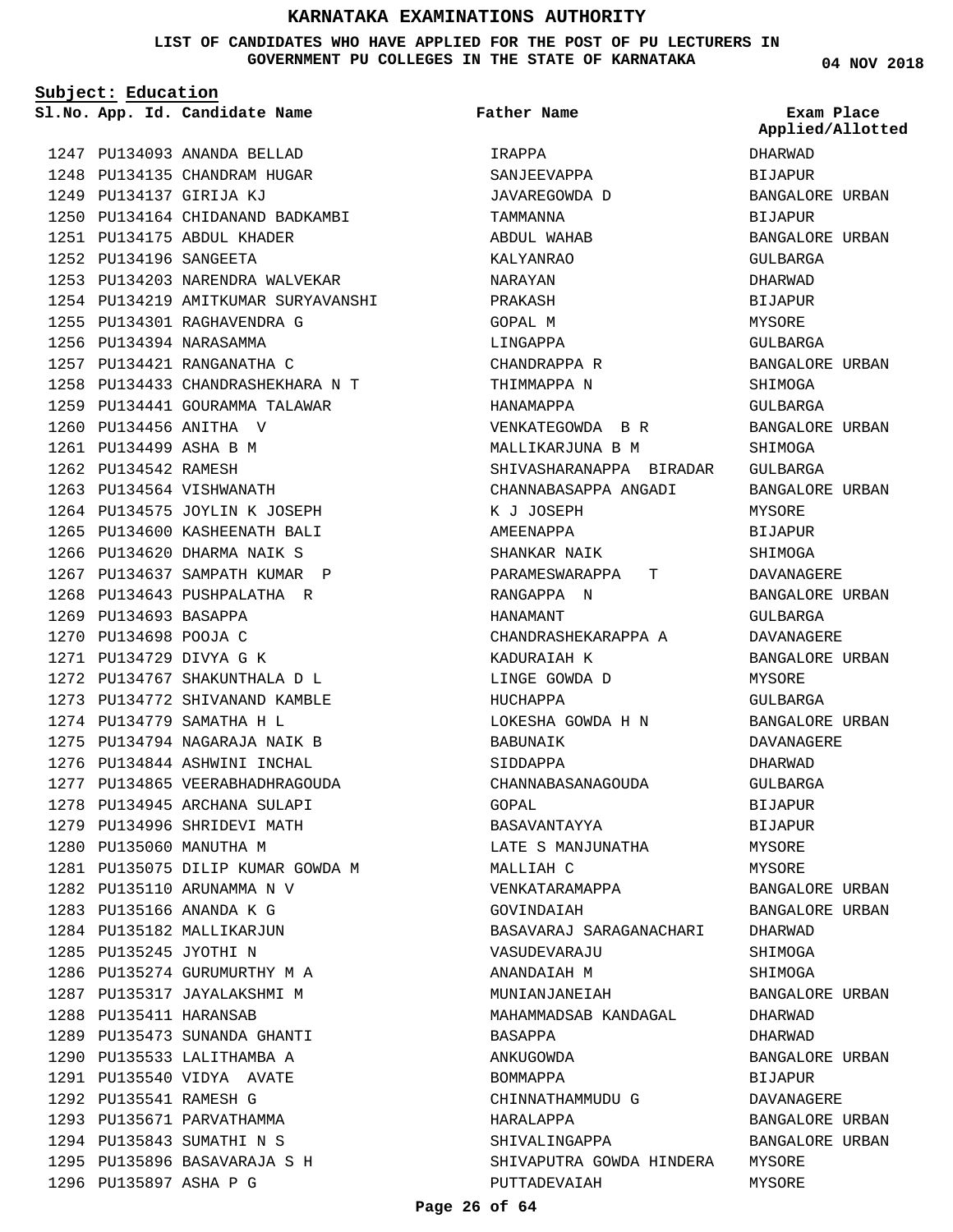**LIST OF CANDIDATES WHO HAVE APPLIED FOR THE POST OF PU LECTURERS IN GOVERNMENT PU COLLEGES IN THE STATE OF KARNATAKA**

**Subject: Education**

**App. Id. Candidate Name Sl.No. Exam Place**

1299 PU135992 DEVENDRA BADIGER 1300 PU136001 SAVITRI KANAVI 1301 PU136013 MUKTAI NAVADGI

1303 PU136038 NAVEENA KUMARI C 1304 PU136073 SANTHOSHKUMAR K M 1305 PU136074 MUNIZA FATHIMA 1306 PU136157 PAVITHRA BB 1307 PU136173 SUNIL JANAWADE 1308 PU136201 SOWMYA N M 1309 PU136261 BASAVARAJA M 1310 PU136361 ANITHA P

PU136406 SHANTINATH B PATIL 1311 1312 PU136412 MEENAXI KARLWAD 1313 PU136458 KRASHNA LAMANI

1318 PU136610 SIDDAMMA AMBIGER 1319 PU136784 LOKESHKUMAR V 1320 PU136795 NAVEEN KUMAR N

1322 PU136961 HANUMESHA N 1323 PU136989 MANJUNATHA K T 1324 PU137044 SUMAIYAPARVEEN PU137187 SHARANAPPA ANGADI 1325 1326 PU137190 SHAFIULLA S H

1327 PU137230 BASAPPA

PU136796 RAJASHEKAR C ROTTIGAWAD 1321

1328 PU137243 HANSANOOR RADHA SAHADEVAPPA

1329 PU137254 RAMESH NEELAPPANAVAR

1330 PU137260 VITTAL VAGGAR 1331 PU137272 UMADEVI U PU137275 C APARNA 1332

PU137383 MANJU K S 1335

PU137398 ANITA SONNAGI 1337

1340 PU137428 ASMA FARZANA PU137525 M RAJAREDDY 1341 1342 PU137533 PUTTASWAMY M

1333 PU137322 SANGAMMA BIRADAR PU137350 MOUNESH AGASIMANI 1334

1336 PU137392 PRABHADEVI NARAYAN NAIK

1338 PU137418 SIDDARAMESHWARA T K PU137425 DODAGATTE NAGARAJA 1339

PU137556 SHAILAJA KALAMANI 1343 1344 PU137658 HANUMANTAPPA YALIWAL

1345 PU137761 ASHOK MATTIMANI

PU135902 SOWMYA H S 1297

PU136019 ADAM PAUL 1302

1314 PU136479 SHRISHAIL 1315 PU136505 SHRUTI D NAIK 1316 PU136506 MANJUNATHA K S 1317 PU136599 DHARMINDRA

**Father Name**

PU135908 SHRIDEVI BALACHANDRAN DHAVALAGI BALACHANDRAN 1298 SRIKANTAIAH H N VEERABHADRAPPA BASAVARAJ KANAVI ISHWARAPPA NAVADGI JOHN MOSES CHANDRAPPA T KOTRAIAH K M MOHAMMED HAFIZUL MUMTAZ BASAVARAJU BB SATTYAPPA MADAPPA N M MUNIYAPPA B C PAPANNA RAYAPPA VEERABHADRAPPA DESU MALLAPPA TEGGI DEVENDRA H NAIK SIDDAIAH HAVANNA BHIMAPPA VENKATARAMU D NANJAPPA CHANNABASAPPA OBALESHAPPA N THIMMANNA SIRAJAHAMED BASAVANNEPPA TEEPUSAHEB S H HULIYAPPA SHIRIGAERI SAHADEVAPPA VEERABHADRAPPA NEELAPPANAVAR BASAPPA UGRANARASIMHAIAH D C BALARAJU SUBBANNAGOUDA BIRADAR ADIVEPPA shivaramaiah k l NARAYAN B NAIK MURGIAPPA THIPPESWAMY K RUDRAPPA D GHOUSE KHAN M MADHAVAREDDY MANJUNATHA B VEERABHADRAPPA RUDRAPPA RUDRAGOUDA

**04 NOV 2018**

MYSORE **BIJAPUR** DHARWAD DHARWAD GULBARGA MYSORE DAVANAGERE SHIMOGA DAVANAGERE BANGALORE URBAN DHARWAD MYSORE DAVANAGERE BANGALORE URBAN BANGALORE URBAN DHARWAD BIJAPUR DHARWAD BANGALORE URBAN BANGALORE URBAN GULBARGA DHARWAD MYSORE BANGALORE URBAN DHARWAD DHARWAD DAVANAGERE MYSORE DHARWAD DAVANAGERE DHARWAD DAVANAGERE DHARWAD DHARWAD DAVANAGERE GULBARGA BIJAPUR DHARWAD BANGALORE URBAN SHIMOGA BIJAPUR DAVANAGERE BANGALORE URBAN DAVANAGERE BANGALORE URBAN DAVANAGERE BIJAPUR DAVANAGERE SHIMOGA **Applied/Allotted**

#### **Page 27 of 64**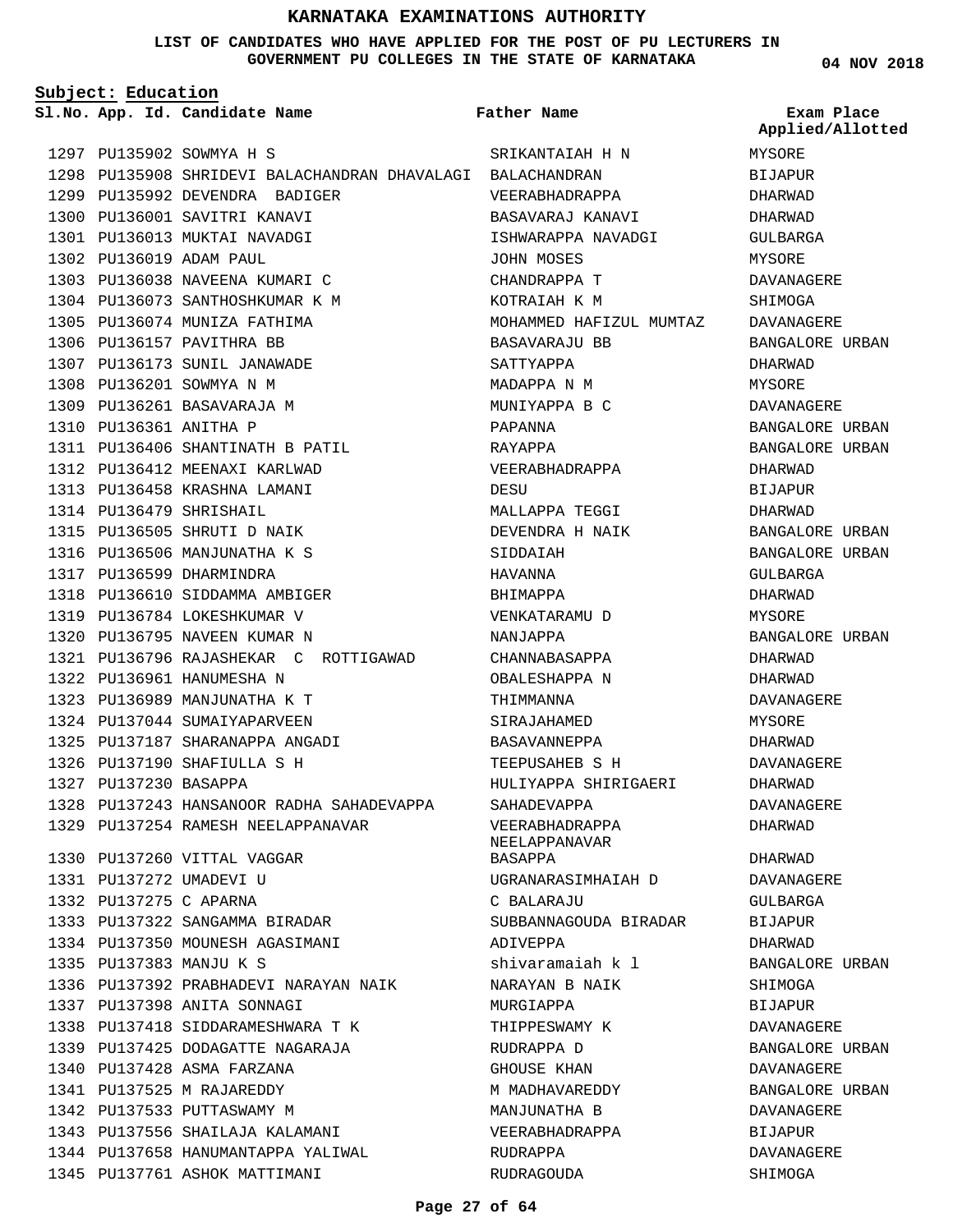#### **LIST OF CANDIDATES WHO HAVE APPLIED FOR THE POST OF PU LECTURERS IN GOVERNMENT PU COLLEGES IN THE STATE OF KARNATAKA**

**Subject: Education**

1346 PU137767 SHIDDANAGOUDA 1347 PU137803 MARUTI 1348 PU137814 SOMASHEKHAR H 1349 PU137839 JOSEPH MATHEW 1350 PU137848 YALLAVVA CHALWADI 1351 PU137855 SHIVAPPA KUMBAR 1352 PU137876 SIDDAPPA P 1353 PU137924 MAHESHKUMAR M M 1354 PU137941 SHIVAKUMAR K 1355 PU137955 GANGADHARAYYA 1356 PU137973 RAMACHANDRA MORE 1357 PU138001 CHANNABASAPPA GURANNANAVAR 1358 PU138014 ABDULKHADAR KHADIM PU138016 SYEDA SABA ZAHARA 1359 1360 PU138028 MUNIYAPPA 1361 PU138078 RAGHAVENDRA GULI 1362 PU138106 SUDEESHA BC 1363 PU138113 VISHWANATH BARKER 1364 PU138114 MARUTESH DONNI 1365 PU138135 SHANTHI A 1366 PU138152 KARUNAKAR 1367 PU138183 REKHA N 1368 PU138188 SANJEEV MANG 1369 PU138202 SHRADDA BELADADI 1370 PU138316 CHRISIA LAURA PINTO PU138334 SAHANASHREE H 1371 1372 PU138335 SHIVANNA V T 1373 PU138349 VANITHA C 1374 PU138435 NEELAPPA 1375 PU138488 CHANDRA GOUD PATIL 1376 PU138494 JAGADEESH G M 1377 PU138495 MADHUSUDAN M D 1378 PU138500 AMBIKA P S 1379 PU138528 AMEER NADAF 1380 PU138552 VISHALAKSHI V PU138742 KARIBASANNA N T 1381 1382 PU138753 SUBHASCHANDRA HUNASHIMARAD 1383 PU138764 RAMANAGOUDA 1384 PU138808 HEMA M 1385 PU138869 PRAVEEN KUMAR 1386 PU138873 KAVERI 1387 PU138887 MUTTANNA ANGADI 1388 PU138933 ADRUSHYGOUDA PATIL 1389 PU139009 SONAL CHINIWAL 1390 PU139037 SRINIVASA T 1391 PU139060 MANGALAGOWRI 1392 PU139091 SHWETA UMESH MANDRE 1393 PU139102 MANJUNATHA S P 1394 PU139113 HANUMANTHAPPA B **App. Id. Candidate Name Sl.No. Exam Place**

1395 PU139121 THAHINIYATH JAHA

LINGANAGOUDA PATIL BHEEMAPPA MADDI HONNAIAH K J ANTHONY NINGABASAPPA LAXMAN BASAVANYAPPA MAHADEVAPPA N M GAVISIDDAPPA K CHANDRASHEKHARAYYA HIREMATH BIJAPUR NIVRUTTI BHARAMAPPA ABDULKARIM SYED KHIZER SHOWKATH PEER HUTTAPPA ANGADI CHANDRAMAPPA GULI CHANDRASHEKHARAPPA V BASAPPA SANNAPPA ANTHA RAJU C GUNDAPPA NARASIMHAIAH K LAXMAN LOHIT THOMAS PINTO H RAMAPPA THIMMARAYAPPA Chinnaswamy HANAMAPPA RAMANAGOUDA Munimadegowda Devaraju SRINIVASA T **BABU** VENKATANAYAKA THIPPESWAMY N D SHANTAPPA VENKANAGOUDA MALLIKARJUNAIH T MAHANANDA GOVIND SHANKREPPA RUDRAGOUDA GURUSHANTA THIMMAPPA BHEEMAPPA D UMESH PADMARAJU S P BHYRAPPA S KHADARSAB B **Father Name** BIJAPUR DHARWAD MYSORE BANGALORE URBAN DHARWAD DHARWAD DHARWAD MYSORE **SHIMOGA BIJAPUR** DAVANAGERE BIJAPUR MYSORE **BIJAPUR** BIJAPUR MYSORE **BIJAPUR** DHARWAD DHARWAD GULBARGA BANGALORE URBAN DHARWAD DHARWAD MYSORE MYSORE BANGALORE URBAN MYSORE BIJAPUR BANGALORE URBAN BANGALORE URBAN MYSORE GULBARGA BIJAPUR MYSORE DAVANAGERE DHARWAD DHARWAD BANGALORE URBAN MYSORE GULBARGA BIJAPUR DHARWAD DHARWAD **SHIMOGA** DAVANAGERE DHARWAD BANGALORE URBAN SHIMOGA BANGALORE URBAN **Applied/Allotted**

**04 NOV 2018**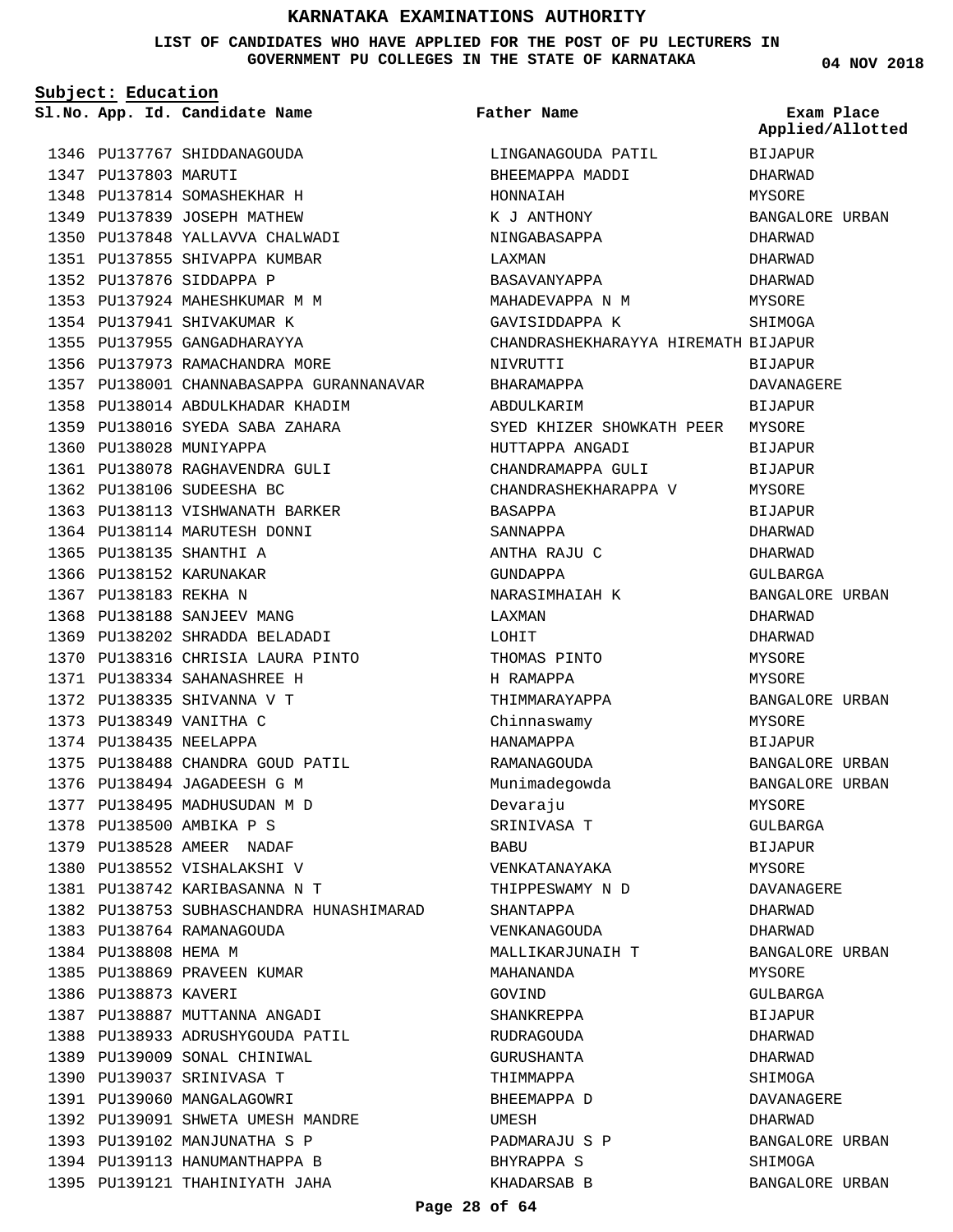**LIST OF CANDIDATES WHO HAVE APPLIED FOR THE POST OF PU LECTURERS IN GOVERNMENT PU COLLEGES IN THE STATE OF KARNATAKA**

**Subject: Education**

1396 PU139127 BHARATHI BAI R 1397 PU139161 ZARINABI SHAIKH 1398 PU139175 RAMBABU PU139181 D SAHANA 1399 1400 PU139185 NIRMALA BATTAL 1401 PU139221 MANJUNATHA K M 1402 PU139280 CHANNAPPA LALANAVAR 1403 PU139310 SRINIVASA SHETTY J 1404 PU139326 MANJUNATHA REDDY C S 1405 PU139331 SHANTA KUMAR 1406 PU139332 MAMATHA V 1407 PU139347 PAUL SUDARSHAN S 1408 PU139468 VINAYA YAKANALLI 1409 PU139480 GOPAL NAYAK 1410 PU139488 MAHADEVASWAMY 1411 PU139510 USHA R G 1412 PU139533 MUNIRAJU M 1413 PU139536 MALLIKA B 1414 PU139559 JYOTI VIVEKI 1415 PU139575 MALLIKARJUN KARADI 1416 PU139593 BEENA CHAGANAL 1417 PU139595 VINAYA KUMAR N 1418 PU139632 JAYASHREE REDDY 1419 PU139692 PURNIMA GADDIGIMATH 1420 PU139715 MANJULA NARAGUNDA PU139717 SAMEERA BANU 1421 1422 PU139724 MAHADEVI HATTI PU139745 KASHINATH S G 1423 1424 PU139748 SHRIDHAR HALKI PU139793 SONIYA M B 1425 1426 PU139834 VINAYAKA P 1427 PU139850 SHASHIDHARA B M 1428 PU139885 HANUMANT SHETTAPPA HULKAL 1429 PU139896 PRADEEP KUMAR P 1430 PU139903 MAHANTHESHA B 1431 PU139931 MANJUNATHAIAH J H 1432 PU139952 SURESHA N 1433 PU139961 HANUMANTARAO KULKARNI 1434 PU139963 KEMPARAJU K PU139964 VEENA H R 1435 1436 PU139989 MANJULA K 1437 PU140037 LAXMAPPA IRAPPA KALLI 1438 PU140042 PRAVEEN KUMAR L 1439 PU140053 MANJULA KONGAWAD 1440 PU140062 HANUMANTARAO KULKARNI 1441 PU140069 MOHAMEDKHASEEM T 1442 PU140109 RAJASHRI 1443 PU140127 ARCHANA S 1444 PU140165 RUDRAPPA B

1445 PU140169 MABOOSAB YANDIGERI

RAMACHANDRA NAIK ABDULKADHAR BHIMANNA DHANANJAYA GANAPATI MOGAIAH K B MADIVALEPPA JAYARAMA SHETTY SIDDAPPA G SIDRAMAPPA Venkatachar K J SURENDRANATH SHIVANANDAPPA NEELAPPA PUTTAMADAPPA GOVINDE GOWDA MUNISWAMY Bhaskara Konde SOMALINGAPPA BASANNA VARGES C C YALLAPPA SOMANATH REDDY VIRUPAKSHAYYA SANGAPPA ABDUL RAWOOF M MALAKAPPA SHIVALINGAPPA S G SHIVANAPPA BETTEGOWDA M C MAHESHWARAPPA P SHANMUKHAIAH B M SHETTEPPA IYPE P V BORAIAH HANUMANTHARAYAPPA NANJAIAH VASANTARAO KULKARNI KEMPAIAH RAJANNA H V KEMPAIAH IRAPPA LINGARAJU M YALLAPPA VASANTARAO KULKARNI TIPUSAB BASAVANNEPPA LATE SIDDAPPA BORAIAH K **Father Name**

**04 NOV 2018**

**App. Id. Candidate Name Sl.No. Exam Place Applied/Allotted**

**DAVANAGERE** DHARWAD GULBARGA DHARWAD DHARWAD MYSORE DHARWAD BANGALORE URBAN BANGALORE URBAN GULBARGA BANGALORE URBAN MYSORE DAVANAGERE DHARWAD MYSORE MYSORE BANGALORE URBAN BANGALORE URBAN DHARWAD BIJAPUR MANGALORE GULBARGA GULBARGA BIJAPUR BANGALORE URBAN DAVANAGERE BIJAPUR DHARWAD DHARWAD MYSORE DAVANAGERE DAVANAGERE DHARWAD MANGALORE DAVANAGERE BANGALORE URBAN **MYSORE** BIJAPUR MYSORE BANGALORE URBAN MYSORE DHARWAD MYSORE DHARWAD DHARWAD DAVANAGERE DHARWAD DAVANAGERE MYSORE

BANGALORE URBAN

NOORASAB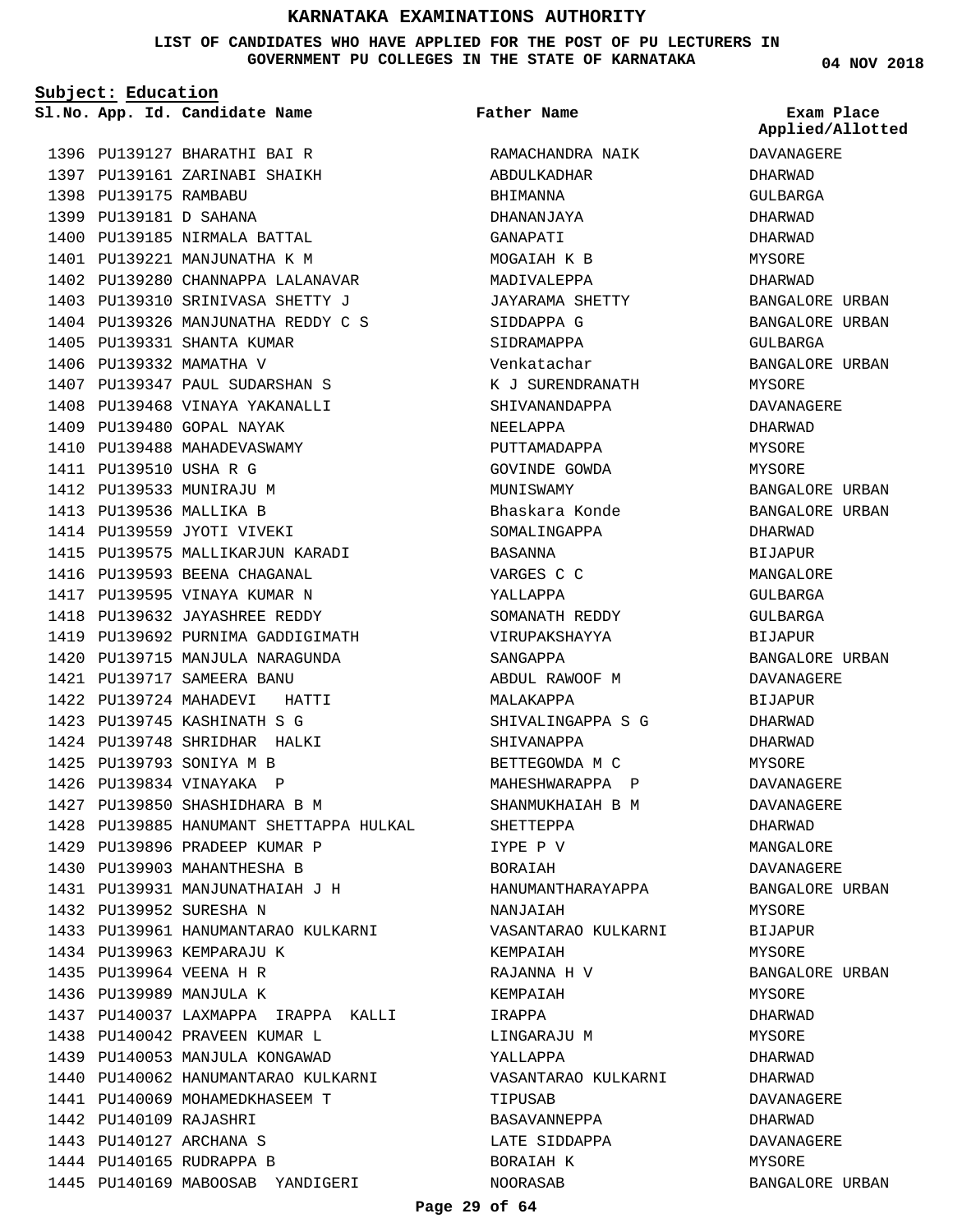**LIST OF CANDIDATES WHO HAVE APPLIED FOR THE POST OF PU LECTURERS IN GOVERNMENT PU COLLEGES IN THE STATE OF KARNATAKA**

**Subject: Education**

**App. Id. Candidate Name Sl.No. Exam Place**

1446 PU140189 NAGARAJA E 1447 PU140213 SURESHA D

1449 PU140290 CHANDRIKA K 1450 PU140312 VIJAYAKUMARA S M

1451 PU140326 SAVITHA N 1452 PU140347 GAYATHRI K J 1453 PU140431 PADMA SG

1448 PU140214 SATYASAVITRI NAYAK

1454 PU140438 KULAKARNI MADHAVI 1455 PU140486 CHETHANA B N

1457 PU140556 LAVANYASHRI T

1467 PU140933 SOUMYA HANGAL

1469 PU141003 SATISH BIRADAR

1472 PU141105 KRISHNAPRASAD M 1473 PU141111 SUBHASHACHANDRA 1474 PU141165 KUMAR PHIROJI 1475 PU141198 VIJAYAKUMAR S G

1477 PU141262 SRINIVASA V 1478 PU141296 GIRIDHAR S 1479 PU141307 PRAKASH

1481 PU141328 VIJAYAKUMAR

1487 PU141426 GIRISHA K H 1488 PU141447 DURAGAVVA MADAR

1489 PU141454 JYOTHI M PU141467 SHIVARAJ 1490

1483 PU141354 MANJULA

1482 PU141339 SURESH BOMMANNAVAR

1484 PU141359 MARIYAPPA HARIJAN

1491 PU141469 SUBHAS MELINAMANI 1492 PU141473 SUBHASHA REDDY 1493 PU141510 NAGESHA C V 1494 PU141542 ANIL GONI

1495 PU141544 FAKEERAPPA METI

1485 PU141374 NAGARATHNA ULAVANNAVAR

1476 PU141234 ELIZABETH CHANDRALEELA SP

1480 PU141321 AKKAMAHADEVI N KOTTURSHETTAR

1486 PU141420 MANJAPPA KRISHNAPPA SULAGANNI

1468 PU140969 SAKHUBAI

1470 PU141099 DATTU 1471 PU141102 ANAND

1456 PU140526 SOMALINGAPPA ANGADI

1458 PU140561 CHAITRA HITTALAMANI 1459 PU140562 SHARANABASAV JOGUR 1460 PU140586 SUDHAKAR CHAVAN 1461 PU140588 SREENIVASA J 1462 PU140648 SHIVAGANGA K B 1463 PU140746 TIPPESHAPPA DIBBAD 1464 PU140754 SHANKARA MURTHY H K 1465 PU140773 KRISHNA MURTHY D T 1466 PU140908 MADIWALAPPA PUJARI

**Father Name**

ERAPPA DORESWAMY FULASING KRISHNAMURTHY K VEERAIAH S M NARAYANASWAMY JAVAREGOWDA D Ravindragowda MUDDERAO NIRVANE GOWDA B S BASAPPA THIMMAIAH T RUDRAPPA CHANDARASHEKHAR VASANT JAYAPPA BASAVARAJU K R NAGAPPA Hanumanthappa K THIMMAPPA NINGAPPA PRADEEP M HANGAL RAM REDDY SIDARAYAGOUDA CHANDRAKANT MANESETTY MADAIAH P BASANNA SHANKAR GANGANNA S G Sudhakar S P VENKATAPPA siddaraju k s SHIVASHANKRAPPA NIJALINGAPPA KOTTURSHETTAR DHARWAD Puttaswamy BASAPPA MARIAPPA KANAKAPPA HARIJAN CHANABASAPPA KRISHNAPPA HUCHAPPA K G MALLAPPA CHINNU RAO M SUBHASHCHANDRA RAMAPPA SHARANABASAVA REDDY VENKATESHA MARUTI BASAVANNEPPA

**04 NOV 2018**

**Applied/Allotted**

BANGALORE URBAN SHIMOGA BIJAPUR DAVANAGERE MYSORE BANGALORE URBAN MYSORE DAVANAGERE DHARWAD **SHIMOGA BIJAPUR** BANGALORE URBAN DHARWAD BIJAPUR BIJAPUR BANGALORE URBAN BANGALORE URBAN DAVANAGERE MANGALORE BANGALORE URBAN BIJAPUR BIJAPUR GULBARGA BIJAPUR GULBARGA MYSORE **MYSORE** GULBARGA MYSORE BANGALORE URBAN DHARWAD BANGALORE URBAN MYSORE BIJAPUR MYSORE DHARWAD GULBARGA DHARWAD DHARWAD DHARWAD DAVANAGERE DHARWAD GULBARGA BANGALORE URBAN GULBARGA GULBARGA BANGALORE URBAN BIJAPUR DHARWAD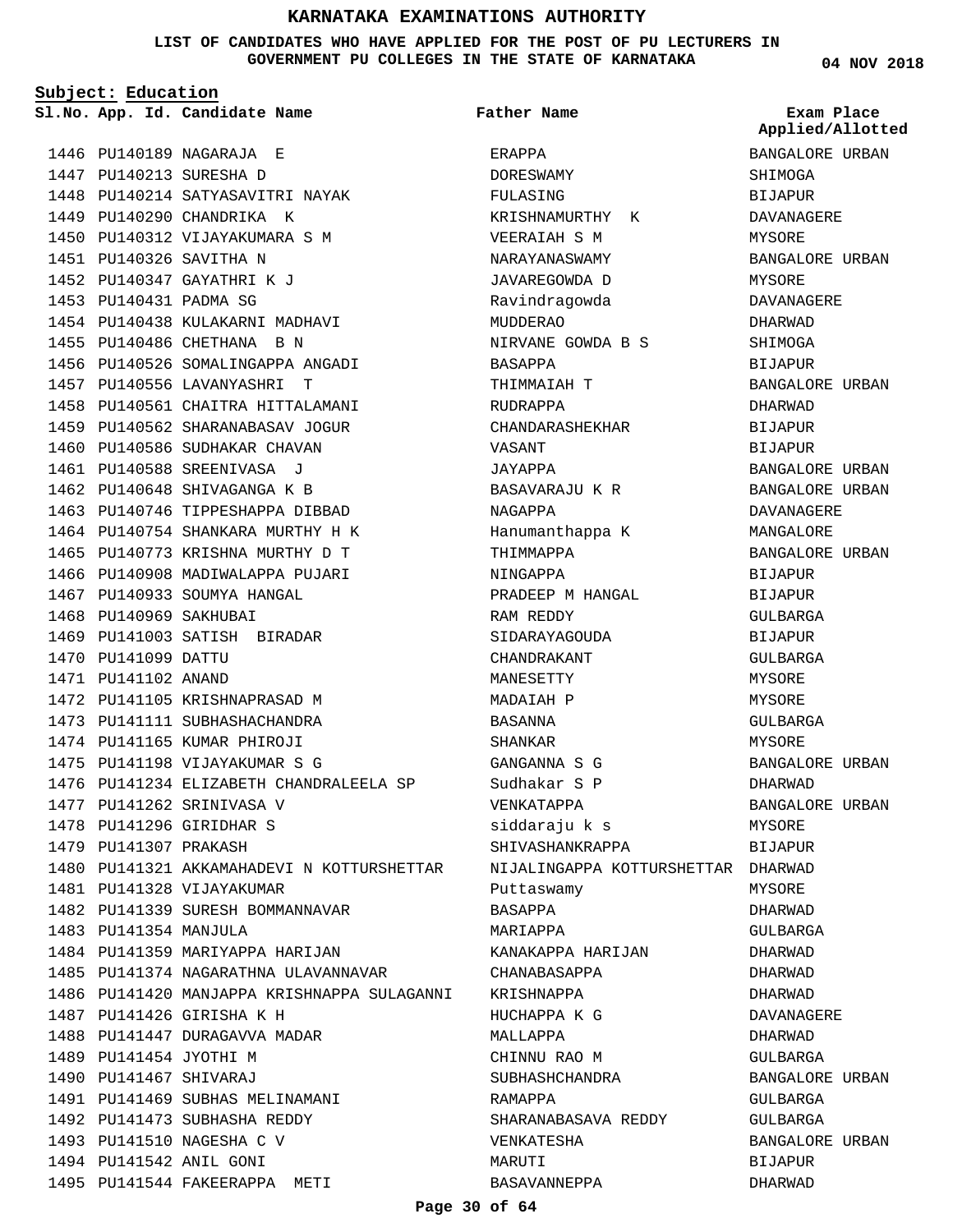#### **LIST OF CANDIDATES WHO HAVE APPLIED FOR THE POST OF PU LECTURERS IN GOVERNMENT PU COLLEGES IN THE STATE OF KARNATAKA**

**Subject: Education**

1496 PU141573 BASAVARAJ MUNAVALLI 1497 PU141583 SWAROOPA RANI K N 1498 PU141591 SHALIVAN 1499 PU141633 SAROJANI KOTYAL 1500 PU141748 RAMESH KUMAR 1501 PU141762 THIMMAIAH T K PU141767 GIRISH T H 1502 1503 PU141805 NAGAPPA KOTI 1504 PU141822 MAHESH M B 1505 PU141900 GURURAJ 1506 PU141914 KENCHAPPA S E 1507 PU141923 SHANTHAMMA V 1508 PU141929 MAITHRAVATI SAIDAPUR 1509 PU141966 VEERANNA GANAVARI 1510 PU141968 MAHEBOOB BAGAWAN PU142018 SABA ANJUM 1511 1512 PU142160 PARASHURAM MALEYAMMANAVAR 1513 PU142175 BHARATI JIRALI 1514 PU142189 YAMUNA M PU142241 MALASHREE GAJIPUR 1515 1516 PU142252 RASHMI KADLIMATTI 1517 PU142285 RADHA G 1518 PU142302 RANGANATHA C 1519 PU142360 GANGAMBIKE 1520 PU142370 SAVITA HARSHADEVARMATH PU142382 MANOHARA K R 1521 1522 PU142399 SHASHIDHARA B N 1523 PU142402 GAJANAN KAMBAR PU142403 RAJU KHETRI 1524 1525 PU142404 ANNAPPA BANDAGAR 1526 PU142405 CHANAGONDA LUDABUDE 1527 PU142406 UMESH KULALI 1528 PU142411 SAYEDA NAZHAT FATIMA KHADRI 1529 PU142427 MANJUL 1530 PU142471 MUKUNDARAO PU142554 DEEPU R 1531 1532 PU142559 VAISHALI PATEEL 1533 PU142594 SUMALATHA T 1534 PU142595 BABU 1535 PU142614 MANJUNATHA 1536 PU142663 SUDHA USALAKOPPAD 1537 PU142687 SEETHARAMA N 1538 PU142696 MANJULA 1539 PU142712 RAMESHA V 1540 PU142714 DILEEP KUMARA K 1541 PU142728 PRADEEPKUMAR PU142742 KALANDAR S 1542 1543 PU142760 SHASHI REKHA S M 1544 PU142764 SASHMA CH 1545 PU142769 SHABANABANU A SAMAD

**App. Id. Candidate Name Sl.No. Exam Place** ISHWAR NANJAPPA DEVENDRAPPA BAPURAY RACHAIAH S KARIYAPPA T K HANUMANTHAPPA T BASAPPA BASAVARAJ S SHARANAPPA CHINIWALAR EERANNA S K Late Veeraiah YELLAPPA HONNAPPA MALIKSAB BAGAWAN MOHAMED MOINUDDIN BASAVANNEPPA SHIVARUDRAPPA Manjunathaswamy M NAGAPPA GAJIPUR Ishwar Govindaraju CHIKKARANGAIAH parashivamurthy MP BASAYYA KATAGIRAMAPPA NAGAMALLAIAH SHREEKANT SHANKAR MARUTI MAHADEV HANAMANTH RAZAQUE KHADRI A BASAPPA SHAMSUNDARRAO DESAI Ramu SHREEPADA GOUDA THAMMANNARAJU M H KALLAPPA CHIKANI MALLIKARJUNAPPA RANGANAGOUDA NARAYANASWAMY BHAGVANTH VENKATAPPA VEERABHADRAPPA K VEERAPPA SAMIULLA SHIVANANDAIAH S M CH BABU ABDUL SHIEK A SAMAD **Father Name** DHARWAD MYSORE GULBARGA BIJAPUR MYSORE MYSORE DAVANAGERE BIJAPUR **MYSORE** BIJAPUR DAVANAGERE BIJAPUR DHARWAD DHARWAD BIJAPUR SHIMOGA DAVANAGERE BIJAPUR BANGALORE URBAN SHIMOGA DHARWAD MYSORE MYSORE MYSORE DHARWAD SHIMOGA BANGALORE URBAN BIJAPUR BIJAPUR BIJAPUR BIJAPUR BIJAPUR BANGALORE URBAN SHIMOGA DHARWAD BANGALORE URBAN GULBARGA MYSORE GULBARGA GULBARGA BANGALORE URBAN BANGALORE URBAN GULBARGA BANGALORE URBAN DAVANAGERE GULBARGA DAVANAGERE BANGALORE URBAN MANGALORE DHARWAD **Applied/Allotted**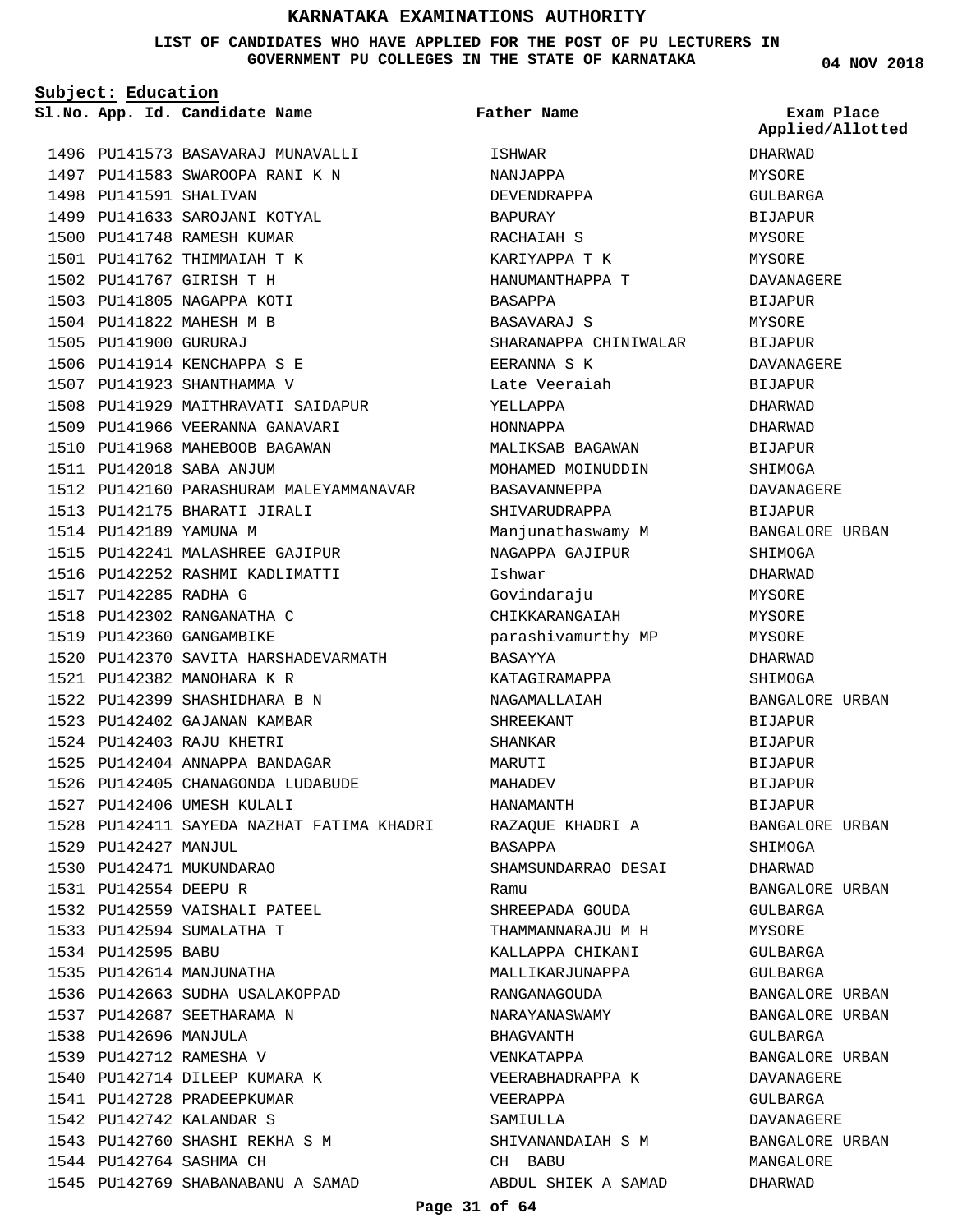#### **LIST OF CANDIDATES WHO HAVE APPLIED FOR THE POST OF PU LECTURERS IN GOVERNMENT PU COLLEGES IN THE STATE OF KARNATAKA**

**Subject: Education**

1548 PU142830 AMBIKA

**App. Id. Candidate Name Sl.No. Exam Place**

1549 PU142861 NAGAMMA SURPUR 1550 PU142866 NARAYANASWAMY K

1546 PU142802 BASAVARAJ MALENAHALLI 1547 PU142821 SANA KOUSAR INAMDAR

**Father Name**

UJJANAGOUDA WAKIL AHMED PENTAPPA M SIDDHANATH KRISHNAPPA N

DAVANAGERE BIJAPUR GULBARGA GULBARGA BANGALORE URBAN BIJAPUR MYSORE DHARWAD **BIJAPUR** BANGALORE URBAN DHARWAD GULBARGA GULBARGA DAVANAGERE DHARWAD DHARWAD MYSORE DHARWAD SHIMOGA BANGALORE URBAN DAVANAGERE DHARWAD DHARWAD MYSORE DAVANAGERE MYSORE **BIJAPUR** GULBARGA DHARWAD BANGALORE URBAN SHIMOGA DAVANAGERE BIJAPUR GULBARGA DHARWAD MYSORE MANGALORE GULBARGA GULBARGA MYSORE BANGALORE URBAN BIJAPUR **Applied/Allotted**

GULBARGA

**SHIMOGA** DHARWAD MYSORE DHARWAD DHARWAD DAVANAGERE

BANGALORE URBAN

1551 PU142878 KAVITA ROODAGI 1552 PU142883 KARIYAPPA B K 1553 PU142910 GIRIYAPPA HUBBALLI 1554 PU142955 KUMARSWAMY 1555 PU142978 LAKSHMAIAH H K 1556 PU142997 DINESHA N 1557 PU143019 MAHESHA 1558 PU143027 SANJEEVKUMAR 1559 PU143032 MANJUNATHA B 1560 PU143049 SAVITHA ARABHANVI 1561 PU143055 VEERESHA V 1562 PU143079 UMESHA N 1563 PU143183 NAGARAJ DIVGIKAR 1564 PU143207 SOMASHEKHARA M 1565 PU143220 PARASHURAMAPPA P D 1566 PU143238 SATISH BANAKAR 1567 PU143242 SANTAPPA GADDI 1568 PU143250 PRASHANT RELEKAR 1569 PU143273 PRAKASH Y R 1570 PU143312 SHRIDHAR G PU143313 BHARATHI A S 1571 1572 PU143345 RENUKABAI BALI PU143350 AFREEN S 1573 1574 PU143369 RESHMA CHIKKANNAVAR 1575 PU143389 SMITHA D 1576 PU143449 AMBIKA M 1577 PU143455 MALLAMMA 1578 PU143517 SHANTINATH PARMAGOND 1579 PU143532 SHRIDEVI 1580 PU143542 ARADHANA S JAMBANNAVAR PU143550 ASHA B P 1581 1582 PU143557 LAVEENA RESHMA D SA 1583 PU143567 RUDRAPPA 1584 PU143620 BHALKESHWAR 1585 PU143666 NIRMALA K V 1586 PU143711 YOGANANDA M N 1587 PU143846 TATYASAB MADAR 1588 PU143870 JAGADEVI PU143904 JAYASHREE MENASAGI 1589 1590 PU143910 SUMA K R 1591 PU143914 SUNITA GABBUR 1592 PU143919 SHABARI G 1593 PU143958 JAYASHREE KARIGAR 1594 PU143981 SUBHAS KAMBAR 1595 PU143982 RAVIKUMARA H

**Page 32 of 64** BASAVARAJ KEMPAIAH GUNDAPPA SANGAYYA KEMPAIAH NAGENDRAPPA H K NINGABHATTA POOJAR RUPLA BHEEMAPPA B HALAPPA VADDARA HAMPAIAH NANJUNDASETTY M GANAPATI MANJUNATHA H PAKKEERAPPA D SUBHASH CHANDRAPPA ARVIND RAMANNA Y D GOVINDAPPA SUBBEGOWDA ISHWARAPPA WALI S MARABASAPPA K B DEEPLA NAIK MADHU RAO M YAMANAMMA MAHAVEER BABURAO Sangamanath PALAKSHAPPA B P PHILIP D SA BALAPPA SHESHAPPA VEERAPPA K R NARASIMHAIAH SHANTAVVA GURULING RUDRAPPA RAJU K M TUKARAM J GABBUR Gurushanker G SIDDANNA MAHABALESHWAR HANUMANTHAPPA

**04 NOV 2018**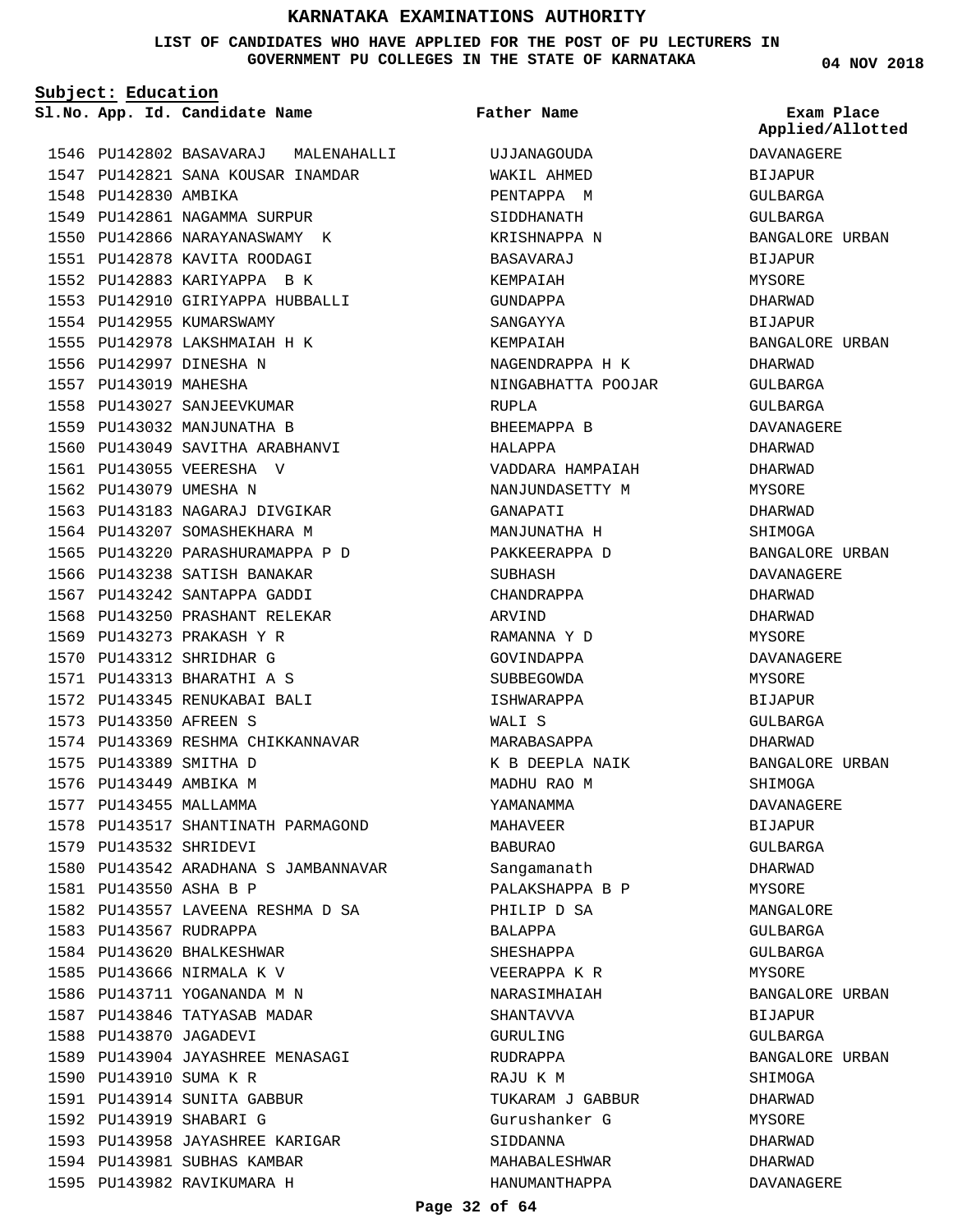**LIST OF CANDIDATES WHO HAVE APPLIED FOR THE POST OF PU LECTURERS IN GOVERNMENT PU COLLEGES IN THE STATE OF KARNATAKA**

**Subject: Education**

**App. Id. Candidate Name Sl.No. Exam Place**

1596 PU143991 SHREENIVASA D S 1597 PU143997 BASAVAKUMAR POOJAR 1598 PU144067 VIJAYALAXMI 1599 PU144068 VEERANAGOUDA PATIL 1600 PU144151 PRAKASHA K S 1601 PU144257 MANJUNATH S M 1602 PU144312 APARNA VEERAPPA AGADI 1603 PU144352 VARUN M 1604 PU144371 RAJESHWARI 1605 PU144422 NARENDRA KUMAR PU144445 T RAMANNA 1606 PU144479 PU144483 1609 PU144488 MARUTI GIREMMANAVARA 1610 PU144521 SUPRIYA 1611 PU144528 SHIVAMURTHI NAIK 1612 PU144576 SYEDA SUBIYA NIKHAT 1613 PU144581 NAGAPPA NAYAK 1614 PU144584 SHASHIKANT 1615 PU144631 MAHESH DIWAN 1616 PU144645 SHABANA ANJUM 1617 PU144667 NAVEENA KUMAR D S 1618 PU144680 VENKATESHAPPA M 1619 PU144701 GEETA HIREMATH 1620 PU144734 BASAVARAJ CHITAGINAKOPPA PU144743 BASAVARAJ KUMBAR 1621 1622 PU144750 LAXMI 1623 PU144757 SHARANABASAVA K PU144778 RAJU 1624 PU144804 MANJULA C H 1625 1626 PU144889 NARASIMHA 1627 PU144943 MAHADEVASWAMY P M 1628 PU144952 VIJAYALAXMI KURAHATTI 1629 PU145071 LOKESH B M 1630 PU145118 NISCHITHA K M PU145135 SOUMYA K Y 1631 1632 PU145158 MARILINGAMMA 1633 PU145189 AJJAPPA AMBIGER 1634 PU145246 JAYAPRAKASH SHETTY M 1635 PU145275 SHIVAGOUDA PATIL 1636 PU145289 MANJULA A 1637 PU145299 GUTTEPPA KENGALAR 1638 PU145350 SHWETHA KUMARI 1639 PU145427 PRAMEELA SUTTAKOTI 1640 PU145431 SHEKARAPPA 1641 PU145581 BASAYYA BARAGANI 1642 PU145595 NAGARAJ BADIGER 1643 PU145620 RAGHAVENDRANAYAKA G S 1644 PU145624 JYOTI GOVINDACHARYA SHIVAPRASADH B U 1607 1608

SURESHA SIDDALINGAPPA POOJAR VITHAL NAIK RUDRAGOUDA SHIVAKUMARA K T MALAGANAYAKA VEERAPPA MADEGOWDA SHIVARAJ KUDRE BHEEMANNA K SANNAKKA BALACHARYA AVADHANI UJJINAPPA S HANUMANTAPPA MAHABALESHWAR N P RANGA NAIK P SYED ILYAS RAMAPPA SHIVASHARANAPPA SIDDAPPA HAJI PASHA srikantegowda MUNIKRISHNAPPA RUDRAYYA DHARAMAPPA LAXMAN SHIVAPPA HEGADIHAL SHIVARAJA K REVANEPPA SOLLAPUR HUCHAIAH GOKARAPPA MALLIKARJUNASWAMY P BASAVARAJ SIDDAYYA B M MALLESH K YOGESHA K C JETTAPPA GANEHAPPA AMBIGER MAHABALA SHETTY JYOTIGOUDA ASWATHANARAYANA M DODDAMAILAPPA RAJU DEVADIGA GADIGEPPA AMARAPPA HOLABASAYYA GANGAPPA SATHYANARAYANASWAMYNAYAKA G DAVANAGERE S MADEPA CHOWDHARY GULBARGA **Father Name** MYSORE DAVANAGERE

**04 NOV 2018**

**Applied/Allotted**

# GULBARGA DHARWAD DAVANAGERE MYSORE DHARWAD MYSORE GULBARGA GULBARGA DAVANAGERE BIJAPUR MANGALORE DAVANAGERE SHIMOGA DAVANAGERE DAVANAGERE DAVANAGERE BANGALORE URBAN BIJAPUR GULBARGA MYSORE BANGALORE URBAN SHIMOGA BIJAPUR DHARWAD BIJAPUR GULBARGA BIJAPUR SHIMOGA GULBARGA MYSORE DHARWAD DHARWAD MYSORE DAVANAGERE GULBARGA DHARWAD MANGALORE DHARWAD BANGALORE URBAN DAVANAGERE MANGALORE DAVANAGERE GULBARGA BIJAPUR DAVANAGERE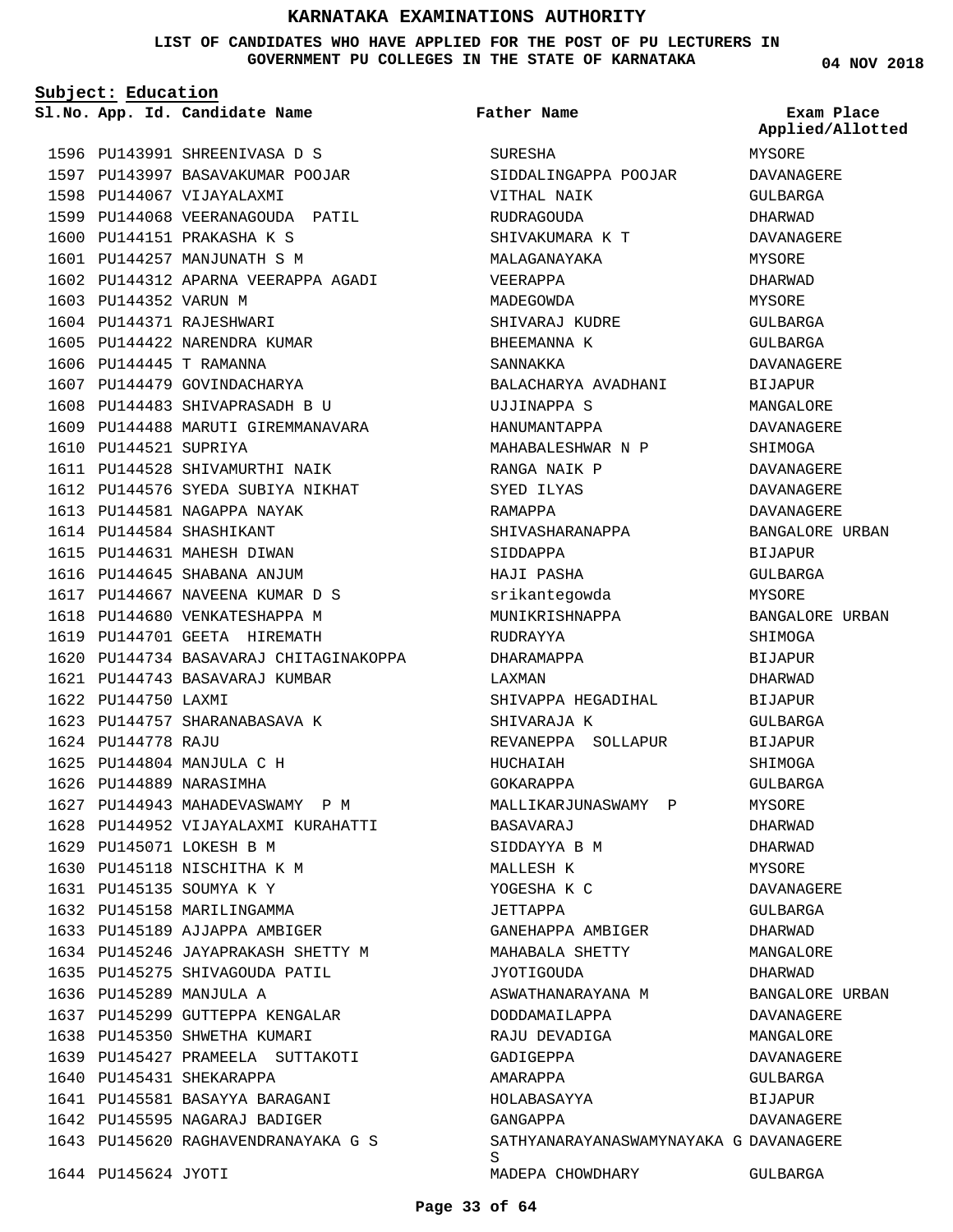#### **LIST OF CANDIDATES WHO HAVE APPLIED FOR THE POST OF PU LECTURERS IN GOVERNMENT PU COLLEGES IN THE STATE OF KARNATAKA**

**Subject: Education**

1645 PU145627 SHWETA UDAPI

1649 PU145742 SURESH C R 1650 PU145802 SUNITA TEWARI

1653 PU145947 NAVYA K J

1651 PU145840 NAMDEV

1646 PU145653 PARVATI NAGANASUR 1647 PU145665 BIRAPPA HIPPARAGI 1648 PU145679 SHIVAMURTHY K P

PU145848 BANDUSAHEB KONKANI 1652

1661 PU146252 PADMAVATHI R NAREGAL

1664 PU146269 SHANKRAPPA HARNALLI

1666 PU146317 JAWAHAR MUGGANVAR 1667 PU146359 RAJENDRA PAVUSKAR

1669 PU146388 HAZARATUMAR LOHAR 1670 PU146421 RAJMAHAMAD NADAF 1671 PU146488 JADHAV NITEEN 1672 PU146502 NAGALAKSHMI P R 1673 PU146512 J VIJAYALAXMI 1674 PU146528 MAMATHA M 1675 PU146561 MURALI K S 1676 PU146584 RESHMA BAGAWAN 1677 PU146653 DODDESHI C 1678 PU146699 PARUSHURAM M 1679 PU146722 GULABI KORVEKAR

1680 PU146728 SHIVALEELA HIPPARAGI 1681 PU146751 NAGARAJ B KANNAMMANAVAR

1684 PU146845 SUSALADI CHHAYA SUDHAKAR

1686 PU146879 LALASAHEB MARKAPANALLI 1687 PU146903 SRINIVASAREDDY N G 1688 PU146908 ISHTAKAHMED HAWALDAR

1682 PU146774 VISWANATHA M N 1683 PU146821 SARITA DHARWAD

1685 PU146854 RUDRASWAMY S

1689 PU146951 SHIVASWAMY C 1690 PU146959 PREETHI A 1691 PU147006 YOGANANDA

1694 PU147116 SHOBHA N

1692 PU147036 JEEVESH KULKARNI 1693 PU147096 SHARANAPPA NEMATI

1654 PU145959 HANAMANT RATHOD 1655 PU145960 BHAGYASHREE MEDEGAR

1656 PU146021 RANGANATHA R 1657 PU146049 YATHISHA B R 1658 PU146055 GIRIDHAR REDDY 1659 PU146203 ANANDAKUMARA S C 1660 PU146237 DHARMARAJA S D

1662 PU146266 SUNIL KHOT 1663 PU146268 PRAKASHA S

1665 PU146291 RAMESH M

1668 PU146387 GIREESH P G

**Father Name**

RAJAGOPAL BASAVARAJ MALLAPPA

RUDREGOWDA BASAPPA SHANKREPPA ABDUL RASHID JAIKISHAN C PANDAPPA YASHAWANT RUDRAPPA K R RAMAIAH VENKATREDDY SIDDAPPA S DODDAIAH

ISHWAR

BASANAGOUDA MAHADEVAIAH M

RAVINDRA GOPALKRISHNA GOVINDAIAH GAFFARSAB MAHIBOOBSAB KEMPANNA RAJANNA P M J SIDRAMAPPA

MAHIBOOB CHANDRAPPA ESWARARAO M SOMANING ADIWEPPA RENUKA

NARAYANASWAMY CHANNABASAPPA

SUDHAKAR SIDDAPPA MAHIBUB

HARUNRASID CHAMUNDAIAH ANTHARAJU C NARAYANAPPA H HANUMANTA RAO

VEERAPPA

**App. Id. Candidate Name Sl.No. Exam Place** PARAMESWARAPPA K RUDRAGOUDA M NAREGAL RAGISANNABORAIAH MUDDAVEERAPPA G S SHIVAMURTHY K T GURUVAREDDY N NARAYANAPPA H DAVANAGERE BIJAPUR BIJAPUR DAVANAGERE SHIMOGA DHARWAD GULBARGA DHARWAD MYSORE BIJAPUR **BIJAPUR** BANGALORE URBAN MYSORE GULBARGA DAVANAGERE MYSORE DAVANAGERE DHARWAD DAVANAGERE DHARWAD MYSORE MYSORE DHARWAD BANGALORE URBAN DAVANAGERE BIJAPUR DHARWAD MANGALORE GULBARGA BANGALORE URBAN DAVANAGERE BIJAPUR GULBARGA DAVANAGERE DHARWAD DHARWAD DAVANAGERE BANGALORE URBAN DHARWAD BIJAPUR DAVANAGERE BIJAPUR DAVANAGERE **BIJAPUR** MYSORE MYSORE DAVANAGERE BIJAPUR GULBARGA DAVANAGERE **Applied/Allotted**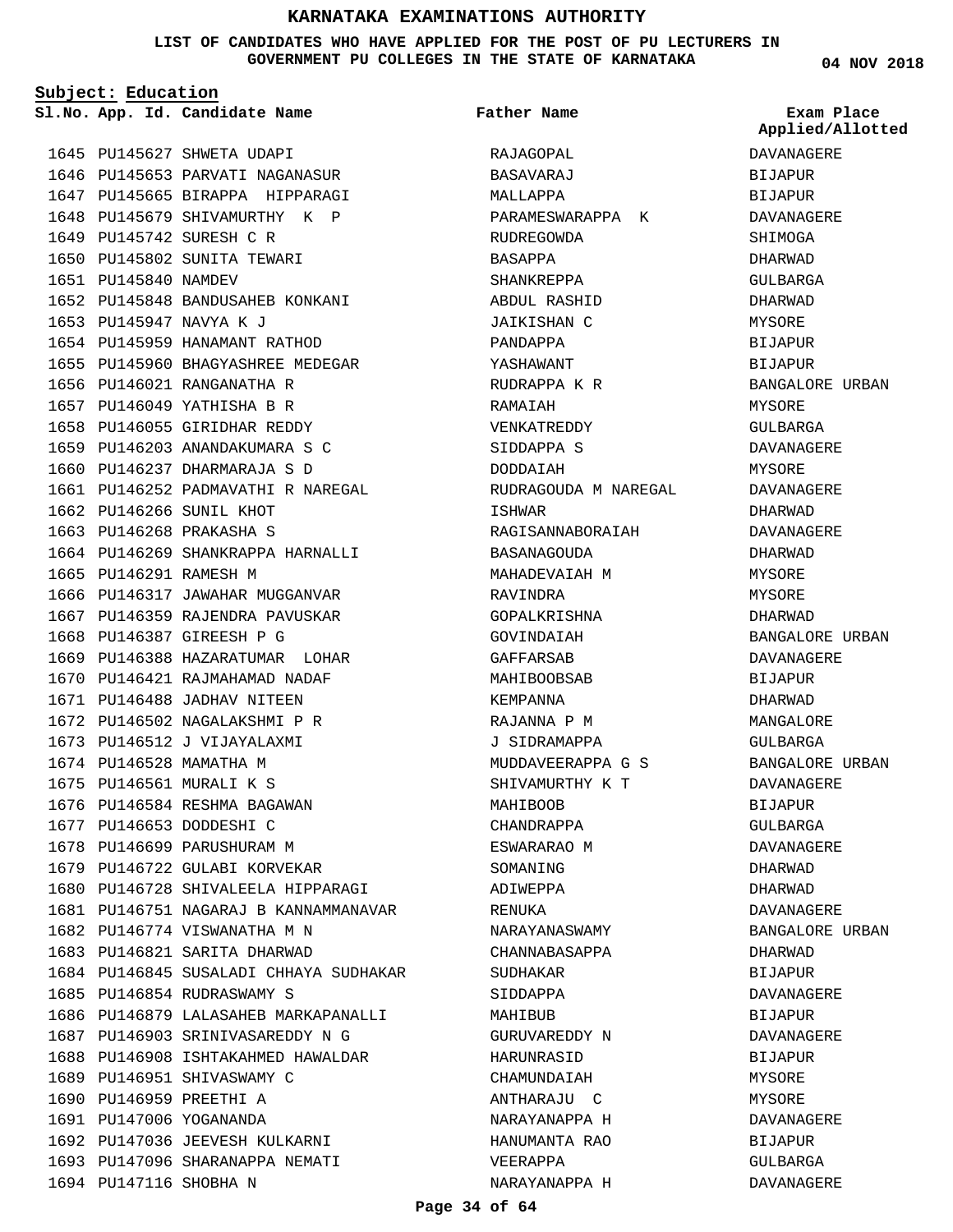**LIST OF CANDIDATES WHO HAVE APPLIED FOR THE POST OF PU LECTURERS IN GOVERNMENT PU COLLEGES IN THE STATE OF KARNATAKA**

**Father Name**

**App. Id. Candidate Name Sl.No. Exam Place**

**Subject: Education**

1695 PU147118 SUJATHA P 1696 PU147125 SHRIMANT 1697 PU147126 MADAR SAB 1698 PU147134 KUMAR APPAJI 1699 PU147135 BHANUMATHI M V 1700 PU147175 SANJEEV NIDAGUNDI 1701 PU147179 RAGHAVENDRA G 1702 PU147220 ANIL KUMAR M R 1703 PU147320 MAMATHA G 1704 PU147327 NISHA 1705 PU147394 PANGI SURESHKUMAR 1706 PU147476 VEERANNA 1707 PU147477 BASAVARAJ BOLISHETTI 1708 PU147503 KRISHNA L MALED 1709 PU147522 PARASHURAM DANDIN 1710 PU147627 MANEGARA LAKSHMANA 1711 PU147631 KRISHNA MALLUMANE 1712 PU147632 LALITHA 1713 PU147665 MOSEENKHAN MANIYAR 1714 PU147667 RESHMA BAGAWAN 1715 PU147671 SHIVANAND GOUDAR 1716 PU147676 CHANDINI 1717 PU147688 SUGUREDDI 1718 PU147718 MAHANTESH BATAKHANI 1719 PU147722 APARNA K P PU147731 SIDDAIAH D E 1720 PU147749 MURAGESH B M 1721 1722 PU147778 UMESH T P 1723 PU147876 A MUTHYALAPPA 1724 PU147899 DEEPA DALAWAI 1725 PU147937 ARCHANA KUMARI B N 1726 PU148011 BASAVARAJ LOKAPUR 1727 PU148015 PUSHPAVATHI K R 1728 PU148076 BIRADAR SANTOSHAMMA 1729 PU148080 FATIMA WANTAMURI 1730 PU148133 AZMEEMUHAFEEZ 1731 PU148137 MAMMADAKAISAR KUDAGI 1732 PU148161 JAGADISH 1733 PU148172 JANAPATI INDIRA RAMANI 1734 PU148209 VENKAPPA KALLIGUDDI 1735 PU148241 HANAMANTARAYA TUMBAGI 1736 PU148259 MANJUNATH NIDAGUNDI 1737 PU148263 SHANKREWWA FADI 1738 PU148265 SHRISHAIL PUNDAPPA GOULI 1739 PU148271 ATIYABEGUM 1740 PU148304 KASALA YERRISWAMY 1741 PU148345 SUBASH V 1742 PU148347 GANGADHARAIAH S 1743 PU148408 KRISHNAMURTHY 1744 PU148410 RENUKA KALLEDEVAR

PUTTAMADA SIDDAPPA HARUGERI MD ISMAIL BABU VITTALRAO Y M SADASHIV KOTRAIAH G REVANASIDDAPPA M H GURUSIDDAPPA K P Narayana Kotian PARASAPPA DHARMANNA HOOLAGERI NAGAPPA LOKANNA SIDDAPPA NAGAPPA MANEGARA VENKATRAMAN GOPALA GOUSKHAN MAHIBOOB PARANAGOUDA RAMAPPA POOJARY HANAMANTRAYA METI YALLAPPA PUTTARAMAIAH ESWARAPPA BASAIAH PARAMESWARAPPA A NAGANNA RAMACHANDRA THIPPESWAMY B N MANOHAR REVANNA K Dhulappa KUTABUDDIN ABDULSAB SAIYED AHAMED SHEKARAYYA J K RAMARAO HANAMAPPA IRANNA CHANNAPPA NARAYAN PUNDAPPA MOHAMMADHANIF GHODESAWAR BIJAPUR KASALA NARASIMHAPPA VEERA RAGAVAN A SHANKARAIAH CHINNAPPA HALAPPA MYSORE BIJAPUR GULBARGA BIJAPUR DAVANAGERE DHARWAD DHARWAD DAVANAGERE MYSORE MYSORE **BIJAPUR** MYSORE

**04 NOV 2018**

**Applied/Allotted**

# BANGALORE URBAN MANGALORE DHARWAD **BIJAPUR** BIJAPUR BIJAPUR DHARWAD DHARWAD SHIMOGA MANGALORE DHARWAD BIJAPUR DHARWAD MANGALORE GULBARGA DHARWAD DHARWAD DHARWAD DAVANAGERE BANGALORE URBAN DHARWAD DAVANAGERE DHARWAD GULBARGA DHARWAD BIJAPUR DHARWAD BIJAPUR BIJAPUR DAVANAGERE DHARWAD DHARWAD DAVANAGERE DAVANAGERE BANGALORE URBAN BANGALORE URBAN DAVANAGERE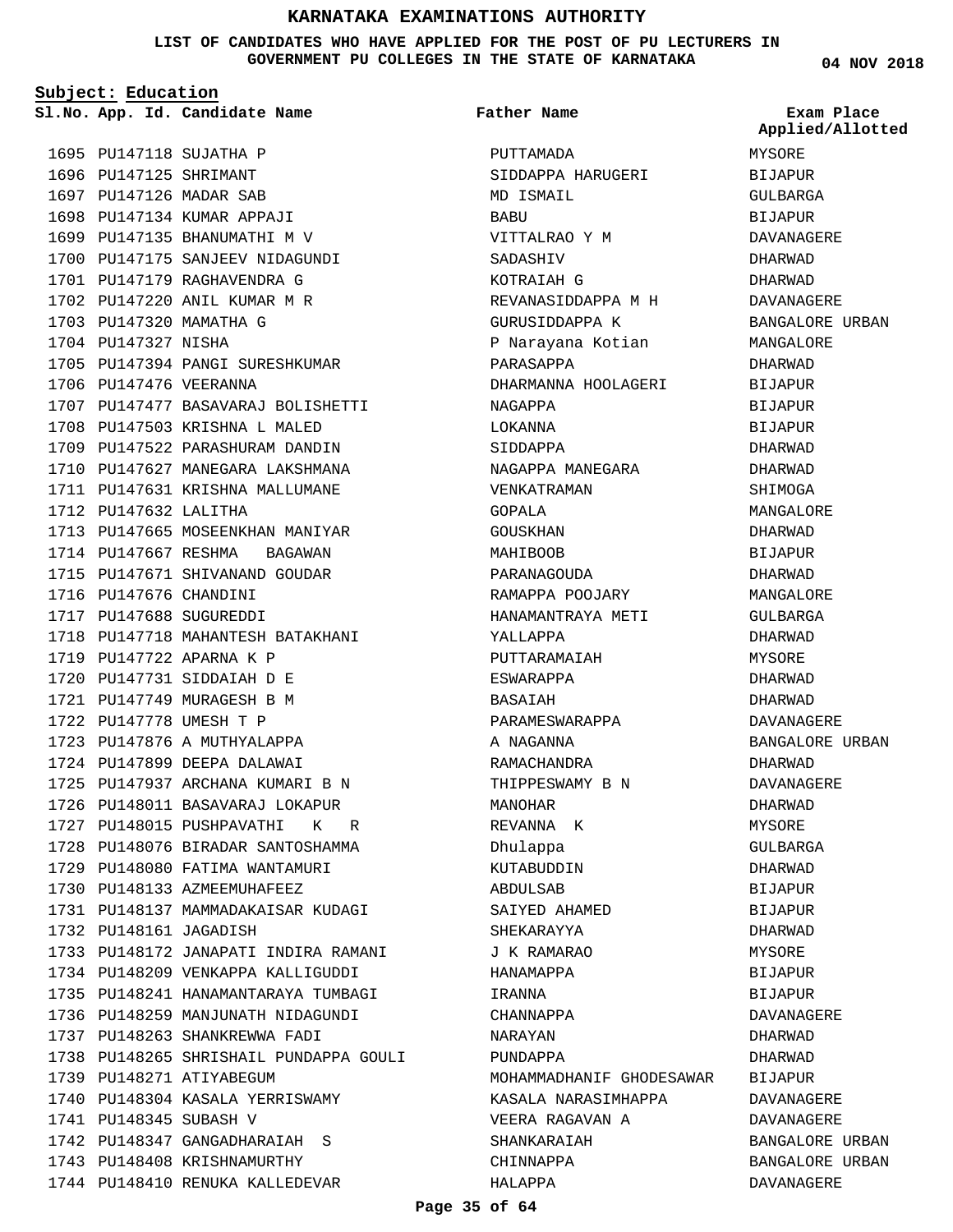**LIST OF CANDIDATES WHO HAVE APPLIED FOR THE POST OF PU LECTURERS IN GOVERNMENT PU COLLEGES IN THE STATE OF KARNATAKA**

**Subject: Education**

**App. Id. Candidate Name Sl.No. Exam Place**

**Father Name**

1745 PU148416 LATHA M 1746 PU148447 SUCHITRA S N 1747 PU148448 NAGENDRA CHIKKALLI 1748 PU148460 BASAVARAJU M C 1749 PU148469 VASANTHAKUMARA R 1750 PU148473 DEEPA GANI 1751 PU148487 MALLAPPA 1752 PU148526 SUSHMA 1753 PU148553 PRASHANTH N S 1754 PU148610 MAHADEVAPPA 1755 PU148636 VIVEKANANDA C K 1756 PU148652 SURESH KUMAR 1757 PU148731 SUNIL KUMAR G N 1758 PU148746 ASHOKA HANAMANTHA BEERAKABBI 1759 PU148759 GURUDEVARAMATADA SAVITRAMMA 1760 PU148773 K KAVITHA 1761 PU148878 PATIL HANUMANTH 1762 PU148883 MAHMADHANIF WALIKAR 1763 PU148920 ROOPA 1764 PU148960 SHIVAMMA S 1765 PU148964 PARVATI KOTENAVAR 1766 PU148973 RAVIKUMAR M B 1767 PU148981 NAGARATNA PADANUR 1768 PU148985 MANJUNATHA B R 1769 PU149012 RAYANNA 1770 PU149015 MALLANAGOUDA PATIL 1771 PU149039 CHIDANANDA S 1772 PU149055 MANJUNATH KALI 1773 PU149109 JAGADEESHA B T 1774 PU149115 TANZEEM H 1775 PU149127 SHRINIVAS 1776 PU149140 VITTAL MYAGADE PU149151 RAJAGOPALA REDDY E 1777 1778 PU149175 RAJAKUMAR PATIL 1779 PU149196 RUPADEVI C 1780 PU149203 GIRISHA S 1781 PU149241 BASAWARAJAMMA 1782 PU149243 SOMASHEKHARAGOUD PATIL 1783 PU149251 DEVAMMA 1784 PU149263 MANJUNATHA B 1785 PU149275 ASHA 1786 PU149280 VEERENDRA PATIL 1787 PU149310 REVANASIDDAPPA 1788 PU149391 DANAMMA 1789 PU149475 PARASHURAM KUDARI 1790 PU149478 MAHALAXMI KAMANATAGI 1791 PU149487 ANJINAPPA ARASAPURADA 1792 PU149571 GAJENDRA 1793 PU149630 ANNAPURNA 1794 PU149647 SUNANDA PAWAR

MADAIAH M NARAYANAPPA T H CHANDRAKANT CHANDRASHEKHARAPPA M B RAMEGOWDA SOMAPPA BASAPPA CHINNAPUR MALLIKARJUN MUNDASE NARAPPA A HANAMANTH KARISIDDAPPA C S VAIDYARAJ S N NAGENDRAPPA G A HANAMANTHA VISHWANTHAIAH G M K SHIVAMURTHY MOHAN ALLABAX WALIKAR SHIVARAY SIDDAIAH KALLAPPA BIDARAIAH ANNAPPA RANGAIAH R RAJANNA HANAMANTAGOUDA SANNAKEMPAIAH BASAPPA KALI THIMMAIAH HANEEF K SHIVAPPA RAMARADDI YALLAPPA Chandrashekara reddy e LAKHAMAGOUDA PATIL CHANDRAPPA P SIDDAPPA S VEERANNA VEERANAGOUD EEARAPPA LATE BETTEGOWDA SIDDAIAH K M BASANAGOUD AMBANNA SIDRAMAPPA CHANNIGAVI NINGAPPA GOUDAPPAGOUDA KAMANATAGI CHANDRAPPA ARASAPURADA NAGENDRAPPA SIDRAMAPPA CHANNIGAVI SURENDRASA

**04 NOV 2018**

MYSORE BANGALORE URBAN GULBARGA BANGALORE URBAN MYSORE BIJAPUR GULBARGA GULBARGA DAVANAGERE GULBARGA DAVANAGERE GULBARGA DAVANAGERE BIJAPUR DAVANAGERE DAVANAGERE DHARWAD **BIJAPUR** GULBARGA MYSORE BIJAPUR BANGALORE URBAN MYSORE BANGALORE URBAN BANGALORE URBAN DHARWAD BANGALORE URBAN DHARWAD BANGALORE URBAN SHIMOGA DHARWAD DHARWAD DAVANAGERE DHARWAD DAVANAGERE MYSORE DAVANAGERE DHARWAD GULBARGA MYSORE BANGALORE URBAN DHARWAD GULBARGA GULBARGA DHARWAD GULBARGA DAVANAGERE DAVANAGERE BIJAPUR DHARWAD **Applied/Allotted**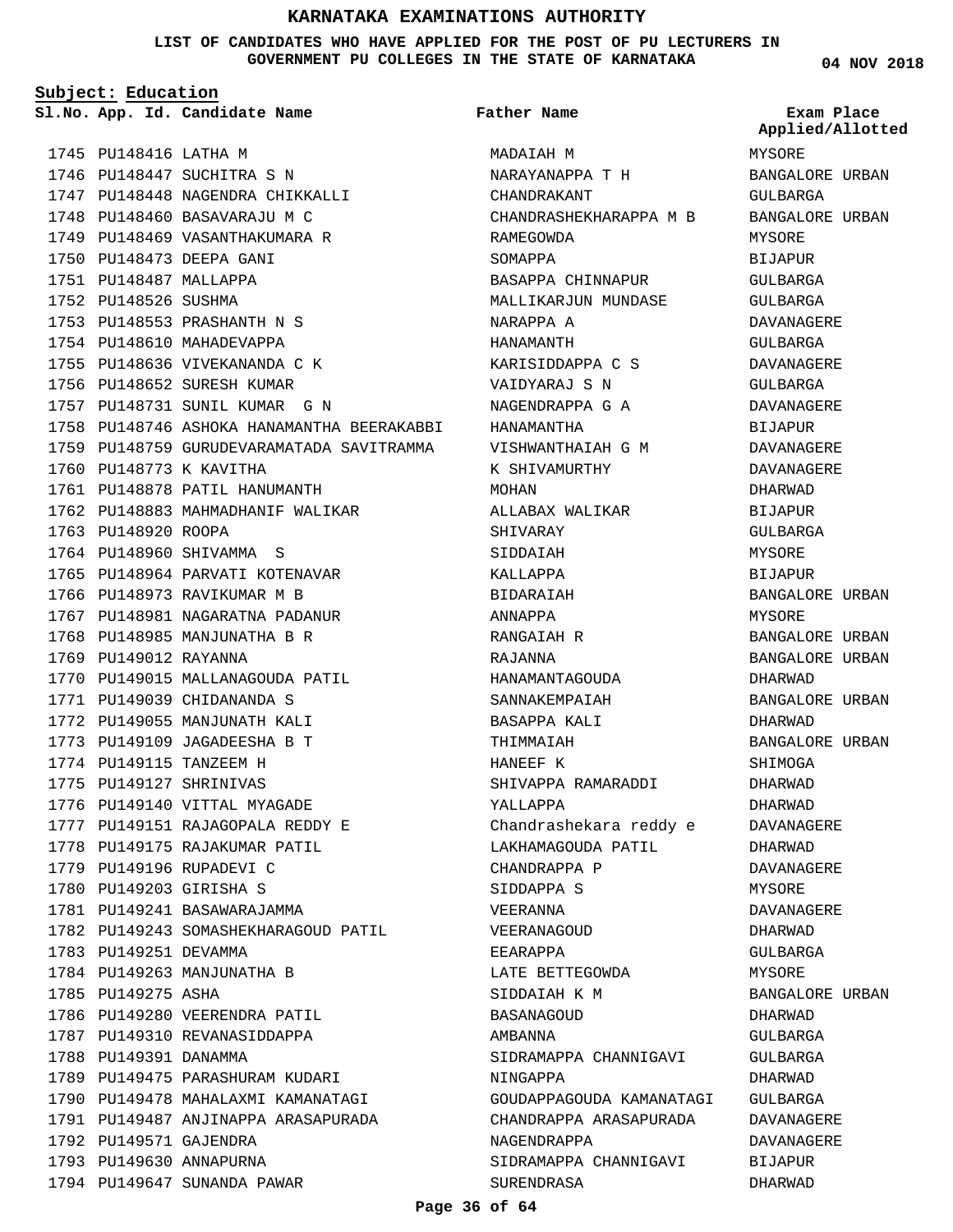#### **LIST OF CANDIDATES WHO HAVE APPLIED FOR THE POST OF PU LECTURERS IN GOVERNMENT PU COLLEGES IN THE STATE OF KARNATAKA**

**Subject: Education**

**App. Id. Candidate Name Sl.No. Exam Place**

1795 PU149701 SHIVAKUMARA SWAMY B N 1796 PU149717 SHASHIBHUSHAN 1797 PU149748 SURESHA S 1798 PU149751 KOMALA B V 1799 PU149779 RAJESHWARI N 1800 PU149781 BASAPPA CHALAKOPPA 1801 PU149788 KAMALABAI KUMBAR 1802 PU149794 SHASHIREKHA UPPAR 1803 PU149805 VENKATESH NAIK 1804 PU149808 SAVITHA H 1805 PU149850 ALMAS UNNISA A 1806 PU149859 SOUMYA S 1807 PU149934 HANUMANTHA GOUDA PU149980 SANTHOSHA N R 1808 1809 PU149987 MOHANA KUMARA K S 1810 PU150091 KAVITHA H N 1811 PU150119 SANJEEV DESAI URUF PATIL 1812 PU150159 HEMAVATHI B N 1813 PU150167 ASHA G K 1814 PU150198 HARISH KUMAR M 1815 PU150203 BIRADAR SANTOSHAMMA 1816 PU150206 MANJULA CHALAWADI PU150210 ARATHI R 1817 PU150234 LINGARAJU S 1818 1819 PU150235 SHREEKANT CHAVAN 1820 PU150361 CHIDANANDA PU150433 NAGARAJA H V 1821 1822 PU150458 VISHWANATH TOTI 1823 PU150490 VENKATESH 1824 PU150505 SANJEEVKUMAR 1825 PU150522 SHRIDEVI MADIWALAR 1826 PU150564 GANDHI MARENNAVAR 1827 PU150586 MALATESH HOSALLI 1828 PU150620 VEERESH TILUVALLI 1829 PU150642 NARASIMHAMURTHY M 1830 PU150646 MEENAKSHI M PU150674 ARUNAKUMARI S 1831 1832 PU150731 THARA K 1833 PU150744 VASANTHAKUMARA K H 1834 PU150777 VEERESHA S 1835 PU150780 VEERESH KUMAR J 1836 PU150815 SHYAMALA S 1837 PU150843 VEDAMURTHY H 1838 PU150872 PRAMEELA MADIWALAR 1839 PU150900 MALLIKARJUNA K 1840 PU150918 NAYAKODI ROOPA KALLAPPA 1841 PU150930 JYOTI ANEPPANAVAR 1842 PU150961 YAMANURAPPA HARIJANARA 1843 PU150985 LAKSHMANA V 1844 PU151016 PADMANJALI H C

#### **Father Name**

NAGARAJU K V BASAWARAJ HIREMATH SURAIAH VENKATARAMANA B NAGARAJU K BASAVANTAPPA Shivappa NINGAPPA MADEV NAIK HUVANNA H N ABUSALEHA A SUNDAR R SHIVAPPA RAMAIAH B SHANKARALINGAPPA K B NAGANAYAKA PRAHALAD NANJIINDATAH KENCHAVEERAPPA G R MURTHY R Dhulappa Hanumantappa chalawadi BHAGAVAN DAS SIDDAPPA SHANKAR Lakshmana VEERAPPA H B SHANTAKUMAR NAGAPPA Chandrappa Baligatti Pralhada madiwalar DEVENDRAPPA SATYAPPA VIRUPAKSHAPPA T MUNIVENKATAPPA MAADEVAPPA SHIVASHARANAPPA KUMARAIAH HARIYAPPA S RUDRAPPA S JAYADEVAIAH M SHANMUGAM J HUCHAIAH AMARAPPA GADILINGAPPA K KALLAPPA APPASAHEB TOTAPPA HARIJANA VENKATARAMANAPPA CHANDRASHEKHARAIAH

**04 NOV 2018**

MYSORE GULBARGA DAVANAGERE BANGALORE URBAN SHIMOGA DHARWAD BANGALORE URBAN DHARWAD DHARWAD SHIMOGA **BIJAPUR** BANGALORE URBAN GULBARGA MYSORE BANGALORE URBAN MYSORE BIJAPUR DAVANAGERE DAVANAGERE BANGALORE URBAN GULBARGA DHARWAD GULBARGA MYSORE BIJAPUR GULBARGA **SHIMOGA** DHARWAD GULBARGA BANGALORE URBAN DHARWAD DHARWAD DAVANAGERE DAVANAGERE BANGALORE URBAN MYSORE GULBARGA DAVANAGERE MYSORE DAVANAGERE SHIMOGA BANGALORE URBAN BANGALORE URBAN **BIJAPUR** DHARWAD BIJAPUR BIJAPUR DHARWAD SHIMOGA **Applied/Allotted**

BANGALORE URBAN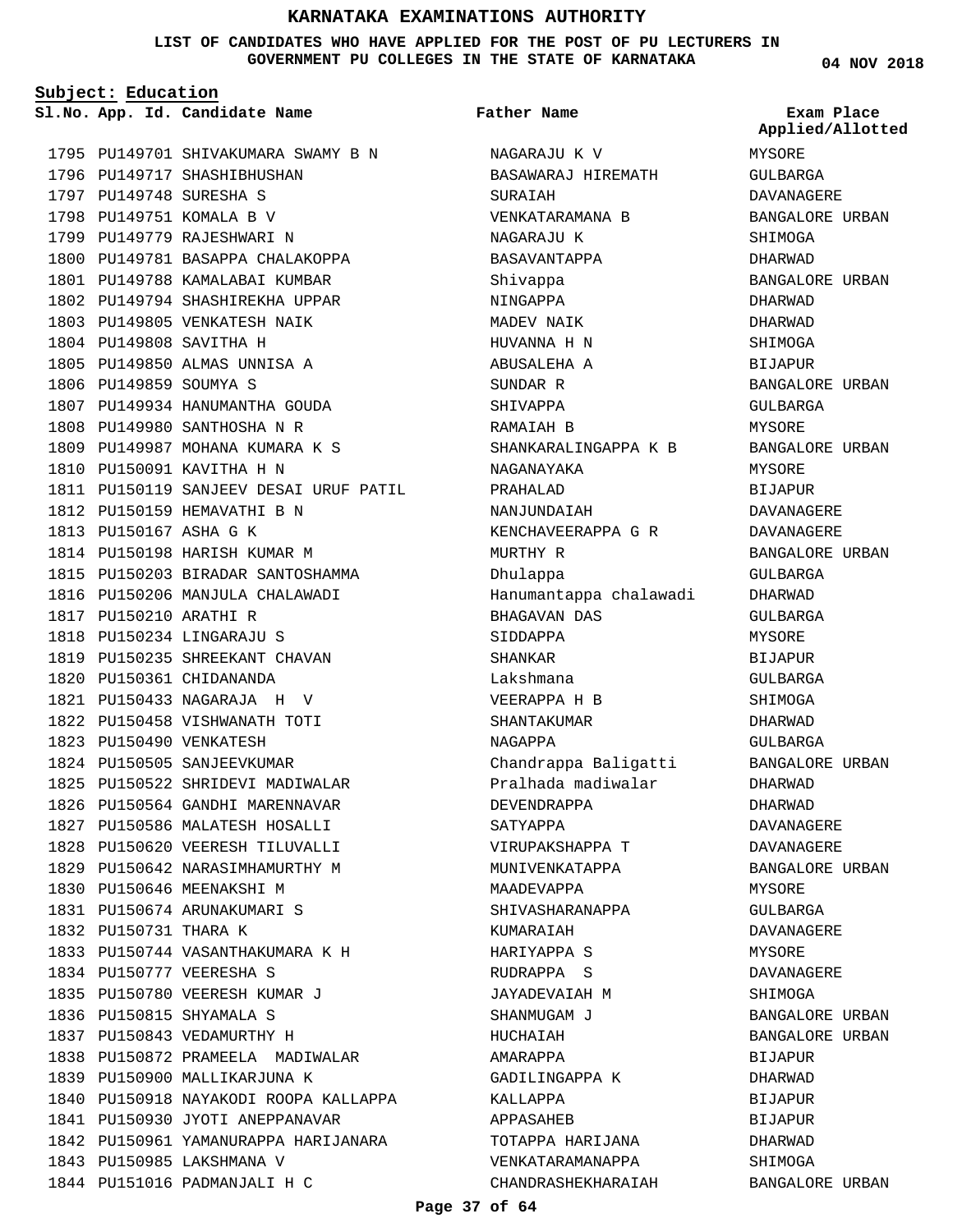**LIST OF CANDIDATES WHO HAVE APPLIED FOR THE POST OF PU LECTURERS IN GOVERNMENT PU COLLEGES IN THE STATE OF KARNATAKA**

**Subject: Education**

1845 PU151036 ANAGOUDA PATIL 1846 PU151058 MAHESH ANGADI 1847 PU151062 SUMITHRA N 1848 PU151090 RENUKABAI PATIL 1849 PU151091 PRABHAVATI 1850 PU151098 RAJESHWARI NAYAK PU151222 NIRANJANA KUMAR H C 1851 1852 PU151251 SHIVAKUMARA M 1853 PU151252 GURUBASAMMA 1854 PU151271 JAYASUDHA 1855 PU151302 KAVITHA G M 1856 PU151304 TAMMANAGOUDA BASANAGOUDAR 1857 PU151312 IRFANULLA N PU151330 DEEPA N S 1858 1859 PU151347 RAJAGOPALA P 1860 PU151367 VENKATESH 1861 PU151379 THIMMANNA N 1862 PU151389 VIJAYAKUMAR SAJJAN 1863 PU151400 KUMARI JAYASHREE 1864 PU151405 ERISWAMY J S 1865 PU151476 SHIVANAND SADALAGI 1866 PU151481 ANJUM ARA 1867 PU151499 VINAY KATTIMANI 1868 PU151539 VIVEKANAND NAIK 1869 PU151547 BEBYREKHA P 1870 PU151656 BASAVANNEVVA VALMIKI 1871 PU151679 AMRUTAGOUDA MADAKANAGOUDAR 1872 PU151691 SHILPA A E 1873 PU151705 MARUTI BANAPPANAVAR 1874 PU151710 MOHAMMED TABREZ SHARIEFF 1875 PU151718 ILIYAS KHAN 1876 PU151734 RAGHAVENDRACHARI B J 1877 PU151735 REKHA B C 1878 PU151759 NALINA K S 1879 PU151763 MAHANTAPPA 1880 PU151795 AMARESH PU151873 LOKESH R 1881 1882 PU151888 JYOTI DIWANAD 1883 PU151906 BHAVANI N 1884 PU151923 LALITA RATHOD 1885 PU151933 SAFEENA BEGUM 1886 PU151964 MANJUL C 1887 PU152007 UDOSHI ADIVEPPA 1888 PU152027 AMINA SIDDIQUA 1889 PU152033 SIDDHARTHA 1890 PU152146 ARUNA KUMAR H 1891 PU152163 SANDEEP KUMAR M 1892 PU152176 CHANDRASHEKHAR NAIK 1893 PU152192 MANJAPPA P B 1894 PU152208 SADANAND

**App. Id. Candidate Name Sl.No. Exam Place** BASAGOUDA ERANNA NAGARAJA D N MALLANAGOUDA REVANSIDDAPPA GOUDA PATIL BOMMAYYA NAYAK CHANDRASHEKHARAPPA H N MARIYAPPA SHIVANANDAPPA SHETTAR J KALAPPA MALLA REDDY G T SHIVANAGOUDA BASANAGOUDA NOORULLA SOMASHEKARAIAH N M PAPANNA T R BASAPPA NAGANNA MALLIKARJUN GANGAPPA SANNANUNKAPPA S BHEEMAGOUDA BASHEER AHMED MUJAWAR RANGANATH LAXMAN NAIK LATE PARASAPPA E KALAKAPPA SOMANAGOWDA ESHAPPA A MALLAPPA MAHABOOB SHARIEFF JABBAR KHAN PATHAN JAKANACHARI CHANDRA SHEKAR B Y CHANNABASAPPA K S BASAPPA MAGI VISHWANATH SALAKKI RADHAKRISHNA R SIDDARUDH M NAGARAJA NANDU ABDUL JABBAR BASAPPA SHINGANNA Basheer Ahmed **SOMAYYA** HUCHARAYAPPA H P BHADRAYYA NAGAPPA NAIK BHARMAPPA K NANAGOUDA **Father Name**

**04 NOV 2018**

**Applied/Allotted**

BIJAPUR **SHIMOGA** DAVANAGERE GULBARGA BIJAPUR MANGALORE DAVANAGERE BANGALORE URBAN GULBARGA MYSORE BANGALORE URBAN DHARWAD DAVANAGERE MYSORE BANGALORE URBAN GULBARGA DAVANAGERE BIJAPUR GULBARGA DAVANAGERE DHARWAD GULBARGA BIJAPUR MANGALORE DAVANAGERE DHARWAD DHARWAD DAVANAGERE DHARWAD BANGALORE URBAN DAVANAGERE DAVANAGERE BANGALORE URBAN DAVANAGERE DHARWAD BIJAPUR BANGALORE URBAN DHARWAD BANGALORE URBAN BIJAPUR BANGALORE URBAN SHIMOGA DHARWAD BANGALORE URBAN GULBARGA SHIMOGA MANGALORE DHARWAD DAVANAGERE

GULBARGA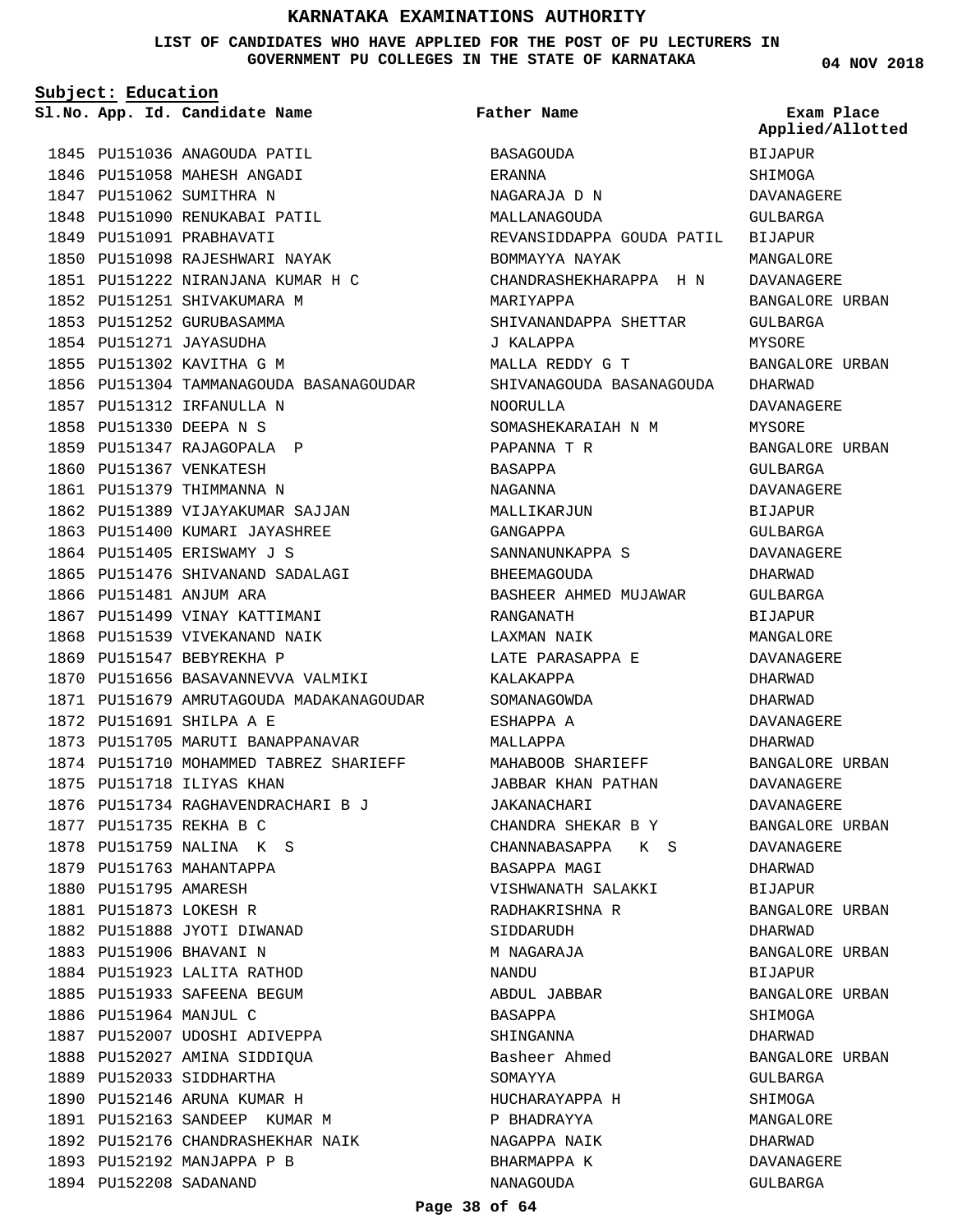#### **LIST OF CANDIDATES WHO HAVE APPLIED FOR THE POST OF PU LECTURERS IN GOVERNMENT PU COLLEGES IN THE STATE OF KARNATAKA**

**Subject: Education**

**04 NOV 2018**

|  | Sl.No. App. Id. Candidate Name                       | Father Name         | Exam Place<br>Applied/Allotted |
|--|------------------------------------------------------|---------------------|--------------------------------|
|  | 1895 PU152258 NESE YERRISWAMY                        | N ANJINAPPA         | DAVANAGERE                     |
|  | 1896 PU152280 CHANDRASHEKARA H                       | PATREPPA H          | GULBARGA                       |
|  | 1897 PU152287 JAYAKUMAR R                            | RANGANNA N          | MYSORE                         |
|  | 1898 PU152289 SATHISHA K N                           | NANJAIAH            | BANGALORE URBAN                |
|  | 1899 PU152329 REKHA KORI                             | Veerabhadrappa      | BANGALORE URBAN                |
|  | 1900 PU152360 SHIVALEELA                             | CHIDANAND           | GULBARGA                       |
|  | 1901 PU152367 DONGARI RATHOD                         | ADU                 | BIJAPUR                        |
|  | 1902 PU152410 SANDEEP DESHAPANDE                     | RAMRAO              | BIJAPUR                        |
|  | 1903 PU152532 SHOBHA GURSANGAPPA KAMBI               | GURSANGAPPA         | <b>BIJAPUR</b>                 |
|  | 1904 PU152561 RAVIKUMAR B V                          | VENKATARANA V       | BANGALORE URBAN                |
|  | 1905 PU152639 BASAVARAJ RAMAPPA HULAKANNAVAR RAMAPPA |                     | BIJAPUR                        |
|  | 1906 PU152646 RENUKA B T                             | THIPPANNA           | DAVANAGERE                     |
|  | 1907 PU152697 MALATESHA KADLIGONDI                   | LAXMAPPA            | DAVANAGERE                     |
|  | 1908 PU152712 APARNA BENAKANALMATH                   | MALLIKARJUN         | <b>BIJAPUR</b>                 |
|  | 1909 PU152721 JYOTI HUNESH CHAVAN                    | HUNESH              | <b>BIJAPUR</b>                 |
|  | 1910 PU152735 MANJUNATHA TIGADI                      | RUDRAPPA            | DHARWAD                        |
|  | 1911 PU152742 MAGADUM HANAMANT ANNAPPA               | ANNAPPA             | <b>BIJAPUR</b>                 |
|  | 1912 PU152744 MANJUNATHA J N                         | NEELAKANTAIAH       | MYSORE                         |
|  | 1913 PU152751 HANAMANA GOUDA GOUDRA                  | NINGANAGOUDA        | <b>BIJAPUR</b>                 |
|  | 1914 PU152765 HANAMANTRAY METI                       | AMATEPPA            | <b>BIJAPUR</b>                 |
|  | 1915 PU152788 VINAYKUMAR BARANGI                     | SHIVAPPA            | DHARWAD                        |
|  | 1916 PU152807 MAHESH SINDAGI                         | CHANDRASHEKHAR      | <b>BIJAPUR</b>                 |
|  | 1917 PU152816 VIJAYALAKSHMI H                        | HANUMANTHAPPA       | DAVANAGERE                     |
|  | 1918 PU152827 JALAJAKSHI B R                         | RAMACHANDRAPPA      | BANGALORE URBAN                |
|  | 1919 PU152865 RUDRAMUNI T                            | SANNATHIPPAIAH      | BANGALORE URBAN                |
|  | 1920 PU152988 RANGASWAMY N                           | LATE NANJAIAH       | MYSORE                         |
|  | 1921 PU152993 USHA RANI                              | RAMAKRISHNAPPA      | BANGALORE URBAN                |
|  | 1922 PU153023 SESHAGIRI D                            | HANUMANTHAYYA D     | <b>DAVANAGERE</b>              |
|  | 1923 PU153033 THIMMARAJU Y T                         | THIMMAIAH E         | BANGALORE URBAN                |
|  | 1924 PU153054 PRAVEENKUMAR SIDDAPPAGOUDAR            | NAGENDRAPPA         | DHARWAD                        |
|  | 1925 PU153060 RASHMI H NAGENAHALLI                   | HANUMANTHAPPA       | <b>DHARWAD</b>                 |
|  | 1926 PU153084 SUDARSHAN                              | SIDRAM              | GULBARGA                       |
|  | 1927 PU153086 RAMALINGAPPA S R                       | RAMASWAMY           | BANGALORE URBAN                |
|  | 1928 PU153140 GIRIJA LAMANI                          | LESHAPPA            | DAVANAGERE                     |
|  | 1929 PU153175 RAVEENDRA BENNUR                       | GULAPPA BENNUR      | BIJAPUR                        |
|  | 1930 PU153195 KUMARA SK                              | KARIYAIAH           | MYSORE                         |
|  | 1931 PU153211 CHIDANAND PUJARI                       | SHEKAYYA PUJARI     | BIJAPUR                        |
|  | 1932 PU153216 MALLIKARJUNA M                         | Mudukanaqouda       | DHARWAD                        |
|  | 1933 PU153237 INDIRA TALEKHAN                        | MAHADEVAPPA         | DHARWAD                        |
|  | 1934 PU153241 JAGADEESHA N                           | NANJUNDASWAMY S     | MYSORE                         |
|  | 1935 PU153242 SHARATHKUMAR T M                       | MANJUNATHA S        | GULBARGA                       |
|  | 1936 PU153304 SUNANDADEVI K AGASIMANI                | KALAKAPPA AGASIMANI | DHARWAD                        |
|  | 1937 PU153322 SANJEEV SALUNKE                        | BASSAPPA            | BANGALORE URBAN                |
|  | 1938 PU153333 GURUSANGAPPA KAPANUR                   | RUDRAPPA KAPANUR    | GULBARGA                       |
|  | 1939 PU153397 MAHALAKSHMI D                          | YOGESHWARAPPA       | BANGALORE URBAN                |
|  | 1940 PU153414 RAGHAVENDRA M M                        | MARIGOWDA M P       | MYSORE                         |
|  | 1941 PU153431 SHIVAKUMAR KATTIMANI                   | YAMUNAPPA KATTIMANI | GULBARGA                       |
|  | 1942 PU153497 UMA NAIK                               | SUBRAYA             | DHARWAD                        |
|  | 1943 PU153498 MANJULA C M                            | MURTHY C K N        | BANGALORE URBAN                |
|  | 1944 PU153507 PUSPALATHA Y A                         | ANANDA B            | MYSORE                         |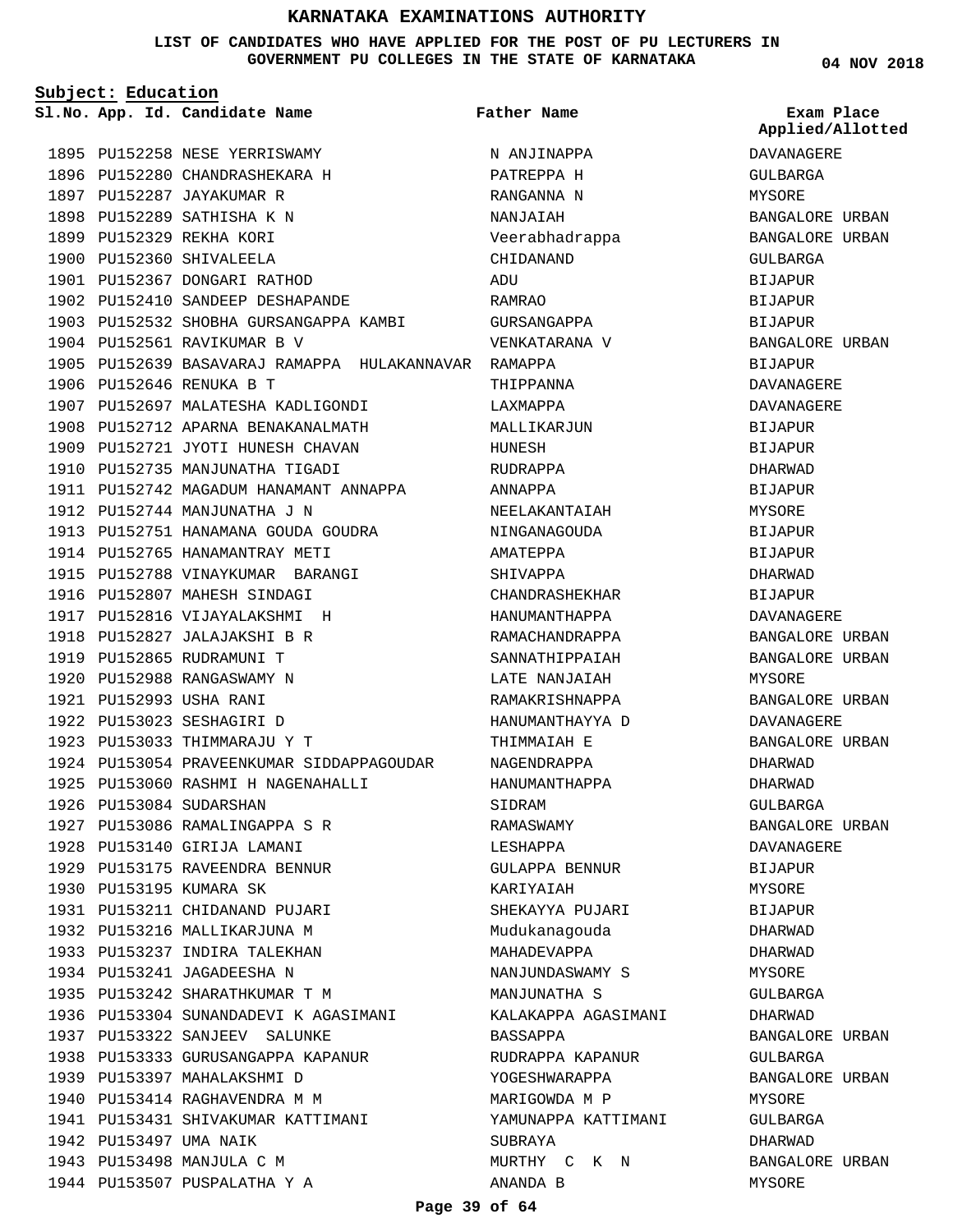**LIST OF CANDIDATES WHO HAVE APPLIED FOR THE POST OF PU LECTURERS IN GOVERNMENT PU COLLEGES IN THE STATE OF KARNATAKA**

**Subject: Education**

1945 PU153514 NAGUBAI MANDEWALI 1946 PU153526 WAGHERI SUDHEER 1947 PU153606 MAHADEVASHETTY 1948 PU153676 PRAKASHA K G

1949 PU153708 VIJAYALAXMI KAMATAR

1954 PU153782 NAGANAGOUDA DUNDAPPAGOUDA

CHINNAPPAGOUDA

1950 PU153746 IRAPHAN AFRAD

1951 PU153751 RENUKA K 1952 PU153758 SURESH C R 1953 PU153761 MOHANKUMAR K **Father Name**

SHARANAPPA SHREEKANT

**04 NOV 2018 App. Id. Candidate Name Sl.No. Exam Place** GULBARGA DHARWAD MYSORE DAVANAGERE DHARWAD BIJAPUR BANGALORE URBAN SHIMOGA BANGALORE URBAN DHARWAD BANGALORE URBAN MYSORE DHARWAD DAVANAGERE BANGALORE URBAN DAVANAGERE BIJAPUR GULBARGA BIJAPUR BIJAPUR DAVANAGERE BANGALORE URBAN **Applied/Allotted**

> GULBARGA GULBARGA

BIJAPUR BIJAPUR GULBARGA MYSORE MYSORE SHIMOGA SHIMOGA DAVANAGERE DHARWAD

BANGALORE URBAN

BANGALORE URBAN

GULBARGA DAVANAGERE SHIMOGA BIJAPUR MYSORE DHARWAD BIJAPUR DHARWAD DAVANAGERE DHARWAD SHIMOGA MYSORE SHIMOGA

1955 PU153878 PUNDALIKAPPA DADDI 1956 PU153911 RAGHU G 1957 PU153917 UJJAPPA NANDER 1958 PU153918 SIDDAPPA MEGALAMANI 1959 PU153947 JYOTHI M R 1960 PU154021 HARSHAVARDHANA J 1961 PU154055 ARAVINDA VENKATESH KULAKARNI 1962 PU154073 KATTEPPA 1963 PU154076 VEENA BANK 1964 PU154089 SANNAFAKEERAGOUDA 1965 PU154153 DILSHADABI NADAF 1966 PU154170 VISWANATHA D 1967 PU154184 THIMMARAJU Y T 1968 PU154185 RAHUL KUMAR 1969 PU154214 VASIYA SULTANA 1970 PU154226 KUMAR HALEGOUDAR 1971 PU154235 BASALINGAPPA CHINIWAR 1972 PU154240 CHANDRAKALA BANAPATTI 1973 PU154247 K M M KRISHNAVENI 1974 PU154252 PRAKASHA H D 1975 PU154266 ANUSHA K 1976 PU154320 NAGARAJU K M 1977 PU154385 BASAVARAJAPPA K M 1978 PU154404 JOYOTI CHANABASAPPA GUJJARI 1979 PU154415 PARVATEVVA B GANIGI 1980 PU154428 SHEHALATHA N H 1981 PU154498 PADMAVATHI 1982 PU154509 BARIKARA MANJUNATHA 1983 PU154513 NAGARAJU K M 1984 PU154554 DEVARAKOLADA ANANDA 1985 PU154563 LATHA BOSCO 1986 PU154567 DEEPAK HIPPARAGI 1987 PU154568 SURENDRA GIRIYANNANAVAR 1988 PU154637 UDAYA NAYAK 1989 PU154641 HEMALATHA H R 1990 PU154691 ANITAKUMARI P 1991 PU154707 SHRIKANT PATIL PU154710 RAJESH A S 1992 1993 PU154776 NAGARAJU KM

MADASHETTY GANGADHARAPPA BASAVARAJ RASULSAHEB KEMPANNA RUDREGOWDA KRISHANAPPA DUNDAPPAGOUDA CHINNAPPAGOUDAR KELUDEPPA GURUSIDDAIAH DEVENDRAPPA BASAVANNEPPA R M KAMMAR JADIYAPPA K VENKATESH SHIVANNA BADARINARAYAN NINGANAGOUDA CHANNANAGOUDRA GULBARGA HUSENISAHEB NADAF PAKKEERAPPA D THIMMAIAH E SHIVASHARANAPPA liyakhat hussain REVANAGOUDA CHUDARATNA BHEEMARAYA K BALAKRISHNARAO DEVAIAH KRISHNACHAR MANJEGOWDA K G MUDALAPPA CHANABASAPPA BHIMAPPA HANUMANTHAIAH N B DEVANNA DEVID HALAPPA B MANJE GOWDA K G DEVARAKOLADA CHOWDAPPA JOHN BOSCO HANAMANT MAHADEVAPPA GANAPATI NAYAK SANNARANGAIAH D Shreenivas Raidu PUTTANAGOUDA SOMASHEKAR A MANJE GOWDA KG

#### **Page 40 of 64**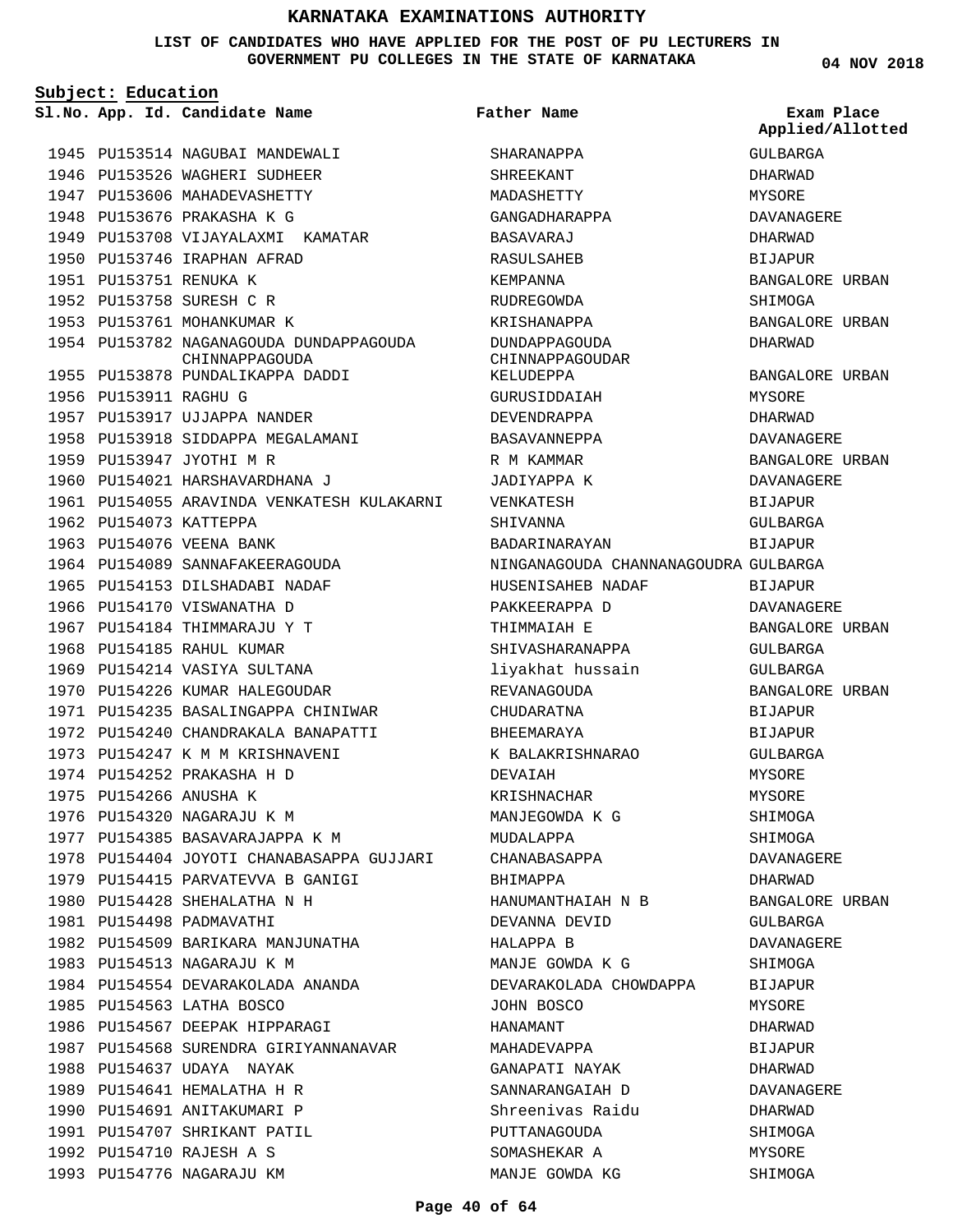**LIST OF CANDIDATES WHO HAVE APPLIED FOR THE POST OF PU LECTURERS IN GOVERNMENT PU COLLEGES IN THE STATE OF KARNATAKA**

**Subject: Education**

1994 PU154811 SAVITHA S 1995 PU154821 D NAGARAJA 1996 PU154838 KUBER GANIGER

1999 PU154848 VEENA NAYAK PU154886 ROOPA H P 2000 2001 PU154913 JYOTHI

PU154923 VIJAYA K N 2002

PU155004 KUMAR H B 2004 2005 PU155009 SANGEETA

PU155155 JYOTHI H D 2009

2007 PU155103 SUNITA

2011 PU155228 SWETA 2012 PU155229 MANJULA M PU155270 KAUSHALYA K N 2013 2014 PU155271 JAYACHITRA K P 2015 PU155288 SHASHIKALA D 2016 PU155297 USHARANI B K 2017 PU155303 RAVIKUMAR A K 2018 PU155326 KRISHNAVENI B 2019 PU155380 AIHOLI JAYALAXMI PU155433 VENKATESHA N S 2020

2006 PU155025 RAVIKUMAR PUJAR

2008 PU155120 THIPPESWAMY G K

2010 PU155180 LAMBANI VIJAYAKUMARA

PU155440 SHIVAKUMAR HULAMANI 2021

2026 PU155578 SALMA RAHAT JAHAN PU155628 MANJUNATHA B T 2027 PU155648 DEVARAJA M N 2028 PU155720 GANGAMMA T V 2029 PU155723 MOUNA G C 2030 PU155753 M N CHANDRA 2031 PU155787 YASHODAMMA K S 2032 2033 PU155794 SHANTHAMMA

2034 PU155795 SUDARSHAN JEVOOR PU155850 SUNILKUMAR S R 2035

2037 PU155883 NAGALINGANAGOUDA

2039 PU155888 VENKATESHAPPA M 2040 PU155924 BHIMAPPA KURABET

PU155950 MAHESHA K T 2041 2042 PU155980 MALLIKARJUN

2036 PU155876 SHIVANNA

2038 PU155885 ANASUYA

2022 PU155518 SHIRLY SHARON

2023 PU155523 PARVATI

PU155572 PRAKASH M 2025

1998 PU154841 SHAILA SHEELAVANT

2003 PU154969 SRIDEVI NAGALINGAIAH

VASTRADAMATHA

1997 PU154839 KUMARA

**App. Id. Candidate Name Sl.No. Exam Place Father Name**

2024 PU155569 HANAMAPPA YAMANAPPA GARAWAD MANJUNATHAIAH G M DURUGAPPA M IRAPPA SHIVANAGOWDA GAVISIDDAPPA GOVIND NAYAK PUTTARAMAPPA SHANKARAPPA NANJE GOWDA H R NAGALINGAIAH VASTRADMATH BANGALORE URBAN HANUMANTAPPA RAMCHANDRA TIPPANNA MADIVALAYYA NAGAPPA G K DEVAIAH R SHIVAGANAIK SUBHASH RAGA M MAHADEVAPPA SHIVALINGAPPA K N POLANNA REDDY K DANAPPA KENCHAPPA KENCHAIAH BASREDDY PATIL DODABASAPPA NARAYANA SHETTY KALLAPPA SHANTH RAJ SHIVASHARNAPPA GHANTI YAMANAPPA MUDDAPPA G E ABDUL RAHEMAN PATEL THIPPESHAPPA G NEELAKANTAPPA THURUMANDYAPPA CHOWDAREDDY N H S NAGARAJU SIDDAMALLAPPA K S AMAREGOUDA SHRISHAIL RATHNAKAR C K HEMAGIERAIAH BHEEMANAGOUDA lakshman Guram MUNIVENKATAPPA RAMAPPA THIMMAPPA GOWDA

**04 NOV 2018**

DAVANAGERE DAVANAGERE DHARWAD SHIMOGA BIJAPUR DHARWAD BANGALORE URBAN GULBARGA **SHIMOGA** DHARWAD GULBARGA DAVANAGERE GULBARGA DAVANAGERE MYSORE DAVANAGERE GULBARGA BANGALORE URBAN DAVANAGERE DAVANAGERE DAVANAGERE MYSORE MYSORE GULBARGA DHARWAD MYSORE DHARWAD GULBARGA GULBARGA BIJAPUR DAVANAGERE GULBARGA SHIMOGA MYSORE BANGALORE URBAN BANGALORE URBAN MYSORE MYSORE GULBARGA BIJAPUR SHIMOGA BIJAPUR BANGALORE URBAN BIJAPUR BANGALORE URBAN DHARWAD SHIMOGA GULBARGA **Applied/Allotted**

#### **Page 41 of 64**

LAGESH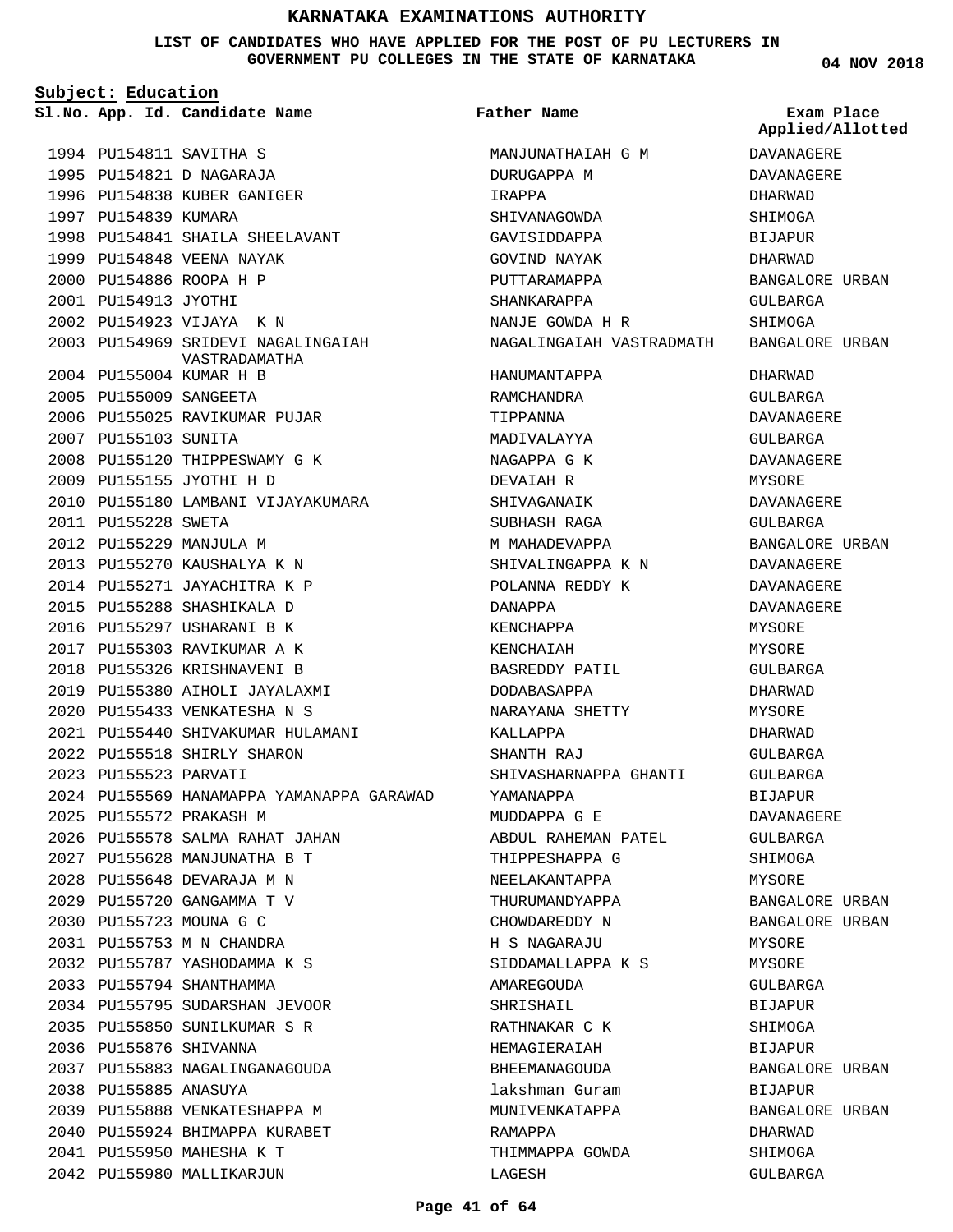**LIST OF CANDIDATES WHO HAVE APPLIED FOR THE POST OF PU LECTURERS IN GOVERNMENT PU COLLEGES IN THE STATE OF KARNATAKA**

**Subject: Education**

2043 PU155987 BHIMAWWA HUGAR 2044 PU156024 SATISH KUMAR M S 2045 PU156026 MAHANTAMMA B KUDAKUNTI 2046 PU156031 HANUMANTAPPA B DESUR 2047 PU156055 SHIVAPRASAD S 2048 PU156086 RAJASHEKHARAYYA PU156156 JAYASHREE 2049 2050 PU156182 YOUNUS PU156214 VIJAYALAXMI BHORAJI 2051 2052 PU156287 SIDDANNA 2053 PU156289 GOUREESH KAMATAR 2054 PU156317 MOHAMMED AYYUB BALASING 2055 PU156347 PUSHPALATHA G R 2056 PU156349 MAMATHA SUVARNA PU156376 RAMESHA H 2057 PU156433 JYOTI DESAI 2058 2059 PU156442 MANJUNATHA M R 2060 PU156518 KRISHNA YADAVA K B 2061 PU156560 SABIHA BEGUM 2062 PU156583 SHIVAPPA 2063 PU156613 UMESHA 2064 PU156645 SHESHIKANT 2065 PU156661 NAGESHA 2066 PU156745 SAROJINI CHOUGALA 2067 PU156803 GURUNATHAGOUDA GOUDAR 2068 PU156807 JAYAPRAKASH KARISHETTI 2069 PU156853 BASAVARAJ LAMANI 2070 PU156868 SRINIVASA R 2071 PU156905 PAVITRA PU156906 BHAGYA S 2072 PU156925 ASHOKA H 2073 2074 PU156991 ANIL KUMAR A S 2075 PU157003 JYOTI HINCHIGERI 2076 PU157004 KAVITA A V 2077 PU157080 SHAHEED 2078 PU157146 GEETHA R 2079 PU157167 DEVARAJU B N PU157321 SURESHA H 2080 PU157329 RUBEENA THALAT S 2081 2082 PU157330 GOWRAMMA 2083 PU157456 SRIKANTH M P 2084 PU157497 ROOPA 2085 PU157534 MOHAN KUMAR G 2086 PU157544 KUMAR NAIK T 2087 PU157578 HANUMANTHAREDDY M V 2088 PU157582 VENKATESH M R 2089 PU157610 TRIVENI PATIL 2090 PU157618 CHANNABASAPPA 2091 PU157641 NINGAPPA NAIKAR PU157642 SHAILA BASAVAPRABHU 2092

**App. Id. Candidate Name Sl.No. Exam Place** AMARANNA SUBRAMANYA M R BASANAGOUDA KUDAKUNTI BASAVANNEPPA DESUR SHIVAKANTAMURTHY S K SHIVAPUTRAYYA HIREMATH SHANKRAPPA UPPIN MOHD HUSSAIN BASAVANNEPPA BASSANNA MAILARAPPA NISARAHAMED BALASING RANGAPPA K SHIVA SALIAN HONNURAIAH CHANDRAPPA RAMAMURTHY M R Basavarajappa G K SHAIKH MUKHTIAR MALINGAPPA MAHADEVAPPA K M SHIVRAJ RANGAIAH VIRUPAX SANGANAGOUDA MAHABALESHWARA SHIVAPPA RANGASWAMY Y H BHEEMSHA Shivanankarappa Hemarajappa SUBBANNA SHIVABASAPPA PAMPAPATHI A V NIJAMUDDIN BHANDARI RACHAIAH NEELI SIDDAIAH HANUMANTHAPPA IQBAL SADASHIVAPPA PUTTEGOWDA SHIDRAMAPPA MOTAGI GOWRISHANKAR S THIMMA NAIK VASUDEVAREDDY M MAHALINGAPPA SHIVANAGOUD BASAVANAPPA MAILARAPPA GUNDAPPA **Father Name** BIJAPUR **SHIMOGA** BIJAPUR BIJAPUR

**04 NOV 2018**

**Applied/Allotted**

# DAVANAGERE MYSORE GULBARGA BIJAPUR GULBARGA DHARWAD GULBARGA DHARWAD BIJAPUR DAVANAGERE MANGALORE MYSORE DHARWAD BANGALORE URBAN DAVANAGERE BANGALORE URBAN BANGALORE URBAN MYSORE GULBARGA MYSORE DHARWAD BIJAPUR DAVANAGERE DHARWAD MYSORE GULBARGA MYSORE BANGALORE URBAN MYSORE DHARWAD DAVANAGERE GULBARGA MYSORE MYSORE SHIMOGA SHIMOGA GULBARGA MYSORE BIJAPUR BANGALORE URBAN SHIMOGA **DAVANAGERE** DHARWAD BIJAPUR GULBARGA DHARWAD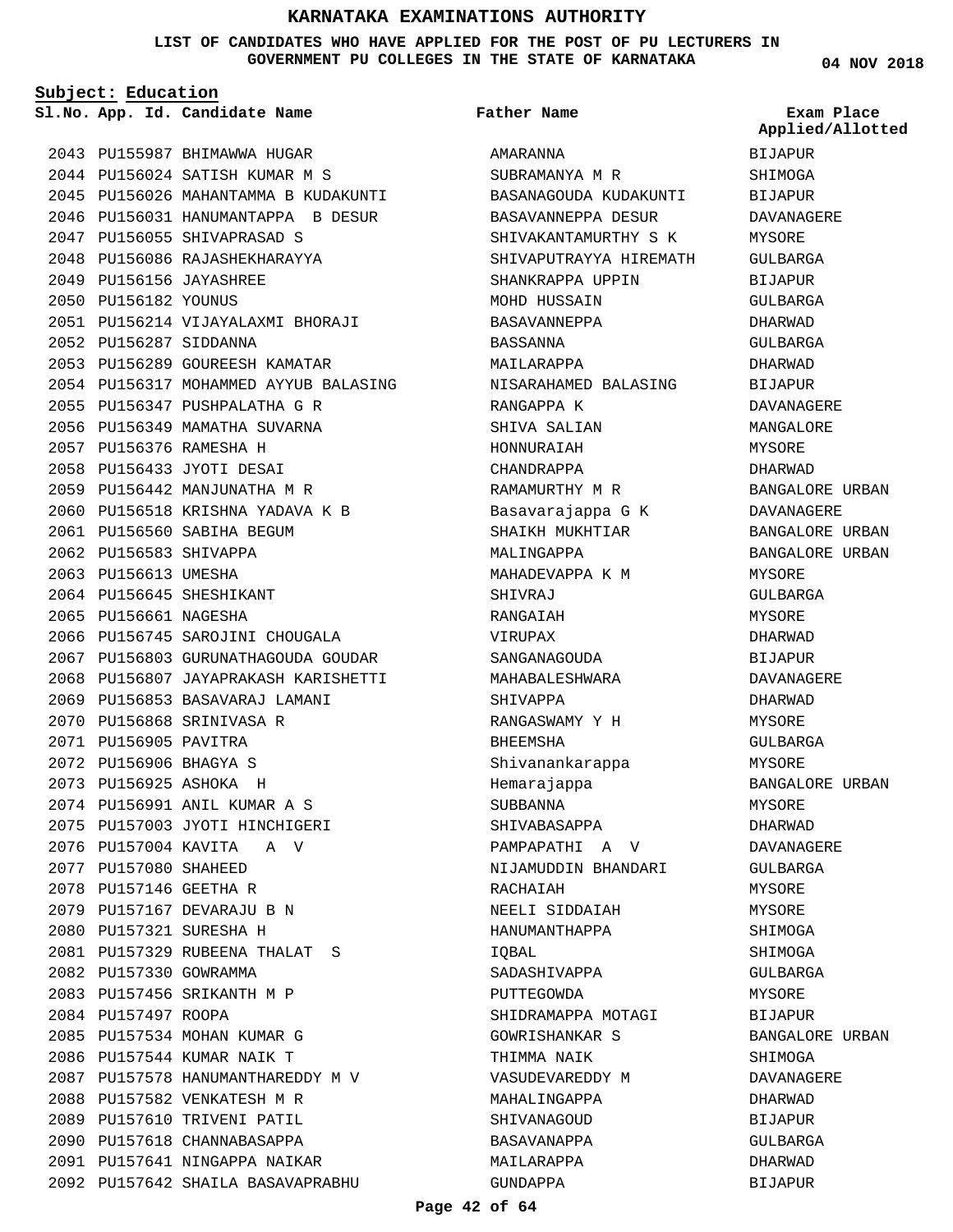#### **LIST OF CANDIDATES WHO HAVE APPLIED FOR THE POST OF PU LECTURERS IN GOVERNMENT PU COLLEGES IN THE STATE OF KARNATAKA**

**04 NOV 2018**

| Subject: Education     |                                                         |                          |                                |  |
|------------------------|---------------------------------------------------------|--------------------------|--------------------------------|--|
|                        | Sl.No. App. Id. Candidate Name                          | Father Name              | Exam Place<br>Applied/Allotted |  |
|                        | 2093 PU157701 RAMAPPA KARABHARI                         | SHANKREPPA               | <b>BIJAPUR</b>                 |  |
|                        | 2094 PU157715 BASAVARAJA VEERAPPA SOMAKKALAVAR VEERAPPA |                          | DAVANAGERE                     |  |
|                        | 2095 PU157727 SANGAPPA SHIDDAPPA METI                   | SHIDDAPPA                | DHARWAD                        |  |
|                        | 2096 PU157785 CHANDRASHEKARA NAIKA A L                  | LAXMANANAIKA A S         | BANGALORE URBAN                |  |
|                        | 2097 PU157832 RAVEENDRA TALAWAR                         | SHIDDAPPA TALAWAR        | DHARWAD                        |  |
|                        | 2098 PU157833 RAJSHRI SHIVARAYA JIDDI                   | SHIVARAYA                | BANGALORE URBAN                |  |
|                        | 2099 PU157852 MALLIKARJUN SUBBAPURAMATH                 | FAKEERAYYA SUBBAPURAMATH | DHARWAD                        |  |
|                        | 2100 PU157862 RAMESH LOGAVI                             | CHANNAPPA                | <b>BIJAPUR</b>                 |  |
|                        | 2101 PU157912 IRFANAHMED SAVANUR                        | BASHEERAHMED             | DHARWAD                        |  |
|                        | 2102 PU157918 PARAVINKOUSAR MOMIN                       | ISMALSAB                 | BIJAPUR                        |  |
|                        | 2103 PU157927 MAMATHA G                                 | LATE GURUMALLAPPA        | BANGALORE URBAN                |  |
|                        | 2104 PU157947 ALICE JOHN                                | WILSON                   | DHARWAD                        |  |
|                        | 2105 PU157951 LAXMIBAI JADHAV                           | BASAPPA JADHAV           | DHARWAD                        |  |
|                        | 2106 PU158018 SANDYARANI MATHAPATI                      | SHRIKANT                 | DHARWAD                        |  |
|                        | 2107 PU158078 SOMANAGOWDA N S                           | SHARANAPPA K G           | DAVANAGERE                     |  |
|                        | 2108 PU158084 SHATENDRA KUMAR P B                       | BASAVAIAH P C            | SHIMOGA                        |  |
|                        | 2109 PU158110 ASHOKA PAKEERAPPA BANKAR                  | PAKEERAPPA BANKAR        | DAVANAGERE                     |  |
| 2110 PU158140 ASHOK    |                                                         | SAIBANNA SHAHABAD        | GULBARGA                       |  |
|                        | 2111 PU158147 LADLESAB AWATI                            | DONGRISAB                | DHARWAD                        |  |
|                        | 2112 PU158157 NARAYAN BHAPRI                            | SIDDAPPA BHAPRI          | BIJAPUR                        |  |
|                        | 2113 PU158275 SHIVANAND                                 | REVANSIDDAPPA            | GULBARGA                       |  |
|                        | 2114 PU158299 SOMASHEKHAR HUGAR                         | SHIVALINGAPPA            | DHARWAD                        |  |
|                        | 2115 PU158340 PREMALATHA P                              | RAMACHANDRA GOWDA P      | MANGALORE                      |  |
|                        | 2116 PU158365 PRATIBHA NARAYAN NAYAK                    | NARAYAN B NAYAK          | SHIMOGA                        |  |
|                        | 2117 PU158381 SHIVANAND                                 | VISWANATH                | MYSORE                         |  |
|                        | 2118 PU158384 DEVAKI T C                                | CHANGAPPA T K            | BANGALORE URBAN                |  |
|                        | 2119 PU158459 ANJANEYAREDDY N                           | LATE NAGAPPA             | BANGALORE URBAN                |  |
|                        | 2120 PU158487 VINUTA KUMARI                             | TIMMAYYA                 | GULBARGA                       |  |
|                        | 2121 PU158508 MURTHY BH                                 | HANUMANTHAIAH MH         | BANGALORE URBAN                |  |
|                        | 2122 PU158523 SEETHARAMU T                              | THIMMAIAH                | SHIMOGA                        |  |
|                        | 2123 PU158525 UMA PATIL                                 | BHEEMANAGOUDA            | <b>DHARWAD</b>                 |  |
|                        | 2124 PU158530 PAWADEPPA ULLAGADDI                       | CHANNAPPA                | BIJAPUR                        |  |
|                        | 2125 PU158573 BOTKULE SANTOSH                           | BHANUDASRAO              | GULBARGA                       |  |
| 2126 PU158578 ADEPPA   |                                                         | HANAMANTHRYA             | GULBARGA                       |  |
|                        | 2127 PU158602 MANJUNATHA N                              | NARASIMHAIAH             | BANGALORE URBAN                |  |
|                        | 2128 PU158615 RAJESHA M                                 | MADDEGOWDA               | MYSORE                         |  |
|                        | 2129 PU158680 SABRIN BANU                               | VAZEER AHMED             | DAVANAGERE                     |  |
| 2130 PU158689 FAYAZ    |                                                         | ANWAR SAHEB SAVANUR      | DAVANAGERE                     |  |
|                        | 2131 PU158712 SANTOSH KUMAR                             | DURAGANNA                | GULBARGA                       |  |
|                        | 2132 PU158762 YADALLI REVANASHIDDAPPA                   | NAGENDRAPPA              | DAVANAGERE                     |  |
|                        | 2133 PU158800 SYAMASUNDARAGOUDA A                       | REVANASIDDAPPA A         | DAVANAGERE                     |  |
| 2134 PU158903 ERANNA   |                                                         | KHANDAPPA                | GULBARGA                       |  |
| 2135 PU158930 RAJU R S |                                                         | SHIVANNA                 | MYSORE                         |  |
|                        | 2136 PU158956 BHUTALI MASODAGI                          | ANNASAB                  | DHARWAD                        |  |
|                        | 2137 PU158962 SUNITHA S                                 | SUBBE GOWDA              | MYSORE                         |  |
|                        | 2138 PU158977 SANJEEVAKUMAR                             | MANIK                    | GULBARGA                       |  |
|                        | 2139 PU158989 GANESH YALAGURADAPPA GOUDAR               | YALAGURADAPPA            | BIJAPUR                        |  |
|                        | 2140 PU158993 HARISHA GOWDA B                           | BASAVANA GOWDA B         | DAVANAGERE                     |  |
|                        | 2141 PU159024 SOWMYA DK                                 | KRISHNAPPA DV            | BANGALORE URBAN                |  |
|                        | 2142 PU159093 SOWMYA S                                  | SADASHIVA D              | BANGALORE URBAN                |  |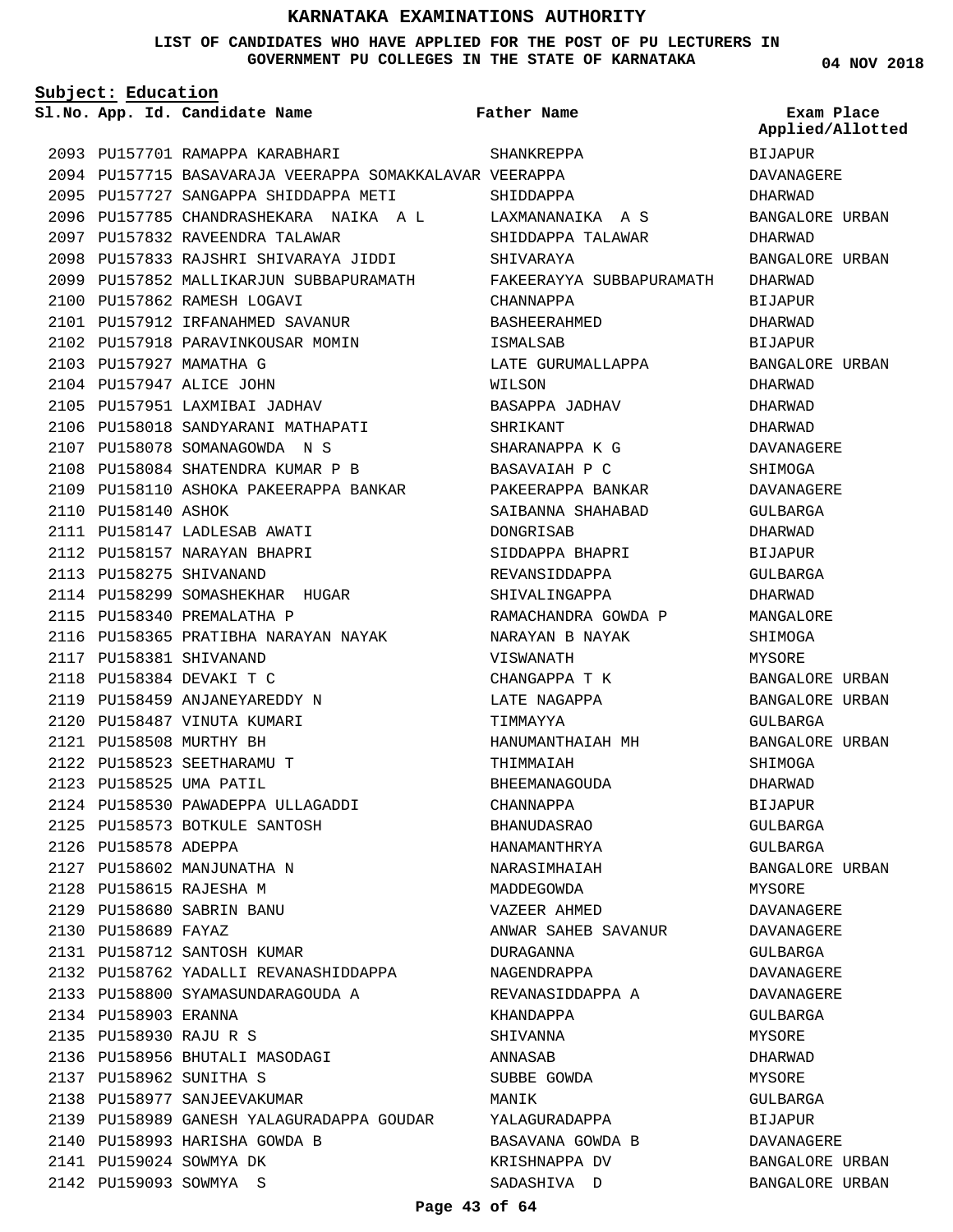**LIST OF CANDIDATES WHO HAVE APPLIED FOR THE POST OF PU LECTURERS IN GOVERNMENT PU COLLEGES IN THE STATE OF KARNATAKA**

**Subject: Education**

**Father Name**

**04 NOV 2018**

BANGALORE URBAN

**Applied/Allotted**

|                        | Sl.No. App. Id. Candidate Name                      | Father Name                               | Exam Place<br>Applied/Allot |
|------------------------|-----------------------------------------------------|-------------------------------------------|-----------------------------|
|                        | 2143 PU159130 JYOTHI LAKSHMI M J                    | JAYA PRAKASH J                            | BANGALORE URBA              |
|                        | 2144 PU159140 PRABHAVATI MARADI                     | SANGAPPA MARADI                           | <b>BIJAPUR</b>              |
|                        | 2145 PU159189 VANAJAKSHI B                          | BASAVARAJAPPA A D                         | DAVANAGERE                  |
|                        | 2146 PU159212 VIJAYALAXMI NADANALLI                 | MALLAPPA NADANALLI                        | DHARWAD                     |
|                        | 2147 PU159239 KAVITHA CHANDRASHEKARAIAH<br>KULKARNI | CHANDRASHEKARAIAH KULKARNI BANGALORE URBA |                             |
|                        | 2148 PU159273 CHETAN HIREMATH                       | CHANNAYYA                                 | DHARWAD                     |
|                        | 2149 PU159279 VISANUKANTA                           | MALLAPPA                                  | GULBARGA                    |
|                        | 2150 PU159313 CHIDANAND RATHOD                      | BABU                                      | DHARWAD                     |
|                        | 2151 PU159316 RANGANATHA M                          | MANJAPPA                                  | SHIMOGA                     |
|                        | 2152 PU159319 JAYAHSEELA SHIDDAPPA KATTIMANI        | SHIDDAPPA KATTIMANI                       | DHARWAD                     |
|                        | 2153 PU159343 KITTUR ASHOK                          | VASUDEV                                   | DHARWAD                     |
|                        | 2154 PU159445 MANTESH F KELLUR                      | fakkirappa                                | DAVANAGERE                  |
| 2155 PU159451 RAMANNA  |                                                     | YANKANNA                                  | <b>BANGALORE URBA</b>       |
|                        | 2156 PU159524 RAVI KUMAR H A                        | ARJUNAPPA                                 | <b>BANGALORE URBA</b>       |
| 2157 PU159550 SINDHU R |                                                     | Rudraiah B                                | MYSORE                      |
|                        | 2158 PU159558 NAGARAJU M P                          | PUTTAIAH                                  | SHIMOGA                     |
| 2159 PU159568 RAVI     |                                                     | SRINIVASA POOJARY                         | MANGALORE                   |
|                        | 2160 PU159593 MAHANTESHA MARIGULAPPALAVARA          | SIDLINGAPPA MARIGULAPPAL                  | DAVANAGERE                  |
| 2161 PU159594 VENKAPPA |                                                     | HANUMAPPA YADIYAPUR                       | DHARWAD                     |
| 2162 PU159599 JYOTHI N |                                                     | NANJAPPA N                                | SHIMOGA                     |
|                        | 2163 PU159609 PRASANNA K V                          | VEERAPPA K                                | SHIMOGA                     |
|                        | 2164 PU159620 MAHANANDA BOLISHETTI                  | MALAKAJAPPA                               | <b>BIJAPUR</b>              |
|                        | 2165 PU159633 KADAPPA ULLAGADDI                     | SHIVAPPA                                  | <b>BIJAPUR</b>              |
|                        | 2166 PU159639 BASU PAWAR                            | RAMAPPA                                   | <b>BIJAPUR</b>              |
|                        | 2167 PU159680 LOKESHA NAIK S                        | SHANKRA NAIK                              | DAVANAGERE                  |
|                        | 2168 PU159693 RAGHAVENDRA U J                       | JAGANNATH U                               | DAVANAGERE                  |
|                        | 2169 PU159708 RAVI KUMAR                            | HAMPAYYA                                  | GULBARGA                    |
|                        | 2170 PU159761 BHASHKAR PATTAR                       | SHRIPATI                                  | DHARWAD                     |
|                        | 2171 PU159773 RAMAREDDY T                           | LATE THIMMAREDDY K N                      | <b>BANGALORE URBA</b>       |
|                        | 2172 PU159795 MANJULA PATTAR                        | LOKAPPA                                   | DHARWAD                     |
| 2173 PU159805 SAVITRI  |                                                     | UMAPATI MYAGERI                           | DHARWAD                     |
|                        | 2174 PU159807 MUHEER PASHA N M                      | MUNEER PASHA N I                          | MYSORE                      |
|                        | 2175 PU159815 ROHINI GALI                           | MANJUNATH GALI                            | DAVANAGERE                  |
|                        | 2176 PU159827 ASHOKA H                              | HANUMANTHAPPA                             | SHIMOGA                     |
|                        | 2177 PU159871 DALITHARAJU M                         | MARAIAH                                   | MYSORE                      |
|                        | 2178 PU159877 SHREEMANTA GORANAL                    | MALLAPPA GORANAL                          | BIJAPUR                     |
|                        | 2179 PU159927 ROOPA G M                             | MALLAIAH                                  | <b>BANGALORE URBA</b>       |
|                        | 2180 PU159938 PRASHANTH KUMAR M                     | MOHAN N                                   | DAVANAGERE                  |
|                        | 2181 PU159944 PADMAJA RAMA R                        | LOKESHWAR RAO                             | DHARWAD                     |
|                        | 2182 PU159960 GANGADHARAMURTHY K                    | KUMBHINARASAIAH                           | BANGALORE URBA              |
|                        | 2183 PU160052 SANGEETHA                             | BASAWANTHAPPA                             | GULBARGA                    |
|                        | 2184 PU160072 HIDAYATHULLA KHAN                     | ABDUL GHANI KHAN                          | DAVANAGERE                  |
|                        | 2185 PU160168 JAYASHREE H                           | KRISHNAMURTHY RAO H                       | BANGALORE URBA              |
|                        | 2186 PU160385 UMA RANI K K                          | KRISHNA KUMAR                             | GULBARGA                    |
|                        | 2187 PU160401 SARASWATI SURESH                      | SURESH                                    | GULBARGA                    |
|                        | 2188 PU160426 MAHESH KURANDAWAD                     | DUNDAPPA                                  | BIJAPUR                     |
|                        | 2189 PU160455 VENKATESH HANAMAPPA BADIGER           | HANAMAPPA                                 | DHARWAD                     |
|                        | 2190 PU160456 PUNDALIK EKUNI                        | SIDDAPPA                                  | BANGALORE URBA              |
|                        | 2191 PU160460 RAGHAVENDRA                           | panduranga ankolekar                      | DHARWAD                     |

CHANDRASHEKARAIAH KULKARNI BANGALORE URBAN SHIDDAPPA KATTIMANI fakkirappa SRINIVASA POOJARY SIDLINGAPPA MARIGULAPPAL HANUMAPPA YADIYAPUR VEERAPPA K MALAKAJAPPA SHANKRA NAIK JAGANNATH U LATE THIMMAREDDY K N UMAPATI MYAGERI MUNEER PASHA N I MANJUNATH GALI HANUMANTHAPPA MALLAPPA GORANAL LOKESHWAR RAO KUMBHINARASAIAH BASAWANTHAPPA ABDUL GHANI KHAN KRISHNAMURTHY RAO H KRISHNA KUMAR panduranga ankolekar DHARWAD GULBARGA DHARWAD SHIMOGA DHARWAD DHARWAD DAVANAGERE BANGALORE URBAN BANGALORE URBAN MYSORE SHIMOGA MANGALORE DAVANAGERE DHARWAD SHIMOGA SHIMOGA BIJAPUR BIJAPUR BIJAPUR DAVANAGERE DAVANAGERE GULBARGA DHARWAD BANGALORE URBAN DHARWAD DHARWAD MYSORE DAVANAGERE SHIMOGA MYSORE BIJAPUR BANGALORE URBAN DAVANAGERE DHARWAD BANGALORE URBAN GULBARGA DAVANAGERE BANGALORE URBAN GULBARGA GULBARGA BIJAPUR DHARWAD BANGALORE URBAN DHARWAD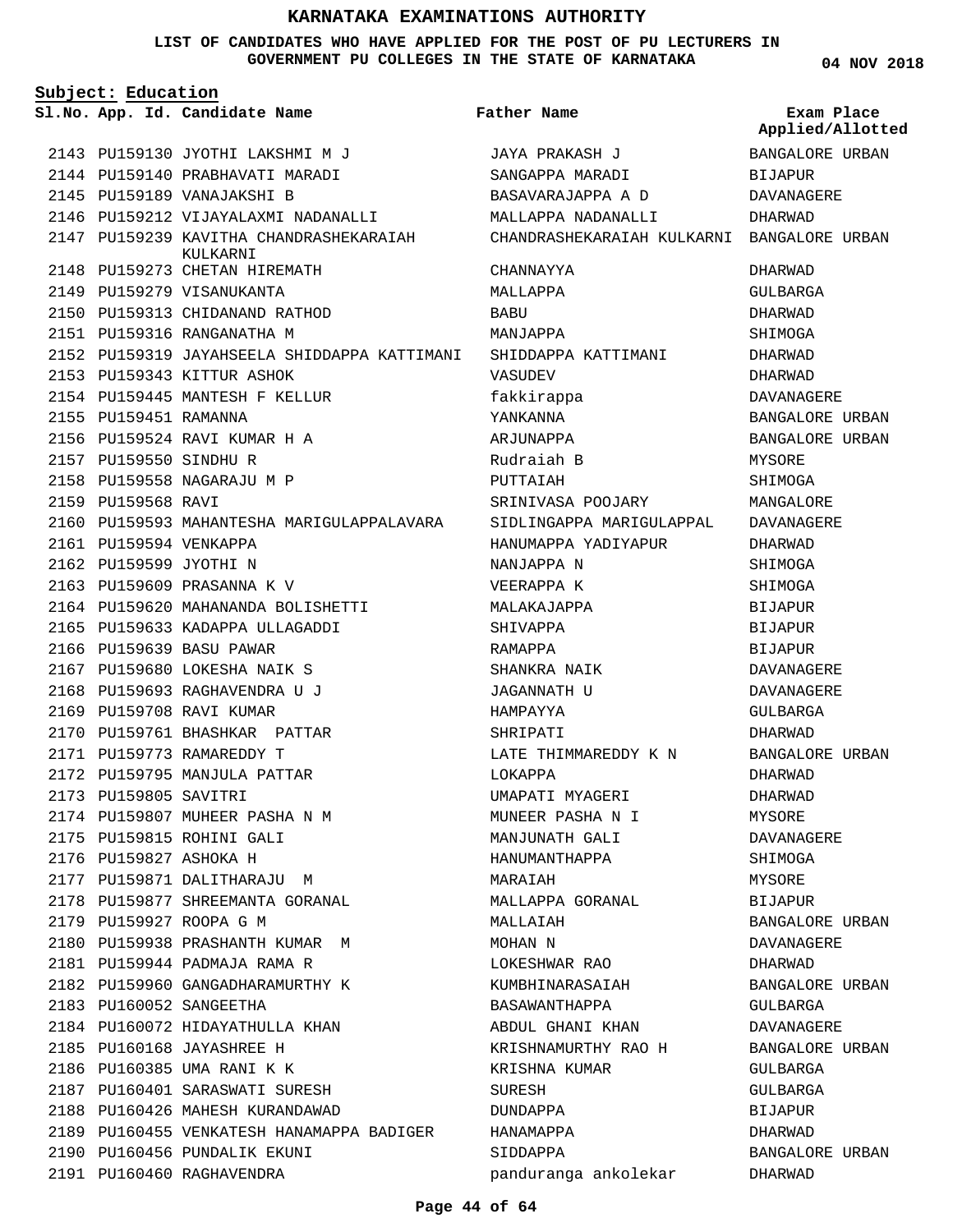**LIST OF CANDIDATES WHO HAVE APPLIED FOR THE POST OF PU LECTURERS IN GOVERNMENT PU COLLEGES IN THE STATE OF KARNATAKA**

**Father Name**

**Subject: Education**

**App. Id. Candidate Name Sl.No. Exam Place**

2192 PU160463 GOVINDARAJU L PU160471 SWAMY H T 2193 2194 PU160498 ARSHIYA JABEEN 2195 PU160520 RAMAKRISHNE GOWDA KB 2196 PU160534 SANTOSH 2197 PU160539 KIRAN 2198 PU160579 GULZAR BEGAM 2199 PU160588 SIDDARAM PU160605 BHASHASAB SAIFANSAB IJERI 2200 PU160607 MEHARAJASARABEGUM 2201 2202 PU160619 PRADEEP KUMAR M PU160666 SHYLAJA H P 2203 PU160719 SHILPA H J 2204 2205 PU160720 NAGENDRA N M 2206 PU160728 AMBIKA 2207 PU160732 NIRMALA 2208 PU160740 YALLAPPA MADAR 2209 PU160744 MANJULA 2210 PU160759 SANTOSHAKUMAR TORAVI PU160780 RENUKA PATIL 2211 PU160867 SANTHOSH H 2212 PU160880 MARUTHI B H 2213 2214 PU160897 NAGESH KUMAR R PU160915 RADHA B G 2215 2216 PU160956 RIJWAN SIKANDAR PINJAR 2217 PU160971 SIKANDAR 2218 PU160974 VEENA KULKARNI 2219 PU160981 SHEKHARAPPA DODDANNANAVAR PU161012 PAVITHRA V 2220 PU161044 KUBRA JAN 2221 PU161069 RAJKUMAR B 2222 2223 PU161090 RENUKA KHARVI PU161121 HANUMANTHAPPA S R 2224 PU161164 DARSHAN H M 2225 2226 PU161174 PRADEEP KUMAR M 2227 PU161176 ARUNA 2228 PU161295 SUDHA DODMANI PU161301 INAYATH ULLA KHAN 2229 2230 PU161331 SUNEETA DODMANI PU161360 PARVATHI K 2231 PU161395 RAJU RATHOD 2232 PU161403 USHA RANI J 2233 PU161405 BASANAGOUDA KONTI 2234 2235 PU161432 SEEMA 2236 PU161486 RAJESWARI C 2237 PU161559 DEVINDRAPPA 2238 PU161563 SHAKUNTALA KURI 2239 PU161575 MAHADEV 2240 PU161625 DEVINDRAPPA 2241 PU161727 DATTAPPA DOMBALE

LAXMIPATHI THIRUPATHINAIKA ABDUL KAREEM V BASAVEGOWDA K Anneppa PANDURANGA NAYAK MUNAF CHANNABASPPA SAIFANSAB BADRUDDINSAB KRISHNA M PUTTABUDDI H P JAYASHANKARAPPA H P LATE MALLANNA M CHANDRAKANT MUNNOLI BABURAO HOLIYAPPA MADAR ANJANAYYA ASHOK TORAVI VENKANAGOUDA PATIL SHANTHAVEERAPPA H HANUMANTHAIAH D REVANNA H C K V GOPALAKRISHNA SIKANDAR PINJAR SABJANSAHEB MULLA SHRINIVASRAO MUPNEPPA VEERABHADRAPPA R Mohamed Anwar Jan CHANDRASHEKHAR MAHDEV SHIVAPPA R SAMBASHIVAYYA H M MARISWAMY NAGSHETTY HONNAPPA AMANULLA KHAN HONNAPPA Kariyappa S G BASU JANARDHAN SETTY M MALLANAGOUDA PUNDLIKRAO CHANNABASAPPA B HANMANTH GADIGEPPA SHIVARAJ SHANKREPPA RAMU

**04 NOV 2018**

**Applied/Allotted**

# DAVANAGERE MYSORE MYSORE BANGALORE URBAN GULBARGA SHIMOGA DAVANAGERE GULBARGA GULBARGA GULBARGA MANGALORE MYSORE MYSORE MYSORE GULBARGA GULBARGA SHIMOGA GULBARGA BIJAPUR BIJAPUR GULBARGA BANGALORE URBAN MYSORE BANGALORE URBAN DHARWAD DAVANAGERE GULBARGA MYSORE DAVANAGERE BANGALORE URBAN GULBARGA MANGALORE DAVANAGERE DAVANAGERE MYSORE BANGALORE URBAN DAVANAGERE DAVANAGERE DAVANAGERE DAVANAGERE DAVANAGERE BANGALORE URBAN DAVANAGERE GULBARGA BANGALORE URBAN GULBARGA DHARWAD GULBARGA GULBARGA

GULBARGA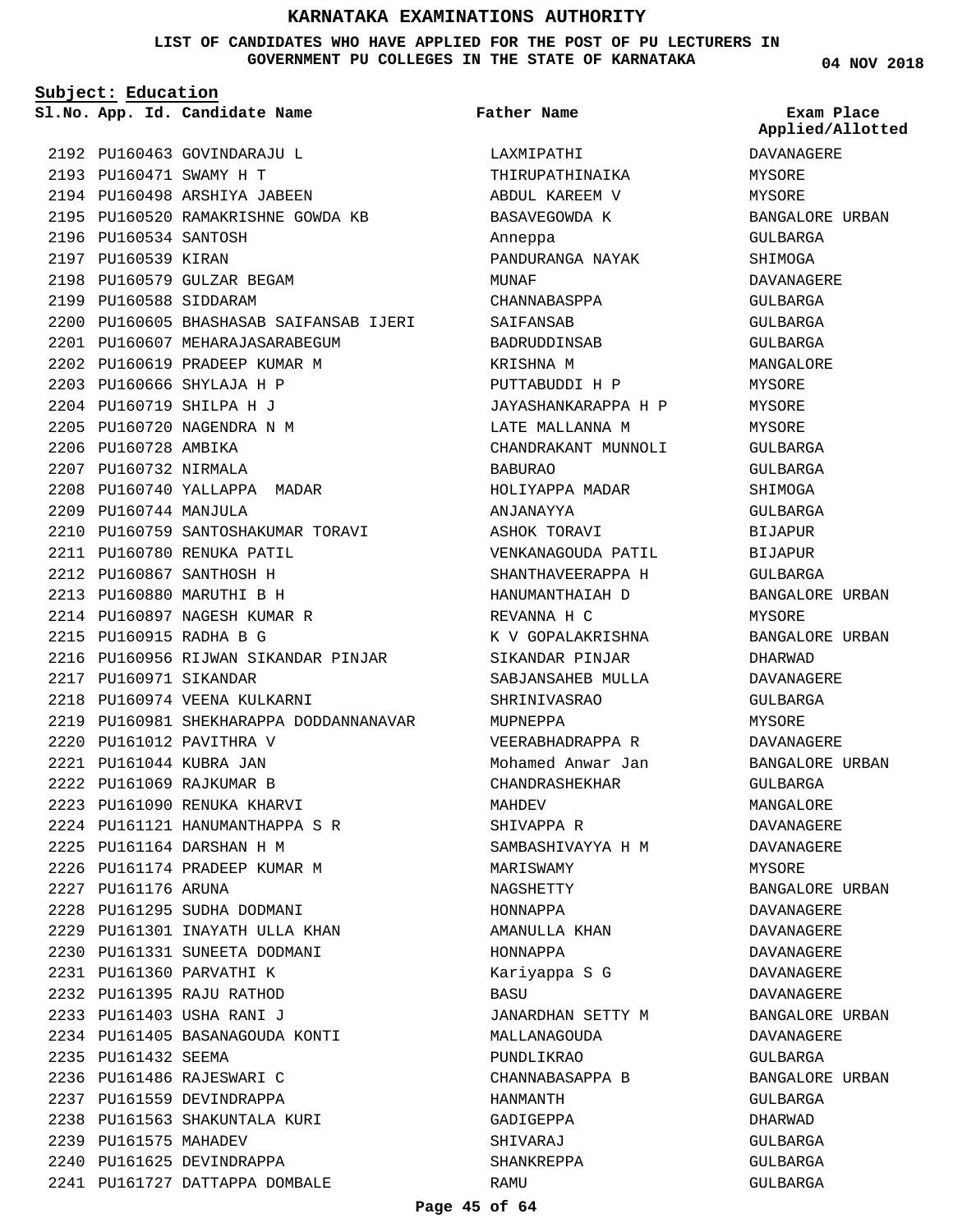**LIST OF CANDIDATES WHO HAVE APPLIED FOR THE POST OF PU LECTURERS IN GOVERNMENT PU COLLEGES IN THE STATE OF KARNATAKA**

**Subject: Education**

**App. Id. Candidate Name Sl.No. Exam Place**

PU161744 VEERENDRA PATIL G V 2242 2243 PU161759 VIKRAM PARAMESWAR BALAMBEED 2244 PU161815 VIJAYALAKSHMI C N PU161835 S R THRINETHRA 2245 2246 PU161840 SHARANAYYA 2247 PU161851 VIJAYKUMAR DADASAHEB MAGDUM 2248 PU161880 MALLIKARJUN KUMBAR 2249 PU161907 ARCHANA 2250 PU161927 VIJAYALAXMI PU161964 RAJU HAKKI 2251 2252 PU161974 B KIRAN 2253 PU161995 MAMATHA P 2254 PU162035 MOHANKUMAR M C 2255 PU162046 UMESH NARAGUND 2256 PU162053 KAUSAR 2257 PU162062 SHRIDHAR PATIL PU162071 MAHANTESH HIREMATH 2258 2259 PU162094 TABASSUM ATTAR PU162138 RAJU Y H 2260 2261 PU162145 NEETHU MICHEAL PU162154 LINGARAJ 2262 2263 PU162165 SIDDALING KINAGI 2264 PU162175 SHREEVIDYA P B 2265 PU162181 VIJAYALAXMI 2266 PU162185 VASUDEVACHAR G 2267 PU162228 PADMA C 2268 PU162233 SHREEKANT SHIRABUR 2269 PU162238 ANITA ASKI 2270 PU162262 AJJAYYA AMOGHIMATH 2271 PU162292 SHANTHAMURTHY C PU162309 SURYAKANT BADIGER 2272 2273 PU162353 RAKHE 2274 PU162357 CHANNABASAMMA J V 2275 PU162377 PARAMESHWAR 2276 PU162389 ASHWINIKUMAR 2277 PU162394 MAHAMAD GOUS KALAWAD 2278 PU162402 IRAPPA MAHALINGPUR 2279 PU162410 VENKATESHA P PU162420 SHAHIN AKHTAR 2280 PU162441 RANJITHA 2281 2282 PU162447 BASAPPA KUDAGI 2283 PU162459 SEEMA D TABASUM PU162480 RASHMI H M 2284 2285 PU162556 KALYANAMMA SAVALI 2286 PU162567 UMA B S PU162582 RAZIUDDIN ROZINDAR 2287 PU162614 NAGANANDA G V 2288 PU162668 MAHABOOBI R ITAGI 2289 2290 PU162679 MAHAMMADRAFI ARALIMATTI 2291 PU162681 MAHADEVASWAMY

#### **Father Name**

VIRUPAKSHAPPA G parameshwar NAGENDRAPPA C H RUDRAPPA NAGAYYA BHIRAMADAGI DADASAHEB BASAVANEPPA CHITRASHEKHAR PATIL Earanna BADESAB BELLAIAH PREMAKUMAR N S CHIKKANAGAIAH N SHANKARAPPA Abdul Lateef Khazi SOMANAGOUDA BASAVARAJ MAKHDUMSAHEB HANUMANTAPPA MICHEAL RAJ CHANDRAPPA CHANDRASHEKHAR KINAGI BASAVANTHIAH POOJARI Earanna GOVINDACHAR CHANDRA NAIK D BHEEMAPPA BHEEMAPPA SIDDAYYA CHITTAPPA V SHIVAPUTRAPPA BADIGER SUDHAKAR veerabhadrappa j r MANIKAPPA RAMACHANDRA MAHABOOB SAB Shivamurteppa PAKKEERA NAIK MANUR B I MANJAIAH SHIVAPPA DADUSAB N MANCHE GOWDA M SHIVAPPA SATHYANARAYANA B RUKHUDDIN VENKATESHA BHATTA G N RAJESAHEB M ITAGI FAKARUDDEEN NANJAIAH D

**04 NOV 2018**

**Applied/Allotted**

DAVANAGERE BANGALORE URBAN MYSORE BANGALORE URBAN GULBARGA DHARWAD DHARWAD GULBARGA GULBARGA DHARWAD **MYSORE** MYSORE BANGALORE URBAN DHARWAD BANGALORE URBAN BIJAPUR DHARWAD DHARWAD DAVANAGERE BANGALORE URBAN DAVANAGERE BIJAPUR MYSORE GULBARGA MYSORE DAVANAGERE DHARWAD DHARWAD DHARWAD DAVANAGERE BIJAPUR GULBARGA DAVANAGERE GULBARGA DHARWAD DHARWAD BANGALORE URBAN DAVANAGERE GULBARGA SHIMOGA BANGALORE URBAN SHIMOGA MYSORE **BIJAPUR** SHIMOGA **BIJAPUR** MYSORE MYSORE BIJAPUR

BANGALORE URBAN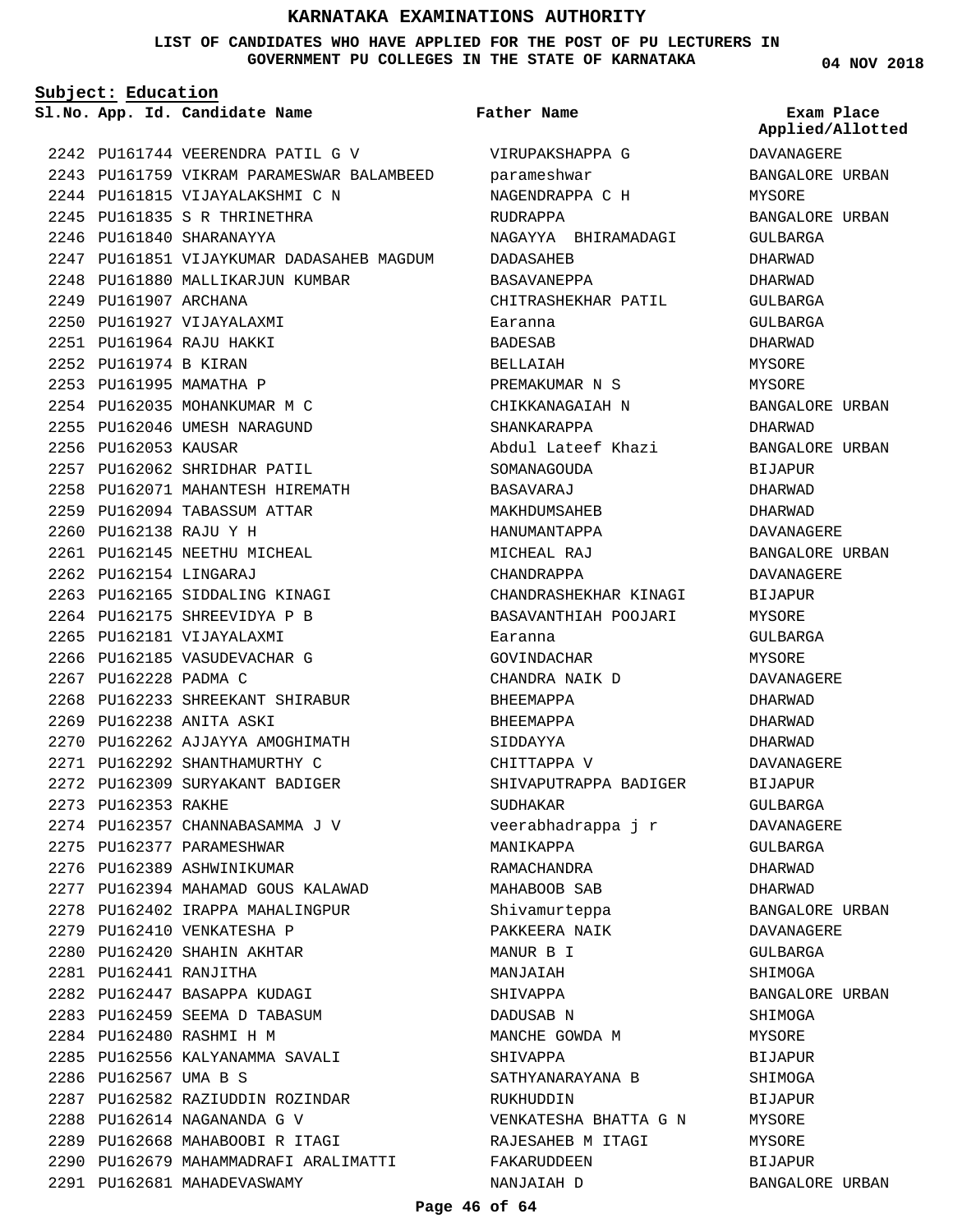#### **LIST OF CANDIDATES WHO HAVE APPLIED FOR THE POST OF PU LECTURERS IN GOVERNMENT PU COLLEGES IN THE STATE OF KARNATAKA**

**Subject: Education**

2292 PU162741 GOPI M PU162773 SHILPA LAKKOLA S R 2293 2294 PU162774 SUBRAY MOGER 2295 PU162789 SOWMYA HS 2296 PU162796 SAVITA 2297 PU162845 KUMARANAIK B 2298 PU162851 NATARAJA N 2299 PU162852 NAGENDRA K M 2300 PU162910 SHIREENKOUSAR SHAIKH PU162941 JANABAI BADACHI 2301 PU162975 SARASWATHI O 2302 2303 PU163002 NAGAPPA NAYAK 2304 PU163025 SHIVAPPA HARIJAN 2305 PU163030 RAGHAVENDRA TADDEWADI 2306 PU163048 SARALA KUMARI V PU163051 CHINTHAN S SHETTY H 2307 PU163055 BASAVARAJA H 2308 PU163061 GOVINDARAJU K R 2309 2310 PU163077 MALLESH GAJENDRAGAD PU163078 NAGARAJ 2311 2312 PU163151 DUNDAPPA BASAPPA TALAWAR 2313 PU163168 BHAGYALAXMI 2314 PU163206 NARAYAN PATGAR 2315 PU163216 ZAKIYA SULTANA 2316 PU163234 MANJUNATHA A N 2317 PU163241 SOMAPPA DODDAMANI 2318 PU163271 VIJAY DASAR 2319 PU163372 MANJUNATHA K R PU163373 SHAMSHADBI SOODI 2320 PU163377 LAXMYKANTH BUDDANAVAR 2321 PU163402 BASAWARAJ SAJJAN S 2322 PU163414 SANTHOSH V 2323 PU163459 RAJESWARI S Y 2324 2325 PU163473 GAUTAM KOKANE 2326 PU163475 RANI BURUKUL PU163522 GAYITRI ANNIGERI 2327 2328 PU163557 HEMA MAGADUM 2329 PU163573 MANJUNATHA N 2330 PU163595 PRATIBHA SHANKAR VANTI PU163611 MOHAMMED ISMAIL N 2331 2332 PU163618 JULIE K KURIACHAN PU163619 SHIVALILA 2333 2334 PU163658 SHIVANAND R 2335 PU163680 AYYAPPA 2336 PU163746 SUMA S 2337 PU163758 SIDDESHVARSHIVACHARYA HIREMATH VEERABHADRAYYA PU163845 PRIYADARSHINI B N 2338 PU163854 SHRIKANT 2339 2340 PU163904 HANUMANTHAPPA Y B

**App. Id. Candidate Name Sl.No. Exam Place** muniraj k RAJAPPA L RAMAYYA MOGER PARVATHI GURAYYASWAMI VENKATAPURAMATH BADYANAIK NANJAPPA LATE MAHADEVAIAH D NOOR AHMED BHAGAVANT OBLESH RAMAPPA NEELAPPA MAHADEV VIJAYA KUMAR A SARVOTHMA SHETTY DODDAHONNAPPA H RAMAIAH SURESHAPPA MALLANAGOUDA BASAPPA SHARANAPPA PARAMESHWAR HASHIM KHADRI M ZARZARI NANJUNDAPPA A R SAHADEVAPPA RAMANNA RAMESHA K G KASIMASAB YALLAPPA Somashekar VENKATESH B YELLAPPA NINAGAPPA VIJAY SHANKRAPPA SHASHIKANT NARAYANA S M SHANKAR N KHAJA HUSSAIN K M KURIACHAN GURUNATH RANGARAJU M HANUMANTA SUBRAYA NAGARAJAPPA H B RUDRAPPA CHITTARAGI BASAPPA A B **Father Name** BANGALORE URBAN MYSORE MANGALORE MYSORE BIJAPUR DAVANAGERE MYSORE MYSORE DHARWAD DHARWAD DHARWAD DAVANAGERE SHIMOGA DHARWAD MYSORE SHIMOGA DAVANAGERE BANGALORE URBAN BIJAPUR BIJAPUR BIJAPUR GULBARGA DHARWAD DHARWAD MYSORE DHARWAD DHARWAD SHIMOGA BANGALORE URBAN DHARWAD GULBARGA BANGALORE URBAN DAVANAGERE DHARWAD **BIJAPUR** DHARWAD DHARWAD BANGALORE URBAN GULBARGA DAVANAGERE MYSORE GULBARGA BANGALORE URBAN BIJAPUR DAVANAGERE BIJAPUR BANGALORE URBAN BIJAPUR SHIMOGA **Applied/Allotted**

**04 NOV 2018**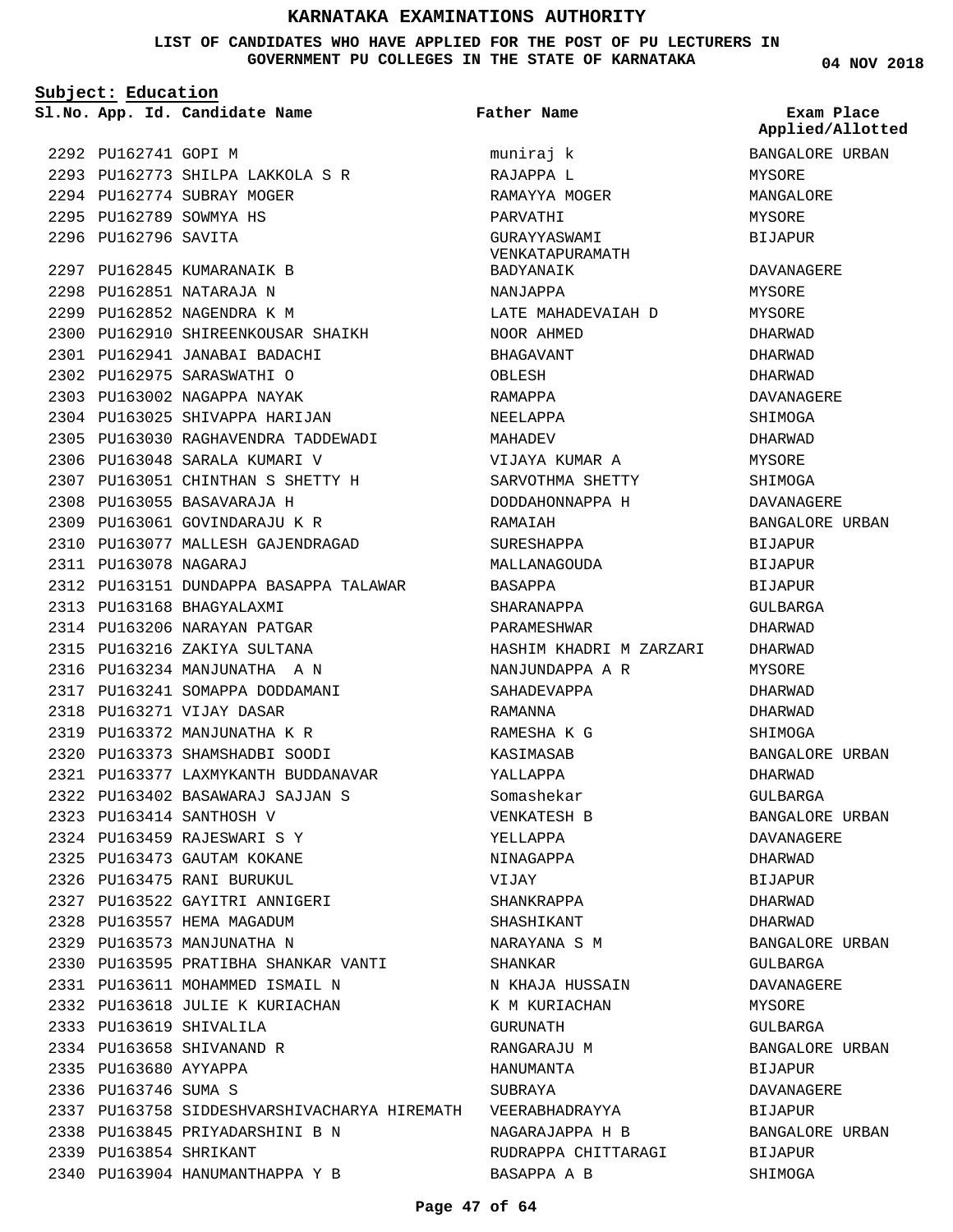#### **LIST OF CANDIDATES WHO HAVE APPLIED FOR THE POST OF PU LECTURERS IN GOVERNMENT PU COLLEGES IN THE STATE OF KARNATAKA**

**Subject: Education**

**App. Id. Candidate Name Sl.No. Exam Place**

2341 PU163992 ANWAR HUSAIN ROZINDAR 2342 PU164018 AASIA KAUSAR 2343 PU164044 ASHA R 2344 PU164051 SHIVAKUMARA N M 2345 PU164056 KUMAR BANGER 2346 PU164068 VEERABHADRA B 2347 PU164079 VIJAYALAXMI ROLLI 2348 PU164086 GAJANAN GOVIND RAIKAR 2349 PU164100 ISAMAIL 2350 PU164152 SHIVASHANKAR PU164172 RAGHAVENDRA S BAGAL 2351 2352 PU164176 SHIVAPUTRAPPA PU164188 MAHANANDA 2353 PU164208 LOKESH K V 2354 PU164223 ROOPA NAIDU 2355 2356 PU164234 PATIL SHASHIKALA SHANKAR 2357 PU164247 BERNICE 2358 PU164255 NIMBEVVA SINDAGI 2359 PU164299 SONIA KURIAN 2360 PU164312 NIRMALA C K 2361 PU200006 SHOBHA CHALAVADI PU200063 RAGHAVENDRA H M 2362 2363 PU200099 SHAHEENA PINJAR 2364 PU200135 NAGARAJ MUDENUR 2365 PU200144 PRAKASH TALIKOTI 2366 PU200259 SHAILAJA B 2367 PU200326 SHIVANAND CHAVAN 2368 PU200368 BALACHANDRA MADIWAL 2369 PU200430 MAHANTESH DODAMANI 2370 PU200469 SADASHIV SURYAVANSHI 2371 PU200692 CHANDRAGUPTA 2372 PU200772 NATARAJA D 2373 PU200851 GANESHAPPA J 2374 PU200866 PRIYA PU200875 NAGARATNA K R 2375 2376 PU200896 NUTAN WAGGAR 2377 PU200914 SATISH KUMAR 2378 PU201000 NARASIMHAMURTHY C V 2379 PU201051 MANJUNATH BUTTANAVAR 2380 PU201066 BIRAPPA H PARAMANATTI PU201107 SANTOSH KUMAR S R 2381 PU201118 SHASHIKALA 2382 2383 PU201134 ANUPAMA KIRASURAMATH PU201144 DEEPA PIRADDI 2384 2385 PU201214 ANITHAKUMARI H 2386 PU201291 PARAMESHWARAPPA M 2387 PU201319 MANJULA BINJAWADAGI 2388 PU201321 GAYITRI NAYAK PU201445 VIJAY B S 2389 2390 PU201534 SOMASHEKHARA K B

JAINULLAHBEDIN ABDULRAUF BALSING Ramaiah K MAHADEVASWAMY ISHWARAPPA BANGARAPPA GURUPADAPPA GOVIND MEERASAB VITTHAPPA KARDAKAL SOMAYYA BAGAL SHRIMANTARAYA BEERAPA GUGGARI VENKATEGOWDA SUNDARARAJ shankar JOSEPH K S BHIMASHAKAR SINDAGI M J KURIAKOSE KALEERAIAH DYAMAPPA MARIDASAPPA KALANDAR HANAMAPPA CHANDRASHEKHAR TALIKOTI BASAVARAJAPPA Somappa KRISHNA MADIWAL TIMMANNA MOHAN Siddaiah Thippeswamy D JOTYAPPA KRISHNAPPA POOJARY RUKODHARA K SIDDAPPA AMRUT VASAPPA C MUDAKAPPA HALAPPA CHANNABASAPPA S R BHIMRAO VIRUPAKSHAYYA SHARANAPPA HANUMANTHAPPA A D MANJANNA B M SANGAPPA HARIHAR SHIVAPPA DEVARU BASAVARAJA K **Father Name**

**04 NOV 2018**

BIJAPUR BIJAPUR BANGALORE URBAN MYSORE DAVANAGERE SHIMOGA BIJAPUR DHARWAD GULBARGA BANGALORE URBAN DHARWAD GULBARGA DHARWAD MYSORE DHARWAD DHARWAD BANGALORE URBAN BIJAPUR BANGALORE URBAN BANGALORE URBAN DHARWAD MYSORE DHARWAD DAVANAGERE SHIMOGA DAVANAGERE DHARWAD SHIMOGA GULBARGA BIJAPUR MYSORE DAVANAGERE BANGALORE URBAN MANGALORE DAVANAGERE BIJAPUR GULBARGA DAVANAGERE DHARWAD DHARWAD DHARWAD GULBARGA BIJAPUR **BIJAPUR** DAVANAGERE DAVANAGERE DHARWAD DHARWAD MYSORE DAVANAGERE **Applied/Allotted**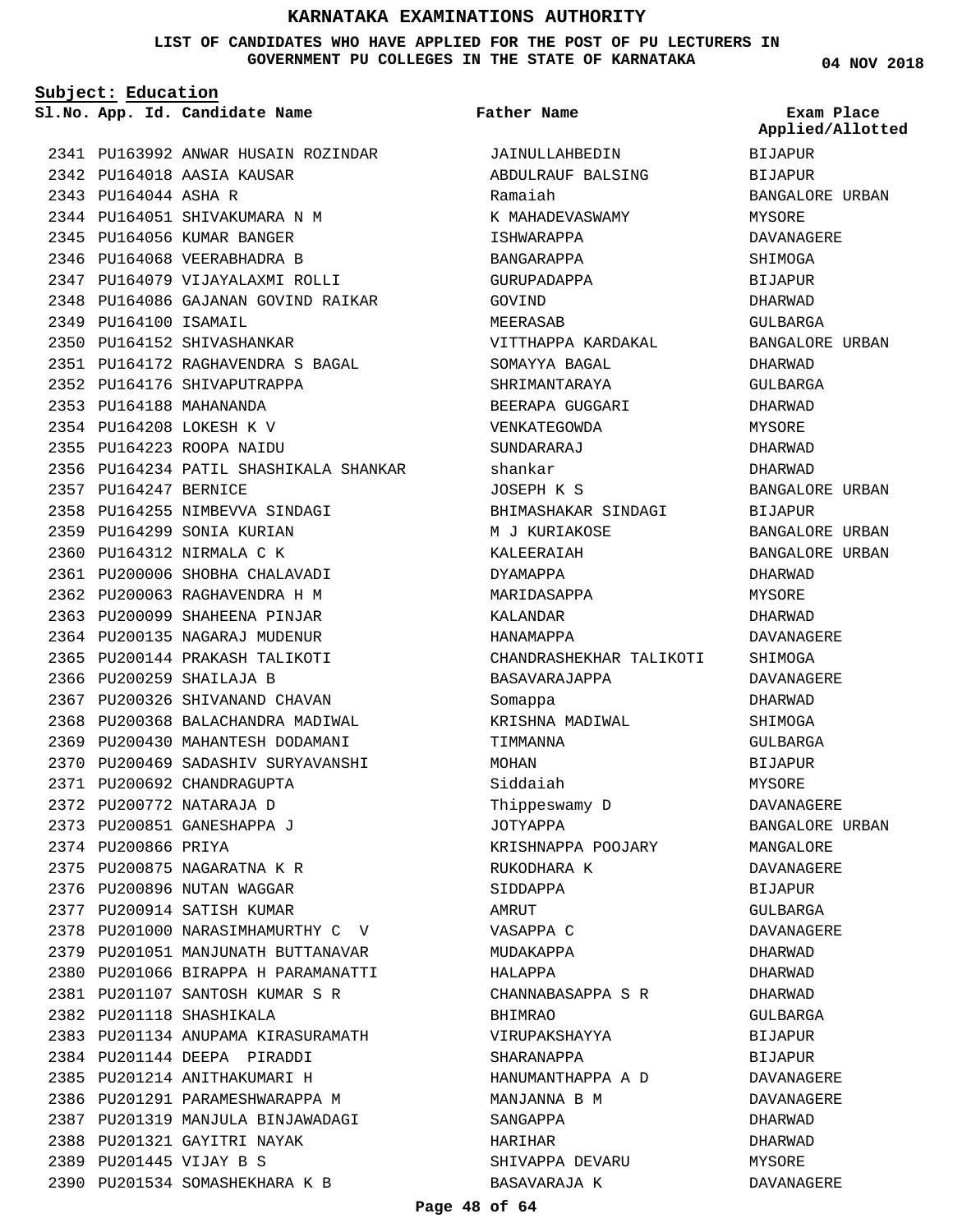#### **LIST OF CANDIDATES WHO HAVE APPLIED FOR THE POST OF PU LECTURERS IN GOVERNMENT PU COLLEGES IN THE STATE OF KARNATAKA**

**Subject: Education**

**Father Name**

**04 NOV 2018**

|                        | Sl.No. App. Id. Candidate Name               | Father Name            | Exam Place<br>Applied/Allot |
|------------------------|----------------------------------------------|------------------------|-----------------------------|
| 2391 PU201635 VEERESH  |                                              | AYYAPPAYYA             | DHARWAD                     |
|                        | 2392 PU201712 HANUMANTHA                     | KARIYAPPA              | GULBARGA                    |
|                        | 2393 PU201720 BHARGAVA AV                    | VENKATA RAJU           | <b>BANGALORE URBA</b>       |
|                        | 2394 PU201802 ANIL GUMGOL                    | Gangadhar              | DHARWAD                     |
|                        | 2395 PU201829 YAMANA NAIK M                  | MANGALA NAIK           | DAVANAGERE                  |
|                        | 2396 PU201835 SHARANABASAPPA SHIDRAMASHETTAR | SANGAPPA               | DHARWAD                     |
|                        | 2397 PU201908 DEEPA TAMADANDI                | CHANNABASAPPA          | BANGALORE URBA              |
|                        | 2398 PU201918 JAGADEESHA A                   | ASHWATHAPPA            | BANGALORE URBA              |
|                        | 2399 PU201921 SUNILKUMAR R                   | RAJANNA                | BANGALORE URBA              |
|                        | 2400 PU201998 AMRUTHA K                      | KRISHNASHETTY          | <b>BANGALORE URBA</b>       |
|                        | 2401 PU202046 BASAVARAJ NIVARAGI             | VITTAL                 | <b>BIJAPUR</b>              |
| 2402 PU202094 RAMESH S |                                              | SHIVANNA NAYAKA        | MYSORE                      |
|                        | 2403 PU202128 PRAKASHA THAMBRAHALLI          | THAMBRAHALLI BASAPPA   | BANGALORE URBA              |
|                        | 2404 PU202145 BASAVARAJA K                   | KRUSHANAPPA            | MYSORE                      |
|                        | 2405 PU202196 SREEDEVI R                     | CHANDRAN A R           | MYSORE                      |
|                        | 2406 PU202224 ARCHANA K                      | SHANKRAPPA K           | DAVANAGERE                  |
|                        | 2407 PU202242 ANURADHA K                     | KRISHNA                | MYSORE                      |
| 2408 PU202489 RENUKA K |                                              | NAGARAJ K              | DHARWAD                     |
|                        | 2409 PU202490 SREEDHARA M N                  | NAGARAJU M J           | MYSORE                      |
|                        | 2410 PU202546 SAROJADEVI                     | MAHADEVAPPA            | GULBARGA                    |
| 2411 PU202591 SUNANDA  |                                              | SHARANAPPA             | <b>BIJAPUR</b>              |
|                        | 2412 PU202598 SHRAVANAPPA KAMBAR             | BHIMAPPA               | <b>BIJAPUR</b>              |
|                        | 2413 PU202628 CHANDRASHEKHARA B N            | NARASAPPA D S          | DAVANAGERE                  |
| 2414 PU202641 MADHU M  |                                              | MAHADEVASWAMY K        | MYSORE                      |
|                        | 2415 PU202682 ASHARANI G M                   | MAHADEVAIAH            | BANGALORE URBA              |
|                        | 2416 PU202790 SURYAKANTH                     | NAGAPPA                | GULBARGA                    |
|                        | 2417 PU202884 SANDHYAMBA R                   | RAJU N                 | MYSORE                      |
|                        | 2418 PU202897 MANJULA C B                    | BHEEMAPPA C            | SHIMOGA                     |
|                        | 2419 PU202923 RAJASHEKHAR G R                | RANGAPPA K             | BANGALORE URBA              |
|                        | 2420 PU202988 SIDRAMAPPA                     | KALASAPPA              | GULBARGA                    |
|                        | 2421 PU202990 KUMAR NAYAK                    | NAGAPPA                | MANGALORE                   |
|                        | 2422 PU202995 MANJUNATH DHADUTI              | GIRAMALLAPPA           | BIJAPUR                     |
|                        | 2423 PU203007 NAGARAJ RANGANNANAVAR          | HANUMANTAPPA           | BANGALORE URBA              |
|                        | 2424 PU203025 VIJAYALAKSHMI K J              | JAYAPPA K R            | DAVANAGERE                  |
|                        | 2425 PU203116 SANTOSH HALLI                  | RAMAGOUND              | BIJAPUR                     |
|                        | 2426 PU203141 SIDDALINGAPPA                  | SHIVAPUTRAPPA DESHMUKH | <b>BANGALORE URBA</b>       |
|                        | 2427 PU203181 SHILPA S R                     | RANGASWAMY S K         | BANGALORE URBA              |
| 2428 PU203256 BALRAJ   |                                              | CHANDRAPPA             | GULBARGA                    |
|                        | 2429 PU203271 PRAKASHA P                     | PAPANNA N G            | DAVANAGERE                  |
|                        | 2430 PU203328 JAHANARA BAGALI                | NABISAB                | BIJAPUR                     |
|                        | 2431 PU203466 SHANKARAPPA JIGALOOR           | CHANNAPPA              | DHARWAD                     |
|                        | 2432 PU203533 BHOJYA NAIK L H                | HEERYA NAIK L          | DAVANAGERE                  |
|                        | 2433 PU203642 SRINIVASAPPA M                 | CHIKKAMUNIYAPPA        | BANGALORE URBA              |
|                        | 2434 PU203655 THIPPERUDRAIAH T               | THIPPESWAMY            | DAVANAGERE                  |
| 2435 PU203666 MEERA S  |                                              | SATHYANARAYANA R       | DAVANAGERE                  |
| 2436 PU203667 NALINA   |                                              | GOPALA GOWDA           | MYSORE                      |
|                        | 2437 PU203710 RAJU SOLABANNANAVAR            | VISHNURADDI            | DAVANAGERE                  |
|                        | 2438 PU203804 RAVICHANDRA B S                | SRINIVASAPPA           | BANGALORE URBA              |
|                        | 2439 PU203809 ARMUGAM G                      | GANESHA GOWNDAR        | SHIMOGA                     |
|                        | 2440 PU203878 SHUBHA S J                     | S JAYADEVAPPA          | DHARWAD                     |
|                        |                                              |                        |                             |

DHARWAD GULBARGA BANGALORE URBAN DHARWAD DAVANAGERE DHARWAD BANGALORE URBAN BANGALORE URBAN BANGALORE URBAN BANGALORE URBAN BIJAPUR MYSORE BANGALORE URBAN MYSORE MYSORE DAVANAGERE MYSORE DHARWAD MYSORE GULBARGA BIJAPUR BIJAPUR DAVANAGERE MYSORE BANGALORE URBAN GULBARGA MYSORE SHIMOGA BANGALORE URBAN GULBARGA MANGALORE BIJAPUR BANGALORE URBAN DAVANAGERE BIJAPUR BANGALORE URBAN BANGALORE URBAN GULBARGA DAVANAGERE BIJAPUR DHARWAD DAVANAGERE BANGALORE URBAN DAVANAGERE DAVANAGERE MYSORE DAVANAGERE BANGALORE URBAN SHIMOGA DHARWAD **Applied/Allotted**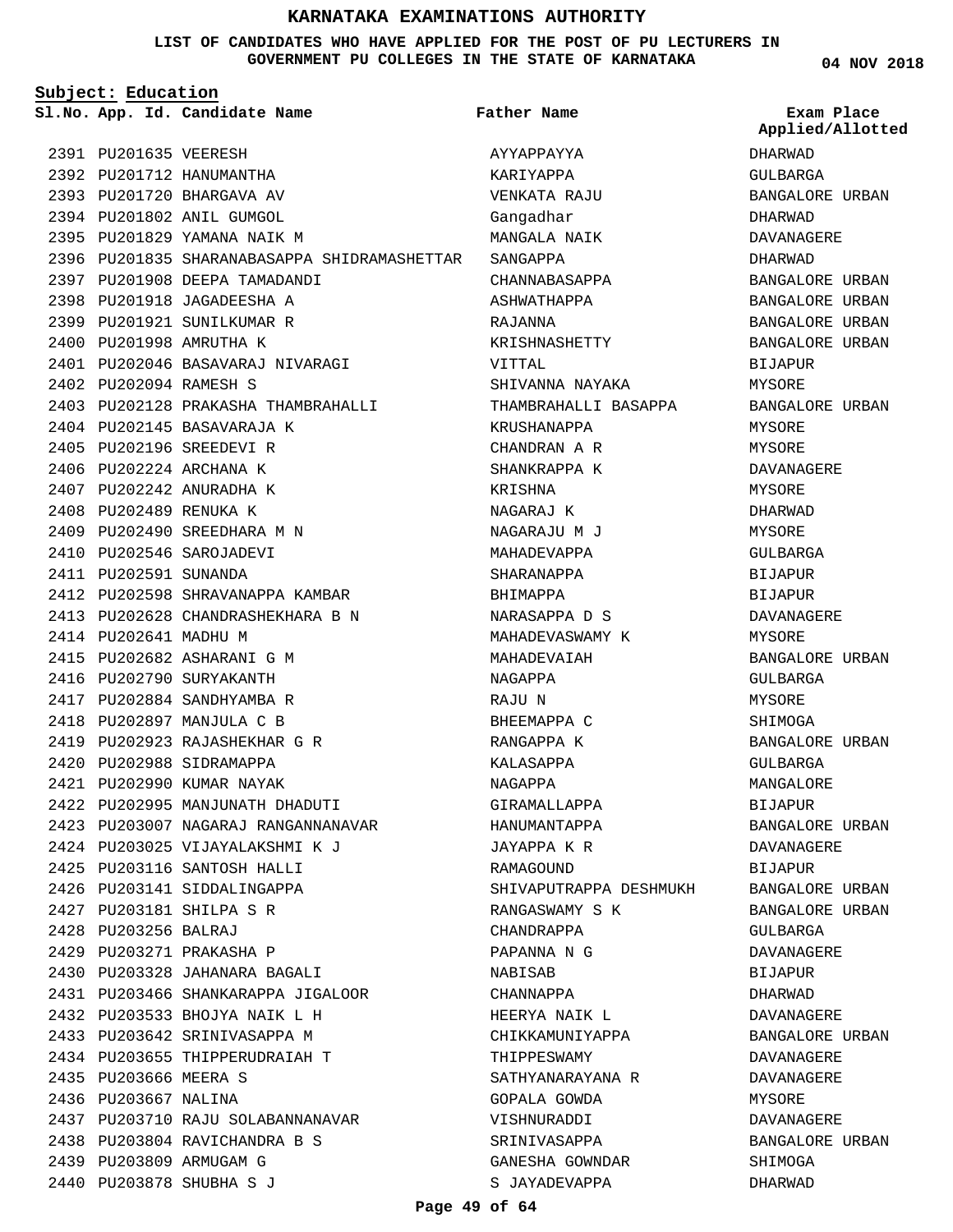**LIST OF CANDIDATES WHO HAVE APPLIED FOR THE POST OF PU LECTURERS IN GOVERNMENT PU COLLEGES IN THE STATE OF KARNATAKA**

**Subject: Education**

**App. Id. Candidate Name Sl.No. Exam Place**

2442 PU203984 SANTOSH KUMAR

2441 PU203936 UMAWATI

**Father Name**

JAGADISH

TIMMARADDI WADDIN FAKIRAPPA KUNAMENCHI NARAYANASWAMY P

GULBARGA DHARWAD DHARWAD DAVANAGERE GULBARGA DHARWAD SHIMOGA GULBARGA DAVANAGERE GULBARGA BIJAPUR GULBARGA BIJAPUR GULBARGA DAVANAGERE DHARWAD GULBARGA GULBARGA DAVANAGERE DHARWAD DHARWAD MYSORE BANGALORE URBAN MYSORE BANGALORE URBAN DHARWAD DHARWAD DHARWAD DHARWAD SHIMOGA BANGALORE URBAN BIJAPUR DHARWAD GULBARGA BANGALORE URBAN GULBARGA GULBARGA BIJAPUR BIJAPUR MANGALORE MYSORE BANGALORE URBAN GULBARGA DHARWAD **Applied/Allotted**

MYSORE SHIMOGA

BIJAPUR MYSORE GULBARGA

BANGALORE URBAN

2443 PU204003 YAMANURAPPA 2444 PU204064 MARUTI P N 2445 PU204112 MANJUNATH 2446 PU204162 SHARANAPPA ASHOK ANGADI 2447 PU204265 RAVIKUMAR KM 2448 PU204293 SHRINIVAS PU204321 SRINIVASA N H 2449 2450 PU204424 BASAVRAJA 2451 PU204428 RANGAMMA MUTTLGAERI 2452 PU204429 SHARANAMMA 2453 PU204473 HUSENASAB KARADI 2454 PU204492 PARASHURAM 2455 PU204506 ANITHA C G 2456 PU204561 CHANNABASAVVA BALUTAIG 2457 PU204759 RANIMA 2458 PU204851 KRISHNA 2459 PU204872 SANTHOSH B M 2460 PU204952 DARSHNA KUMAR G 2461 PU204982 GEETA BALIGER 2462 PU205018 JAYARAMU BK 2463 PU205024 GOPI T M 2464 PU205084 SHOBHA M 2465 PU205085 SHOBHA A S 2466 PU205107 RADHIKA KULKARNI 2467 PU205127 MAHIBOOBSAB 2468 PU205256 SHANMUKH TOTAGI 2469 PU205271 VIJAYALAKSHMI J 2470 PU205282 VIJAYAKUMARI M R 2471 PU205297 SUDHEENDRA RAMAPRASAD C 2472 PU205323 BHARATI BIRADAR 2473 PU205377 LAMANI BHIMANNA 2474 PU205394 BALASAB 2475 PU205413 NARENDRABABU G N 2476 PU205484 NAGESH 2477 PU205495 SUMANGALA 2478 PU205506 PRIYANKA PRAHLAD SUTAR 2479 PU205524 YUVARAJ JADHAV 2480 PU205526 USHA M L PU205554 RAMYA M R 2481 2482 PU205557 MANJUNATHA J 2483 PU205616 MALLIKARJUNASWAMY 2484 PU205634 KAVITA AMBIGER 2485 PU205647 VANI HEGADE 2486 PU205714 MUMTHAZ ANJUM 2487 PU205743 HARISH R 2488 PU205749 MANTESH BEELAGI 2489 PU205805 BHUVANESHWARI N S 2490 PU205865 BASAVARAJ

GADDEPPA ASHOK G ANGADI MANJAPPA GUNDAPPA NARASIMHAMURTHY SHIVANANDA KALAPPA SUBHASH PEERASAB RANNAPPA VEERABHADRAPPA C G TIMMANNA EARAPPA YELLAPPA VEERAIAH B M GANAPATHI ANDANAPPA KALYANAIAH BC MUNIYAPPA MADAIAH S SHIVALINGAIAH A S MOHANRAO KASIMSAB MULLA NAGAPPA MAHADHEVANA GOWDA J RAMAPPA M OBALESU C MALLIKARJUNA GOUDA POMANNA MALLIKARJUN SALOTAGI NARASAIAH G N Vittal Raghu RAMCHANDRA PRAHLAD SUTAR KHEMU JADHAV LALI RAMESH M JUNJAPPA BASAYYA KAMBI LINGABASAPPA JAGANNATH HEGDE KHALEEL AHAMED RAMANJANEYA SHRISHAIL SIDDARAJU N S KARIYAPPA

**04 NOV 2018**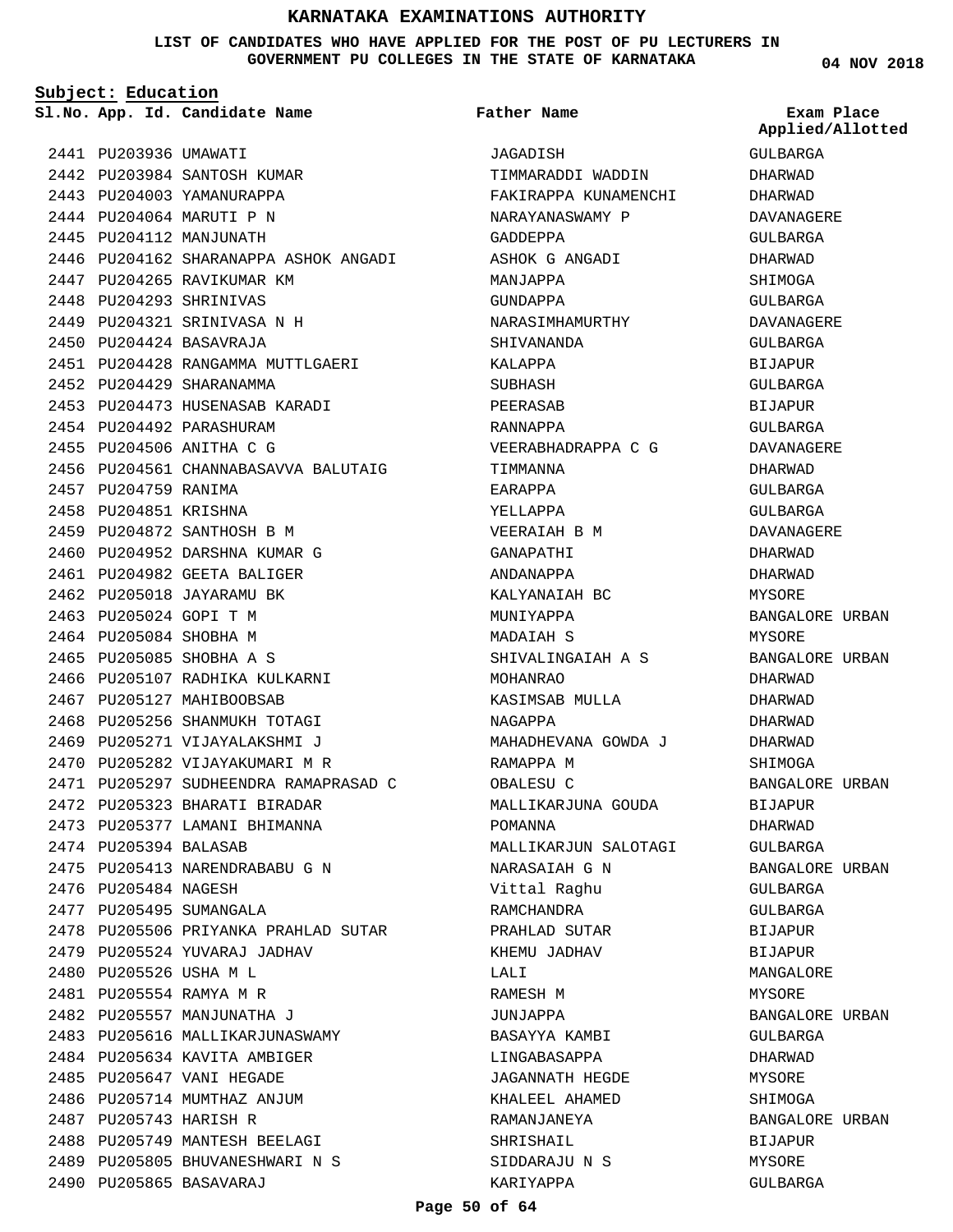#### **LIST OF CANDIDATES WHO HAVE APPLIED FOR THE POST OF PU LECTURERS IN GOVERNMENT PU COLLEGES IN THE STATE OF KARNATAKA**

**Subject: Education**

**App. Id. Candidate Name Sl.No. Exam Place**

2492 PU205886 NEERAJA K 2493 PU205907 RAGHUVEERA

2499 PU206183 MANASA H M

2502 PU206317 HONNURAPPA N

2504 PU206368 ZIYAULLA M S 2505 PU206369 PRABHAVATI

2506 PU206373 VINOD KUMAR P M

2508 PU206419 KRISHNAMURTHI 2509 PU206447 MAMATA KAREMURAGI

PU206623 NATARAJA B S 2510 2511 PU206688 DHONDIRAM 2512 PU206806 MANJULA B P 2513 PU206875 MANJUNATHA R

2515 PU206899 CHANDRASHEKAR G 2516 PU206932 SHIDDALINGAPPA KOTI

2519 PU207086 KUMAR BYADAGI 2520 PU207121 HANUMANTHAPPA H Y

PU207155 RAJESH R G 2521 2522 PU207156 SHIVAKUMAR 2523 PU207177 MAILAREPPA 2524 PU207201 KALAPPA RV PU207204 VEDAMURTHY G C 2525 2526 PU207309 PRABHUSWAMY M 2527 PU207327 SHIVALINGAIAH PU207373 NAGARAJA N M 2528 2529 PU207416 VIJAYKUMAR

PU207077 RAMAJASAB WADDATTI 2518

2530 PU207466 GOURAMMA INGALAGI

2535 PU207689 JADHAV DHANYAKUMAR BASAVARAJ

PU207484 SRINIVASA H 2531 PU207594 RAJU K B 2532 2533 PU207613 ANANDAM

PU207641 SUMITHRA BAI S 2534

2537 PU207752 CHANDRASHEKHARAPPA

PU207787 CHANDRASHEKARA G R 2539

2536 PU207746 PRIYA DEEKSHA

2538 PU207786 VINIL KUMAR P

2540 PU207834 RAJAKUMAR M

2517 PU207037 MRUTUNJAYA VADAKANNANAVAR

2501 PU206228 KAVITHA

2503 PU206322 RUKMINI

2507 PU206391 SIDDAPPA

2514 PU206882 VITHAL

PU206001 PU206004 2496 PU206015 UMMESALMA 2497 PU206018 MAMATHA M I

2494 2495

2491 PU205878 MANJUNATH HAMANI

HANAMANT GANIGER RAMESH PUJARI

PU206164 SANJAI KUMAR SAHU 2498

2500 PU206189 SIDRAMAPPA HADIMANI

**Father Name**

RANGAPPA KRISHNA K MADEVAIAH TAYAPPA TIPPANNA PUJARI ELIAZ AHMED MALLAPPA A I HEERA LAL MALLAPPA H K SHIVANAND HADIMANI SAIDAPPA NAGAPPA MADEPPA SAIYAD AMANULLA VISHWANATH MALLIKARJUNA SWAMY P YALLAPPA VITHALRAO NAGANAGOUDA SHESHAPPA ANGADARAO BASAPPA PUJAR RATHNACHARI K N CHANDRAKANTH VENKATESALU VEERABHADRAPPA NINGAPPA ALLASAB WADDATTI VEERABHADRAPPA HANUMANTHAPPA SUNDARAMMA GANGAYYA HIREMATH IRAPPA VENKATAPPA CHANNABASAPPA G B MADAIAH SIDDAMMA MALIYAPPA N S PUNDALIKAPPA TIKARE MUGABASAPPA HALESHAPPA H GANGADHARAPPA MAHADEVAIAH P N SHIVYANAIK B BASAVARAJ FRANKLIN S W PRABHU HUSENAPPA LATE PUTTARAJU K RAMAIAH MUNISWAMY

**04 NOV 2018**

BIJAPUR MANGALORE MYSORE DHARWAD BIJAPUR BANGALORE URBAN BANGALORE URBAN BANGALORE URBAN DAVANAGERE BIJAPUR GULBARGA DHARWAD GULBARGA DAVANAGERE GULBARGA BANGALORE URBAN GULBARGA **BIJAPUR** BIJAPUR SHIMOGA GULBARGA DAVANAGERE DAVANAGERE GULBARGA DHARWAD DHARWAD DHARWAD DHARWAD DHARWAD DAVANAGERE MYSORE GULBARGA DHARWAD BANGALORE URBAN SHIMOGA MYSORE BANGALORE URBAN SHIMOGA DHARWAD DHARWAD DAVANAGERE BANGALORE URBAN GULBARGA SHIMOGA DHARWAD MYSORE GULBARGA MYSORE MYSORE MYSORE **Applied/Allotted**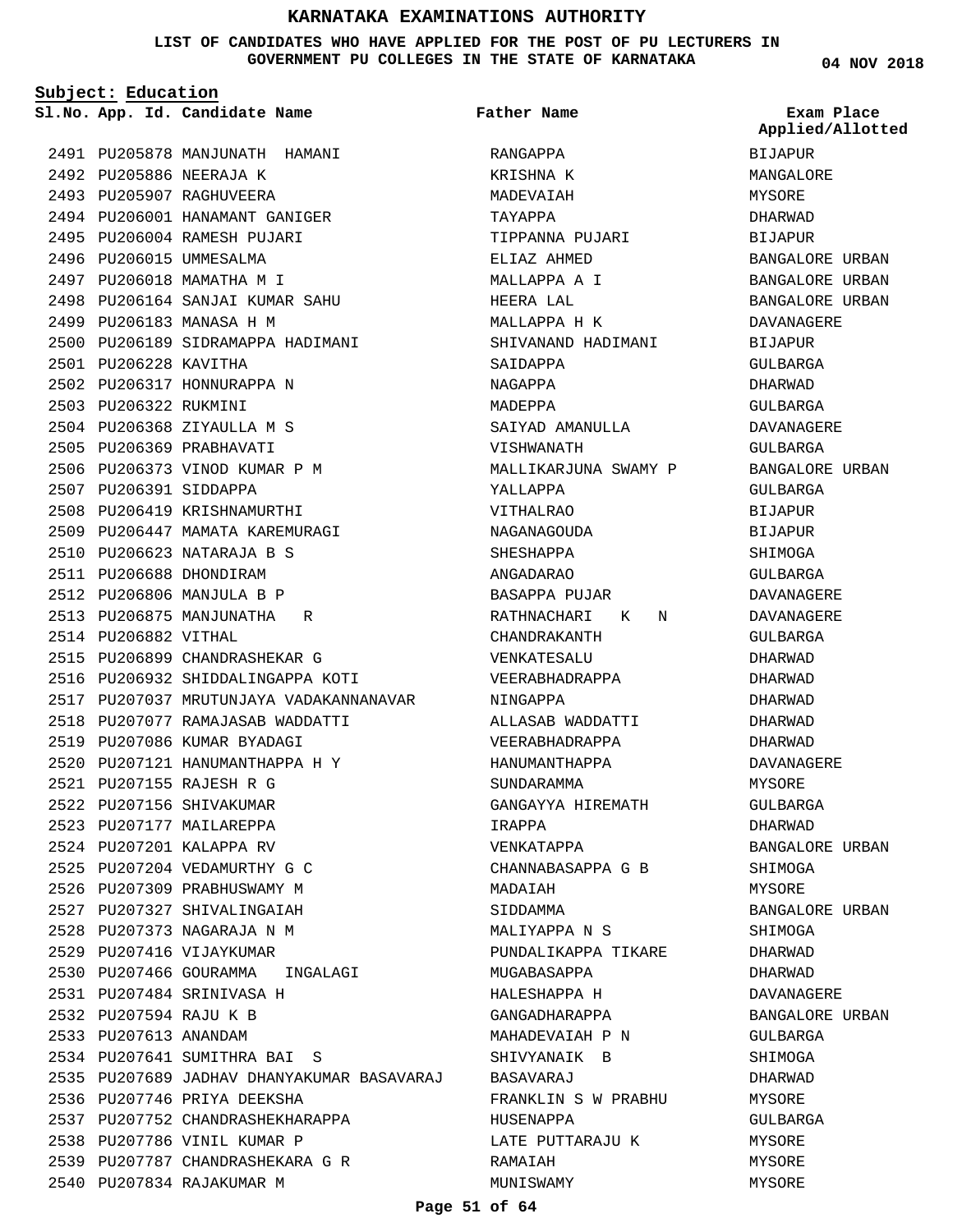**LIST OF CANDIDATES WHO HAVE APPLIED FOR THE POST OF PU LECTURERS IN GOVERNMENT PU COLLEGES IN THE STATE OF KARNATAKA**

**Subject: Education**

2541 PU207847 NAGARAJ CHANNAPPAGOUDAR 2542 PU207881 HASANSABA MUJAVAR 2543 PU207898 SHAFIQUE AHEMD MIRJI 2544 PU208008 AHAMMAD KILLADAR 2545 PU208023 MANJULA ITTANGIHAL 2546 PU208026 SHIVAKUMAR GURUSHANTANAVAR 2547 PU208048 ANAND HOOGAR 2548 PU208061 BIRADAR SANTOSHAMMA 2549 PU208062 KIRAN B N 2550 PU208069 PRAKASH KUPPASAD PU208093 NAZNEEN BEGUM 2551 2552 PU208094 FAROOQAHAMAD SARWAD PU208171 ASHOKA H 2553 2554 PU208200 YASHODA B PU208380 RAVINDRA H L 2555 2556 PU208381 MAHAMMADNAYEEM GARAG 2557 PU208433 GOVINDAPPA 2558 PU208458 SAVITA BABALESHWAR PU208474 RAJENDRA K B 2559 2560 PU208507 SAVITHA B V 2561 PU208551 MEGHARAJALAL Y PATIL 2562 PU208579 KUSUMA B M 2563 PU208609 LATHA T M 2564 PU208625 GANGADHAR NAIK 2565 PU208664 SOMASHEKHARA M 2566 PU208687 PANKAJA K 2567 PU208707 B N BABY SUPREETHA 2568 PU208712 VANAJAKSHI TOGATEGERA 2569 PU208771 BHARATI PUJARI 2570 PU208782 SADASHIV 2571 PU208799 VANITHA G 2572 PU208813 SANJAY PU208864 BASAVARAJ 2573 2574 PU208881 SANGAPPA 2575 PU208895 ANJAPPA N 2576 PU209009 MANTELINGAIAH S 2577 PU209054 JAYALAXMI ANAWAL PU209064 PRAVEEN B E 2578 PU209072 PRATHIBA DEVI A C 2579 2580 PU209084 SADASIVAN SHRUTHY 2581 PU209163 NABISAB 2582 PU209175 PRATHIBHA D 2583 PU209201 THULUJABHAVANI S P 2584 PU209206 RUDRAMMA 2585 PU209239 RAVINDRA BILAGI 2586 PU209245 RAJAPURA VEERESHA 2587 PU209252 OBANATHA MERA P 2588 PU209276 G S M OORUKRAMAHA PRIYA 2589 PU209299 ANUSUYA K PU209332 RAMESH NAIK P S 2590

**App. Id. Candidate Name Sl.No. Exam Place** GURUSHANTAGOUDA MAIBUBASABA MUJAVAR HUSAIN SAHEB MIRJI NASIRKHAN MADIWALAPPA ITTANGIHAL CHANDRASHEKHARAYYA MALLAPPA DHULAPPA NAGARAJAPPA B S GURALINGAPPA MOHAMMED KHAN PATHAN RASULSAB HEMARAJA BASAVARAJAPPA B M LINGARAJU H R NISARAHMAD CHANDRASHEKARAPPA SHREENIVAS RASAVAR AJIJ LATE VEERANNA B YAMANUR PATIL MAHADEVAPPA MAHADEVAPPA RAMA NAIK Manjunatha H KARIYAPPA D NARAYANA POOJARY NAGARAJA T SATYAPPA MALLAPPA GEORGE A SHRIMANTRAO NAGAPPA HUSAINAPPA NARAYANAPPA SIDDAMADAIAH VEERABHADRAPPA ESWARAPPA B M CHIKKEGOWDA A J M R Sadasivan DAWALSAB DURGAPPA K PAKIRAPPA S N BASAVARAJAPPA MALLAPPA LINGAPPA R PODIYA MERA K VEERENDRA SWAMY KRISHNAPPA SHANKARA NAIK P H **Father Name** DHARWAD **BIJAPUR** DHARWAD

**04 NOV 2018**

**Applied/Allotted**

# DHARWAD BIJAPUR DHARWAD DHARWAD GULBARGA **MYSORE** BIJAPUR BIJAPUR **BIJAPUR** BANGALORE URBAN DAVANAGERE MYSORE DHARWAD BANGALORE URBAN BANGALORE URBAN MYSORE MYSORE BIJAPUR MYSORE BANGALORE URBAN MANGALORE SHIMOGA BANGALORE URBAN MANGALORE GULBARGA BIJAPUR BIJAPUR MYSORE GULBARGA GULBARGA GULBARGA BANGALORE URBAN MYSORE BIJAPUR DAVANAGERE BANGALORE URBAN MANGALORE GULBARGA BANGALORE URBAN DAVANAGERE DAVANAGERE BIJAPUR DHARWAD MANGALORE GULBARGA MYSORE DAVANAGERE

#### **Page 52 of 64**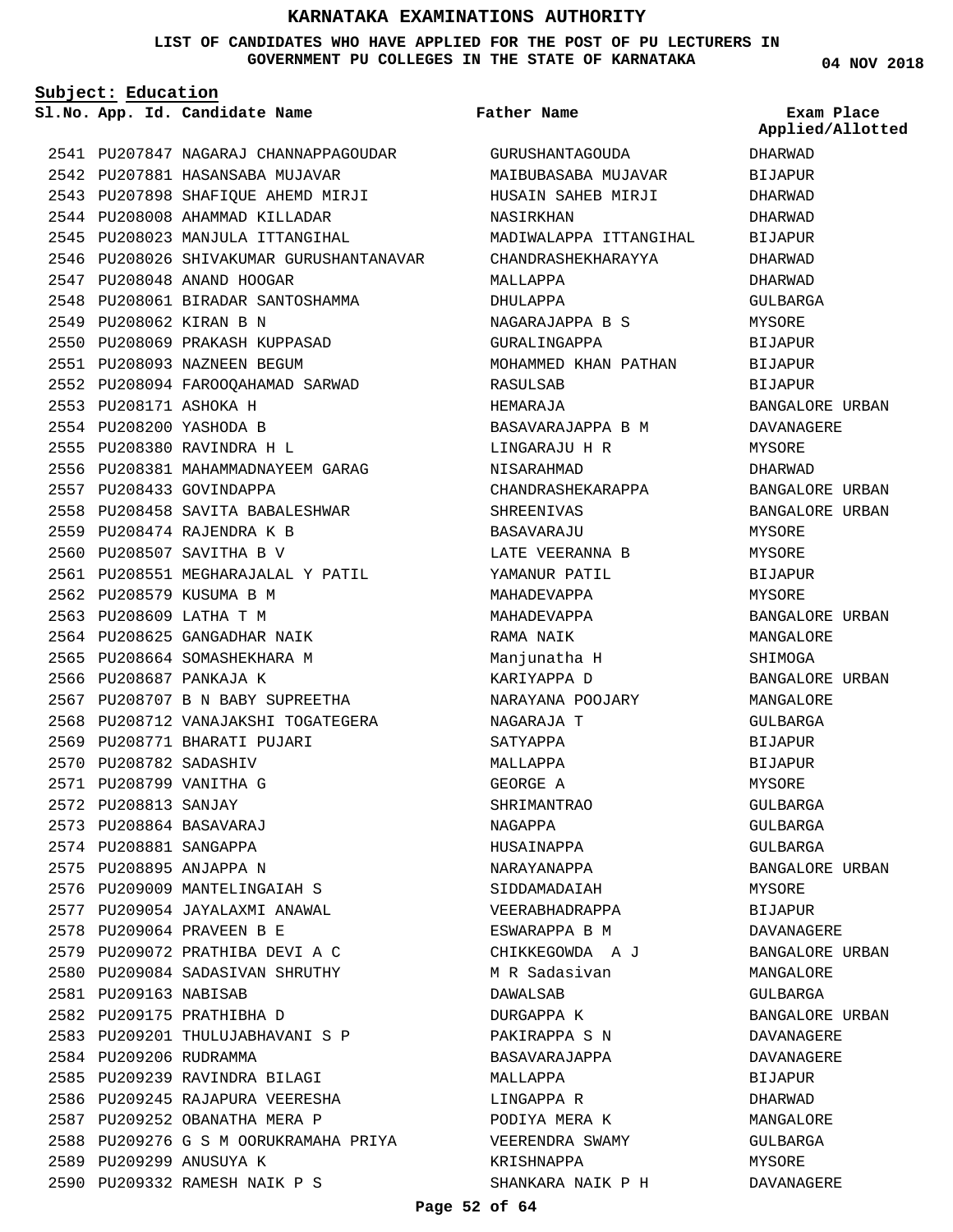**LIST OF CANDIDATES WHO HAVE APPLIED FOR THE POST OF PU LECTURERS IN GOVERNMENT PU COLLEGES IN THE STATE OF KARNATAKA**

**Subject: Education**

**App. Id. Candidate Name Sl.No. Exam Place**

**Father Name**

2591 PU209359 RADHA M C 2592 PU209388 HUSAINBASHA 2593 PU209454 NAGADEVI S 2594 PU209463 RAMESH M S 2595 PU209473 RAVEENDRA B MUTTALLI 2596 PU209515 NARASIMHA MURTHY B 2597 PU209550 LOKESH KUMAR P 2598 PU209576 BHAGYALAXMI D PU209627 RAJKUMAR D R 2599 2600 PU209695 SANTOSHKUMAR GUDIMANI PU209914 ADAM PAUL 2601 2602 PU209918 MEERA P M 2603 PU209943 MEERA P M 2604 PU209952 HEMALATHA 2605 PU209959 BASAWARAJ MALIMATH 2606 PU209962 SAINABI NADAF PU210012 MEHRUNNISA BEGUM M Z 2607 2608 PU210055 DHARMU 2609 PU210071 THIRTHAMANI K 2610 PU210094 PARASHURAMA M K 2611 PU210109 DEEPIKA HIREMATH 2612 PU210145 BADASHAH ALDI 2613 PU210175 ALLAPPA 2614 PU210202 CHAITHRA K H 2615 PU210203 MANGALA PATIL 2616 PU210274 GURUDEVI 2617 PU210298 SATISHA M S PU210421 BASAVARAJ 2618 2619 PU210452 NETHRAVATHI S 2620 PU210472 SUMAIYA ANJUM PU210508 MALATESH NIMBAKKANAVAR 2621 PU210617 RAGHAVENDRA P M 2622 2623 PU210618 RAVI KUMAR B V 2624 PU210636 ARUNKUMAR C 2625 PU210685 NANJUNDESHA P PU210699 SHAILAJA G S 2626 2627 PU210746 NINGAPPA BENNUR PU210752 DAYANANDA D B 2628 2629 PU210780 SUNEEL KUMAR 2630 PU210938 RAJKUMAR 2631 PU210949 YAMANAMMA 2632 PU211049 MAHAMMADNAYEEM GARAG 2633 PU211072 AJJAYYAMURTHY 2634 PU211114 CHANDRAMA 2635 PU211182 VINOD KUMAR 2636 PU211183 LATHA K M 2637 PU211277 GUTTEPPA KENGALAR 2638 PU211297 SHEKAMMA 2639 PU211328 SHREEDEVI AVARADI 2640 PU211427 TANAJI

BHARMAPPA M C MOULALI SABANNA SHEKHARAPPA M BASAVANTAPPA BEEMAIAH N Prabhuaradhya DUGGAPPA H RAMAPPA NEELAPPA JOHN MOSES Mohan P V Mohan P V SIDDALINGAPPA SHIVALINGAYYA MAIBUSAB Zaferullah Shariff **BHEEMU** APPANNA GOWDA K B MALIYAPPALA KEMPPANNA SANGAMESHA SAIPANSAB PAMPAYYA HOMBAIAH K SHIVANAGOUD SHARANAPPA MALLFSHAPPA S SHIVABASAYYA HIREMATH SRINIVASA MT ABDUL JALEEL GUDDAPPA MARKANDEYA P VENKTARAVANA V CHALUVAIAH C PARAMESHA P SRINIVASAPPA N SHIVAPPA BENNUR BORAIAH D LALAPPA DEVINDRAPPA ASHOK B NISARAHMAD BASANNA G PRABHURAYA Manchaiah CHANDRASHEKHARA K M DODDAMAILAPPA LOKANNA PRAKASH YALLAPPA

**04 NOV 2018**

SHIMOGA GULBARGA BANGALORE URBAN DAVANAGERE DAVANAGERE BANGALORE URBAN MYSORE DAVANAGERE **BIJAPUR** DAVANAGERE MYSORE MYSORE MYSORE MYSORE DHARWAD DHARWAD BANGALORE URBAN CIILBARGA MYSORE DAVANAGERE DHARWAD GULBARGA GULBARGA MYSORE DHARWAD GULBARGA DAVANAGERE BIJAPUR BANGALORE URBAN BANGALORE URBAN DHARWAD DHARWAD BANGALORE URBAN MYSORE BANGALORE URBAN BANGALORE URBAN DHARWAD MYSORE BIJAPUR GULBARGA DHARWAD DHARWAD DAVANAGERE GULBARGA BANGALORE URBAN DAVANAGERE DAVANAGERE DHARWAD BIJAPUR DHARWAD **Applied/Allotted**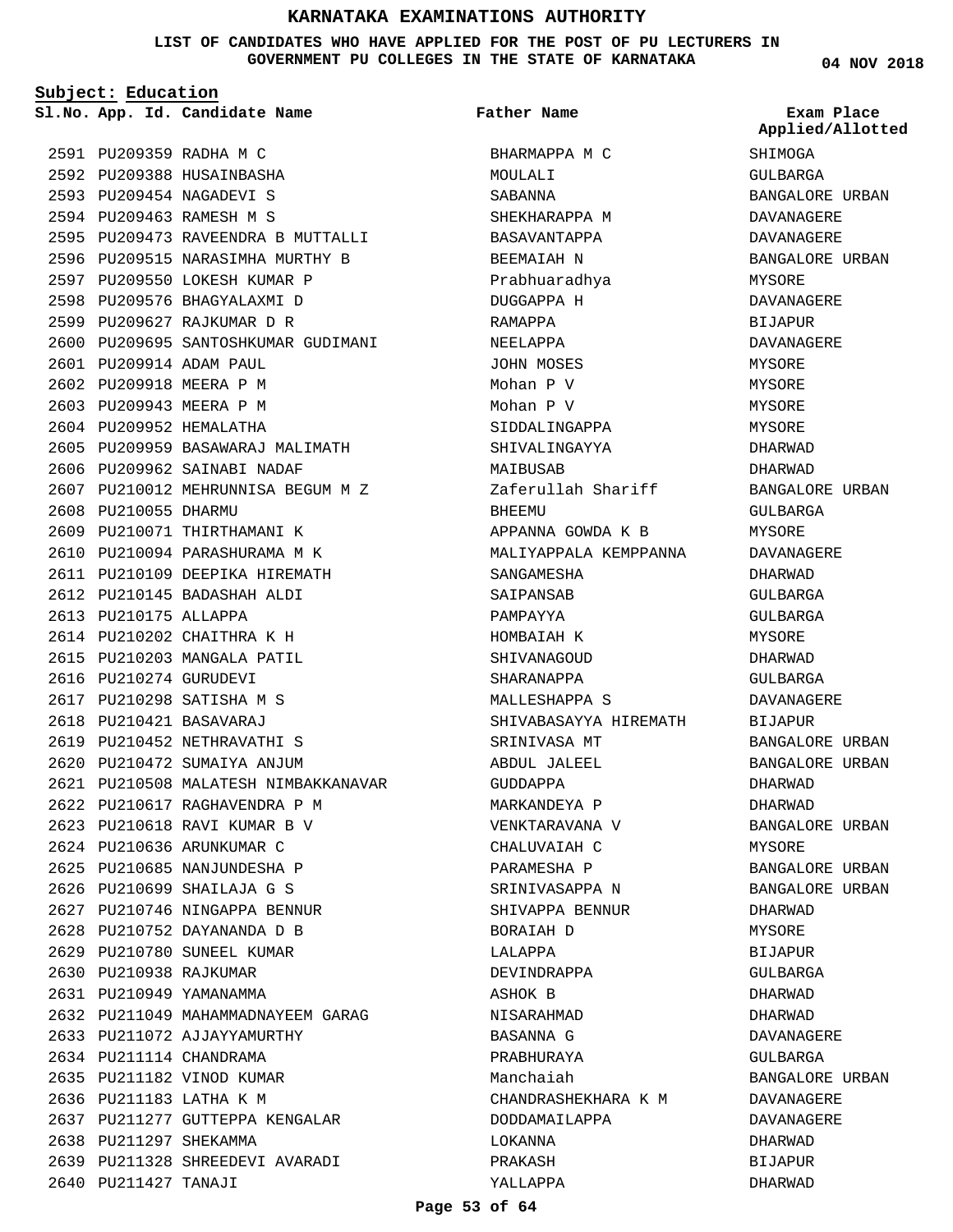**LIST OF CANDIDATES WHO HAVE APPLIED FOR THE POST OF PU LECTURERS IN GOVERNMENT PU COLLEGES IN THE STATE OF KARNATAKA**

**Subject: Education**

**App. Id. Candidate Name Sl.No. Exam Place**

PU211447 MADHU B R 2641 2642 PU211453 SHITHAL PINTO 2643 PU211494 SANGAMESHA HUGAR 2644 PU211564 SAVITA TAVADARE 2645 PU211588 MURALEEDHARA H G

2646 PU211638 RAJESHA T

2647 PU211658 ROOPA SUNAKALL 2648 PU211670 SHANKARA TV PU211678 SHRUTHI T 2649 2650 PU211764 ANASUYA

2652 PU211781 SHIVAKUMARA T 2653 PU211786 MADHU H S

2655 PU211915 MALLIKARJUN N 2656 PU211946 MALKAPPA KATTI

2657 PU211963 MONAPPA

2662 PU212042 SUNITABAI

2665 PU212185 GURURAJ

2667 PU212235 KAVYA G S 2668 PU212242 PRASANNA K M PU212243 YESU RAJU 2669 2670 PU212313 NAGARATNAMMA PU212327 BASAVARAJ HUDED 2671

PU212344 PRASHANT 2672 2673 PU212345 SANTOSH

2675 PU212478 SOUMYA S

PU211831 RAMESH YANAMASHETTI 2654

2658 PU211979 RAJESHWARI ADMANI 2659 PU211982 APPANNA MISINAIK 2660 PU211995 THIMMARAJU T

2661 PU212006 VIRUPAKSHA SWAMY G M

2663 PU212094 MAHADEV MAREPPAGOL 2664 PU212103 THIPPESWAMY R T

2666 PU212203 ARUNAKUMARA S M

2674 PU212365 PARASHURAM PUJARI

2676 PU212506 KALINGAPPA MALLARI PU212587 SHANATHRAJ S G 2677 PU212635 ASHRAFUDDIN M R 2678 2679 PU212646 MAHADEVASWAMY 2680 PU212742 RASHMI B V PU212757 NAGARAJA T M 2681 2682 PU212758 LOKESH D

2683 PU212770 MARIAASSUMPTION D SOUZA

2685 PU212823 BHUVANESHWARI MATH

PU212796 NAGARAJA H T 2684

2686 PU212832 MANJUNATH D N

2688 PU213074 SURESH TARIWAL 2689 PU213076 AMARANANDA K 2690 PU213116 PARAMESHWAR

2687 PU212967 RAMESH

2651 PU211779 SHANKARAGOUDA GANGANAGOUDRA

**Father Name**

RamaReddy B T PINTO GJ SHIVAPPA MAHARUDRA SEENAPPA H G THAMMAIAH D SHIVAPPA NARAYANAMMA THIPPANNA BALAJI BASANAGOUDA THIBBAIAH SANNAMOGA Chanabasappa NARASIMHALU BASALINGAPPA MALLAPPA RAMACHANDRA SANGAPPA LATE THIPPESWAMY S MAHADEVAIAH GD NAGSHETTY DASHARATH THIPPERUDRAPPA N S SHARANAPPA SHESHAPPA GURUSIDDAIAH C R MADANAIKA K GURUPUTRA CHANNAPPA YALLAPPA EKNATH MANIKAPPA URAMANNA SOMASHEKARA E VIJAY KUMAR KARIBASAPPA S G RAFIUDDIN M K NANJAIAH D B Vishwanath Shetty MAHALINGAPPA DODDANANJAIAH INTRU DSOUZA THUNGAPPA C NEELAKANTHAYYA DIVAKARAPPA SAIRANNA MALLIKARJUN TARIWAL BASAVARAJ KADLEPPAMATHA CHANNABASAPPA

**04 NOV 2018**

BANGALORE URBAN BANGALORE URBAN DHARWAD DHARWAD DAVANAGERE BANGALORE URBAN GULBARGA BANGALORE URBAN DAVANAGERE DHARWAD DAVANAGERE MYSORE MYSORE BANGALORE URBAN GULBARGA GULBARGA GULBARGA DHARWAD DHARWAD BANGALORE URBAN BANGALORE URBAN GULBARGA DHARWAD BIJAPUR BIJAPUR BANGALORE URBAN DAVANAGERE MYSORE GULBARGA GULBARGA DHARWAD GULBARGA GULBARGA BIJAPUR SHIMOGA BIJAPUR DAVANAGERE DAVANAGERE BANGALORE URBAN MANGALORE SHIMOGA MYSORE SHIMOGA DAVANAGERE BIJAPUR SHIMOGA GULBARGA BIJAPUR GULBARGA GULBARGA **Applied/Allotted**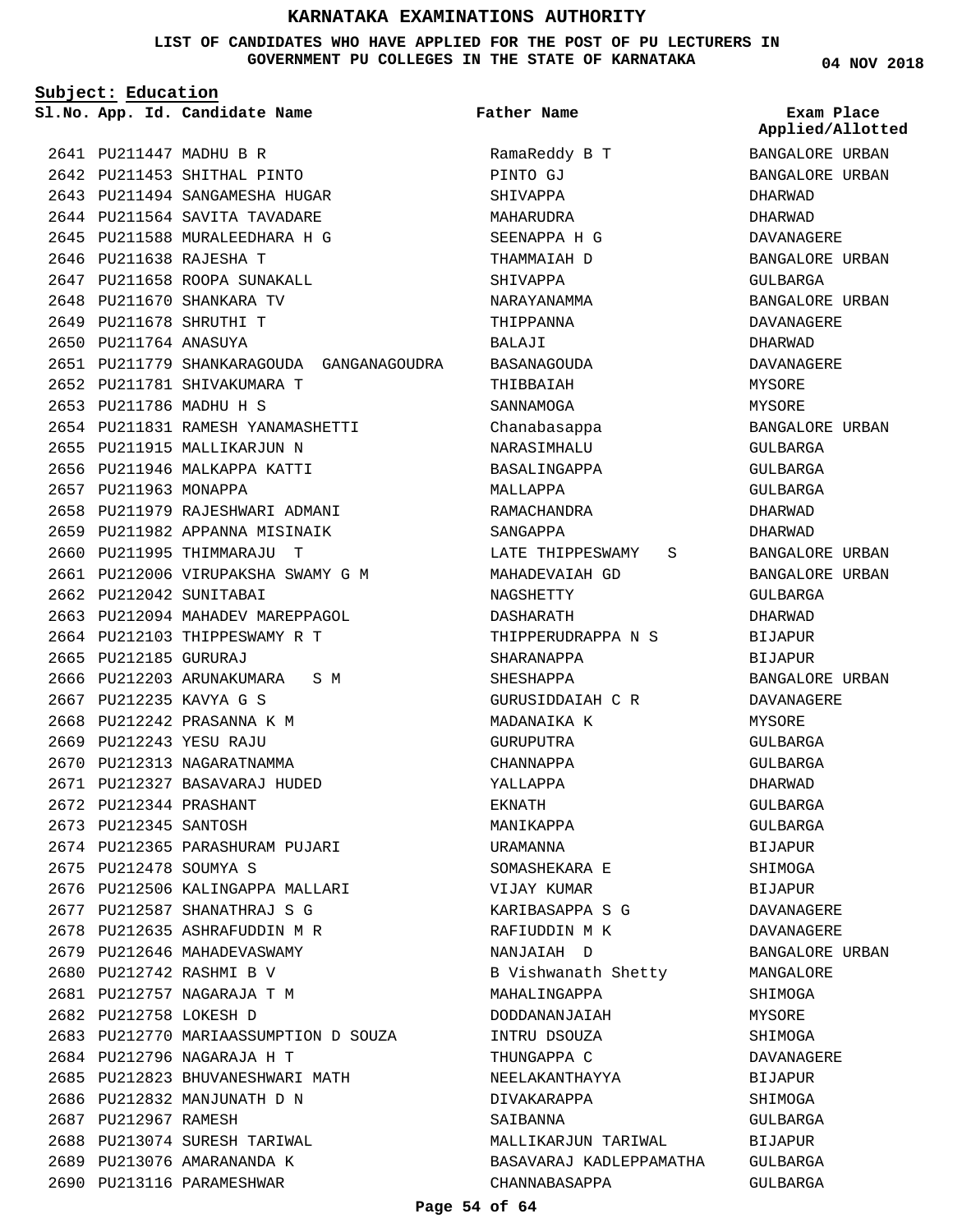#### **LIST OF CANDIDATES WHO HAVE APPLIED FOR THE POST OF PU LECTURERS IN GOVERNMENT PU COLLEGES IN THE STATE OF KARNATAKA**

**Subject: Education**

**04 NOV 2018**

|                       | Sl.No. App. Id. Candidate Name                                                                                | Father Name                                                     | Exam Place<br>Applied/Allotted |
|-----------------------|---------------------------------------------------------------------------------------------------------------|-----------------------------------------------------------------|--------------------------------|
|                       | 2691 PU213126 BENTUR MAHANTESH                                                                                | MAHADEVAPPA                                                     | DHARWAD                        |
|                       | 2692 PU213182 VENKANAGOUDA                                                                                    | HANAMANTAGOUDA PATIL BIJAPUR                                    |                                |
|                       | 2693 PU213208 PARIMALA KAMBALE                                                                                | MAHADEV                                                         | BIJAPUR                        |
|                       | 2694 PU213228 CHANNAVEERAYYA                                                                                  | VEERESH                                                         | GULBARGA                       |
|                       | 2695 PU213234 RAJENDRA KAMBAR                                                                                 | VEERAPPA                                                        | <b>BIJAPUR</b>                 |
| 2696 PU213245 MADESHA |                                                                                                               | MADEVASETTY                                                     | MYSORE                         |
|                       | 2697 PU213259 CHINNASWAMY M                                                                                   | MUDDUMADAIAH                                                    | MYSORE                         |
|                       | 2698 PU213275 SAVUKARAJU D                                                                                    | DODDA THAMMAIAH                                                 | MYSORE                         |
|                       | 2699 PU213283 AHAMMAD BALEGAR                                                                                 | KALESAB BALEGAR                                                 | BIJAPUR                        |
|                       | 2700 PU213286 GANGAPPA MEDAR                                                                                  | MALLAPPA MEDAR                                                  | DHARWAD                        |
|                       | 2701 PU213313 PRASANNA T B                                                                                    | BASAVARAJAPPA                                                   | MYSORE                         |
|                       | 2702 PU213345 SANDEEP S                                                                                       | SADASHIVA M                                                     | MYSORE                         |
|                       | 2703 PU213375 SAVITA UMACHAGI                                                                                 | BASAPPA                                                         | DHARWAD                        |
|                       | 2704 PU213402 KASTURI PUJAR                                                                                   | GURAPPA                                                         | DHARWAD                        |
|                       | 2705 PU213417 SHIVANAND KAKOL                                                                                 | LAXAMAN                                                         | DHARWAD                        |
|                       | 2706 PU213423 SOWMYA S P                                                                                      | PRAKASH S                                                       | SHIMOGA                        |
|                       | 2707 PU213488 BASAVARAJ                                                                                       | IRAPPA MARAPUR                                                  | BIJAPUR                        |
|                       |                                                                                                               | 2708 PU213512 BABU NADAVINAKERI KARANTEPPA NADAVINAKERI BIJAPUR |                                |
|                       | 2709 PU213599 RAVIKIRAN                                                                                       | PARASAPPA TIKARE                                                | DHARWAD                        |
|                       | 2710 PU213616 ANIL KUMAR C R                                                                                  | H RAJE GOWDA                                                    | MYSORE                         |
|                       | 2711 PU213727 PRASANNA KUMAR N                                                                                | NARAYANAPPA                                                     | BANGALORE URBAN                |
|                       | 2712 PU213782 KRISHNA K C                                                                                     | CHIKKARANGAIAH                                                  | MANGALORE                      |
|                       | 2713 PU213796 SANTOSH KARIMANI                                                                                | VEERABHADRAYYA KARIMANI                                         | DHARWAD                        |
|                       | 2714 PU213878 RAVI BYADAGI                                                                                    | BASAVANTAPPA                                                    | DAVANAGERE                     |
|                       | 2715 PU213907 SHIVANAND                                                                                       | DUGGANNA                                                        | GULBARGA                       |
|                       | 2716 PU213980 USHA H C                                                                                        | CHANDRA SHEKHAR H R BANGALORE URBAN                             |                                |
|                       | 2717 PU213999 ANAND NAYAK                                                                                     | BALARAM                                                         | DHARWAD                        |
|                       | 2718 PU214004 RAKESH S P                                                                                      | PARASHURAMA                                                     | SHIMOGA                        |
|                       | 2719 PU214020 JAYASHRI BIRADAR                                                                                | BASAGONDAPPA BIRADAR                                            | BIJAPUR                        |
|                       | 2720 PU214079 GOVINDA RAO P                                                                                   | PRAKASH RAO                                                     | MYSORE                         |
|                       | 2721 PU214091 TAMMANI KAMBALE                                                                                 | BHIMA                                                           | <b>BIJAPUR</b>                 |
|                       | 2722 PU214146 RAJESHA S                                                                                       | SIDDU M                                                         | MYSORE                         |
|                       | 2723 PU214153 VENKATESHA K G                                                                                  | GAVIYAPPA                                                       | SHIMOGA                        |
|                       | 2724 PU214160 MOHAMMDI BEGUM                                                                                  | MOHD JAFFAR                                                     | GULBARGA                       |
|                       | 2725 PU214180 MOHASINA                                                                                        | SHEIKHLAL LATURI                                                | BIJAPUR                        |
|                       | 2726 PU214181 BASAVVA ANGADI                                                                                  | ADIVEPPA                                                        | DHARWAD                        |
|                       | 2727 PU214208 PRABHAKARA H N                                                                                  | NAGESHAPPA                                                      | DAVANAGERE                     |
|                       | 2728 PU214238 MACHINDRA                                                                                       | PANDIT                                                          | GULBARGA                       |
|                       | 2729 PU214252 ABUBKAR BAGAWAN                                                                                 | ABDULRAJAK BAGAWAN                                              |                                |
|                       | 2730 PU214281 MALLESHI SABANNAVAR                                                                             | DEVAPPA                                                         | BIJAPUR<br>DAVANAGERE          |
| 2731 PU214307 AMBANNA |                                                                                                               | DHARMANNA                                                       | GULBARGA                       |
|                       | 2732 PU214334 KIRAN KUMARA KASA SARA SERAMA SERAMA SERAMA SERAMA SERAMA SERAMA SERAMA SERAMA SERAMA SERAMA SE | SIDDARAJU                                                       | DHARWAD                        |
|                       | 2733 PU214349 MANJAPPA CHALAWADI                                                                              | RAMAPPA                                                         | DAVANAGERE                     |
|                       | 2734 PU214353 SAHEBAGOUDA BIRADAR                                                                             | SIDDANAGOUDA BIRADAR                                            | BIJAPUR                        |
|                       |                                                                                                               |                                                                 |                                |
|                       | 2735 PU214365 SIDDAPPA JOGI<br>2736 PU214408 RAMESHA DK                                                       | BHIMAPPA JOGI                                                   | DHARWAD<br>BANGALORE URBAN     |
| 2737 PU214427 LATHA C |                                                                                                               | KANIMAIAH<br>CHINNASWAMY                                        | MYSORE                         |
|                       | 2738 PU214467 VINODKUMAR BANAJIGER                                                                            | BABU                                                            | <b>BIJAPUR</b>                 |
|                       | 2739 PU214468 SHAMASHARALI MULLA                                                                              | CHADBASHA                                                       | <b>BIJAPUR</b>                 |
|                       | 2740 PU214522 SHAMBANNA                                                                                       | CHIDANANDAPPA ULLAGADDI                                         | DHARWAD                        |
|                       |                                                                                                               |                                                                 |                                |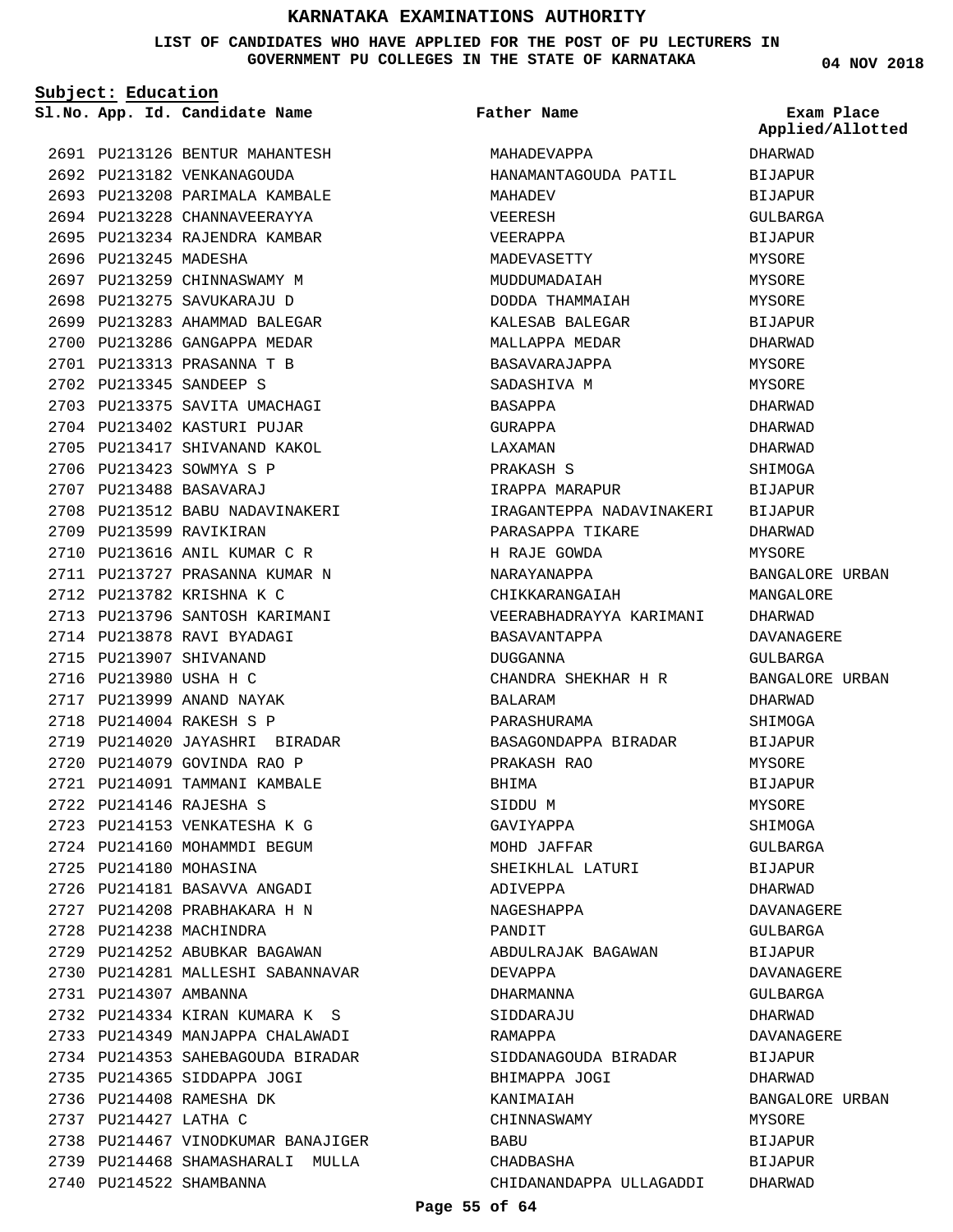#### **LIST OF CANDIDATES WHO HAVE APPLIED FOR THE POST OF PU LECTURERS IN GOVERNMENT PU COLLEGES IN THE STATE OF KARNATAKA**

**Subject: Education**

2741 PU214533 KODADEESHA KUMAR GR 2742 PU214589 VIJAYALAXMI PUJAR 2743 PU214602 BHUWANESHWARI HIREMATH 2744 PU214725 BALAPPA BHUJANNAVAR 2745 PU214751 GEETA G 2746 PU214775 ALICE JOSEPH 2747 PU214780 BHIMARAY MADAR 2748 PU214781 LAKSHMEE 2749 PU214810 KAREEMA AMBAREEN 2750 PU214812 SIDDALINGA SWAMY C N PU214819 AMARESHA N D 2751 PU214877 BASAVARAJAPPA B H 2752 2753 PU214914 MAYAMMA H S 2754 PU214951 THEJASWINI A 2755 PU214960 VARSHA PATIL 2756 PU214966 ANUSUYA 2757 PU214999 SHIVAMURTHY B K 2758 PU215016 DEVINDRA PATTAR 2759 PU215089 HAJARA BEGUM 2760 PU215125 GOPALA KRISHNA M 2761 PU215140 VEENA POOJARTHI 2762 PU215210 MOHAN T M 2763 PU215240 HALESH G T 2764 PU215286 SAGAR MALLESHI URAMANATTI 2765 PU215307 BHARATI VASTRAD 2766 PU215359 NAGALAKSHMI S N 2767 PU215406 GAVISIDDA G 2768 PU215413 YASHAVANTHA B PU215478 SAMPATH KUMAR S K 2769 2770 PU215493 PRAVEEN PATTAR 2771 PU215514 MURTUJA KANDAGAL 2772 PU215526 VIJAYALAKSHMI SAJJAN J V 2773 PU215559 ANNAPPA M 2774 PU215561 ARATI LADDIMATH 2775 PU215581 CHETHANA R 2776 PU215587 RAJASHEKHAR 2777 PU215610 VIRUPAXAYYA MATHAPATI PU215639 GURURAJA C S 2778 2779 PU215684 MANJULA SHIVALLI 2780 PU215717 SHIVAMURTHAPPA 2781 PU215757 VIJAYAKUMAR SHIVALLI 2782 PU215801 SURESH 2783 PU215853 KISHORE KUMAR N 2784 PU215935 MANJAPPA D T 2785 PU216002 PRAVEEN S 2786 PU216060 THIMMARAJU Y T 2787 PU216105 KAKA M 2788 PU216107 PRASANNA D R 2789 PU216352 THREEVANI 2790 PU216366 ANJAN MURTHY N

**App. Id. Candidate Name Sl.No. Exam Place** RUDRAMUNIYAPPA G BHEEMAPPA MALLAYYA SHIDLINGAPPA BHUJANNAVAR DHARWAD SHARANAPPA G EZIKIEL JOSEPH HANAMANT MARTHANDAPPA MOHAMMED MUKTHAR HUSSAIN S SHIMOGA NATARAJA MURTHY C N RAMAPPA HANUMANTHAPPA SHIVAPPA ANANTH KUMAR YASHWANT NINGARAJU KENCHEGOWDA SHANKREPPA SHAIK HUSSAIN MUNISHAMAPPA NARAYANA POOJARI MALLANNA T M THIPPESWAMY H C MALLESHI URAMANATTI SHIVALINGAYYA NAGARAJA RAO K GAVISIDDAIAH LATE BASAVARAJU KRISHNAPPA MANAPPA MOULASAB KANDAGAL VEERANNA MALLAPPA B GURUSHANTAYYA LADDIMATH R RAMA NAIK GURAPPA BASAYYA SREENIVASAMURTHY C S RAMACHANDRA DYAVAGAPPA RAMACHANDRA TIRUPATEPPA MADINOOR M NAGARAJU DEVARAJAPPA K T Somasekhara Rao M R THIMMAIAH E MADASHETTY RAJASHEKHARAIAH D VENKATRAMANA K R NARAYAN **Father Name** DAVANAGERE DHARWAD BIJAPUR GULBARGA DHARWAD BIJAPUR GULBARGA MYSORE BANGALORE URBAN MYSORE SHIMOGA BANGALORE URBAN DHARWAD BANGALORE URBAN MYSORE DHARWAD GULBARGA BANGALORE URBAN MANGALORE MYSORE SHIMOGA DHARWAD DHARWAD MYSORE BANGALORE URBAN SHIMOGA BANGALORE URBAN DHARWAD DHARWAD DAVANAGERE DHARWAD BIJAPUR SHIMOGA GULBARGA BANGALORE URBAN BANGALORE URBAN DHARWAD GULBARGA DHARWAD DHARWAD MYSORE DAVANAGERE BANGALORE URBAN BANGALORE URBAN MYSORE MYSORE SHIMOGA BANGALORE URBAN

**04 NOV 2018**

**Applied/Allotted**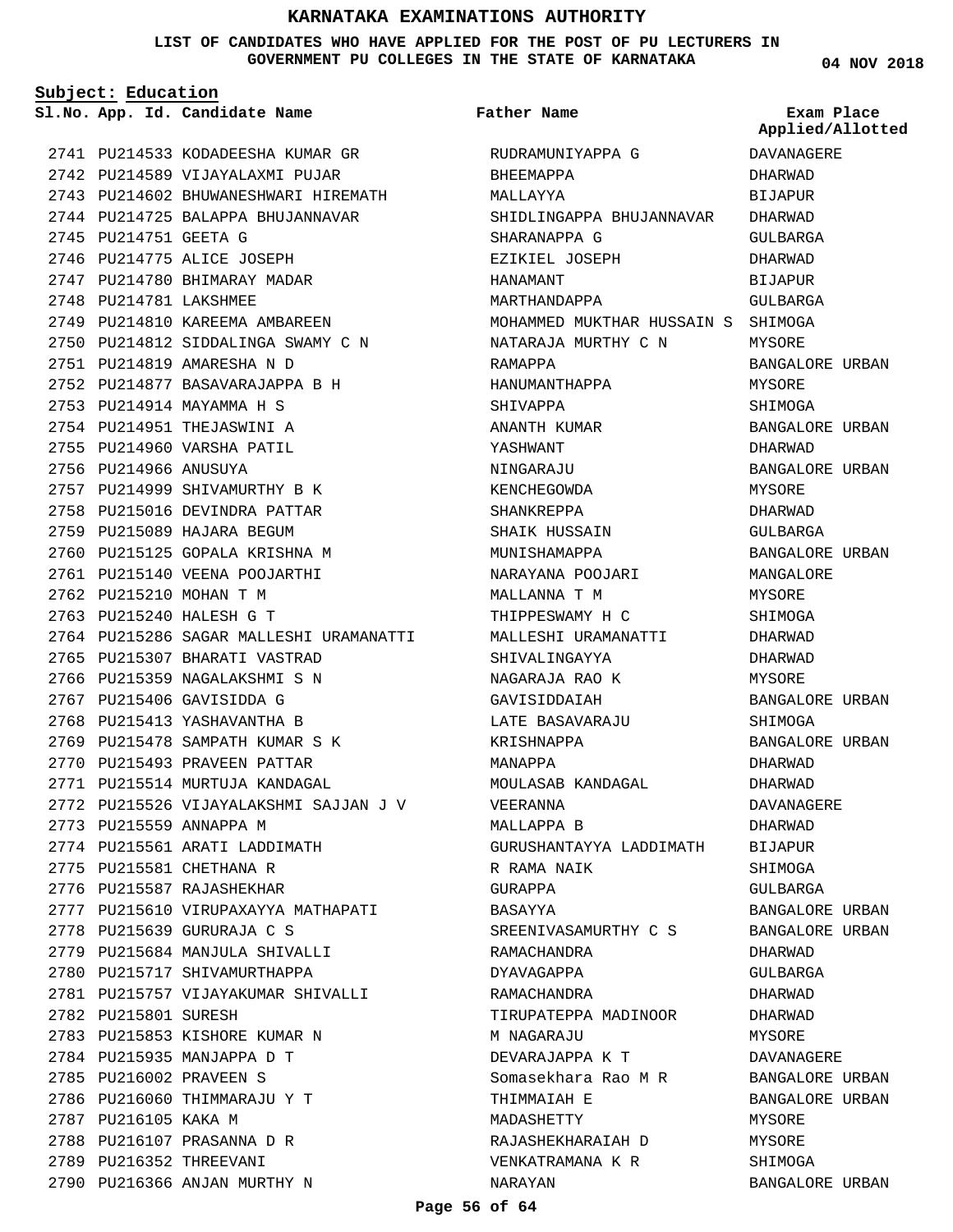**LIST OF CANDIDATES WHO HAVE APPLIED FOR THE POST OF PU LECTURERS IN GOVERNMENT PU COLLEGES IN THE STATE OF KARNATAKA**

**Subject: Education**

**App. Id. Candidate Name Sl.No. Exam Place**

PU216368 SHAKUNTALA BIRADAR 2791 2792 PU216401 BHAGYAVATHI M 2793 PU216419 SATHISH KUMAR 2794 PU216439 MEGALAGERI KOTRESHI 2795 PU216449 ISHWAR KAKHANDAKI 2796 PU216478 KUMARA G C 2797 PU216486 THIMMESHA G 2798 PU216487 PARVATIBAI 2799 PU216523 SHYAMARAJA T 2800 PU216540 BHIMAPPA SINDHUR PU216597 SHILPAKALA G 2801 2802 PU216610 SNEHALATHA KESARKAR 2803 PU216642 RAVINDRA KURAPI 2804 PU216655 CHANDRASHEKAR N 2805 PU216721 MUDAKAPPA 2806 PU216763 RENUKAPRASAD S 2807 PU216820 ANJAN MURTHY R 2808 PU216852 GEETA KONNUR PU216906 PU216907 2811 PU216919 NAGAPPA 2812 PU216937 PRAKASH BADIGER PU216952 ANANDA NAIK L 2813 PU216962 CHANDRASHEKARA S D 2814 2815 PU216966 MOHAN V 2816 PU217107 VIDYANAND BASARAGI 2817 PU217111 RESHMA 2818 PU217124 NAGENDRA T 2819 PU217137 HANUMANTHARAJU 2820 PU217198 N MAHESHWARI SWAMY PU217206 DHANANJAYA K 2821 PU217215 SURESH M V 2822 2823 PU217255 NAGAMMA CHIKKAMATH 2824 PU217310 VISHVANATH PATIL 2825 PU217319 HONNALLI NAGESH PU217394 RAGHAVENDRA J D 2826 PU217427 MAHESHA C Y 2827 2828 PU217429 SHANTHA KUMARA B 2829 PU217442 SOMANATHA 2830 PU217443 SADGURAPPA B HELAVAR PU217473 PRASANNA S N 2831 2832 PU217493 MUDIYAPPAGOUDA HULLUR 2833 PU217507 SHRIDHAR PU217668 SUNANDA H 2834 2835 PU217713 MANJULA 2836 PU217728 SHASHIKALA 2837 PU217732 ASHOKA DODDAMANI 2838 PU217754 PUJAR SAVITRAVVA 2839 PU217766 MAMATHA S R 2840 PU217816 SHREESHAIL CHIKKOPPA POORNIMA BADIGER ERESH KALLAGUDI 2809 2810

SHARANAPPA BIRADAR MARIYANNA MAHADEVE GOWDA RAJASEKHARA M SIDARAY CHIKKAIAHH GIRIYAPPA SHIVALINGAPPA LOKESHAPPA T V CHINNAPPA ADINARAYANA G KESARKAR R D MALLAPPA KURAPI A NARAYANA RAO BHEEMAPPA NELAJARI SIDDAPPA RAMANJANAIAH RAMAKANTH KONNUR KUBERAPPA BADIGER MAHANTAPPA BHIMASHA KUBERAPPA BADIGER LOKYA NAIK DHARMAPPA VENKATESHAPPA BEERAPPA HASAN PATEL THOPEERAPPA NAGARAJAIAH A G NANJESH KARIYA NAIK VENKAPPA M SHIVALINGAYYA APPASAHEB PATIL AYYAPPA DODDANARASAPPA YALAKKAIAH BORE GOWDA DARAGAPPA BHEEMAPPA HELAVAR NINGEGOWDA M SANGANAGOUDA VIRUPAYYA BALIGER HARIYAPPA H MARIAPPA LATE BHIMASHA RAMAPPA PUJAR VEERAPPA SREE RANGAPPA BASAVANNEPPA **Father Name**

**04 NOV 2018**

BIJAPUR BIJAPUR BANGALORE URBAN DAVANAGERE BIJAPUR BANGALORE URBAN DAVANAGERE GULBARGA DAVANAGERE BIJAPUR DHARWAD DAVANAGERE DHARWAD BANGALORE URBAN DHARWAD SHIMOGA SHIMOGA DHARWAD DHARWAD BIJAPUR GULBARGA DHARWAD SHIMOGA SHIMOGA BANGALORE URBAN BIJAPUR GULBARGA BANGALORE URBAN BANGALORE URBAN MYSORE MANGALORE DAVANAGERE BIJAPUR BIJAPUR DHARWAD BANGALORE URBAN BIJAPUR BANGALORE URBAN DHARWAD DHARWAD MYSORE DHARWAD GULBARGA **MYSORE** CIII.RARCA GULBARGA DHARWAD BIJAPUR DAVANAGERE DHARWAD **Applied/Allotted**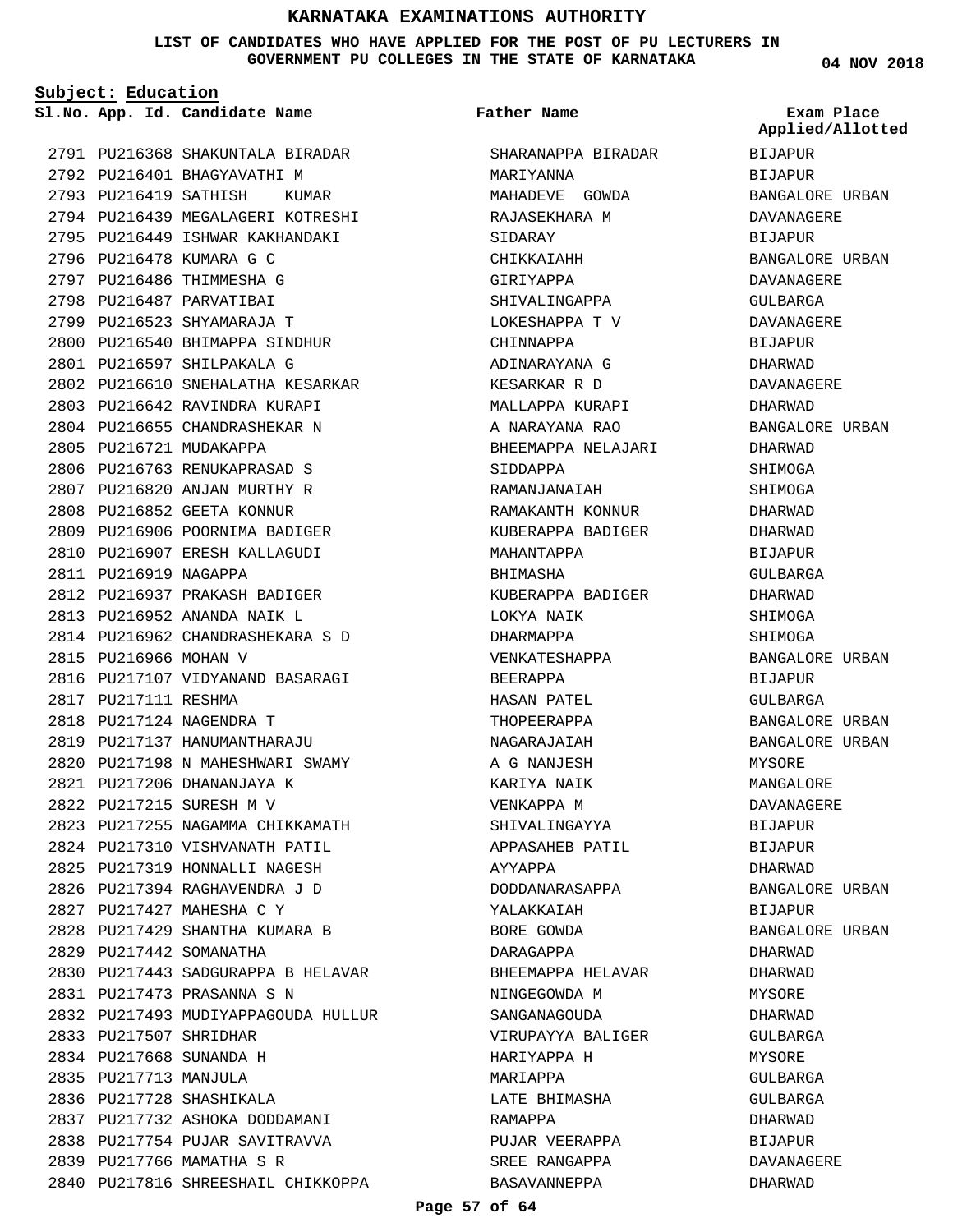#### **LIST OF CANDIDATES WHO HAVE APPLIED FOR THE POST OF PU LECTURERS IN GOVERNMENT PU COLLEGES IN THE STATE OF KARNATAKA**

**Father Name**

**Subject: Education**

**App. Id. Candidate Name Sl.No. Exam Place**

2841 PU217817 SADASHIVA HANUMANT PURANIK 2842 PU217862 SUVARNA A M PU217887 VINOD KUMAR H R 2843 2844 PU217940 RAMAMURTHY C R 2845 PU217982 ARUNKUMAR N 2846 PU218010 SAVITRI GURUPADAPPA BEELAGI 2847 PU218034 VENKATESHA H Y 2848 PU218046 NAGARAJA KHARVI 2849 PU218066 SATISH KUMAR 2850 PU218098 SOMASHEKHAR REVATAGAON PU218118 RAVINDRA R 2851 2852 PU218153 RAVINDRA R 2853 PU218431 RAJESHWARI M 2854 PU218463 SAMPADA NATEKAR 2855 PU218489 SHASHIDHAR BUDIHAL 2856 PU218554 MANJUNATHA M PU218566 SUJATA R A 2857 2858 PU218569 MALLAPPA AMBIGARU 2859 PU218576 RUKMINI K 2860 PU218635 RAVIKUMAR M B 2861 PU218658 NEELAMMA GOUDAR PU218689 JYOTHI B G 2862 2863 PU218693 SANTOSH MANAGULI 2864 PU218722 GAYATHRI G 2865 PU218733 NEELAPPA KALLI 2866 PU218842 YASHODHAR H 2867 PU218854 SHASHIKUMARA PU218884 PRAKASHA K S 2868 2869 PU218887 CHANNAVEERAPPA C 2870 PU218920 SOMASHEKHAR SAJJAN PU218922 YOGISH S 2871 2872 PU218926 RAMALINGAYYA 2873 PU218994 SRIRANGAPPA R 2874 PU219024 MOHAMMEDRASOOL MOKASHI 2875 PU219034 RAVEESHA D P 2876 PU219035 BHARATH YADAV V C 2877 PU219102 MANJULA A 2878 PU219119 RAMESH NAYAK 2879 PU219135 SRINIVASA M 2880 PU219215 MADHAV GUDI PU219222 DEEPASHREE N 2881 2882 PU219236 GEETA KALPADI 2883 PU219266 MANJUNATHA S 2884 PU219281 CHANDRASHEKAR MADIWALAR PU219282 RATNA A R 2885 2886 PU219293 DEVARAJA G C 2887 PU219349 SOWMYA M S 2888 PU219359 YASHODAMMA B S 2889 PU219385 PRASANNA 2890 PU219408 NETHRAVATHI V

HANUMANT MAHABALASWARA RANGARAJU RAMACHANDRAIAH NAGARAJU GURUPADAPPA B BEELAGI YOGENDRA H L NARAYANA KHARVI BABURAYA ACHARY VISHWANATH RAMAIAH RAMAIAH MARISWAMY N MALLAPPA BASAVANTAPPA MAHESHWARAPPA T M REVANAPPA EESHAPPA AMBIGARU KENCHAPPA BIDARAIAH TIPPANNA GOUDAR Gurusiddaiah BASANAGOUDA MANAGULI GOVINDAPPA T LAXMAPPA LINGAMURTHYAPPA H **BASAVAIAH** SIDDANAYAKA C CHANDRAPPA MALLIKARJUN RATHOD S D EARAYYA RANGAPPA HUSENBASHA MOKASHI R PUTTASIDDAIAH CHANDRANNA D ANJANAPPA SHANTARAM NAYAK MARIYAPPA HANAMANTACHRI GUDI Nagaraju K G BASAVANTAPPA SIDDAPPA SHIVAPPA REVANNA CHIKKARANGAIAH SUBBARAO M C SIDDEGOWDA SHIVAPPA VEERAIAH P

**04 NOV 2018**

BIJAPUR BANGALORE URBAN MYSORE BANGALORE URBAN BANGALORE URBAN GULBARGA MYSORE MANGALORE MANGALORE BIJAPUR BANGALORE URBAN BANGALORE URBAN MYSORE BIJAPUR DHARWAD DAVANAGERE DAVANAGERE DHARWAD SHIMOGA BANGALORE URBAN DHARWAD BANGALORE URBAN BIJAPUR SHIMOGA DHARWAD SHIMOGA BANGALORE URBAN MYSORE SHIMOGA BIJAPUR SHIMOGA GULBARGA BANGALORE URBAN BIJAPUR MYSORE DAVANAGERE BANGALORE URBAN DHARWAD BANGALORE URBAN BIJAPUR BANGALORE URBAN DHARWAD BANGALORE URBAN BIJAPUR DAVANAGERE BANGALORE URBAN BANGALORE URBAN BANGALORE URBAN MYSORE BANGALORE URBAN **Applied/Allotted**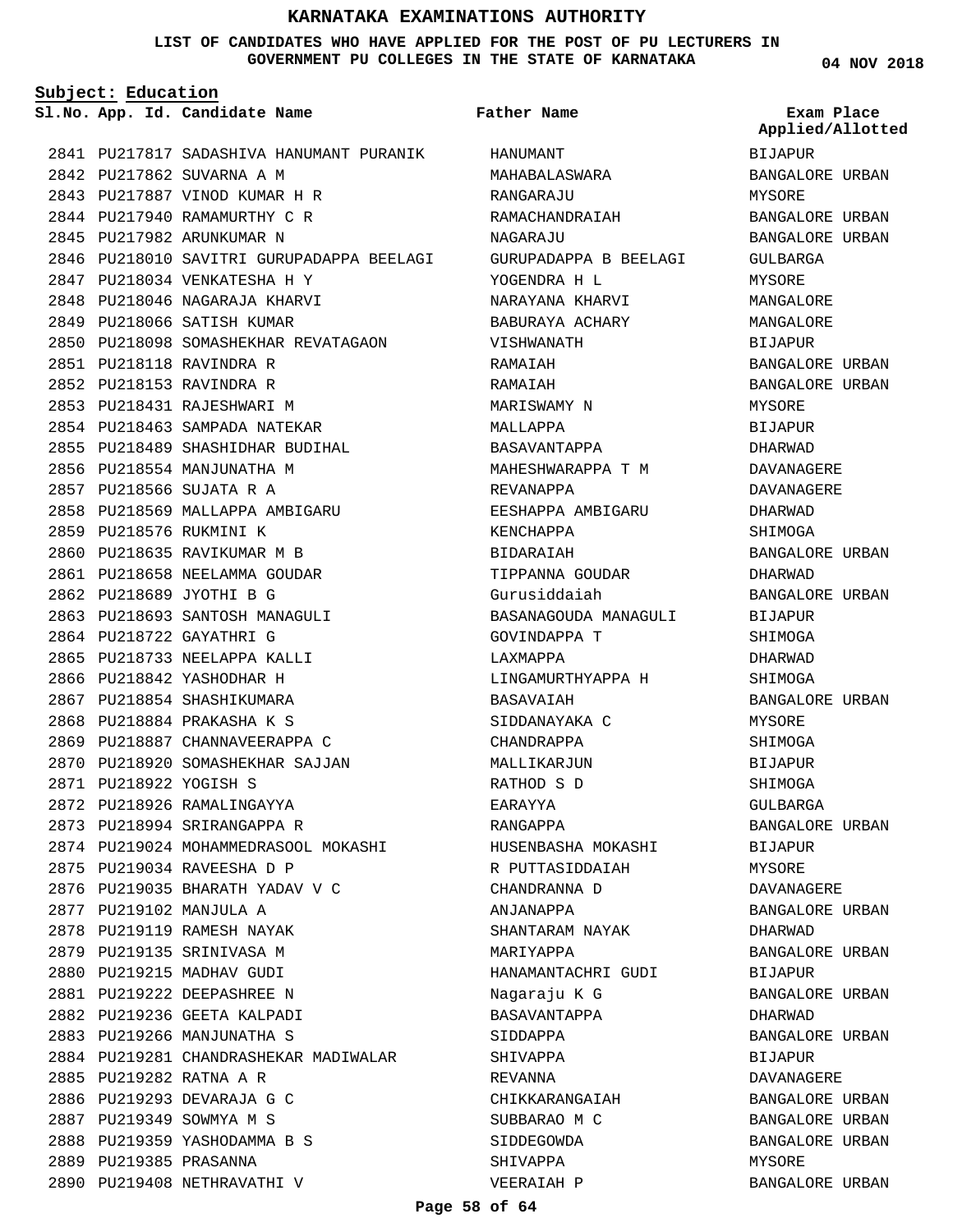#### **LIST OF CANDIDATES WHO HAVE APPLIED FOR THE POST OF PU LECTURERS IN GOVERNMENT PU COLLEGES IN THE STATE OF KARNATAKA**

**Subject: Education**

2895 PU219604 SATISHKUMAR 2896 PU219679 PRADEEP KUMAR 2897 PU219755 NARAYANASWAMY K N

2898 PU219769 ARJUN DORE N 2899 PU219795 SUVEERKUMAR 2900 PU219833 PUTTARAJU G PU219862 PAVITHRA S L 2901 2902 PU219925 MANA SANGEETA 2903 PU220102 HEMACHANDRA C

2904 PU220103 NAGINI H

PU220281 RAJESHA R 2909 2910 PU220286 MATHAJI G 2911 PU220291 RAMANNA A PU220339 PAVITHRA T S 2912 2913 PU220367 LOKESHA H M 2914 PU220397 SOWMYALATHA RAO

2915 PU220403 PRADEEPA N

2919 PU220484 ANAND

2927 PU220669 MUTTANNA

2933 PU220851 PAVITRA 2934 PU220897 RAVIKANT PU220912 BASAVARAJ 2935

PU220830 MAHESHA H T 2930

2937 PU220927 K M YOGEESHA 2938 PU220929 NIRMALA P C

PU220944 SANJAYA H J 2940

2928 PU220707 KUMARASWAMY H A 2929 PU220739 SATYAPPA MITHALI

PU220835 SHREEDAHR UGARAGOL 2931 2932 PU220839 VINAYKUMAR NAGALAPUR

2936 PU220913 NETRAVATI HONGALAMATH

2939 PU220939 AKKAMAHADEVI SUNKAD

PU220442 SHARANABASAVARAJ 2916 2917 PU220443 MAHANTESH HUNGUND PU220447 BHEEMALINGAPPA H K 2918

2920 PU220501 MOHAMED FAYAZ PU220508 DEEPTHI L 2921 2922 PU220509 SUVARNALATA PU220550 SANDHYA DEEPA S 2923 PU220574 BARAKATALI HALAKERI 2924 PU220594 SHASHIREKHA K R 2925 2926 PU220660 MANOHAR POTADAR

PU220128 KAMALAKSHY B S 2905 2906 PU220154 NAVEED ANJUM 2907 PU220197 KAVITHA MV

PU220252 SIDDAPPA BASHETTI 2908

2893 PU219502 MAHANTESH RACHANNAVAR 2894 PU219576 SHIVALEELA HIREMATH

PU219477 HAJIMIYA 2891 PU219481 YALLAGOUDA 2892

**App. Id. Candidate Name Sl.No. Exam Place** ABDUL NABI MALLIKARJUN RAMACHANDRA SANGAYYA HANMANTRAO LATE GURUMALLAIAH NARASAPPA K NARAYANASWAMY A TAYAPPA GOVINDAPPA LINGARAJU BASWARAJ CHANNIGARAMAIAH HANUMANTHARAYAPPA T SANNAIAH ALI AFZAL VASUDEVAMURTHY N MALAKAJAPPA RAMAIAH GANGAIAH G ANDANAIAH SIDDAPPA T S MUNIYAPPA V GOPALA C NANJUNDASWAMY SHIVASANGAPPA GANIGER SHIVAPUTRAPPA HULUGAPPA K BHEEMARAY GOUDAR MOHAMED HANEEF LINGARAJU D DATTATREYA VASUDEVA RAO S KASHIMSAB VRUKODHARA K **A**SHOK YADHAV RAO ANJINAPPA VENKAPPA THIPPESWAMY NINGAPPA AMBANNA RAMCHANDRARAO KULKARNI TIILTAPPA RAMANNA CHITTAPUR MRUTYUNJAYA HONGALAMATH MALLANNA C CHINNASWAMY P S MAHANTESH JAYARAMU H C **Father Name**

**04 NOV 2018**

|                        | Exam Place       |
|------------------------|------------------|
|                        | Applied/Allotted |
| GULBARGA               |                  |
| GULBARGA               |                  |
| DHARWAD                |                  |
| DHARWAD                |                  |
| GULBARGA               |                  |
| MYSORE                 |                  |
| BANGALORE URBAN        |                  |
| MYSORE                 |                  |
| GULBARGA               |                  |
| BANGALORE URBAN        |                  |
| BANGALORE URBAN        |                  |
| GULBARGA               |                  |
| MYSORE                 |                  |
| SHIMOGA                |                  |
| MYSORE                 |                  |
| GULBARGA               |                  |
| BANGALORE URBAN        |                  |
| <b>BIJAPUR</b>         |                  |
| MYSORE                 |                  |
| <b>BANGALORE URBAN</b> |                  |
| BANGALORE URBAN        |                  |
| MYSORE                 |                  |
| BANGALORE URBAN        |                  |
| MANGALORE              |                  |
| MYSORE                 |                  |
| DHARWAD                |                  |
| DHARWAD                |                  |
| DHARWAD                |                  |
| BIJAPUR                |                  |
| DHARWAD                |                  |
| <b>BANGALORE URBAN</b> |                  |
| BANGALORE URBAN        |                  |
| BANGALORE URBAN        |                  |
| DHARWAD                |                  |
| DAVANAGERE             |                  |
| <b>BIJAPUR</b>         |                  |
| GULBARGA               |                  |
| BANGALORE URBAN        |                  |
| DHARWAD                |                  |
| SHIMOGA                |                  |
| DHARWAD                |                  |
| DHARWAD                |                  |
| DHARWAD                |                  |
| GULBARGA               |                  |
| DHARWAD                |                  |
| DHARWAD                |                  |
| MYSORE                 |                  |
| MYSORE                 |                  |
| SHIMOGA                |                  |
|                        |                  |

BANGALORE URBAN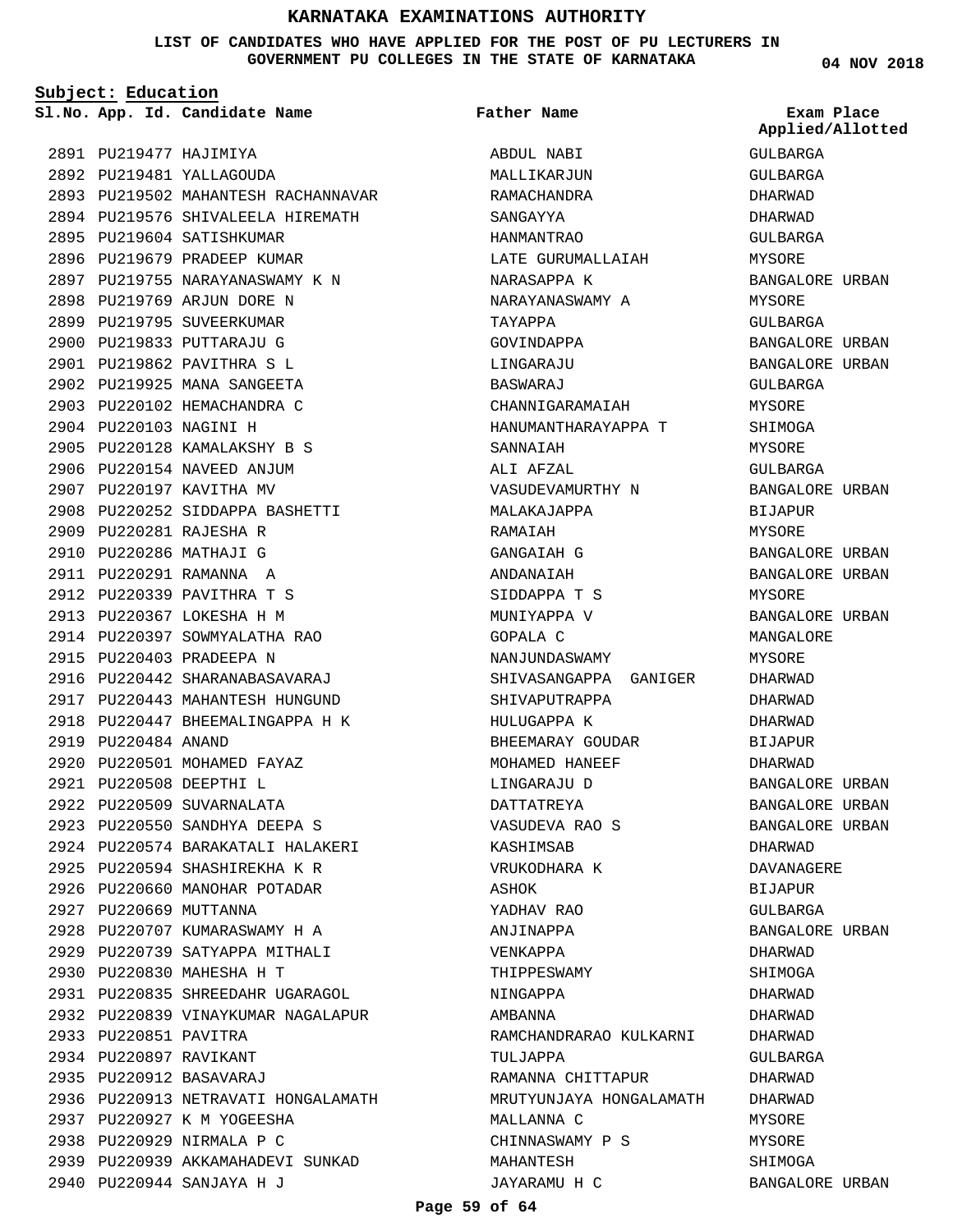#### **LIST OF CANDIDATES WHO HAVE APPLIED FOR THE POST OF PU LECTURERS IN GOVERNMENT PU COLLEGES IN THE STATE OF KARNATAKA**

**Subject: Education**

**App. Id. Candidate Name Sl.No. Exam Place**

2941 PU220954 ANKOLA CHETANA 2942 PU220999 SHAKIRA TABASSUM SAYED PU221043 SAHANASHREE H 2943 2944 PU221055 DINESHA N 2945 PU221068 SANTOSHKUMAR 2946 PU221105 RAJESH NEELAKANTAPPA 2947 PU221111 NADAF ADILSHA PEERAPASHA 2948 PU221140 SATISH MORAB 2949 PU221171 MANOHARA S S 2950 PU221202 RAGHAVENDRA LB 2951 PU221204 SUNILKUMAR DODMANI 2952 PU221209 SINCHANA SHRINGERI 2953 PU221218 LAXMIBAI PATIL 2954 PU221221 KASINATH 2955 PU221309 ZARINA AISHA FIRDOS 2956 PU221328 RAMESH DOMBAR 2957 PU221334 LATHA G 2958 PU221343 VENKATACHALAPATHY G N 2959 PU221361 TRUPTI V NAYAK 2960 PU221394 SHRIDEVI MUDAKAVI PU221402 DAYANANDA BABU P G 2961 2962 PU221469 VENKATARAMANA N 2963 PU221479 REHANA BEGUM MULLA 2964 PU221500 KAILASH 2965 PU221502 LATHA E 2966 PU221525 MALLIKARJUNASWAMY M R 2967 PU221528 SIDDIKA SULTANA 2968 PU221534 CHETAN KUMAR A R 2969 PU221563 MANGALA KOSHTI PU221575 GANGAMMA G L 2970 2971 PU221579 MANJAPPA B N 2972 PU221581 ARCHANA A 2973 PU221607 KOTRESH S 2974 PU221614 SHILPA R S 2975 PU221698 HARAPANAHALLI DADAPEER SAHEB 2976 PU221724 DHANANJAYAMURTHY S 2977 PU221725 ROSHEN ZAMEER 2978 PU221728 KAVITHA R G 2979 PU221764 GAVISIDDAPPA 2980 PU221793 NAGARATHNA PU221888 ROSHAN ZAMEER 2981 2982 PU221904 MAHESHA 2983 PU221908 PARASHURAM BIRADAR 2984 PU221920 SUVARNA KODAGALI 2985 PU221932 REKHA PUTTAPPANAVAR 2986 PU221941 SAVITA PU221969 ANNIE DIMPLE CASTELINO 2987 2988 PU222000 UZMA BANU 2989 PU222015 UMESH T 2990 PU222082 JAYAPRAKASH K

pandit FURQAN AHMED H RAMAPPA NAGENDRAPPA H K BHEEMASHANKAR NEELAKANTAPPA PEERAPASHA SIDDAPPA MORAB Shivanna BHOJANAIK K G BAPURAYA ISHWAR SHRINGERI ASHOK HANAMANTH KUMME ABDUR RASHEED MAHALINGAPPA GHALEPPA G NARAYNAPPA VENKATRAMAN NAYAK DUNDAPPA GOPALAKRISHNAIAH P N NARAYANASWAMY N V SHAFIULLA BASAVARAJ Esyanaik B RENUKASWAMY M ABDUL NAYEEM RAVI SHREESHAIL LOKAPPA G N NARAYANAPPA B ASHOKA H S PAMPAPATHI S SRIKANTEGOWDA B HAYATHSAB H SHIVAPPA MOHAMMED HANEEF REVANASIDDAPPA B G PAMPANNA PUJAR CHANNAIAH NIZAMUDDIN RAJENDRA KALLANNAGOUDA NINGAPPA PARASHURAMAPPA SHIVABASAYYA Monthu Castelino MD JAFFAR SAHAB CHOWDAPPA T KAMPALAPPA **Father Name**

#### **04 NOV 2018**

**Applied/Allotted**

BANGALORE URBAN DHARWAD MYSORE MANGALORE GULBARGA GULBARGA BIJAPUR DHARWAD BANGALORE URBAN DAVANAGERE DHARWAD MYSORE DHARWAD GULBARGA BANGALORE URBAN BIJAPUR GULBARGA BANGALORE URBAN MANGALORE BIJAPUR BANGALORE URBAN BANGALORE URBAN DHARWAD GULBARGA SHIMOGA DAVANAGERE BANGALORE URBAN BANGALORE URBAN BIJAPUR DAVANAGERE BANGALORE URBAN SHIMOGA DAVANAGERE BANGALORE URBAN DAVANAGERE MANGALORE SHIMOGA DAVANAGERE DHARWAD BANGALORE URBAN BANGALORE URBAN GULBARGA GULBARGA **BIJAPUR** DAVANAGERE BIJAPUR MYSORE GULBARGA DAVANAGERE

DAVANAGERE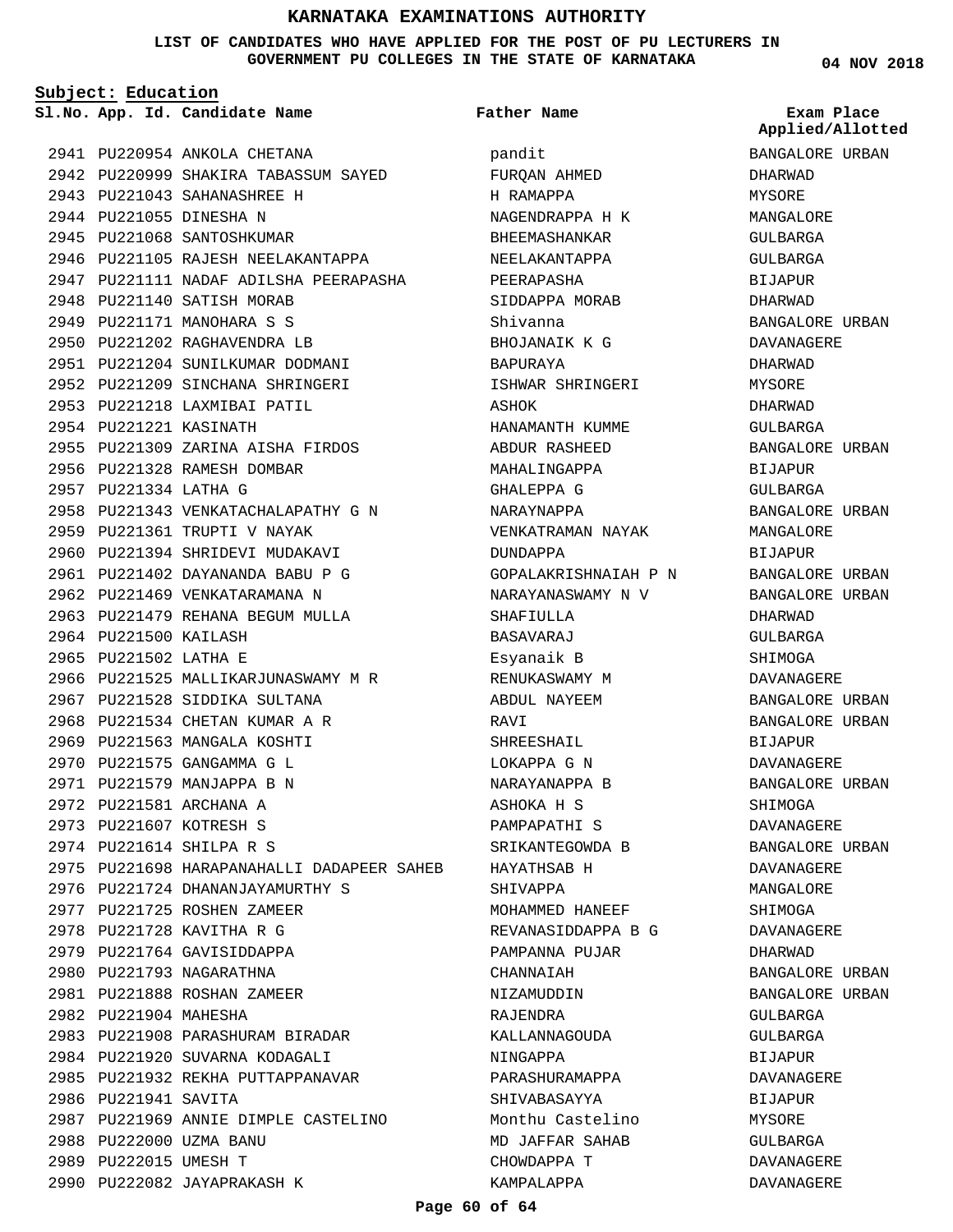**LIST OF CANDIDATES WHO HAVE APPLIED FOR THE POST OF PU LECTURERS IN GOVERNMENT PU COLLEGES IN THE STATE OF KARNATAKA**

**Father Name**

**Subject: Education**

PU222093 SURESHA B R 2991 2992 PU222140 ARSHIYA JABEEN 2993 PU222174 BASAPPA MANTUR **App. Id. Candidate Name Sl.No. Exam Place**

2994 PU222193 NETRA UPPAR 2995 PU222194 GOURISHANKAR 2996 PU222198 MUTHARAJA C 2997 PU222259 MANJUNATHA M PU222298 MANJULA S 2998

PU222331 VEERABHADRA B S 2999 PU222334 RANGANATHA T 3000

3002 PU222396 BASAVARAJA B 3003 PU222454 KUMARA SWAMY C 3004 PU222487 NARASEGOWDA Y N

3008 PU222710 VIJAYALAXMI

3012 PU222741 RAGHAVENDRA

3014 PU222751 PAVITHRA C 3015 PU222782 LINGAREDDY 3016 PU222796 LOKESHA A R PU222838 VANI E J 3017

3009 PU222718 PARVIN ABBUNAVAR 3010 PU222731 SUNITA A BADIGER 3011 PU222733 SRIKANTA HULMANI

PU222887 DAYANANDA BABU P G 3018 3019 PU222929 ARABHAVI KALLAPPA M

PU223026 PRAKASH KUMAR S N 3025 3026 PU223034 YAMANAPPA KURIBANI

PU223056 YALLARADDI SOMARADDI 3028

3030 PU223074 SHRISHAIL CHIKKALAKI

3038 PU223201 SHANTAGOUDA MARIGOUDA 3039 PU223221 MOHAMMED MUJEEBUR REHMAN

3027 PU223054 MANJUNATH

PU223057 SHET DEEPA 3029

PU223085 NAGARAJA K 3031

3033 PU223129 RASHMI A N

3036 PU223154 ROOPA PATIL PU223185 ARIF TERDAL 3037

PU223130 RAVICHANDRA B C 3034 PU223143 MANJULA SHISTAGAR 3035

3040 PU223241 SHIVASHANKAR K C

3032 PU223114 SUDHA

3020 PU222935 BHARAT WALMIKI 3021 PU222989 THIPPESWAMY M PU222996 POORNESHA V P 3022 PU223006 SRINIVASA H R 3023 3024 PU223023 MAHESHA N

PU222336 SHIVAJOGEPPA SWAMI 3001

3005 PU222534 MALLIKARJUN KAKAMARI 3006 PU222632 VIJAYAKUMARA NAIK G 3007 PU222653 RAMESHKUMAR BHAJANTRI

3013 PU222749 YALLAPPA SANNALAGMANNAVAR

RAMAIAH SYED AHMED ALI RANGAPPA NAGAPPA JAYAKUMAR VENKATARAMANAIAH MUNINANJAPPA SREENIVASA SUBBEGOWDA THIPPESWAMY G MALLAPPA BHEEMA NAIK CHANDRAPPA B S NARASIMHAIAH KALLAPPA GUNDA NAIK SIDDAPPA KASHAPPA MAHMADRAFIQ A SHUK PARASAPPA HULMANI VEERESHA DRIVER BASAPPA CHITHAIAH MALLAYYA RAMAIAH JAYAPPA E J GOPALAKRISHNAIAH P N SHANTAVVA FAKEERAPPA WALMIKI MURUGENDRAPPA P PUTTASWAMY SHETTY RAGHU H B NANJUNDE GOWDA NEELAKANTA LAKKAPPA EARAPPA BHARAMARADDI RAMAPPA BASAPPA CHIKKALAKI KENCHAPPA K T DASHARATHA NAGARAJ A M CHANDRAPPA CHANNAPPA SHANKARAGOUD PATIL LIYAKAT MARIGOUDA HUSSAIN SAB K H CHANNAVEERAPPA **04 NOV 2018**

BANGALORE URBAN GULBARGA BIJAPUR DAVANAGERE GULBARGA BANGALORE URBAN BANGALORE URBAN BANGALORE URBAN MYSORE BIJAPUR DHARWAD DAVANAGERE BANGALORE URBAN BANGALORE URBAN BIJAPUR SHIMOGA GULBARGA MYSORE DHARWAD DHARWAD DHARWAD DHARWAD DHARWAD DAVANAGERE GULBARGA BANGALORE URBAN DAVANAGERE BANGALORE URBAN DHARWAD DHARWAD DAVANAGERE MYSORE DAVANAGERE MYSORE SHIMOGA DHARWAD DHARWAD DHARWAD DHARWAD BIJAPUR MYSORE GULBARGA BANGALORE URBAN DAVANAGERE DHARWAD BIJAPUR BIJAPUR DHARWAD GULBARGA DAVANAGERE **Applied/Allotted**

#### **Page 61 of 64**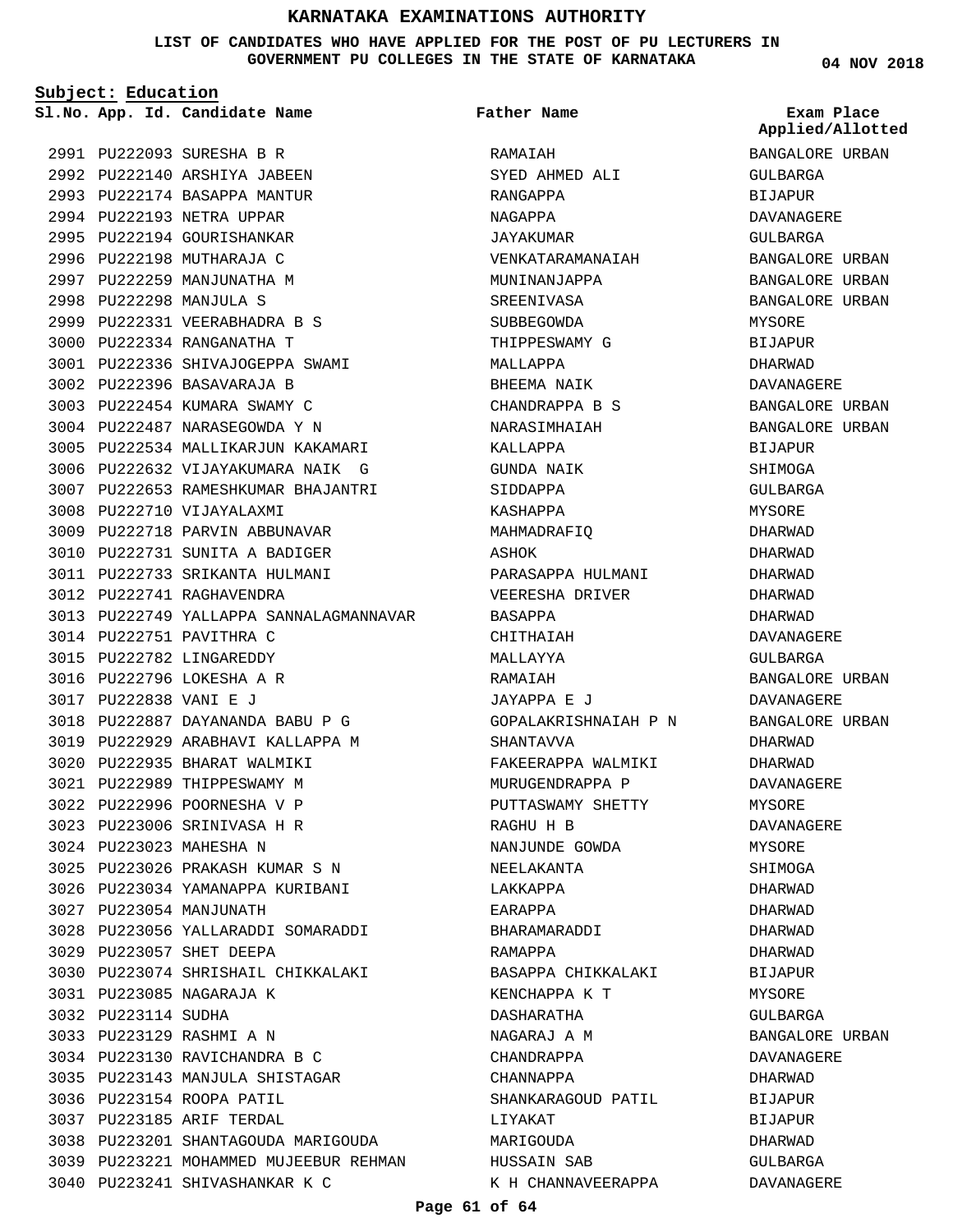#### **LIST OF CANDIDATES WHO HAVE APPLIED FOR THE POST OF PU LECTURERS IN GOVERNMENT PU COLLEGES IN THE STATE OF KARNATAKA**

**Subject: Education**

3077 3078

**App. Id. Candidate Name Sl.No. Exam Place**

```
Father Name
```
3041 PU223246 UMA A 3042 PU223257 ANNAPURNA HIREMATH 3043 PU223262 PARVATI SAPPADLI 3044 PU223269 PUJARI SHASHIDHAR 3045 PU223284 NAVEENKUMAR M N 3046 PU223296 UMESH 3047 PU223330 ARJUN ULLAGADDI 3048 PU223335 SHILPA G 3049 PU223336 BASAVARAJA SOMAPUR 3050 PU223340 MALLIKARJUNA P T PU223346 SHANKRAPPA G KUMBAR 3051 PU223389 VIJAYASHREE 3052 3053 PU223419 MANJUNATH TEGGINAKERI 3054 PU223436 NAGARATNA PU223492 LAKSHMI KANABURGI 3055 3056 PU223572 BASAVARAJ 3057 PU223597 SUBHAS ILIGER 3058 PU223605 MANJULA N 3059 PU223606 RUBIYA NADAF 3060 PU223632 UMESHA G R 3061 PU223652 SANTOSHKUMAR 3062 PU223654 GANGADHARAYYA HIREMATH 3063 PU223659 PRATAP S R 3064 PU223665 DINESHKUMAR B N 3065 PU223702 SUPRIYA K N 3066 PU223703 CHANDRA D M 3067 PU223717 SHOBHA T 3068 PU223720 HARISH K G 3069 PU223806 SATISH H B 3070 PU223831 KODLI MANJUNATH 3071 PU223863 UMESH AMBIGER 3072 PU223873 IRAPPA AGASHIMANI PU223924 G SUVARNA 3073 3074 PU223928 USHARANI M P 3075 PU223974 NAGARAJ MALAGI 3076 PU223994 SHAILAJA PU224000 PU224034 3079 PU224053 SHIVANAGOUDA KORIGOUDR 3080 PU224120 PRADEEP SUBHAS KAJAGAR PU224137 AMBADAS KHEDAGI 3081 PU224155 SRINATH K G 3082 3083 PU224206 MAHADEV PATIL 3084 PU224226 PUTTAPPA SIDDAPPA BHAJANTRI 3085 PU224228 PREMA 3086 PU224233 SUNITA 3087 PU224241 ANAND NAVALAGATTI 3088 PU224262 PREM KUMAR BIDARAKATTI 3089 PU224268 GEETHA B N BASAVARAJAPPA KOOSANOOR PARASHURAM FAKKEERAPPA TAGADINAMANI

HUSSAINAPPA BHANDARIGAL GURUBASAYYA SHIVARAYI TUKARAM NARAYANARAO M N SHIVASANGAPPA BHIMAPPA SHEKARAPPA SANGANNA VENKOBA T GOOLAPPA REVAPPA JEEVANAGI SANGAPPA TEGGINAKERI HULIGAPPA KEMPANNA NOORANDAPPA VIVEKI BASAVANTAPPA NAGARAJU N RAJESAB RAMAIAH Shivasharanappa VEERAYYA SREENIVASA MURTHY K N NEMANAIK B D NAGABHUSHANA K S MOGANNAGOWDA TULUJANAIK L GANGADHARAPPA K BASAVARAJAPPA H N FAKKIRAPPA MUDIYAPPA AMBIGER SHIVAPPA G MANNEM PUTTAIAH RAMALINGAPPA SATYAPPAGOUDA NISSEEMAPPA FAKKEERAPPA DANAPPA SUBHAS SHIVASHARANAPPA CHARALINGAPPA K G RAMAGOUD SIDDAPPA BHAJANTRI BASVANT RAO BASAVANTHARAYA KALLAPPA NAVALAGATTI

**04 NOV 2018**

GULBARGA DHARWAD DHARWAD DHARWAD SHIMOGA DHARWAD BIJAPUR GULBARGA **BIJAPUR** BANGALORE URBAN DHARWAD BANGALORE URBAN DHARWAD GULBARGA DHARWAD DHARWAD DHARWAD BANGALORE URBAN DHARWAD MYSORE GULBARGA DHARWAD BANGALORE URBAN DAVANAGERE SHIMOGA MYSORE **SHIMOGA** BANGALORE URBAN SHIMOGA DHARWAD BANGALORE URBAN DHARWAD GULBARGA SHIMOGA DHARWAD BIJAPUR DAVANAGERE DAVANAGERE DHARWAD DHARWAD GULBARGA BANGALORE URBAN BIJAPUR DHARWAD GULBARGA **Applied/Allotted**

DHARWAD DHARWAD DAVANAGERE BANGALORE URBAN

#### **Page 62 of 64**

RAMAPPA S TALAWAR

Nagaraju B N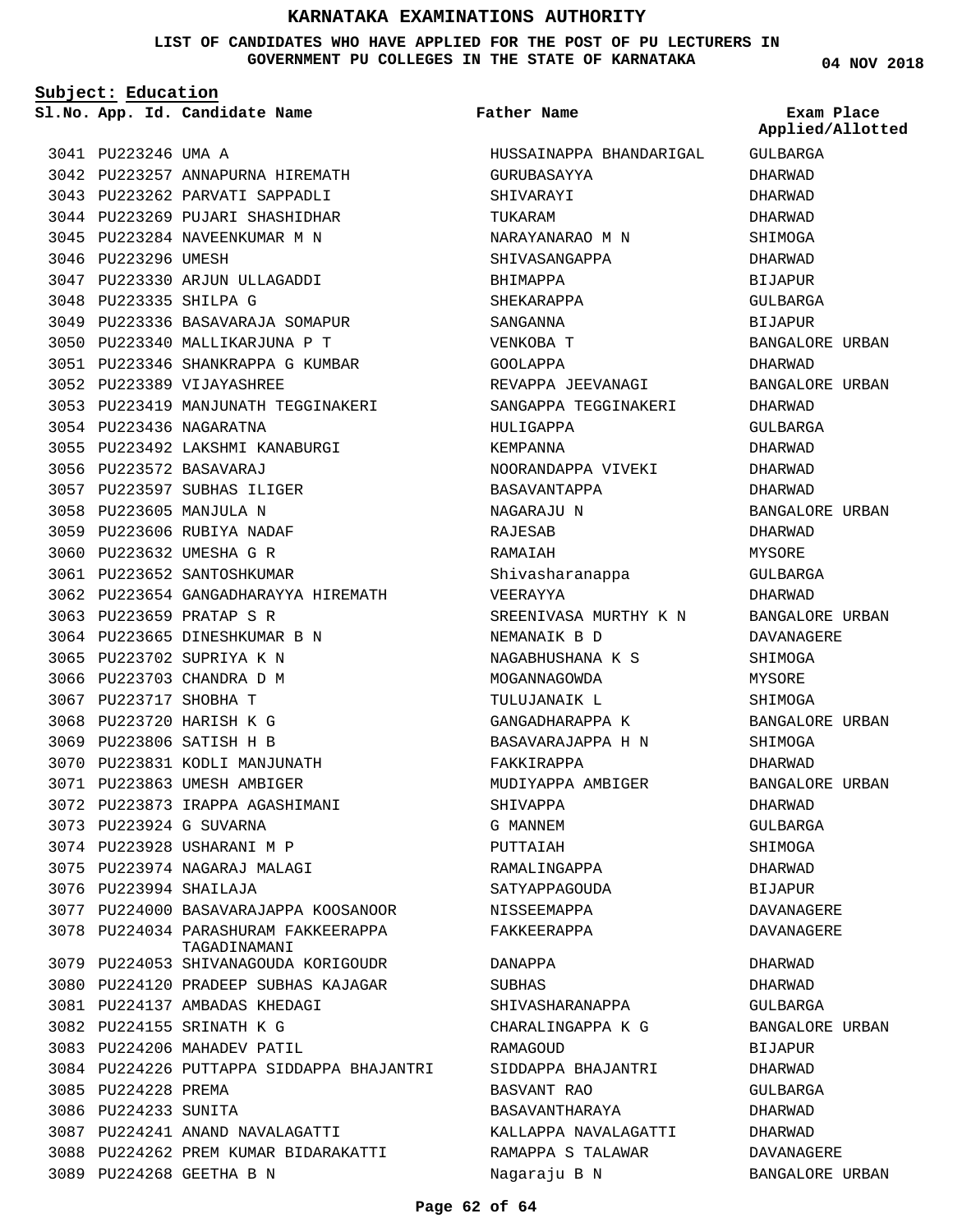#### **LIST OF CANDIDATES WHO HAVE APPLIED FOR THE POST OF PU LECTURERS IN GOVERNMENT PU COLLEGES IN THE STATE OF KARNATAKA**

**Subject: Education**

**App. Id. Candidate Name Sl.No. Exam Place**

PU224270 SHIVAKUMAR MANATURAGIMATH GADAGAYYA 3090 3091 PU224314 SHIVAKUMAR PU224345 A GEETHA 3092 3093 PU224401 AMRITA P MADIWAL 3094 PU224417 MANJUNATH THELKAR 3095 PU224420 RASHMI HAYYAL 3096 PU224454 CHANDRAKALA ADAKI 3097 PU224462 NAGAPPA UMARANE 3098 PU224468 SHILPA K U 3099 PU224470 PRAVEENAKUMAR SANKADAL 3100 PU224503 GONIBASAPPA JOGERA 3101 PU224522 VIJAYAKUMAR HANNIKERI 3102 PU224540 MARY ANITHA 3103 PU224555 PALLAVIDEVI C K 3104 PU224633 ENGI VADAKAJJA 3105 PU224664 ANIL KUMAR D M 3106 PU224675 SATHISH M T 3107 PU224693 VISHWANATHAN M 3108 PU224722 NAGARAJ 3109 PU224726 HARISHA S 3110 PU224740 ASHOKA K S 3111 PU224898 ASHOK 3112 PU224908 RAJAKUMAR NAIK 3113 PU224935 LINGARAJA M B 3114 PU224941 PRASANNAKUMARA T 3115 PU224987 BHARATI BHAJANTRI 3116 PU225006 SIDDESH K 3117 PU225009 VENKATESHA M N 3118 PU225097 YOGANANDA T H 3119 PU225173 RAVINDRA CHAVAN 3120 PU225180 REVANSIDDESHWAR SANKANNAVAR PU225186 SAVITHA R 3121 PU225213 RITA ROSELINE 3122 3123 PU225248 FLAVIA P DSOUZA 3124 PU225278 KRASHNA LAMANI 3125 PU225309 RAVISHA R 3126 PU225311 NAVEEL KUMAR 3127 PU225352 SMITA NAIK 3128 PU225353 KALBURGI HASINA PU225388 ANIL SANGAM 3129 3130 PU225448 PRAKASHA B PU225463 CHANDRAKANT 3131 PU225490 HAREESHA B V 3132 3133 PU225512 UMESH PADASALIMANI 3134 PU225526 MALLAPPA KARENNANAVAR PU225543 SHIRASAPPA GADADA 3135 3136 PU225561 SHIVAYOGI KUMBAR 3137 PU225563 MAHANTHESHANAIK K 3138 PU225581 SARASWATHI B 3139 PU225585 NAGESHA KUMAR

**Father Name**

SIDDALINGAPPA P AJJAPPA PARAMESHWAR MADIWAL HANUMANTH RAO YANKANNA JAGADISH RAMAGOUDA UGRAPPA RACHANAGOUDA MADDANAPPA J PARSHAWANATH HANNIKERI R CHOWRAPPA KRISHNAMURTHY C S DURUGAPPA MALLAPPA D B THAMMANNA GOWDA S P MANAVALAN E AMEENARADDEPPA SIDDAPPA SHIVAPPA K PRABHULINGA **BHOJU** BASAVARAJA M THIMMEGOWDA M R SHANTAPPA BHAJANTRI CHANDRAPPA K NARAYANASWAMY M R HONNAIAH VALU VENKAPPA RAMAPPA NALEEN KUMAR JAMES L DSOUZA DESU RANGEGOWDA G R SHANKAR BABU NAIK UMARSAB NAMADEV BENNEHALLI SHEKHARAPPA NEELAPPAGOUDA VEERANNA B JAMPANNA FAKKEERAPPA NARAYANAPPA GADADA FHAKEERAPPA KRISHNANAIK H RAMACHANDRAPPA K

**04 NOV 2018**

**Applied/Allotted**

DHARWAD GULBARGA DAVANAGERE DHARWAD SHIMOGA BIJAPUR GULBARGA DHARWAD BANGALORE URBAN DHARWAD DAVANAGERE DHARWAD MYSORE MYSORE DAVANAGERE DAVANAGERE SHIMOGA BANGALORE URBAN GULBARGA SHIMOGA DAVANAGERE GULBARGA BIJAPUR DAVANAGERE BANGALORE URBAN BIJAPUR DAVANAGERE BANGALORE URBAN MYSORE BIJAPUR DHARWAD SHIMOGA GULBARGA MANGALORE BIJAPUR **MYSORE** GULBARGA MYSORE DHARWAD BIJAPUR DHARWAD BIJAPUR SHIMOGA BIJAPUR DAVANAGERE DHARWAD DHARWAD DAVANAGERE DHARWAD

MYSORE

**Page 63 of 64**

ANAKANAYAKA S